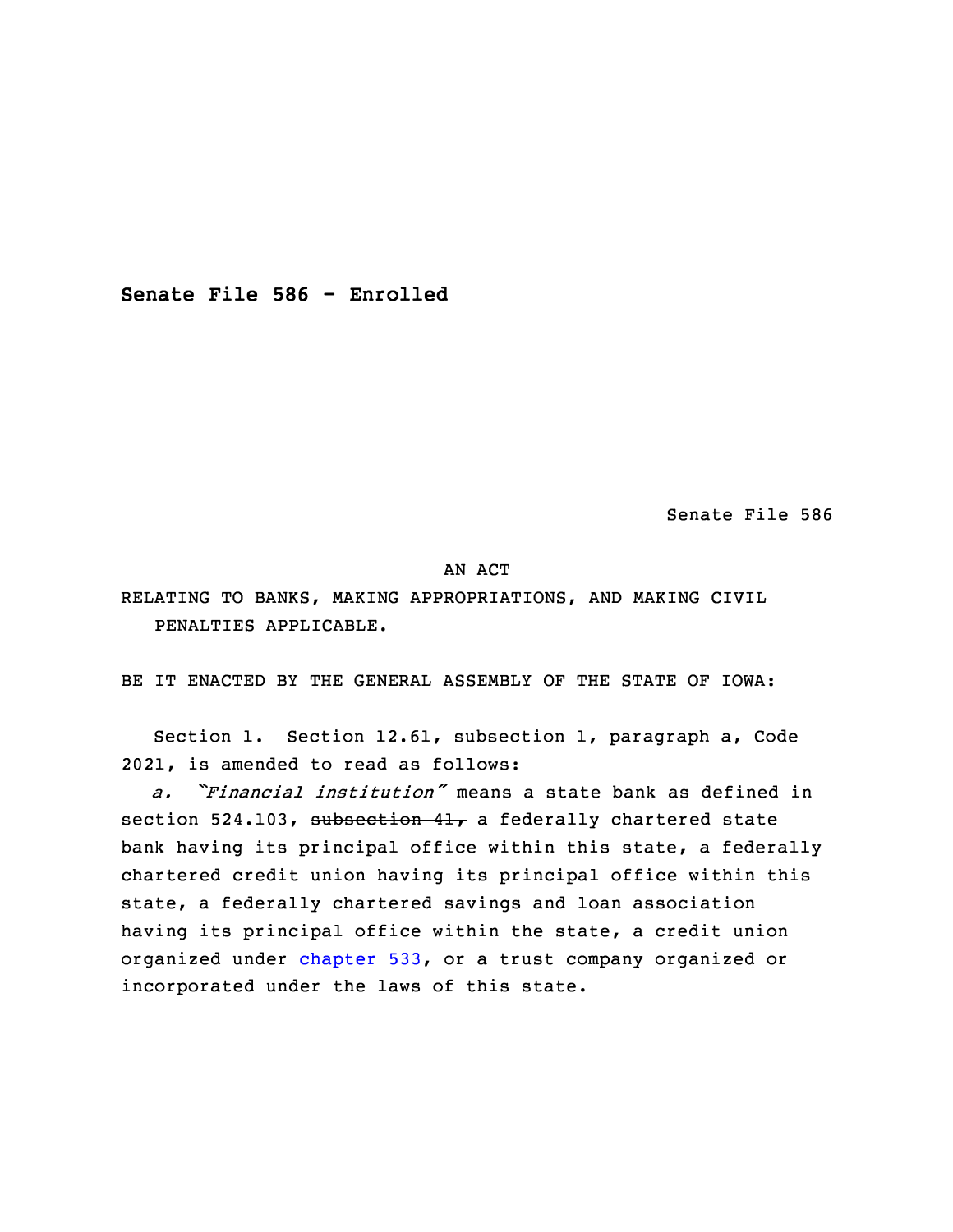Sec. 2. Section 422.61, subsection 1, Code 2021, is amended to read as follows:

13 1. *"Financial institution"* means <sup>a</sup> state bank as defined in section 524.103, subsection 41, a state bank chartered under the laws of any other state, a national banking association, a trust company, a federally chartered savings and loan association, an out-of-state state chartered savings bank, a financial institution chartered by the federal home loan bank board, a non-Iowa chartered savings and loan association, or a production credit association.

 Sec. 3. Section 453A.8, subsection 6, Code 2021, is amended to read as follows:

6. The director may authorize a bank as defined by section 524.103, subsection  $8<sub>r</sub>$  to sell stamps. A bank authorized to sell stamps shall comply with all of the requirements governing the sale of stamps by the department. [Section](https://www.legis.iowa.gov/docs/code/2022/453A.12.pdf) 453A.12 shall apply to any bank authorized to sell stamps.

Sec. 4. Section 524.102, Code 2021, is amended by adding the following new subsection:

NEW SUBSECTION. 10. The opportunity for state banks to adopt, in a manner that is compatible with and subject to the purposes of this chapter, new and emerging technologies that enhance the efficiency and convenience of banking products and services.

Sec. 5. Section 524.103, Code 2021, is amended by adding the following new subsections:

 NEW SUBSECTION. 2A. *"Affiliate"* means the same as defined 3 in section 524.1101.

 NEW SUBSECTION. 22A. *"Federal savings association"* means <sup>a</sup> 5 corporation organized under 12 U.S.C. §1464.

<sup>6</sup> NEW SUBSECTION. 32A. *"National bank"* means <sup>a</sup> corporation organized under 12 U.S.C. §21 whose deposits are insured by the federal deposit insurance corporation or whose powers are limited exclusively to the exercise of trust or fiduciary powers.

 NEW SUBSECTION. 34A. *"Out-of-state bank"* means <sup>a</sup> corporation, other than <sup>a</sup> credit union, industrial bank, or trust company, that is authorized by the laws of another state to solicit, receive, or accept money or its equivalent for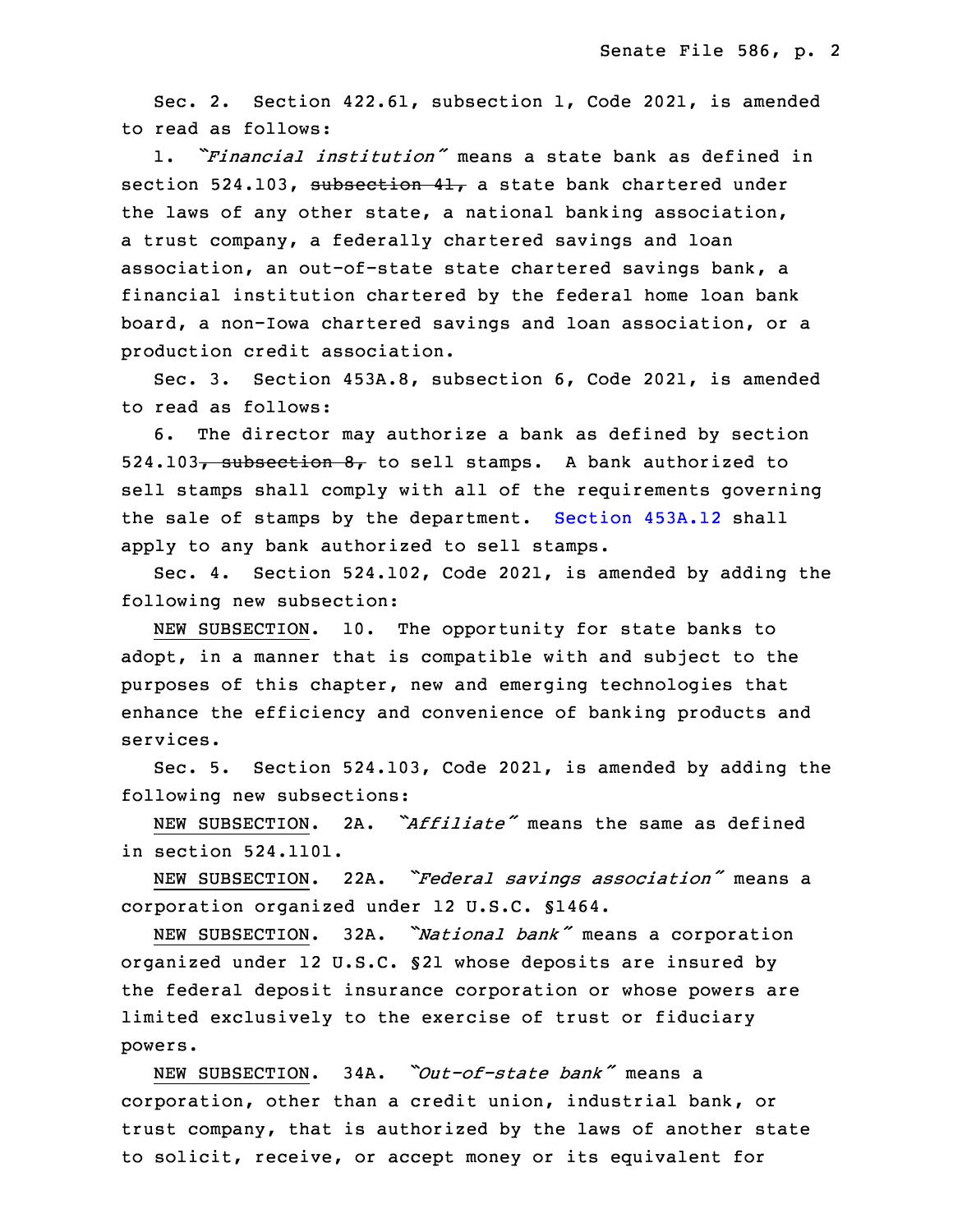deposit or to otherwise engage in the business of banking.

<sup>16</sup> NEW SUBSECTION. 36A. *"Safe deposit box"* means <sup>a</sup> safe, lock box, or other secure storage receptacle located on the premises of a bank.

Sec. 6. Section 524.103, subsections 6, 8, 10, 12, 13, 16, 20 17, 20, 22, 25, 27, 29, 33, 34, 38, 39, 41, 44, and 48, Code 2021, are amended to read as follows:

 6. *"Articles of incorporation"* means the original, amended, or restated articles of incorporation and all amendments thereto and includes articles of merger. *"Articles of* incorporation" also means the original or restated articles of organization and all amendments including articles of merger if a state bank is organized as a limited liability company under this [chapter](https://www.legis.iowa.gov/docs/code/2022/524.pdf).

8. *"Bank"* means a corporation or limited liability company organized under this [chapter](https://www.legis.iowa.gov/docs/code/2022/524.pdf) or 12 U.S.C. §21, a national bank, a federal savings association, or an out-of-state bank.

32 10. *"Board of directors"* means the board of directors of <sup>a</sup> state bank as provided in section [524.601](https://www.legis.iowa.gov/docs/code/2022/524.601.pdf). For a state bank organized as a limited liability company under this [chapter](https://www.legis.iowa.gov/docs/code/2022/524.pdf), 35 *"board of directors"* means <sup>a</sup> board of directors or board of managers as designated by the limited liability company in its articles of organization or operating agreement.

<sup>3</sup> 12. *"Business of banking"* means engaging in the regular business of soliciting, receiving, or accepting money or its equivalent for deposit, and any other business generally done by banks.

7 13. *"Calculation date"* means the most recent of the following:

a. The date the state bank's statement of condition is required to be filed pursuant to section 524.220, [subsection](https://www.legis.iowa.gov/docs/code/2022/524.220.pdf) 2.

 *b.* The date an event occurs that reduces or increases the state bank's aggregate capital by ten percent or more.

c. As the superintendent may direct.

 16. *"Chief executive officer"* means the person designated by the board of directors to be responsible for the implementation of and adherence to board policies and resolutions by all officers and employees of the state bank.

18 17. *a. "Contractual commitment to advance funds"* means <sup>a</sup>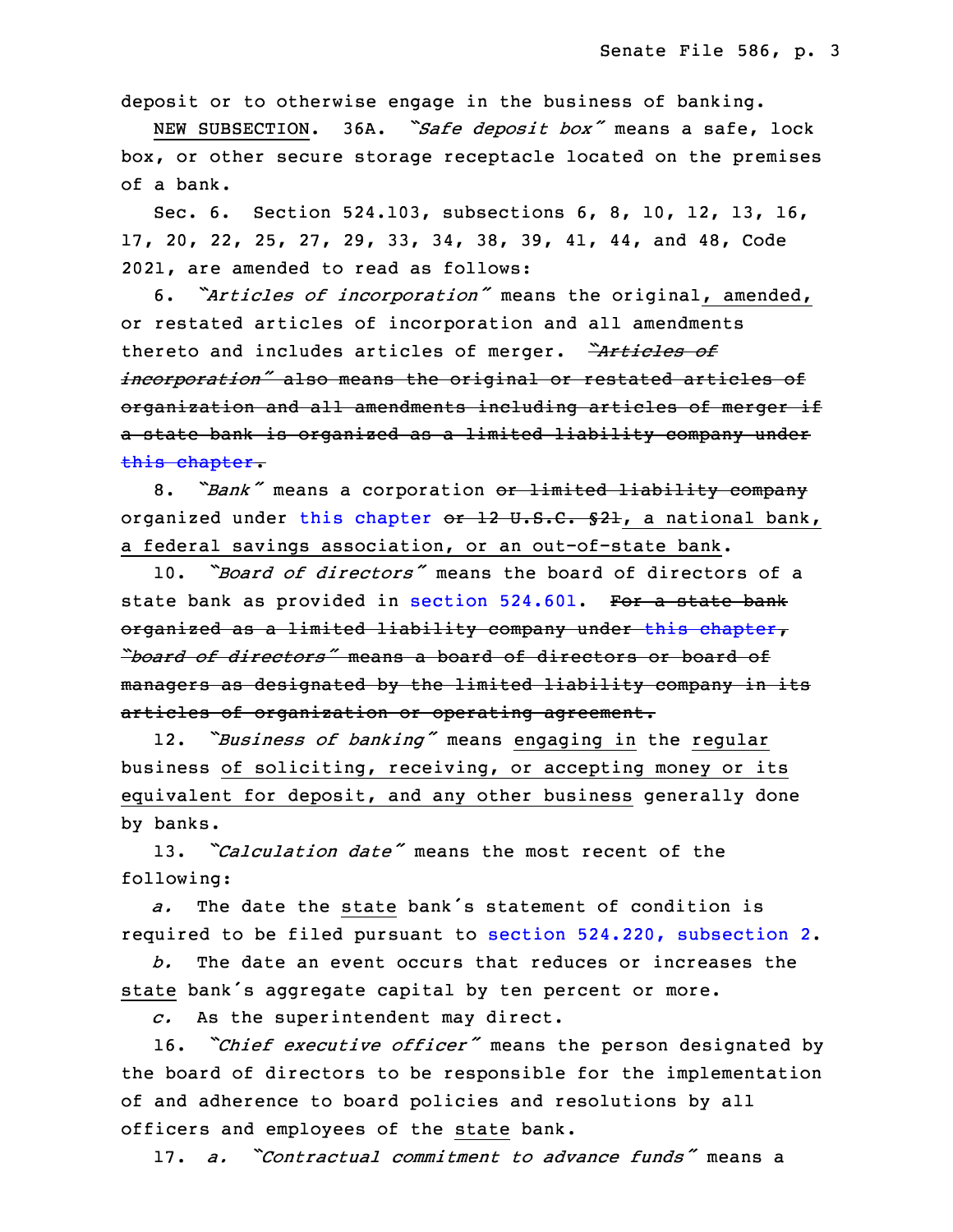state bank's obligation to do either of the following:

(1) Advance funds under a standby letter of credit or other similar arrangement.

 (2) Make payment, directly or indirectly, to <sup>a</sup> third person contingent upon default by a customer of the state bank in performing an obligation and to make such payment in keeping with the agreed upon terms of the customer's contract with a third person, or to make payments upon some other stated condition.

28 *b.* The term does not include commercial letters of credit and similar instruments where the issuing state bank expects the beneficiary to draw on the issuer, that do not quarantee payment, and that do not provide for payment in the event of a default by a third person.

33 20. *"Director"* means <sup>a</sup> member of the board of directors and includes a manager of a state bank organized as a limited liability company under this [chapter](https://www.legis.iowa.gov/docs/code/2022/524.pdf).

 22. *"Executive officer"* means <sup>a</sup> person who participates or has authority to participate, other than in the capacity of <sup>a</sup> director or manager, in major policymaking functions of a state bank, whether or not the officer has an official title, whether or not such a title designates the officer as an assistant, or whether or not the officer is serving without salary or other compensation. The chief executive officer, chairperson of the board, the president, every vice president, and the cashier of a state bank are deemed to be executive officers, unless such an officer is excluded, by resolution of the board of directors of <sup>a</sup> state bank or by the bylaws of the state bank, from participation, other than in the capacity of <sup>a</sup> director, in major policymaking functions of the state bank, and the officer does not actually participate in the major policymaking functions. All officers who serve on a board of directors are deemed to be executive officers, except as provided for in section 524.701, subsection 3.

<sup>18</sup> 25. *"Insured bank"* means <sup>a</sup> state bank the deposits of which are insured in accordance with the provisions of the Federal Deposit Insurance Act.

 27. *"Member"* means <sup>a</sup> person with <sup>a</sup> membership interest in <sup>a</sup> state bank organized as <sup>a</sup> limited liability company or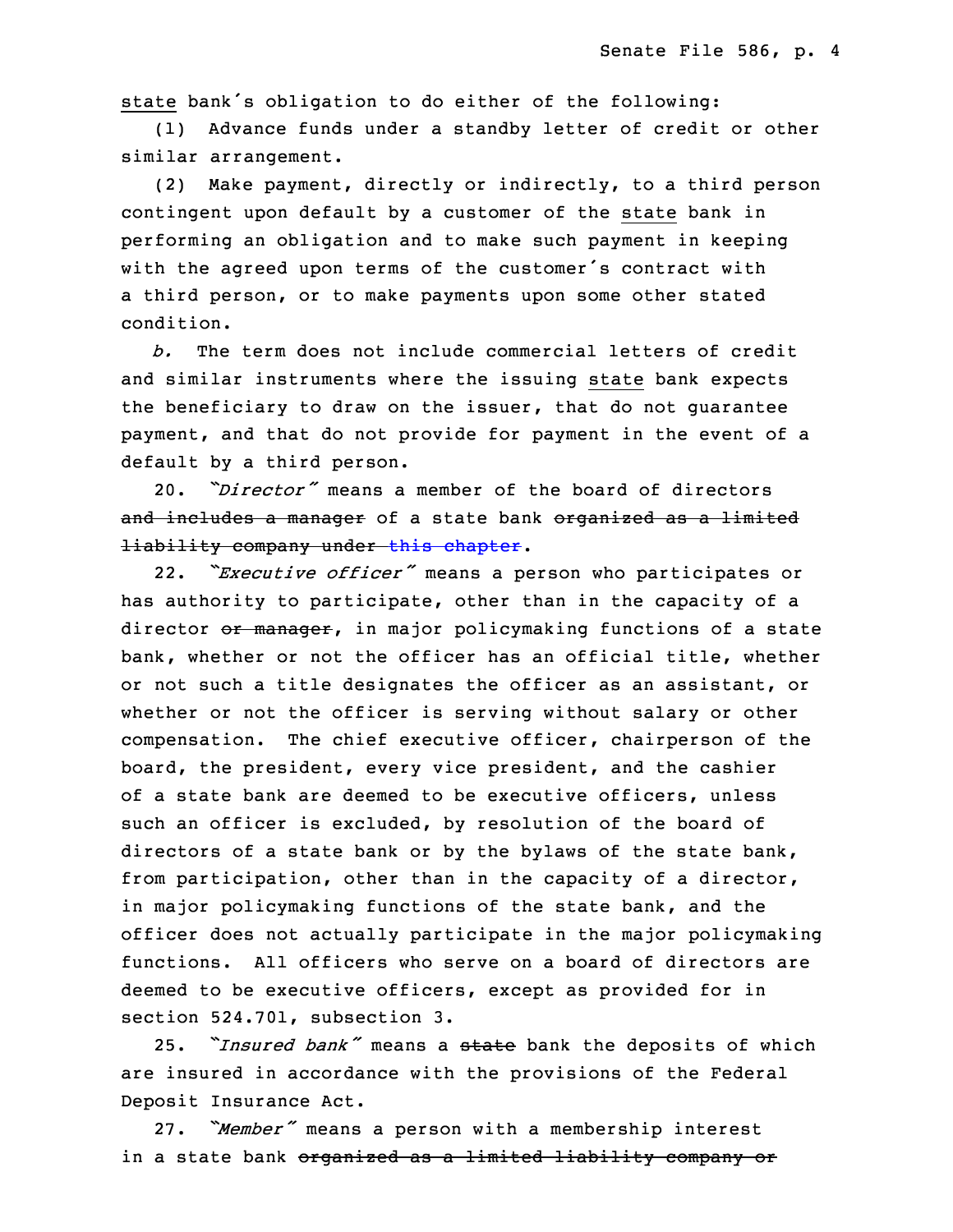incorporated as a mutual corporation under this [chapter](https://www.legis.iowa.gov/docs/code/2022/524.pdf).

 29. *"Membership interest"* means <sup>a</sup> member's share of the profits and losses, the right to receive distributions of assets, and any right to vote or participate in management of a state bank organized as a limited liability company under this ehapter or of a state bank incorporated as a mutual corporation under this [chapter](https://www.legis.iowa.gov/docs/code/2022/524.pdf).

33. *"Officer"* means chief executive officer, executive officer, or any other administrative official of a state bank elected by the state bank's board of directors to carry out any of the state bank's operating rules and policies.

<sup>34</sup> 34. *"Operations subsidiary"* means <sup>a</sup> wholly owned corporation incorporated and controlled by a state bank that performs functions which the state bank is authorized to perform.

 38. *"Shareholder"* means one who is <sup>a</sup> holder of record of shares in a state bank. If a state bank is organized as a limited liability company under this [chapter](https://www.legis.iowa.gov/docs/code/2022/524.pdf), *"shareholder"* means a member of the limited liability company. If a state bank is incorporated as a mutual corporation under this chapter, "shareholder" means a member of the mutual corporation.

<sup>8</sup> 39. *"Shares"* means the units into which the proprietary interests in a state bank incorporated as a stock corporation are divided, including any membership interests of a state bank organized as <sup>a</sup> limited liability company under this [chapter](https://www.legis.iowa.gov/docs/code/2022/524.pdf).

 41. *"State bank"* means any bank incorporated pursuant to the provisions of this [chapter](https://www.legis.iowa.gov/docs/code/2022/524.pdf) after January 1, 1970, and any *"state bank"* incorporated pursuant to the laws of this state and doing business as such on January  $1$ , 1970, or a bank organized as a limited liability company or a mutual corporation under this chapter.

<sup>18</sup> 44. *"Supervised financial organization"* as defined and used in the Iowa consumer credit code, [chapter](https://www.legis.iowa.gov/docs/code/2022/537.pdf) 537, includes a person state bank organized pursuant to this [chapter](https://www.legis.iowa.gov/docs/code/2022/524.pdf).

 48. *"Unincorporated area"* means <sup>a</sup> village within which an area where <sup>a</sup> state bank or national bank has its principal place of business that is not within a municipal corporation.

 Sec. 7. Section 524.103, subsection 26, Code 2021, is amended by striking the subsection.

Sec. 8. Section 524.105, subsection 2, Code 2021, is amended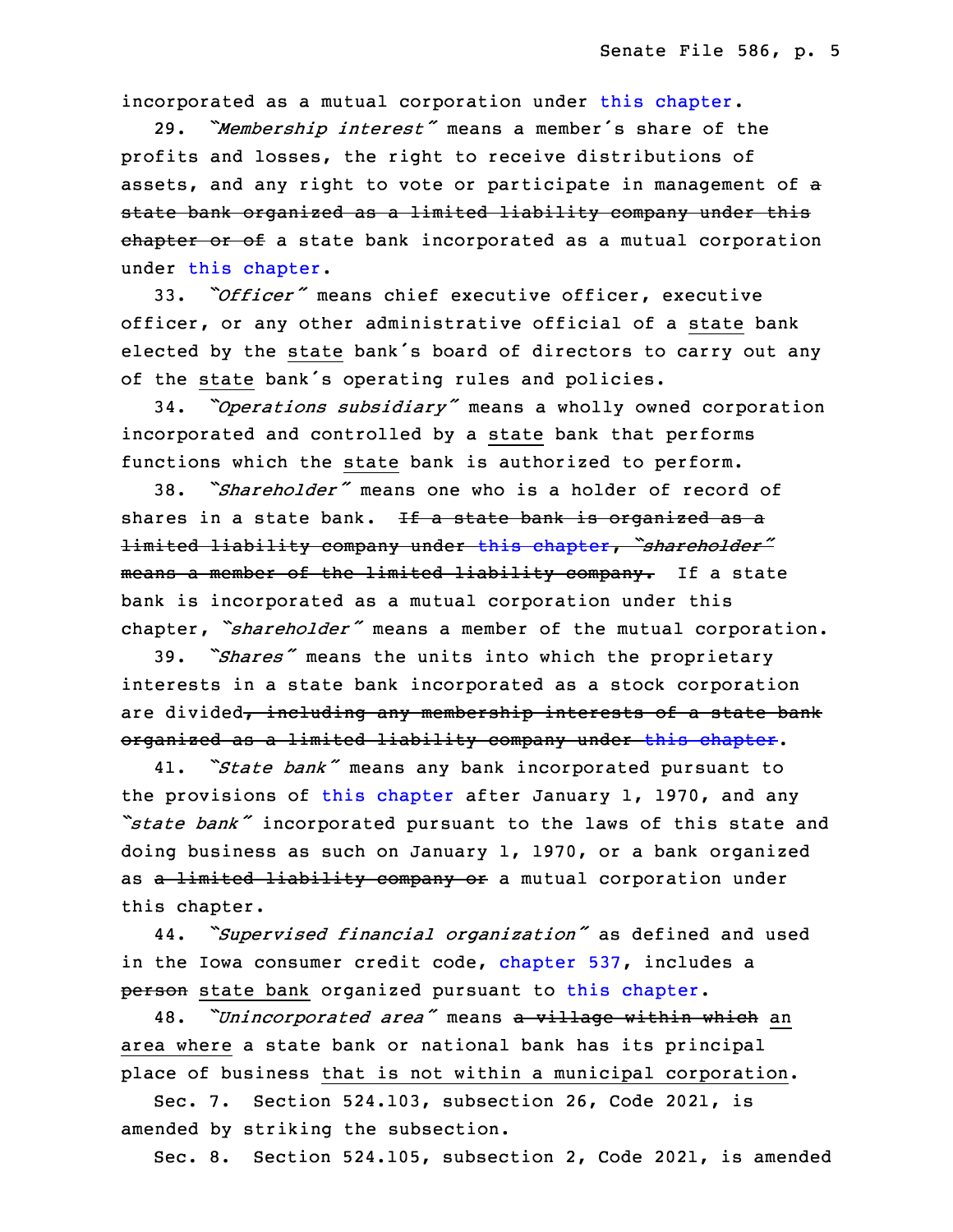to read as follows:

2. All state banks are subject to the provisions and requirements of this [chapter](https://www.legis.iowa.gov/docs/code/2022/524.pdf) in every particular, and all national banks out-of-state banks, and federal savings associations, now or hereafter doing business in this state, are subject to the provisions of this [chapter](https://www.legis.iowa.gov/docs/code/2022/524.pdf), to the extent applicable, from July 1,  $\frac{1995}{2021}$ .

Sec. 9. Section 524.107, subsections 1 and 2, Code 2021, are amended to read as follows:

 1. <sup>A</sup> person, other than <sup>a</sup> state bank which is subject to the provisions of this [chapter](https://www.legis.iowa.gov/docs/code/2022/524.pdf), an out-of-state bank, and a national bank or federal savings association authorized by the laws of the United States to engage in the business of receiving money for deposit, and except as provided in subsection 2, shall not engage in this state in the business of receiving money for deposit, transact the business of banking, or establish in this state a place of business for such purpose.

2. A person doing business in this state shall not use the words "bank" or "trust" or use any derivative, plural, or compound of the words "bank", "banking", or "bankers", or "trust" in any manner which would tend to create the impression that the person is authorized to engage in the business of banking or to act in a fiduciary capacity, except a state bank authorized to do so by this [chapter](https://www.legis.iowa.gov/docs/code/2022/524.pdf) or a an out-of-state bank authorized to do so by the laws of another state, a national bank to the extent permitted by the laws of the United States, a bank holding company as defined in section 524.1801, a savings and loan holding company as defined in 12 U.S.C. §1467a, or <sup>a</sup> federal savings association to the extent permitted by the laws of the United States, or, insofar as the word "trust" is concerned, an individual permissibly serving as <sup>a</sup> fiduciary in this state, pursuant to [section](https://www.legis.iowa.gov/docs/code/2022/633.63.pdf) 633.63, or, insofar as the words "trust" and "bank" are concerned, a nonresident corporate fiduciary permissibly serving as a fiduciary in this state pursuant to [section](https://www.legis.iowa.gov/docs/code/2022/633.64.pdf) 633.64.

Sec. 10. Section 524.109, subsection 1, Code 2021, is amended to read as follows:

1. A state bank may be organized under this [chapter](https://www.legis.iowa.gov/docs/code/2022/524.pdf) as a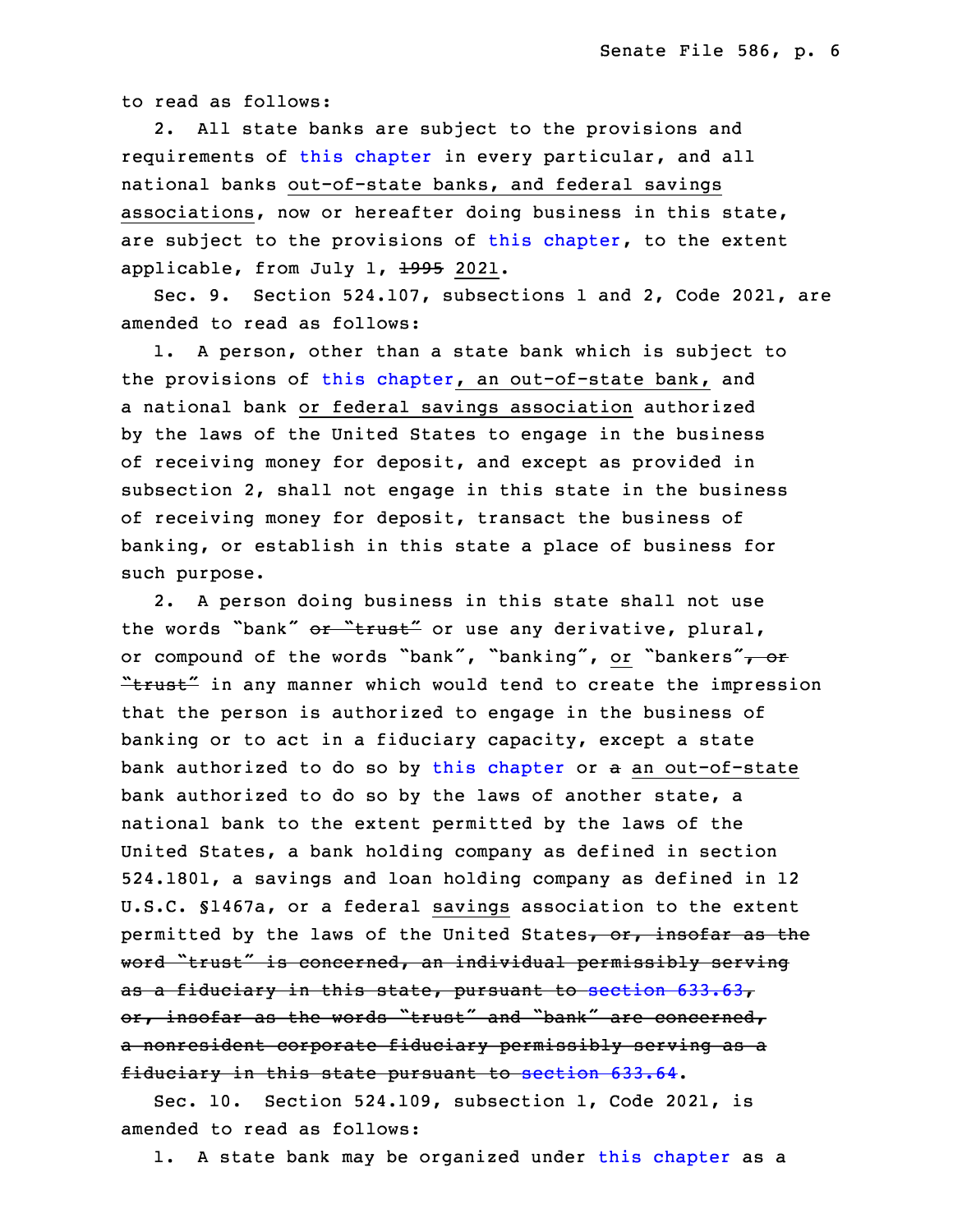bankers' bank. The bankers' bank is subject to all rights, privileges, duties, restrictions, penalties, liabilities, conditions and limitations applicable to a state bank generally, except as limited in the definition of bankers' bank contained in section  $524.103$ , subsection 9. However, a bankers' bank shall have the same powers as those granted by federal law and regulation to <sup>a</sup> national bank organized as <sup>a</sup> bankers' bank under 12 U.S.C. §27.

 Sec. 11. Section 524.203, Code 2021, is amended to read as 5 follows:

6 **524.203 Superintendent —— vacancy.**

If the office of the superintendent of banking is vacant or the superintendent is unable to serve, the chief of the bank bureau of the banking division shall be the acting superintendent until the governor appoints a new superintendent or acting superintendent. If the chief of the bank bureau is unable to serve, the chief examiner of the finance bank bureau of the banking division shall be the acting superintendent until the governor appoints <sup>a</sup> new superintendent or acting superintendent. If both the chief of the bank bureau and the chief examiner of the *finance* bank bureau are unable to serve, the chief of the professional licensing and regulation finance bureau of the banking division shall be the acting superintendent until the governor appoints a new superintendent or acting superintendent.

 Sec. 12. Section 524.207, subsections 2 and 6, Code 2021, are amended to read as follows:

2. All fees and assessments generated as the result of a federally chartered national bank or federal savings and 10an association converting to a state-chartered state bank 26 on or after December 31, 2015, and thereafter, are payable to the superintendent. The superintendent shall pay all the fees and assessments received by the superintendent pursuant to this [subsection](https://www.legis.iowa.gov/docs/code/2022/524.207.pdf) to the treasurer of state within the time required by [section](https://www.legis.iowa.gov/docs/code/2022/12.10.pdf) 12.10 and the fees and assessments shall be deposited into the department of commerce revolving fund created in [section](https://www.legis.iowa.gov/docs/code/2022/546.12.pdf)  $546.12$ . An amount equal to such fees and assessments deposited into the department of commerce revolving fund is appropriated from the department of commerce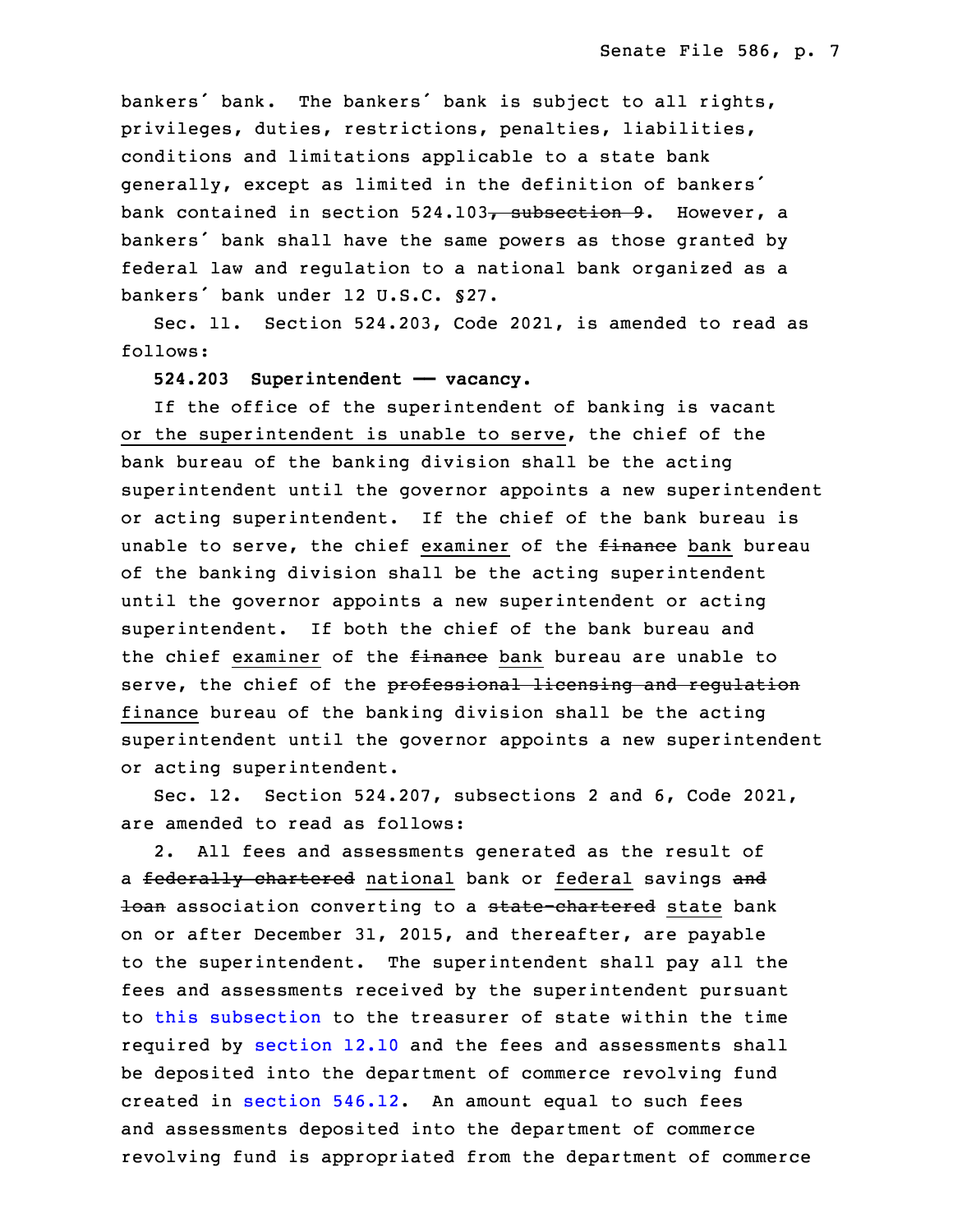revolving fund to the banking division of the department of commerce for the fiscal year in which <sup>a</sup> federally chartered national bank or federal savings and loan association converted to a state-chartered state bank and an amount equal to such annualized fees and assessments deposited into the department of commerce revolving fund in succeeding years is appropriated from the department of commerce revolving fund to the banking division of the department of commerce for succeeding fiscal years for purposes related to the discharge of the duties and responsibilities imposed upon the banking division of the department of commerce, the superintendent, and the state banking council by the laws of this state. This appropriation shall be in addition to the appropriation of moneys otherwise described in this [section](https://www.legis.iowa.gov/docs/code/2022/524.207.pdf). If a state-chartered state bank converts to a federally chartered national bank or federal savings and loan association, any appropriation made pursuant to this [subsection](https://www.legis.iowa.gov/docs/code/2022/524.207.pdf) for the following fiscal year shall be reduced by the amount of the assessment paid by the state-chartered state bank during the fiscal year in which the state-chartered state bank converted to a federally chartered national bank or federal savings and loan association.

 6. All moneys received by the superintendent pursuant to <sup>a</sup> multi-state settlement with <sup>a</sup> provider of financial services such as a mortgage lender, a mortgage servicer, or any other person regulated by the banking division of the department of commerce shall be deposited into the department of commerce revolving fund created in [section](https://www.legis.iowa.gov/docs/code/2022/546.12.pdf) 546.12 and an amount equal to the amount deposited into the fund is appropriated to the banking division of the department of commerce for the fiscal year in which such moneys are received and in succeeding fiscal years for the purpose of promoting financial-related education and supporting those duties of the banking division related to financial regulation that are limited to nonrecurring expenses such as equipment purchases, training, technology, and retirement payouts related to the oversight of mortgage lending, state-chartered state banks, and other financial services regulated by the banking division. This appropriation shall be in addition to the appropriation of moneys otherwise described in this [section](https://www.legis.iowa.gov/docs/code/2022/524.207.pdf). The superintendent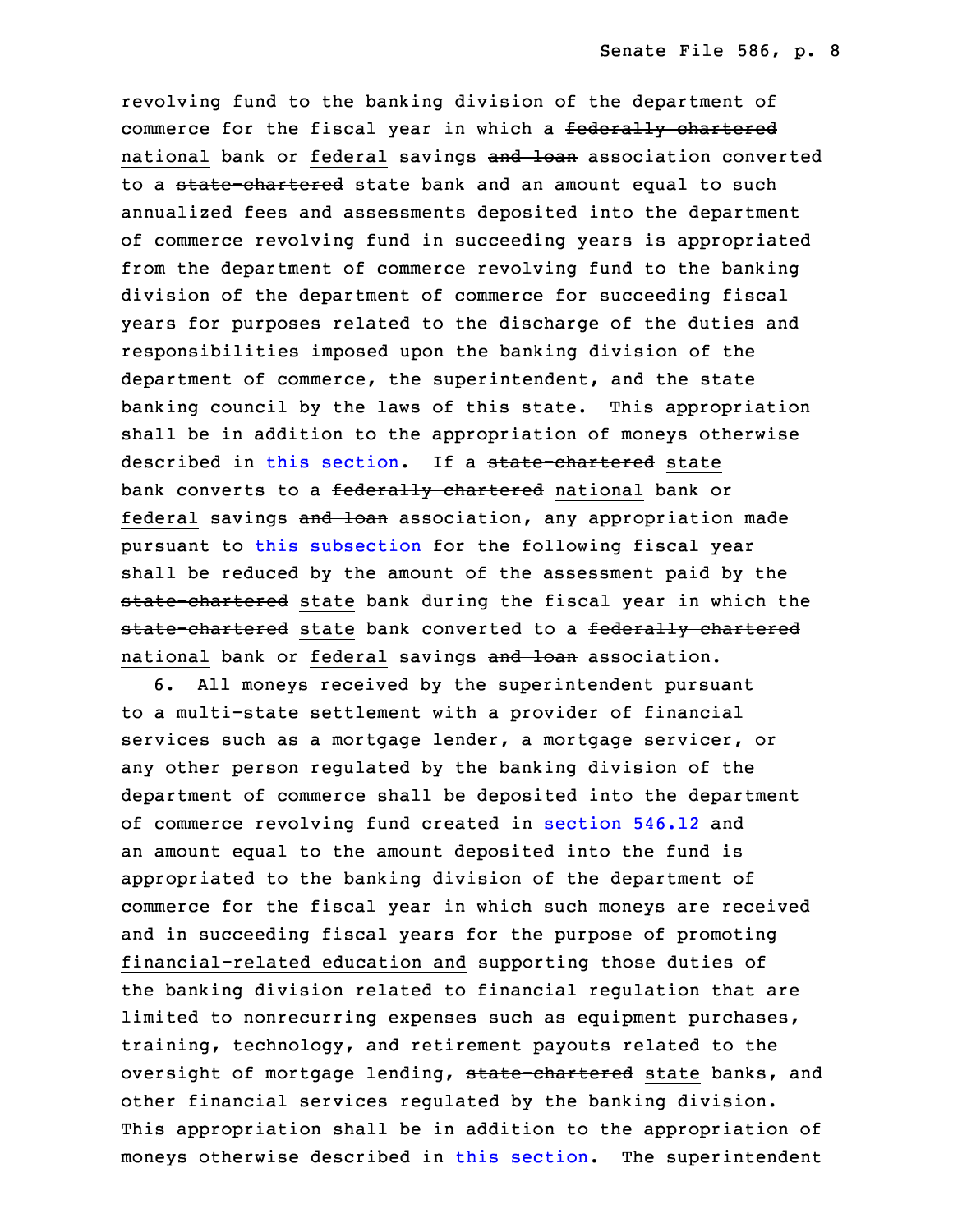shall submit <sup>a</sup> report to the department of management and to the legislative services agency detailing the expenditure 6 of moneys appropriated to the banking division pursuant to this subsection during each fiscal year. The initial report shall be submitted on or before September 15, 2016, and each September 15 thereafter. Moneys appropriated pursuant to this sub[section](https://www.legis.iowa.gov/docs/code/2022/8.33.pdf) are not subject to section 8.33 and shall not be transferred, used, obligated, appropriated, or otherwise encumbered except as provided in this [subsection](https://www.legis.iowa.gov/docs/code/2022/524.207.pdf).

Sec. 13. Section 524.208, Code 2021, is amended to read as follows:

15 **524.208 Examiners and other employees.**

The superintendent may appoint examiners and other employees, including for the banking division's internal information technology group, as the superintendent deems necessary to the proper discharge of the duties imposed upon the superintendent by the laws of this state. Pay plans shall be established for employees, other than clerical employees or employees of the professional licensing and regulation bureau of the banking division, who examine the accounts and affairs of state banks and who examine the accounts and affairs of other persons, subject to supervision and regulation by the superintendent, which are substantially equivalent to those paid by the federal deposit insurance corporation and other federal supervisory agencies in this area of the United States.

Sec. 14. Section 524.211, subsection 1, Code 2021, is amended to read as follows:

1. The superintendent, general counsel, examiners, and other employees assigned to the bank bureau of the banking division are prohibited from obtaining a loan of money or property from a state-chartered state bank, or any person or entity affiliated with a state-chartered state bank, unless they do not personally participate in the examination, oversight, or official review concerning the regulation of the state bank.

 Sec. 15. Section 524.211, Code 2021, is amended by adding the following new subsection:

NEW SUBSECTION. 8. The superintendent shall not participate in the examination, oversight, or official review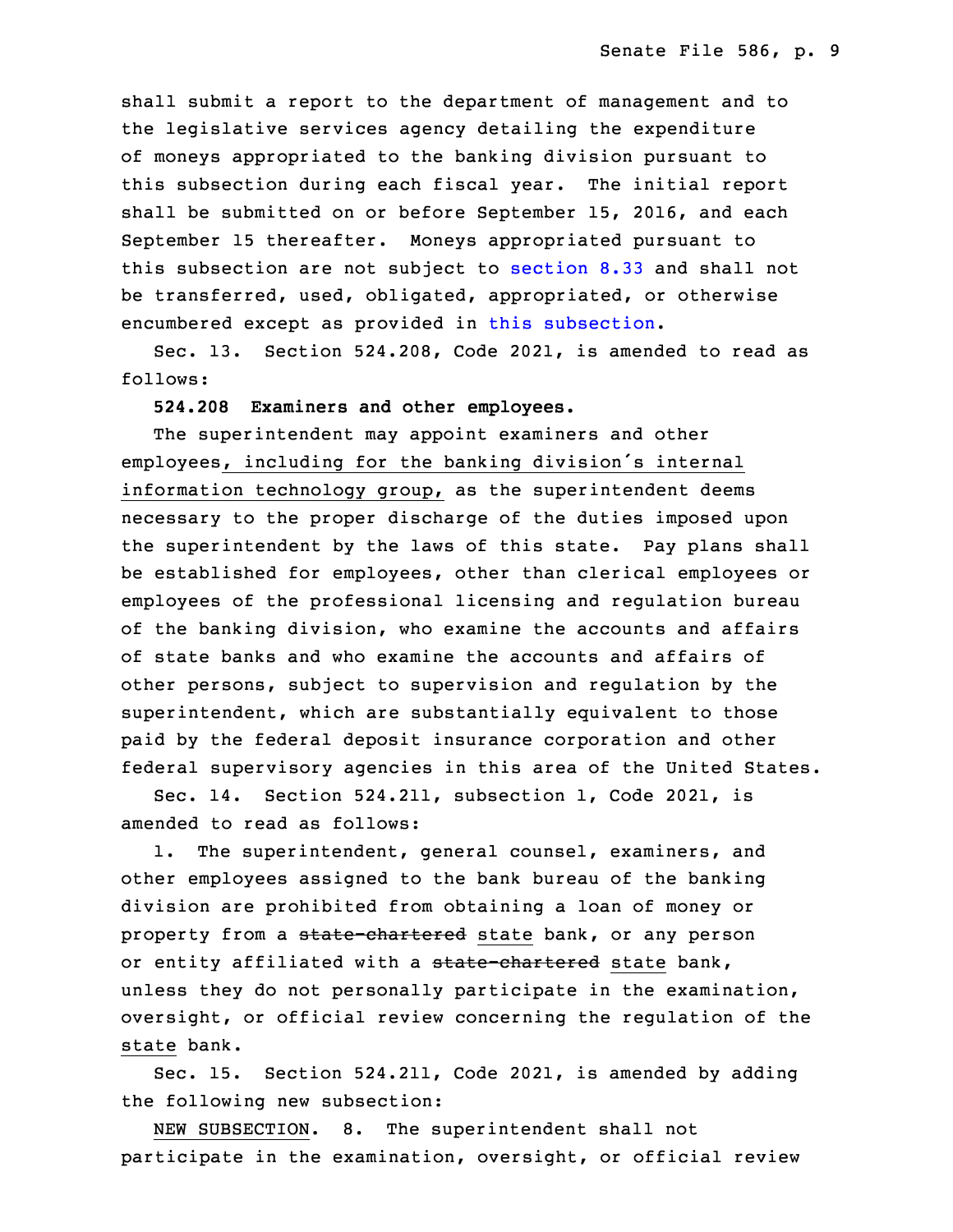concerning the regulation of any state bank or any other enterprise, person, or affiliate subject to the regulatory purview of the banking division of which the superintendent is <sup>a</sup> shareholder, member, partner, owner, director, officer, or employee. The superintendent shall recuse themselves from participation in any such examination, oversight, or official review and the state banking council shall designate <sup>a</sup> member who satisfies the qualifications identified in section  $524.201$ , subsection 1, and who is not a shareholder, member, partner, owner, director, officer, or employee of the requlated entity to act in place of the superintendent.

Sec. 16. Section  $524.212$ , subsection 1, Code 2021, is amended to read as follows:

 1. The superintendent, members of the state banking council, general counsel, examiners, or other employees of the banking division shall not disclose, in any manner, to any person other than the person examined and those regulatory agencies referred to in section  $524.217$ , [subsection](https://www.legis.iowa.gov/docs/code/2022/524.217.pdf)  $2$ , any information relating specifically to the supervision and regulation of any state bank, persons subject to the provisions of [chapter](https://www.legis.iowa.gov/docs/code/2022/533A.pdf) 533A, [533C](https://www.legis.iowa.gov/docs/code/2022/533C.pdf), 533D, 535B, 535D, [536](https://www.legis.iowa.gov/docs/code/2022/536.pdf), or [536A](https://www.legis.iowa.gov/docs/code/2022/536A.pdf), any affiliate of any state bank, or an affiliate of a person subject to the provisions of [chapter](https://www.legis.iowa.gov/docs/code/2022/533A.pdf) 533A, [533C](https://www.legis.iowa.gov/docs/code/2022/533C.pdf), [536](https://www.legis.iowa.gov/docs/code/2022/536.pdf), or 536A, except when ordered to do so by a court of competent jurisdiction and then only in those instances referred to in <sup>33</sup> section 524.215, subsection 2, paragraphs *"a"*, *"b"*, *"c"*, *"e"*, and  $\check{f}$ .

Sec. 17. Section 524.217, subsection 6, Code 2021, is amended to read as follows:

 6. The superintendent may enter into contractual agreements with other state requlators of financial institutions to share examiners or to assist in each state's respective examinations or other supervisory activities. A contractual agreement pursuant to this section may provide for reimbursement to the state providing assistance. The division of banking shall be reimbursed for any costs incurred when providing services to other states pursuant to this [subsection](https://www.legis.iowa.gov/docs/code/2022/524.217.pdf). Any division of banking personnel assisting another state with its examination examinations or other supervisory activities shall be covered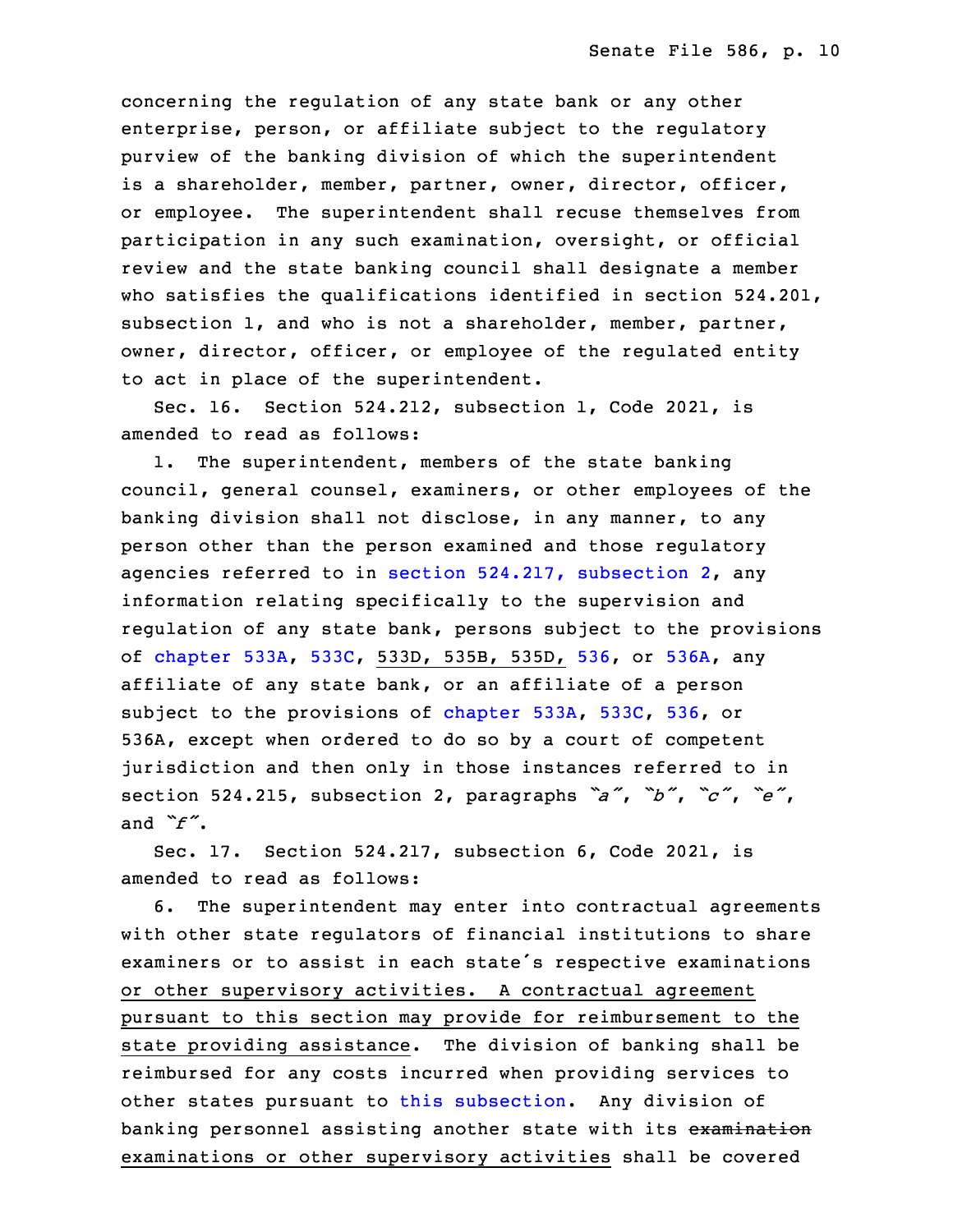by the provisions of the other state's tort claims act, to the extent permitted by the laws of the other state. If the law of the other state does not extend coverage to the division of banking personnel working on the other state's examination examinations or other supervisory activities, the provisions of chapter 669 shall apply.

Sec. 18. Section 524.218, Code 2021, is amended by striking the section and inserting in lieu thereof the following:

20 **524.218 Regulation and examination of service providers.**

 1. Whenever <sup>a</sup> state bank, or any subsidiary or affiliate of <sup>a</sup> state bank that is subject to examination by the superintendent, causes to be performed for itself, by contract or otherwise, <sup>a</sup> covered service, such performance shall be subject to regulation and examination by the superintendent to the same extent as if the covered service was being performed by the state bank itself.

<sup>28</sup> 2. For purposes of this section, *"covered service"* means and includes all of the following:

a. Data processing services.

31 *b.* Activities that support financial services, including but not limited to lending, funds transfer, payment processing, fiduciary activities, trading activities, and deposit taking.

34 *c.* Internet-related services, including but not limited to web services and electronic bill payments, mobile applications, system and software development and maintenance, and security monitoring.

d. Activities related to the business of banking.

 3. The superintendent may, in the superintendent's discretion, accept examinations authorized or required to be conducted by this section, which are made by other state or federal financial regulatory agencies listed in section 8 524.217, subsection 2, in lieu of any examination authorized or required under the laws of this state.

Sec. 19. Section 524.220, subsection 1, Code 2021, is amended to read as follows:

 1. <sup>A</sup> state bank shall, upon request, render <sup>a</sup> full, clear, and accurate statement of its condition to the superintendent, in <sup>a</sup> format prescribed by the superintendent, verified by the oath of two of its officers, and attested by at least two of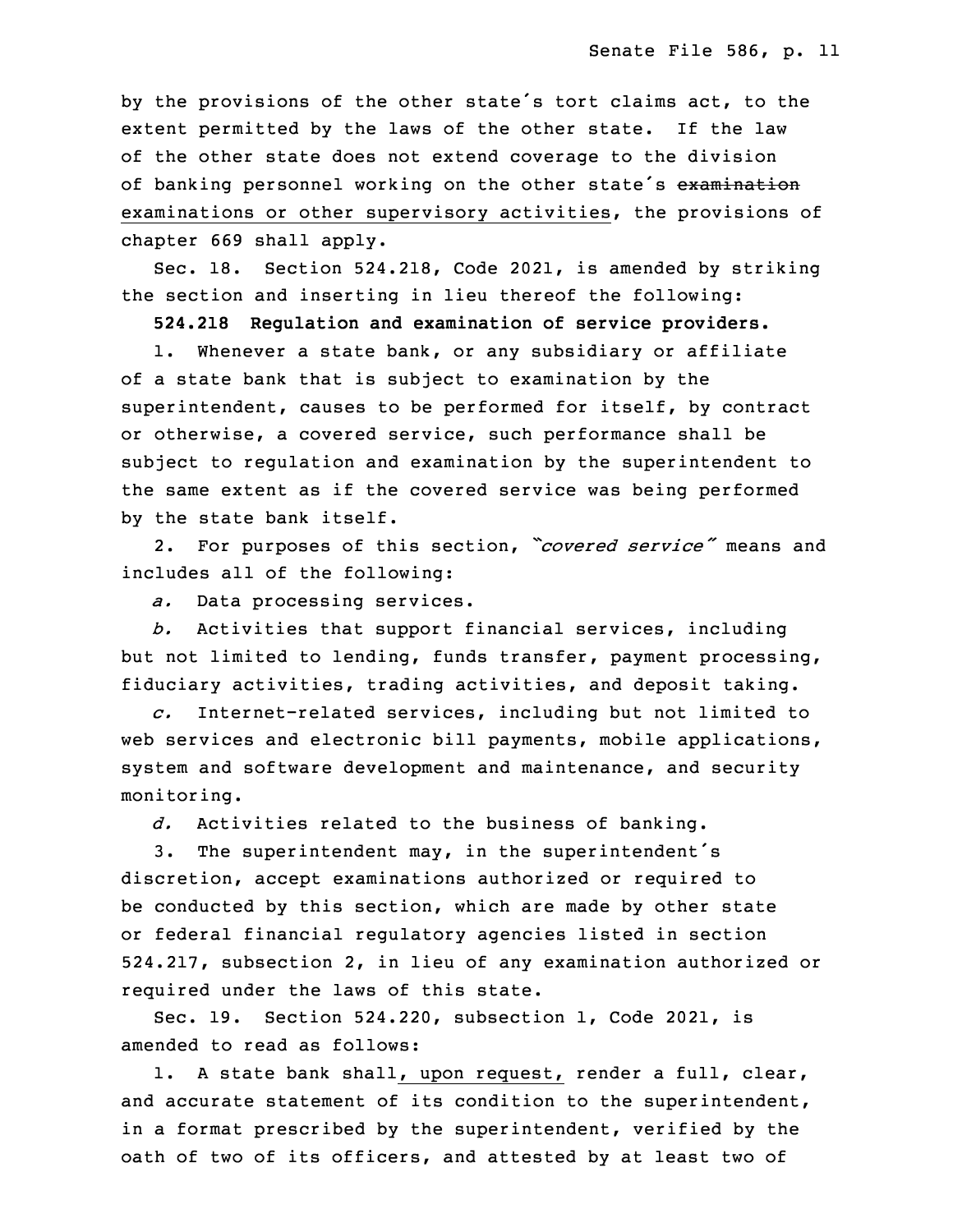the directors. The superintendent may, in the superintendent's discretion, use any form of statement of condition that is used by the federal deposit insurance corporation or the federal reserve system, and the superintendent may rely on a statement of condition a state bank submits to the federal deposit insurance corporation or the federal reserve system.

 Sec. 20. Section 524.221, subsection 3, Code 2021, is amended to read as follows:

 3. The provisions of this [section](https://www.legis.iowa.gov/docs/code/2022/524.221.pdf), insofar as applicable, shall apply to the records of a national bank, or a federally chartered savings bank or a federally chartered federal savings and loan association, or an out-of-state bank.

Sec. 21. Section 524.223, Code 2021, is amended to read as follows:

30 **524.223 Power of superintendent to issue orders.**

1. Whenever it shall appear to the superintendent that a state bank, or any director, officer, employee, or substantial shareholder of the state bank, is engaging or has engaged, or the superintendent has reasonable cause to believe that the state bank, director, officer, employee, or substantial shareholder is about to engage, in an unsafe or unsound practice in conducting the business of such state bank, or is violating or has violated, or the superintendent has reasonable cause to believe that the state bank, director, officer, employee, or substantial shareholder is about to violate, any provision of this [chapter](https://www.legis.iowa.gov/docs/code/2022/524.pdf) or of any regulation adopted pursuant 7 to this [chapter](https://www.legis.iowa.gov/docs/code/2022/524.pdf), or any condition imposed in writing by the superintendent in connection with the approval of any matter required by this [chapter](https://www.legis.iowa.gov/docs/code/2022/524.pdf), or any written agreement entered into with the superintendent, or any provision of [chapter](https://www.legis.iowa.gov/docs/code/2022/12C.pdf) 12C or any rules adopted pursuant to [chapter](https://www.legis.iowa.gov/docs/code/2022/12C.pdf) 12C, the superintendent may issue and serve upon the state bank, director, officer, employee, or substantial shareholder a notice containing a statement of the facts constituting the alleged violation or violations, or the unsafe or unsound practice or practices, and fixing a time and place at which a hearing will be held to determine whether an order to cease and desist should be issued to the state bank, director, officer, employee, or substantial shareholder.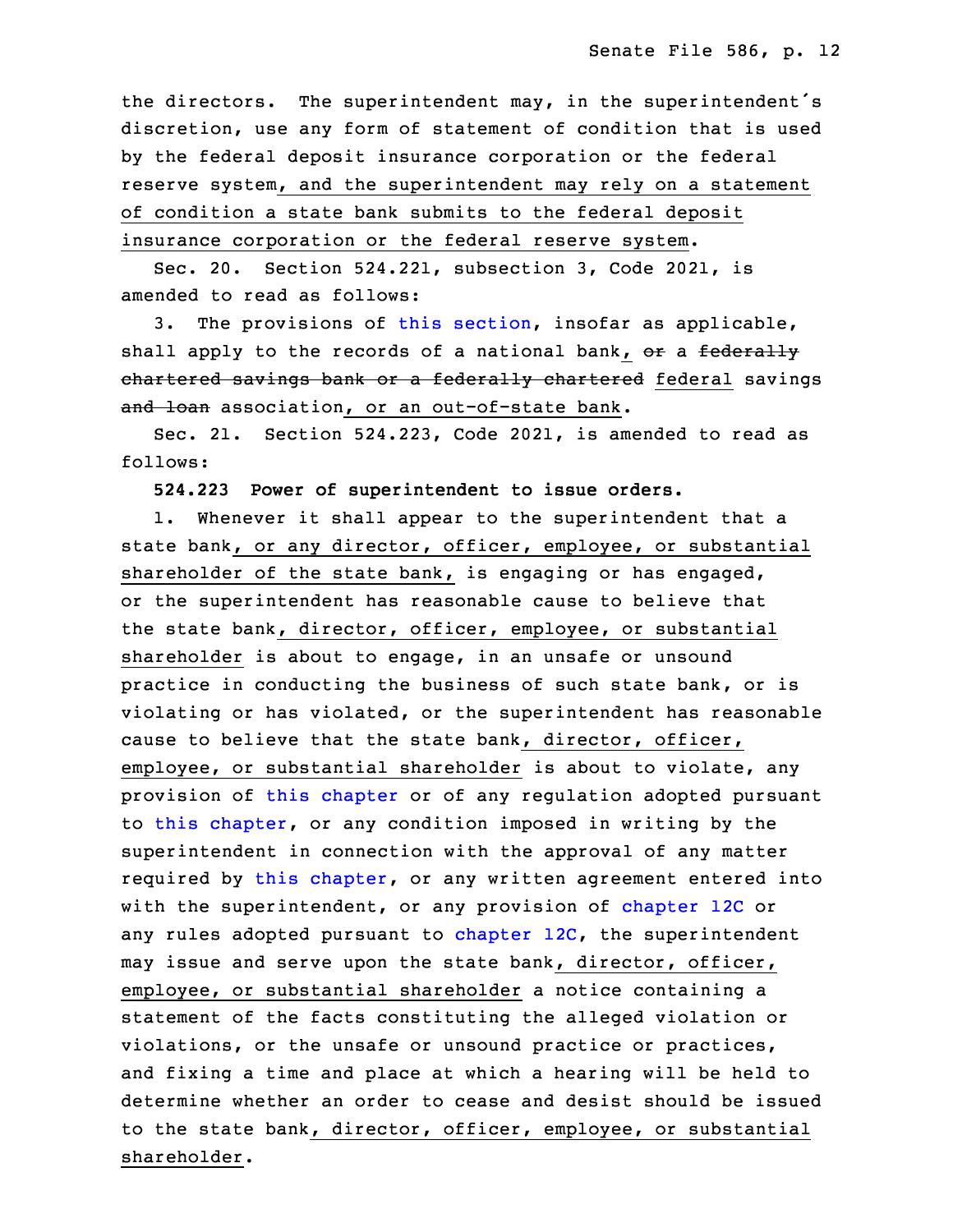2. If the state bank, director, officer, employee, or substantial shareholder fails to appear at the hearing it shall be deemed to have consented to the issuance of <sup>a</sup> cease and desist order. In the event of such consent, or if upon the record made at such hearing, the superintendent shall find that any violation or unsafe or unsound practice specified in the notice has been established, the superintendent may issue and serve upon the state bank, director, officer, employee, or substantial shareholder an order to cease and desist from any such violation or practice. Such order may require the state bank and its directors, officers, and employees, and shareholders to cease and desist from any such violation or practice and, further, to take affirmative action to correct the conditions resulting from any such violation or practice. In addition, if the violation or practice involves a failure to comply with [chapter](https://www.legis.iowa.gov/docs/code/2022/12C.pdf) 12C or any rules adopted pursuant to chapter 12C, the superintendent may recommend to the committee established under [section](https://www.legis.iowa.gov/docs/code/2022/12C.6.pdf) 12C.6 that the bank be removed from the list of financial institutions eligible to accept public funds under [section](https://www.legis.iowa.gov/docs/code/2022/12C.6A.pdf) 12C.6A and may require that during the current calendar quarter and up to the next succeeding eight calendar quarters that the bank do any one or more of the following:

a. Not accept public funds deposits.

9 *b.* Return to the depositors some or all uninsured public funds held in demand deposits and, when deposit instruments or agreements mature, return to the depositors some or all deposits representing proceeds of such instruments or agreements.

 *c.* Pledge collateral to the treasurer of state having <sup>a</sup> value at all times up to one hundred ten percent of the public funds held by the bank.

17 *d.* Comply with such other requirements as the superintendent may impose.

3. Any order issued pursuant to this [section](https://www.legis.iowa.gov/docs/code/2022/524.223.pdf) shall become effective upon service of the order on the state bank, director, officer, employee, or substantial shareholder and shall remain effective except to such extent that it is stayed, modified, terminated, or set aside by action of the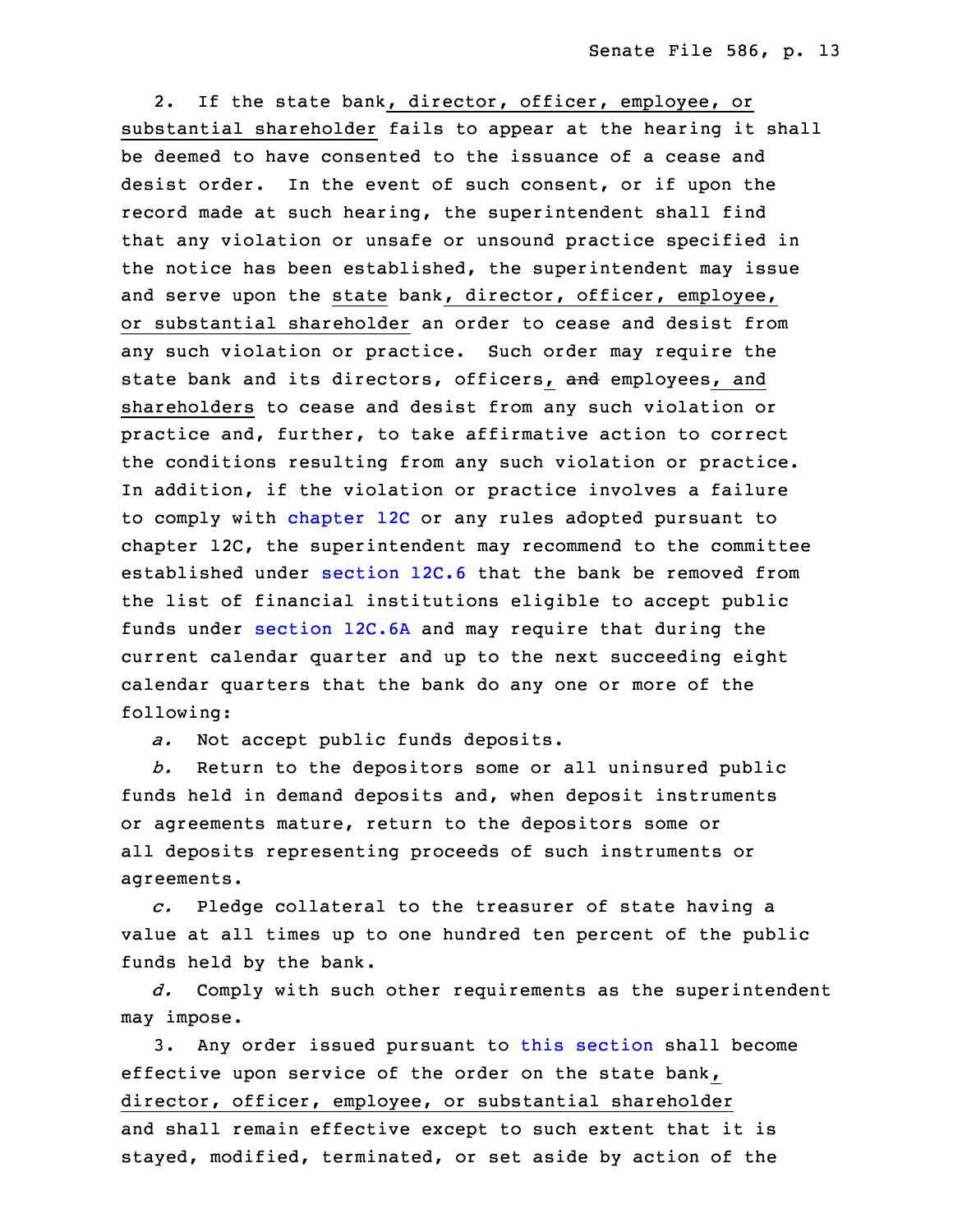superintendent or of the district court of the Polk county in which the state bank has its principal place of business.

4. The superintendent may apply to the district court of the Polk county in which the state bank has its principal place of business for the enforcement of any order pursuant to this section and such court shall have jurisdiction and power to order and require compliance.

<sup>31</sup> 5. For purposes of this section, *"substantial shareholder"* means a shareholder exercising a controlling influence over the management or policies of a state bank as determined by the superintendent.

Sec. 22. Section 524.224, Code 2021, is amended to read as follows:

 **524.224 Grounds for management of state bank by** 3 **superintendent order to cease business —— appointment of receiver.**

1. The superintendent may take over the management of the property and business of, without prior notice or hearings, order a state bank to cease to carry on its business whenever it appears to the superintendent determines that:

a. The state bank has violated its articles of incorporation or any law of this state.

*b.* The capital of the state bank is impaired.

 *c.* The state bank is conducting its business in an unsafe or unsound manner.

 *d.* The state bank is insolvent or is otherwise in such condition that it is unsound, unsafe or inexpedient for it to transact business.

17 *e.* The state bank has suspended or refused payment of its deposits or other liabilities contrary to the terms thereof, or the superintendent determines the state bank is unlikely to be able to pay its deposits or other liabilities in the near future.

 *f.* The state bank refuses to make its records available to the superintendent for examination or otherwise refuses to make available, through an officer or employee having knowledge thereof, information required by the superintendent for the proper discharge of the duties of the superintendent's office.

27 *g.* The state bank neglects or refuses to observe any order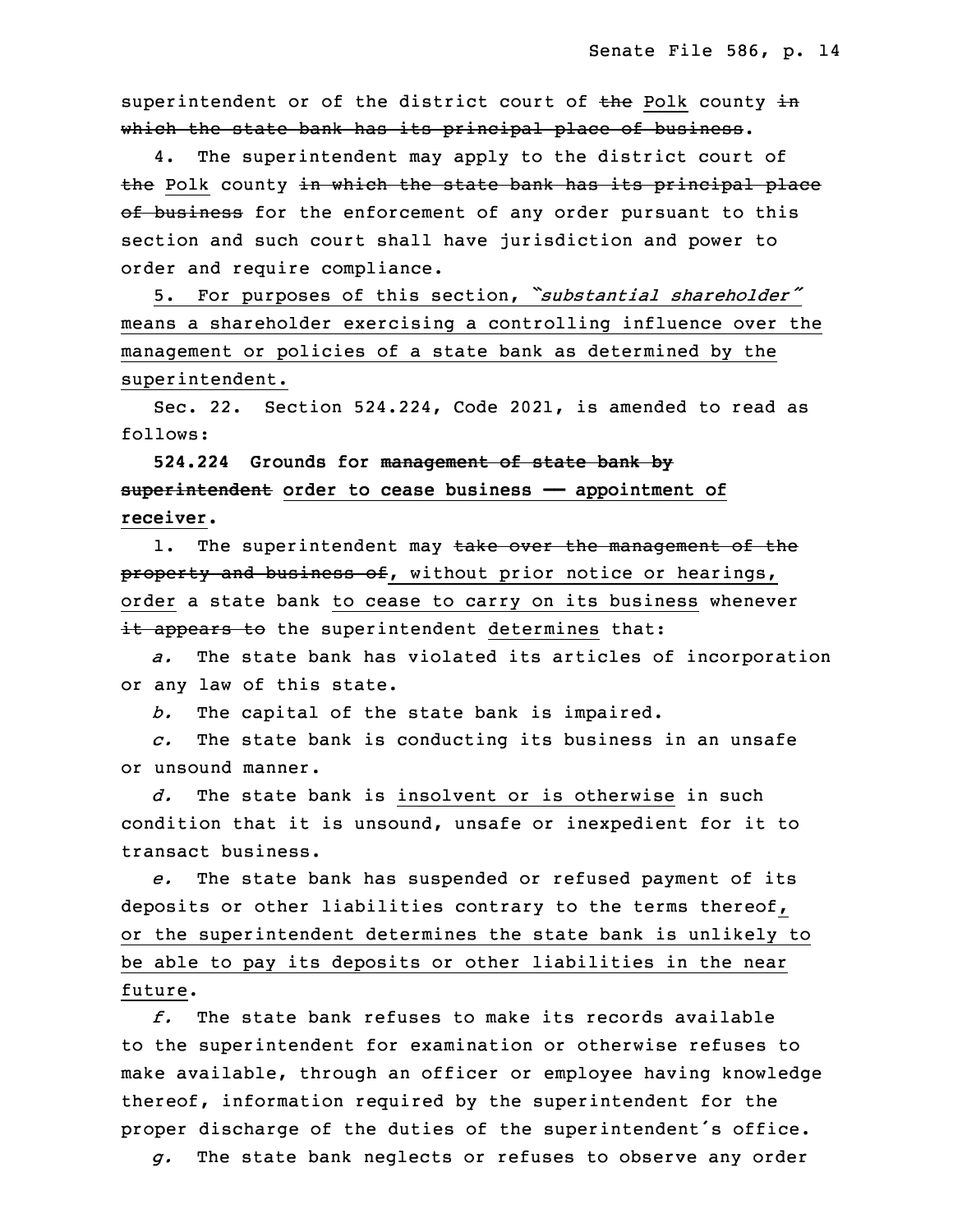of the superintendent made pursuant to the provisions of this chapter, unless the enforcement of such order is stayed in a proceeding brought by the state bank.

The state bank has not transacted any business or performed any of the duties, contemplated by its authorization to do business, for a period of one year thirty days.

i. The state bank has failed to renew its corporate existence in the manner provided for in [section](https://www.legis.iowa.gov/docs/code/2022/524.314.pdf) 524.314 within one hundred eighty days prior to the expiration thereof.

 2. The superintendent shall thereafter manage the property and business of the state bank until such time as the superintendent may relinquish to the state bank the management thereof, upon such conditions as the superintendent may prescribe, or until its affairs be finally dissolved as provided in this [chapter](https://www.legis.iowa.gov/docs/code/2022/524.pdf) Upon ordering a state bank to cease to carry on its business, the superintendent shall immediately appoint the federal deposit insurance corporation as receiver pursuant to section 524.1310.

 Sec. 23. Section 524.225, Code 2021, is amended to read as follows:

13 **524.225 Procedures —— judicial review.**

 Judicial review of the actions of the superintendent may be sought in accordance with [chapter](https://www.legis.iowa.gov/docs/code/2022/17A.pdf) 17A. However, contested case provisions of [chapter](https://www.legis.iowa.gov/docs/code/2022/17A.pdf) 17A, the Iowa administrative procedure Act, do not apply to an action by the superintendent to take over the management of or to manage order a state bank to cease to carry on its business and to appoint a receiver, as authorized by [sections](https://www.legis.iowa.gov/docs/code/2022/524.224.pdf) section 524.224 and [524.226](https://www.legis.iowa.gov/docs/code/2022/524.226.pdf).

 Sec. 24. Section 524.228, Code 2021, is amended to read as follows:

23 **524.228 Interim Emergency cease and desist order —— final order —— suspension.**

1. If it appears to the superintendent that a state bank, or any director, officer, employee, or substantial shareholder of the state bank is engaging in or is about to engage in an unsafe or unsound practice or dishonest act in conducting the business of the state bank that is likely to cause insolvency or substantial dissipation of assets or earnings of the state bank, or is likely to seriously weaken the condition of the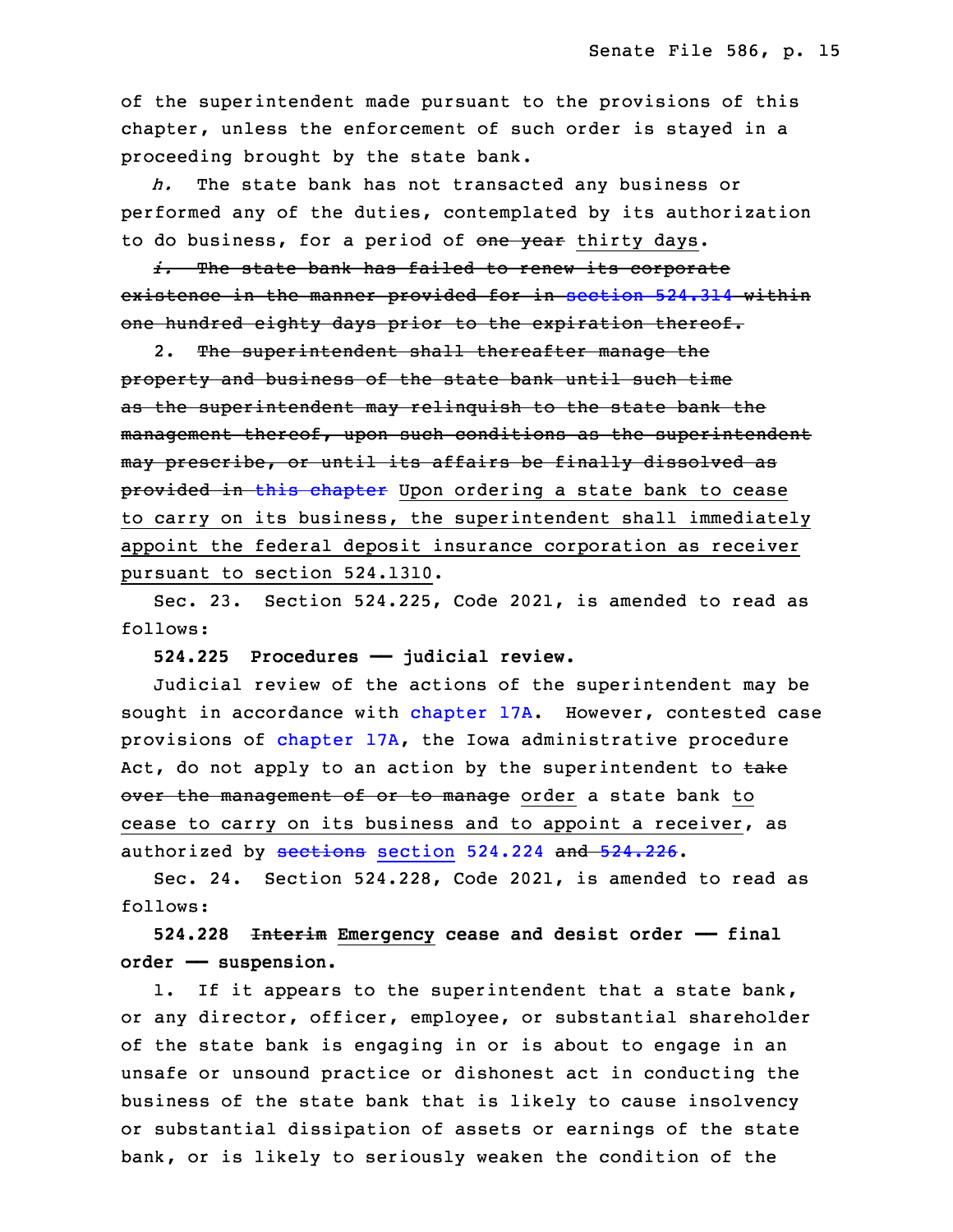state bank or otherwise seriously prejudice the interests of its depositors prior to the completion of the proceedings conducted pursuant to section  $524.223$ ,  $524.606$ , subsection 2, or 524.707, [subsection](https://www.legis.iowa.gov/docs/code/2022/524.707.pdf) 2, the superintendent may issue an interim emergency order requiring the state bank, director, officer, employee, or substantial shareholder to cease and desist from any such practice or act, and to take affirmative action, including suspension of the director, officer, or employee to prevent such insolvency, dissipation, condition, or prejudice pending completion of the proceedings. The interim emergency order becomes effective upon service upon the state bank, or upon the director, officer, employee, or substantial shareholder of the state bank and, unless set aside, limited, or suspended by a court as provided in this [chapter](https://www.legis.iowa.gov/docs/code/2022/524.pdf), remains effective and enforceable pending the completion of the administrative proceedings pursuant to the interim emergency order and until such time as the superintendent dismisses the charges specified in the interim emergency order, or, if a final cease and desist order is issued against the state bank or the director, officer, employee, or substantial shareholder until the effective date of the final order.

2. Within ten days after the state bank concerned or any director, officer, employee, or substantial shareholder is served with an interim emergency order, the state bank or such director, officer, employee, or substantial shareholder may apply to the district court in the of Polk county in which the  $bank$  has its principal place of business, for an injunction setting aside, limiting, or suspending the enforcement, operation, or effectiveness of such interim emergency order pending the completion of the administrative proceedings. If serious prejudice to the interests of the superintendent, the state bank, the officer, director, employee, or substantial shareholder would result from such hearing, the court may order the judicial proceeding to be conducted in camera.

3. The interim emergency order shall contain a concise statement of the facts constituting the alleged unsafe or unsound practice or alleged dishonest act, and shall fix a time and place at which a hearing will be held to determine whether a final order to cease and desist should issue against the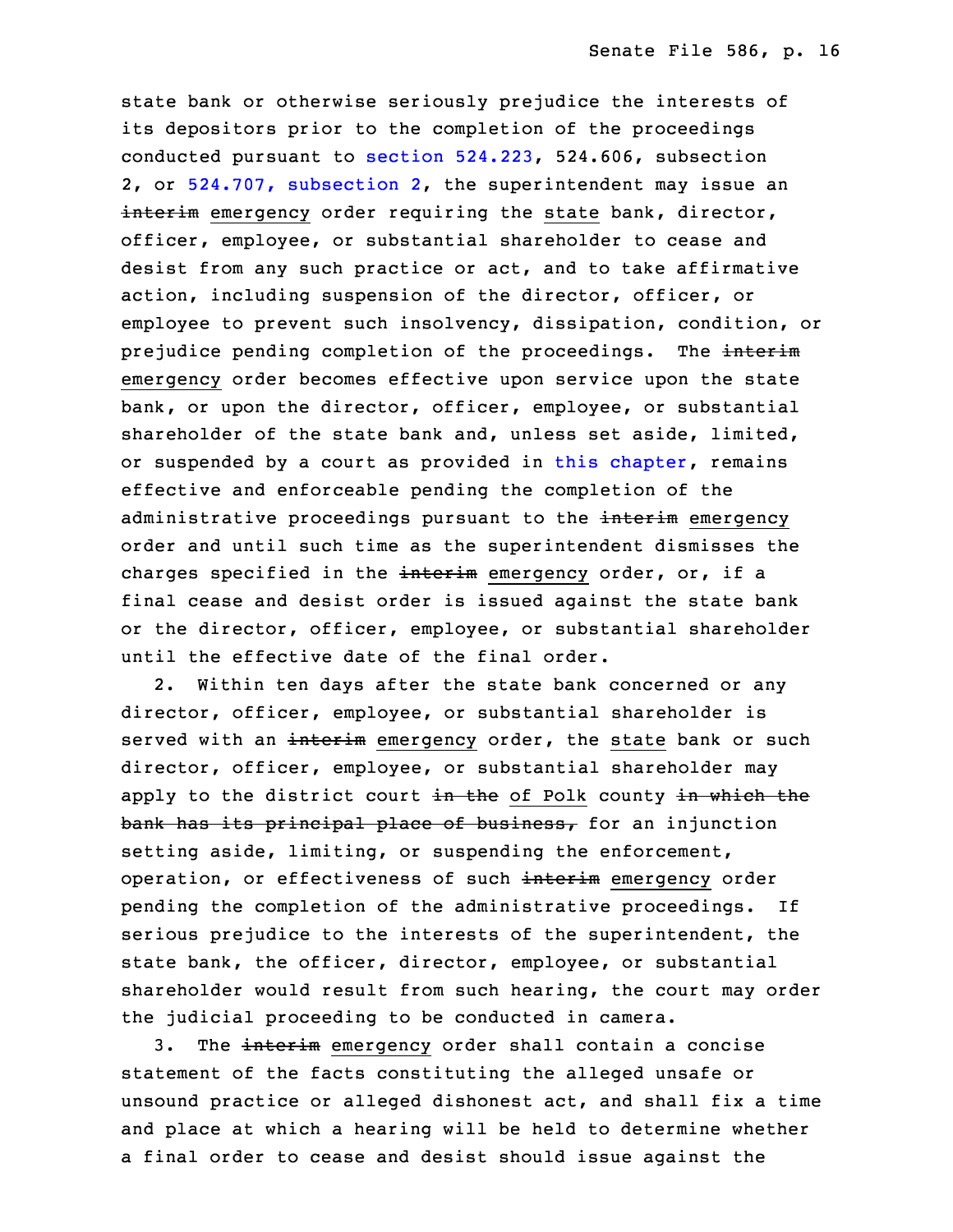state bank or any director, officer, employee, or substantial shareholder. The hearing shall be fixed for <sup>a</sup> date not later than thirty days after service of the interim emergency order unless <sup>a</sup> later date is set at the request of the party so served. If the state bank, or the director, officer, employee, or substantial shareholder fails to appear at the hearing, the state bank, or the director, officer, employee, or substantial shareholder is deemed to have consented to the issuance of a cease and desist order. In the event of such consent, or if upon the record made at the hearing the superintendent finds that any unsafe or unsound practice or dishonest act specified in the interim emergency order has been established, the superintendent may issue and serve upon the state bank, or the director, officer, employee, or substantial shareholder <sup>a</sup> final order to cease and desist from any such practice or act. The order may require the state bank, or the director, officer, employee, or substantial shareholder to cease and desist from any such practice or act and, further, to take affirmative action, including suspension of the director, officer, or employee.

 4. <sup>A</sup> hearing provided for in this [section](https://www.legis.iowa.gov/docs/code/2022/524.228.pdf) shall be presided over by an administrative law judge appointed in accordance with [section](https://www.legis.iowa.gov/docs/code/2022/17A.11.pdf) 17A.11. The hearing shall be private, unless the superintendent determines after full consideration of the views of the party afforded the hearing, that a public hearing is necessary to protect the public interest. After the hearing, and within thirty days after the case has been submitted for decision, the superintendent shall review the proposed order of the administrative law judge and render a final decision, including findings of fact upon which the decision is predicated, and issue and serve upon each party to the proceeding an order consistent with this [section](https://www.legis.iowa.gov/docs/code/2022/524.228.pdf).

33 5. Any final order issued by the superintendent pursuant to subsection 3 becomes effective upon service of the final order on the state bank, director, officer, employee, or substantial shareholder and shall remain effective except to the extent that it is stayed, modified, terminated, or set aside by action of the superintendent or of the district court of the Polk county in which the state bank has its principal place of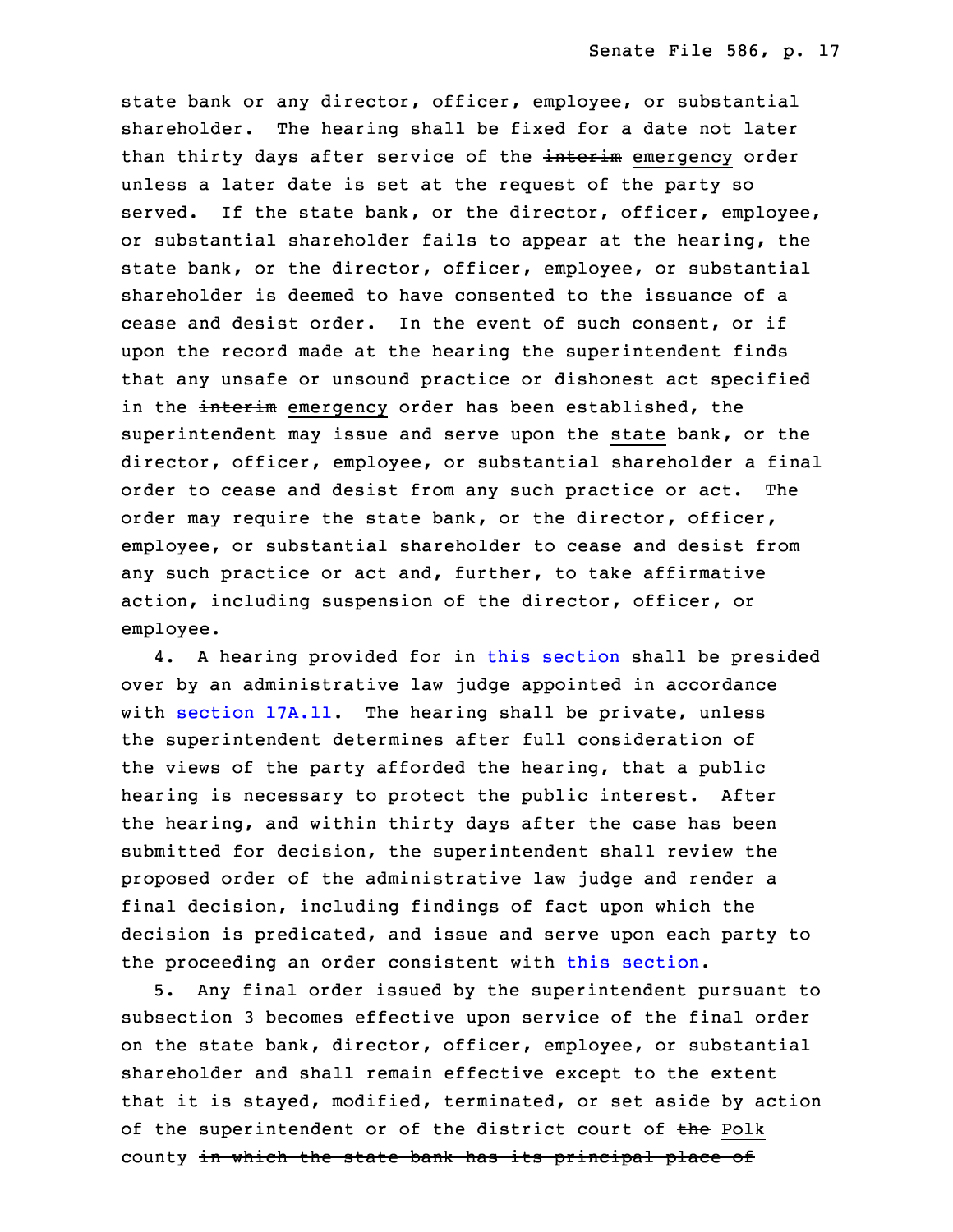business in accordance with the terms of [chapter](https://www.legis.iowa.gov/docs/code/2022/17A.pdf) 17A.

6. In the case of violation or threatened violation of, or failure to obey, an interim emergency order issued pursuant to subsection 1 or a final order issued pursuant to subsection 3, the superintendent may apply to the district court of  $the$ Polk county in which the state bank has its principal place of business for the enforcement of the order and such court shall have jurisdiction and power to order and require compliance with the interim emergency order or final order.

 7. For purposes of this [section](https://www.legis.iowa.gov/docs/code/2022/524.228.pdf), *"substantial shareholder"* means a shareholder exercising a controlling influence over the management or policies of a state bank as determined by the superintendent.

18 Sec. 25. NEW SECTION. **524.230 Superintendent authority ——** 19 **supervision of state bank.**

1. The superintendent may, by order and without prior notice, appoint <sup>a</sup> supervisor for <sup>a</sup> state bank if the superintendent determines that the state bank is in an unsafe and unsound condition and an order of supervision is necessary to protect the best interests of the state bank, its depositors, creditors, shareholders, or the public.

2. A state bank that is under an order of supervision shall not, without the prior approval of the superintendent or the supervisor, unless otherwise permitted by the order of supervision, do any of the following:

a. Dispose of, sell, transfer, convey, or encumber the state bank's assets.

b. Lend or invest the state bank's money.

33 *c.* Incur <sup>a</sup> debt, liability, or obligation.

34 *d.* Pay <sup>a</sup> cash dividend.

35 *e.* Remove an executive officer or director, effect any change in the positions of executive officer or director, or change the number of executive officers or directors.

3. The superintendent may serve as supervisor of a state bank or may appoint as supervisor any person, including an employee of the banking division, who the superintendent determines is qualified for the position.

4. The superintendent, during the period of supervision of the state bank, may require reimbursement by the state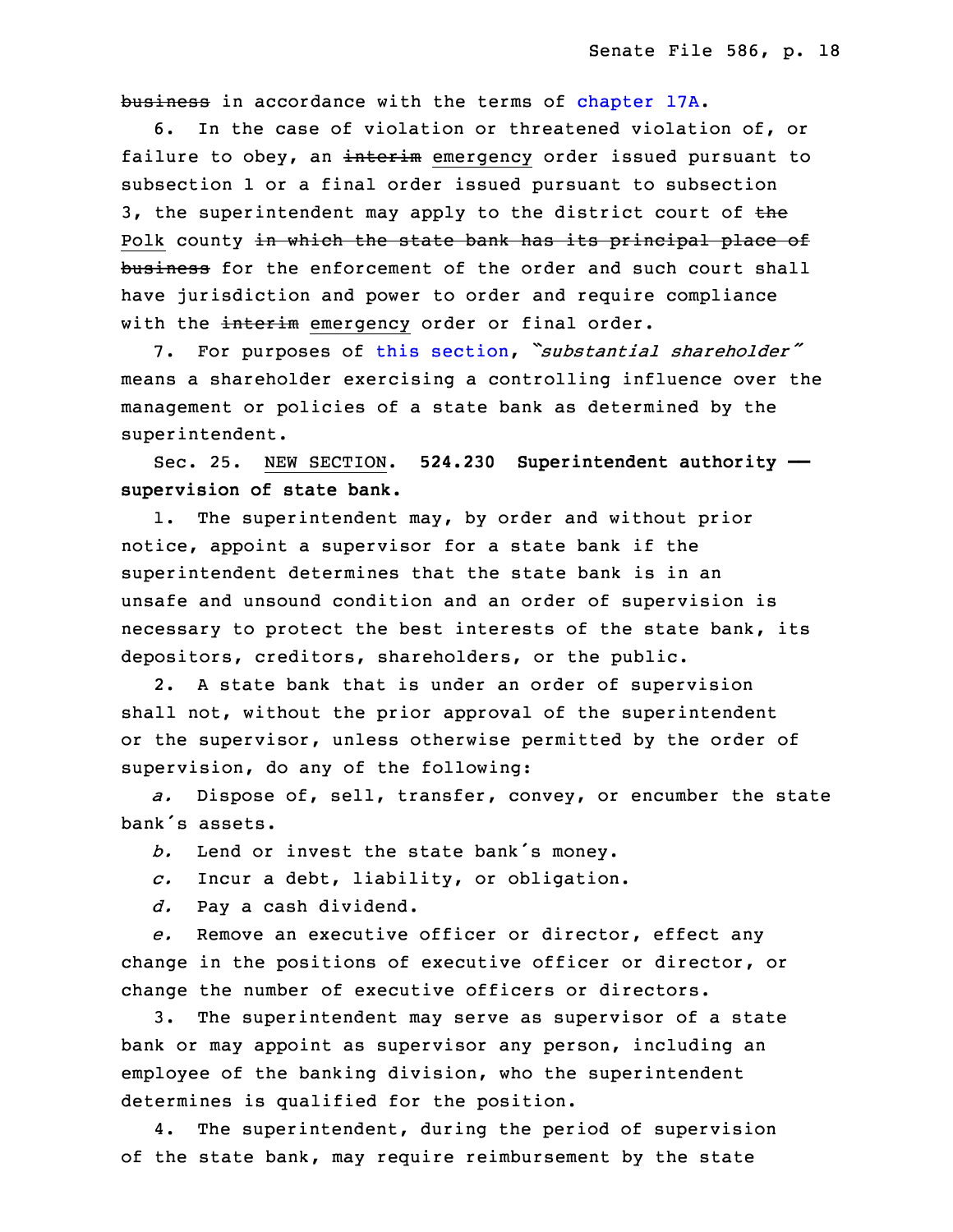bank to the extent of the reasonable expenses attributable to the service of a supervisor, including costs incurred by the division of banking and expenses of the supervisor and any professional employees appointed to assist or represent the supervisor.

 5. <sup>A</sup> supervisor appointed pursuant to this section shall serve until the date specified in the order of supervision or the date when the superintendent determines that the conditions necessary to terminate the order have been satisfied, whichever is earlier. The superintendent may terminate an order of supervision at any time.

6. When a state bank has adequately addressed the conditions that necessitated the order of supervision, the superintendent shall return the state bank to its former or new management under conditions reasonable and necessary to prevent <sup>a</sup> recurrence of the conditions that caused the order of supervision.

7. The superintendent, at any time during the period of supervision of a state bank, may order the state bank to cease to carry on its business in accordance with the provisions of section 524.224. Notwithstanding any other provision of law to the contrary, the banking division, the superintendent, the examiners, and all other employees of the banking division shall not be liable to any person if a state bank subject to a supervision order pursuant to this section ceases to carry on the business of banking pursuant to section 524.224 or closes or fails pursuant to any applicable provision of federal law.

 Sec. 26. Section 524.301, Code 2021, is amended to read as follows:

3 **524.301 Incorporators —— organizers.**

A state bank may be incorporated or organized as a limited **Hiability company** under this [chapter](https://www.legis.iowa.gov/docs/code/2022/524.pdf) by one or more individuals eighteen years of age or older, a majority of whom shall be 7 residents of this state and citizens of the United States.

8 Sec. 27. Section 524.302, subsection 1, unnumbered paragraph 1, Code 2021, is amended to read as follows:

The articles of incorporation of a state bank, in the form prescribed by the superintendent, shall must set forth all of the following: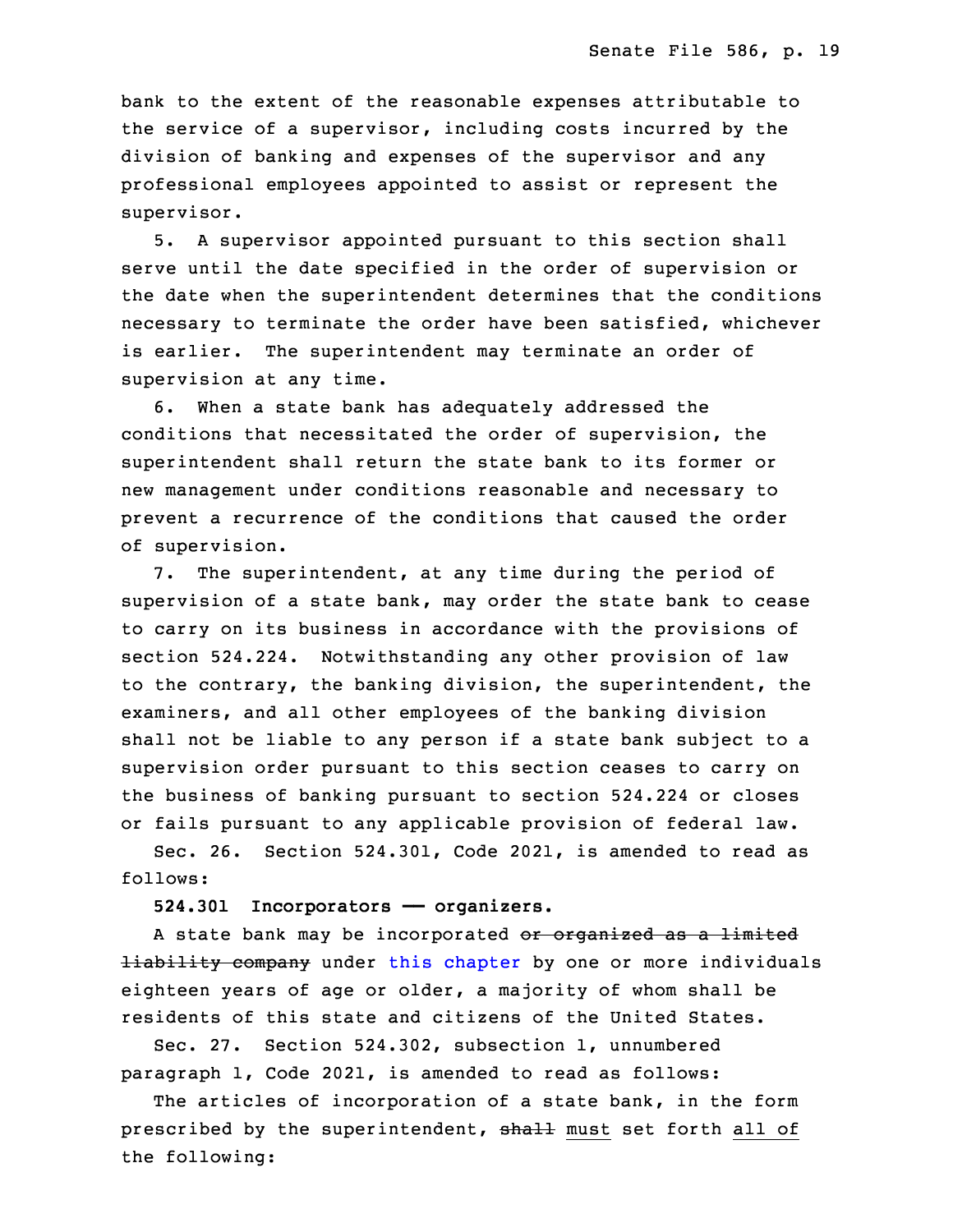Sec. 28. Section 524.302, subsection 1, paragraph b, Code 2021, is amended to read as follows:

b. The location physical address of its proposed principal place of business including the name of the municipal corporation, if any, and county.

Sec. 29. Section 524.303, subsection 2, Code 2021, is amended to read as follows:

2. Applicable fees, payable to the secretary of state as specified in section [489.117](https://www.legis.iowa.gov/docs/code/2022/489.117.pdf) or section [490.122](https://www.legis.iowa.gov/docs/code/2022/490.122.pdf), for the filing and recording of the articles of incorporation.

Sec. 30. Section 524.304, subsection 1, unnumbered paragraph 1, Code 2021, is amended to read as follows:

The incorporators or organizers of a state bank shall, within thirty days of the acceptance of the application for processing, publish notice of the proposed incorporation or organization once each week for two successive weeks in a newspaper of general circulation published in the municipal corporation which is proposed as the principal place of business of the state bank, or if there is none, a newspaper of general circulation published in the county, or in a county adjoining the county, in which the proposed state bank is to have its principal place of business. The notice shall set forth all of the following:

 Sec. 31. Section 524.305, subsection 1, paragraph b, Code 2021, is amended to read as follows:

b. The convenience and needs of the public will be served by the proposed state bank, including by accepting deposits from, lending money in, and processing payments in the area the proposed state bank will primarily serve.

Sec. 32. Section 524.305, subsections 3 and 4, Code 2021, are amended to read as follows:

3. Within thirty days after the date of the second publication of the notice required under section  $524.304$ , any interested person may submit written comments and information to the superintendent concerning the application. Comments challenging the legality of an application must be submitted separately in writing. The superintendent may extend the thirty-day comment period, if, in the judgment of the superintendent, extenuating circumstances which justify the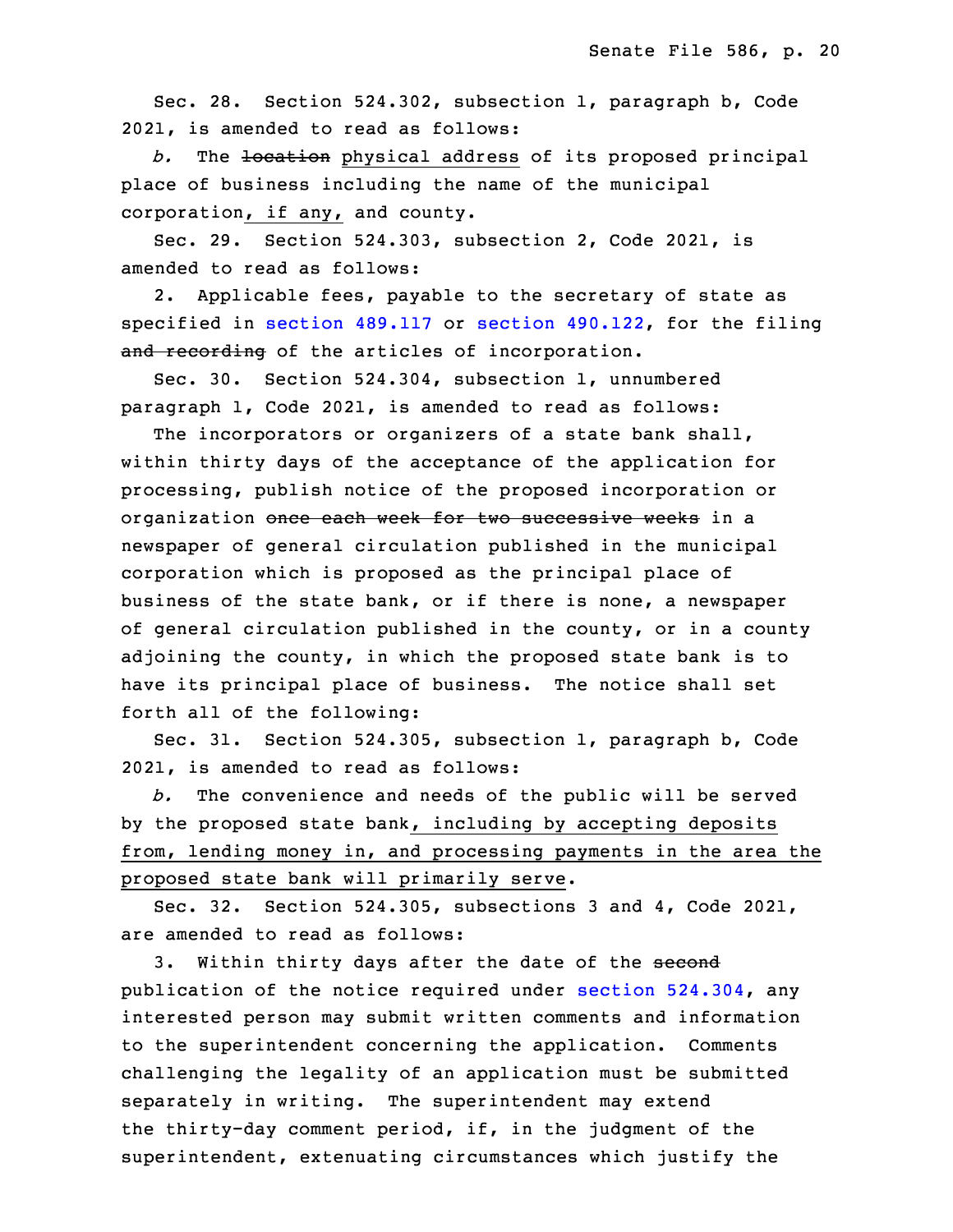extension exist.

4. Within thirty days after the date of the second publication of the notice required by section  $524.304$ , any interested person may submit a written request of the superintendent for <sup>a</sup> hearing on the application. The request shall state the nature of the issues or facts to be presented and the reasons why written submissions would be insufficient to make an adequate presentation to the superintendent. If the reasons are related to factual disputes, the disputes shall be described. A written request for a hearing shall be evaluated by the superintendent, who may grant or deny the request in whole or in part. A hearing request shall generally be granted only if it is determined that written submissions would be inadequate or that a hearing would otherwise be beneficial to the decision-making process. A hearing may be limited to issues considered material by the superintendent.

Sec. 33. Section 524.306, Code 2021, is amended to read as follows:

35 **524.306 Incorporation or organization of state bank.**

 1. Unless <sup>a</sup> delayed effective date or time is specified, the corporate or organizational existence of <sup>a</sup> state bank begins when the articles of incorporation, with the superintendent's approval indicated on the articles of incorporation, are filed with the secretary of state. The secretary of state shall record the articles of incorporation and forward a copy of them to the county recorder of the county in which the state bank is to have its principal place of business.

2. The secretary of state's acknowledgment of filing of the articles of incorporation is conclusive proof that the incorporators or organizers satisfied all conditions precedent to incorporation or organization, except in <sup>a</sup> proceeding instituted by the superintendent to cancel or revoke the incorporation or involuntarily dissolve the corporation or organization.

Sec. 34. Section 524.307, Code 2021, is amended to read as follows:

18 **524.307 Initial organization of state bank.**

Upon incorporation, or organization as a limited liability  $\overline{\text{company}}$  of the state bank, the initial board of directors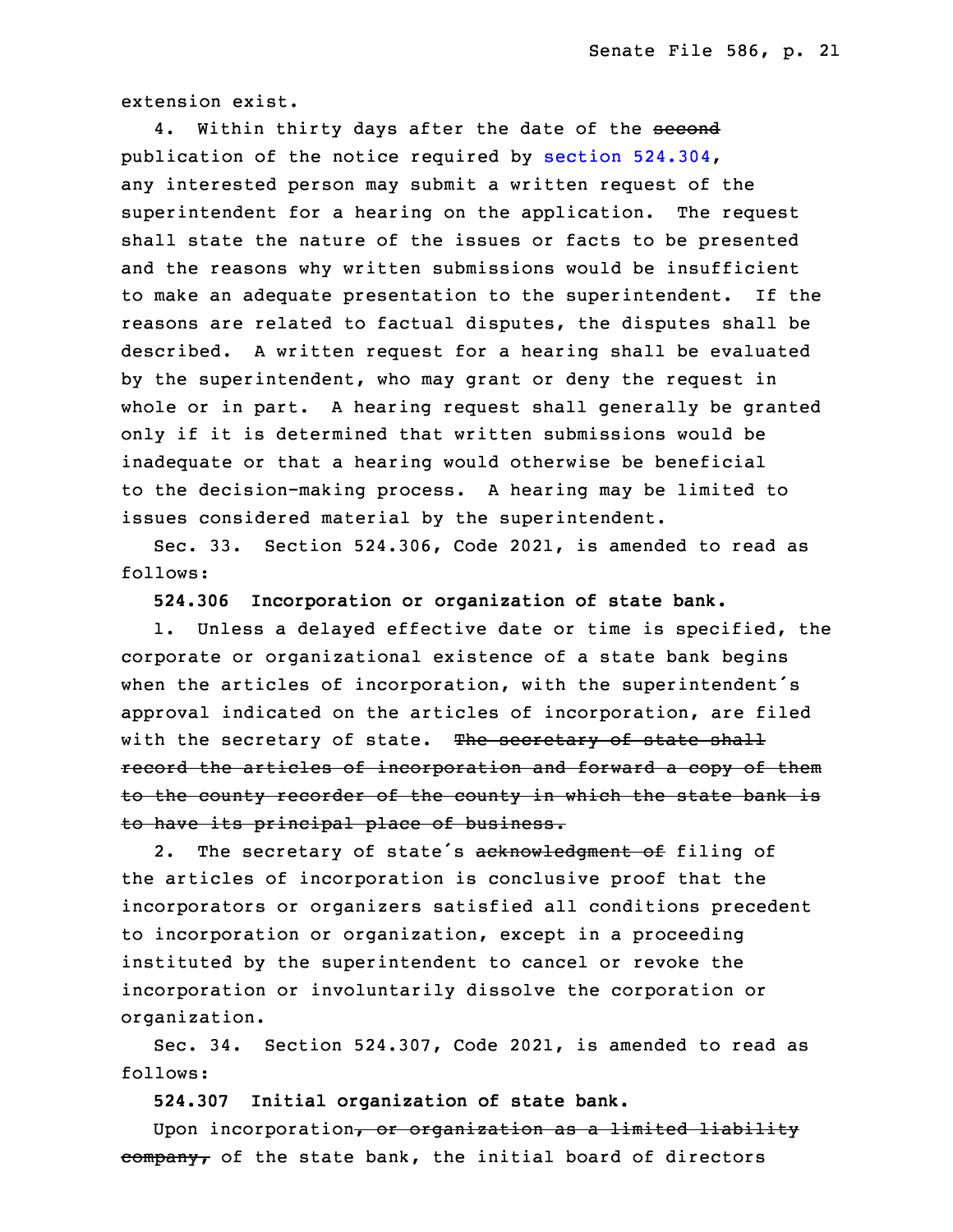shall hold an organizational meeting within this state, at the call of <sup>a</sup> majority of the directors, to complete the organization of the state bank by electing officers, adopting bylaws, if any are to be adopted, and conducting any other business properly brought before the board at the meeting.

Sec. 35. Section 524.310, subsection 2, Code 2021, is amended to read as follows:

2. The provisions of this [section](https://www.legis.iowa.gov/docs/code/2022/524.310.pdf) shall not require any state bank existing and operating on January 1, 1970, to add to, modify or otherwise change its corporate or organizational name, either on January 1, 1970, or upon renewal of its corporate existence pursuant to [section](https://www.legis.iowa.gov/docs/code/2022/524.314.pdf) 524.314 at any time thereafter.

Sec. 36. Section 524.312, Code 2021, is amended to read as follows:

**524.312 Location of state bank —— exceptions.**

 1. <sup>A</sup> state bank originally incorporated or organized pursuant to this [chapter](https://www.legis.iowa.gov/docs/code/2022/524.pdf) shall have its principal place of business within the city limits of a municipal corporation. The existence of a state bank shall not, however, be affected by the subsequent discontinuance of the municipal corporation. A state bank existing and operating on January 1, 1970, which does not have its principal place of business within the city limits of a municipal corporation, may renew its corporate or organizational existence pursuant to section 524.314 without regard to this [section](https://www.legis.iowa.gov/docs/code/2022/524.312.pdf) and may also operate as <sup>a</sup> bank or convert to and operate as <sup>a</sup> bank office when acquired by or merged into another state bank and approved by the superintendent state of Iowa.

2. A state bank may, with the prior written approval of the superintendent, change the location of its principal place of business to a new location within the state.

3. If a change in the location of the principal place of business of a state bank is proposed, application for approval of the superintendent shall be made as required by the superintendent pursuant to this [section](https://www.legis.iowa.gov/docs/code/2022/524.312.pdf). <sup>A</sup> change in location of the principal place of business of <sup>a</sup> state bank, including a change from one municipal corporation to another municipal corporation within an urban complex, requires an amendment to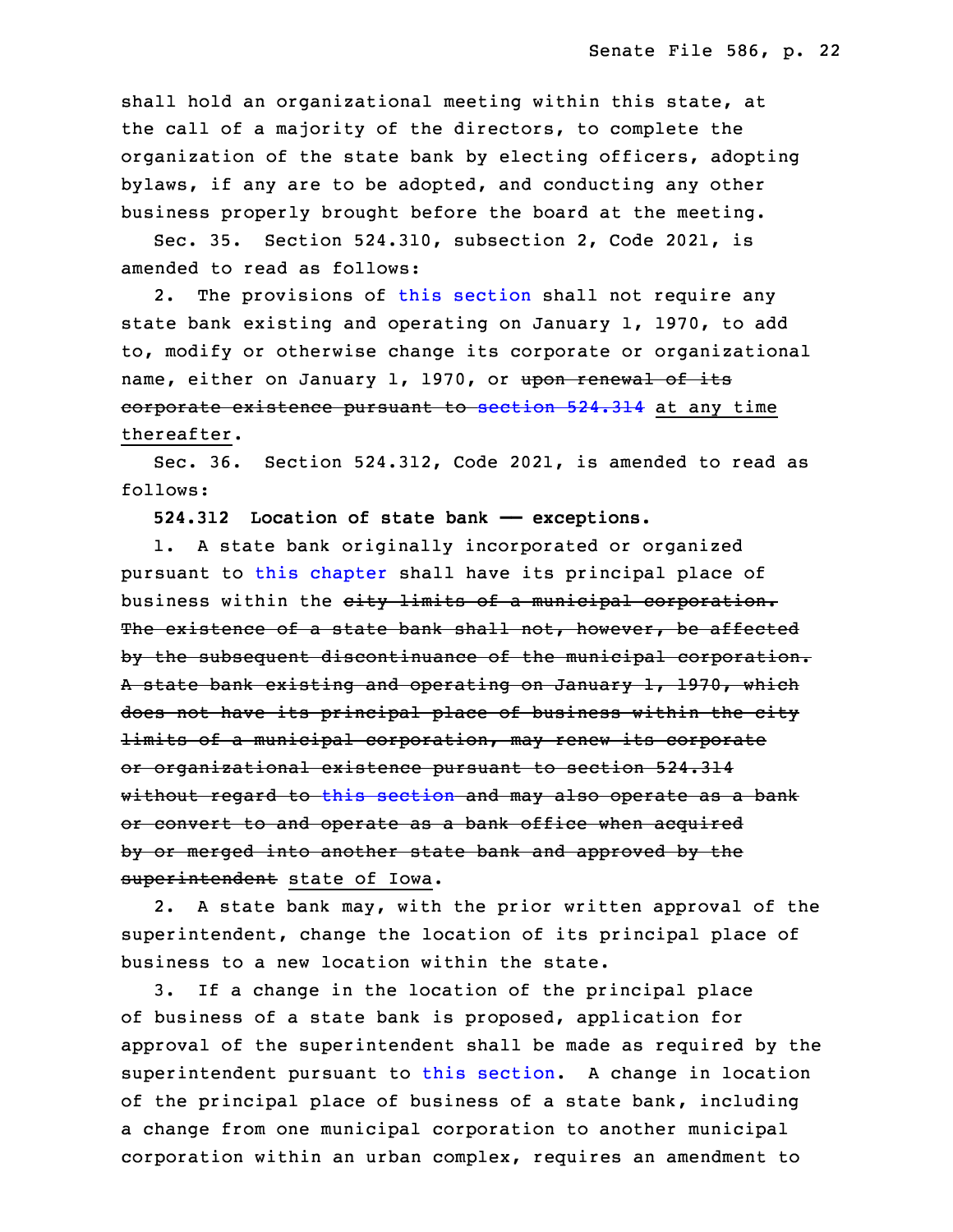the articles of incorporation pursuant to sections [524.1502](https://www.legis.iowa.gov/docs/code/2022/524.1502.pdf), 524.1504, and  $524.1506$ . A state bank seeking approval of a change of location pursuant to this [subsection](https://www.legis.iowa.gov/docs/code/2022/524.312.pdf) shall publish a notice of the proposed change of location in a newspaper of general circulation in the municipal corporation or unincorporated area in which the state bank has its principal place of business, or if there is none, in a newspaper of general circulation in the county, or in a county adjoining the county, in which the state bank has its principal place of business, and in the municipal corporation in which it seeks to establish its principal place of business, or if there is none, in <sup>a</sup> newspaper of general circulation in the county, or in <sup>a</sup> county adjoining the county, in which the municipal corporation is located. The notice shall be published within thirty days after the application to the superintendent for approval of the change in location is accepted for processing. The notice shall set forth the name of the state bank, the present location of its principal place of business, the location to which it proposes to move its principal place of business, and the date upon which the application was accepted for processing by the superintendent.

 4. Within thirty days after acceptance of an application for approval of <sup>a</sup> change of location of the principal place of business of a state bank pursuant to [subsection](https://www.legis.iowa.gov/docs/code/2022/524.312.pdf)  $3$ , the superintendent shall commence an investigation into the circumstances of the application as deemed necessary by the superintendent, giving due consideration to factors substantially similar to those set forth in section 524.305, subsection 1, paragraphs "c" through "f". Within one hundred eighty ninety days after the application has been accepted for processing, the superintendent shall approve or disapprove the application on the basis of the investigation. The superintendent shall give written notice of the decision to the state bank, and in the event of disapproval a statement of the reasons for the disapproval. If the superintendent approves the change in location the superintendent shall deliver the articles of amendment to the secretary of state. As a condition of receiving the decision of the superintendent with respect to the application, the state bank shall reimburse the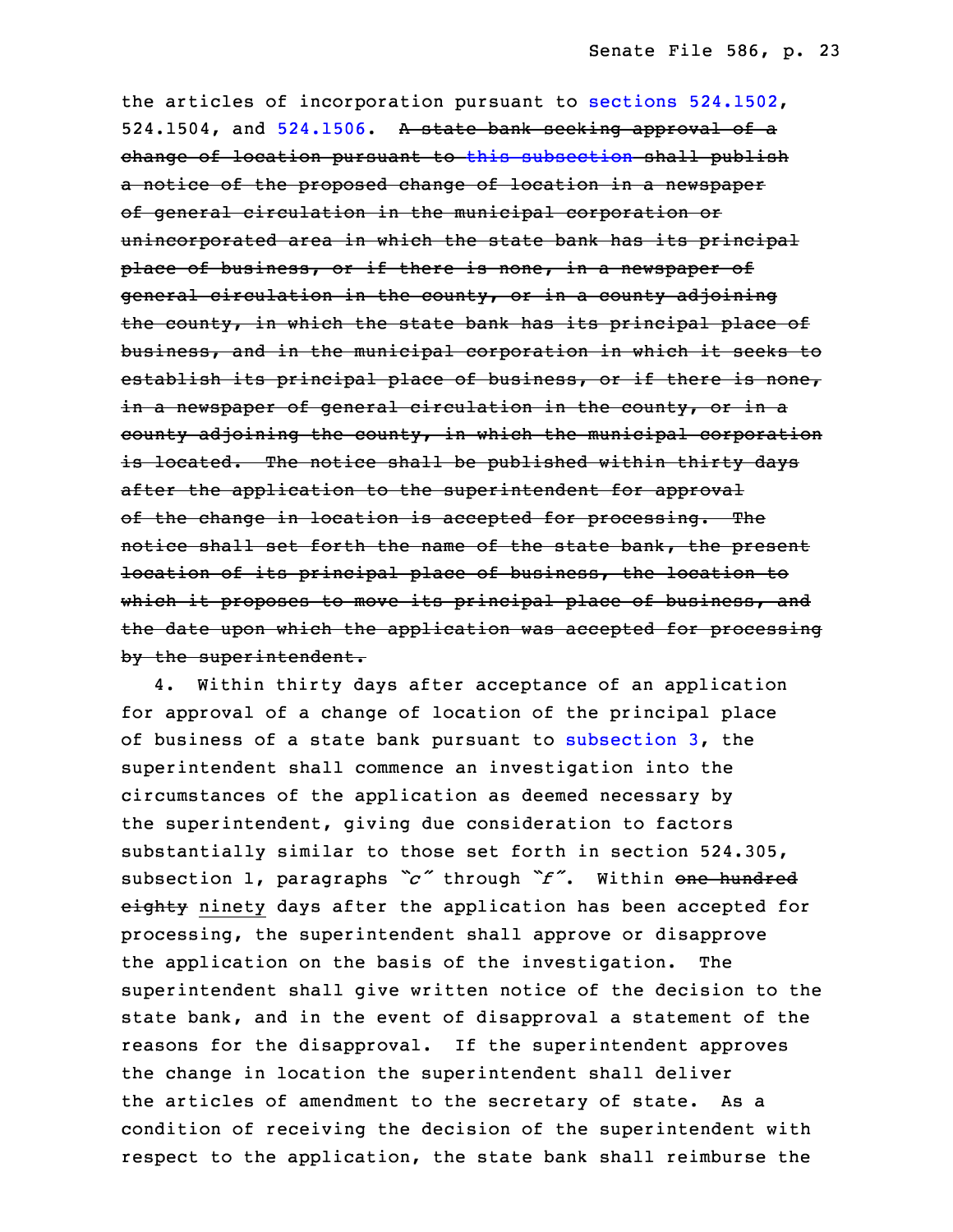superintendent for all expenses incurred by the superintendent in connection with the application.

5. A state bank approved under the provisions of section 32 524.305, subsection 8, shall not commence its business at any location other than within a municipal corporation or unincorporated area in which was located the principal place of business or an office of the state bank the condition of which was the basis for the superintendent authorizing incorporation or organization of the new state bank.

Sec. 37. Section 524.313, Code 2021, is amended to read as follows:

#### 5 **524.313 Bylaws.**

A state bank may adopt bylaws. The power to adopt, amend, or repeal bylaws or adopt new bylaws is vested in the board of directors unless reserved to the shareholders by the articles of incorporation. The bylaws of a state bank may contain any provisions for the regulation and management of the affairs of the state bank not inconsistent with law or the articles of incorporation. For a state bank organized as a limited <sup>13</sup> liability company under this [chapter](https://www.legis.iowa.gov/docs/code/2022/524.pdf), *"bylaws"* means the operating agreement of the state bank.

Sec. 38. Section 524.521, Code 2021, is amended to read as follows:

## 17 **524.521 Authorized shares.**

1. The articles of incorporation of a state bank incorporated as a stock corporation must prescribe the classes of shares and series of shares within a class and the number of shares of each class that the state bank is authorized to issue. If more than one class or series of shares is authorized, the articles of incorporation must prescribe a distinguishing designation for each class or series, and before the issuance of shares of a class or series, describe the terms, including the preferences, rights, and limitations of that class or series. Prior to the issuance of shares of a class, the preferences, limitations, and relative rights of that class must be described in the articles of incorporation. All Except to the extent otherwise permitted by section 524.522, all shares of a class or series must have terms, including preferences, rights, and limitations, and relative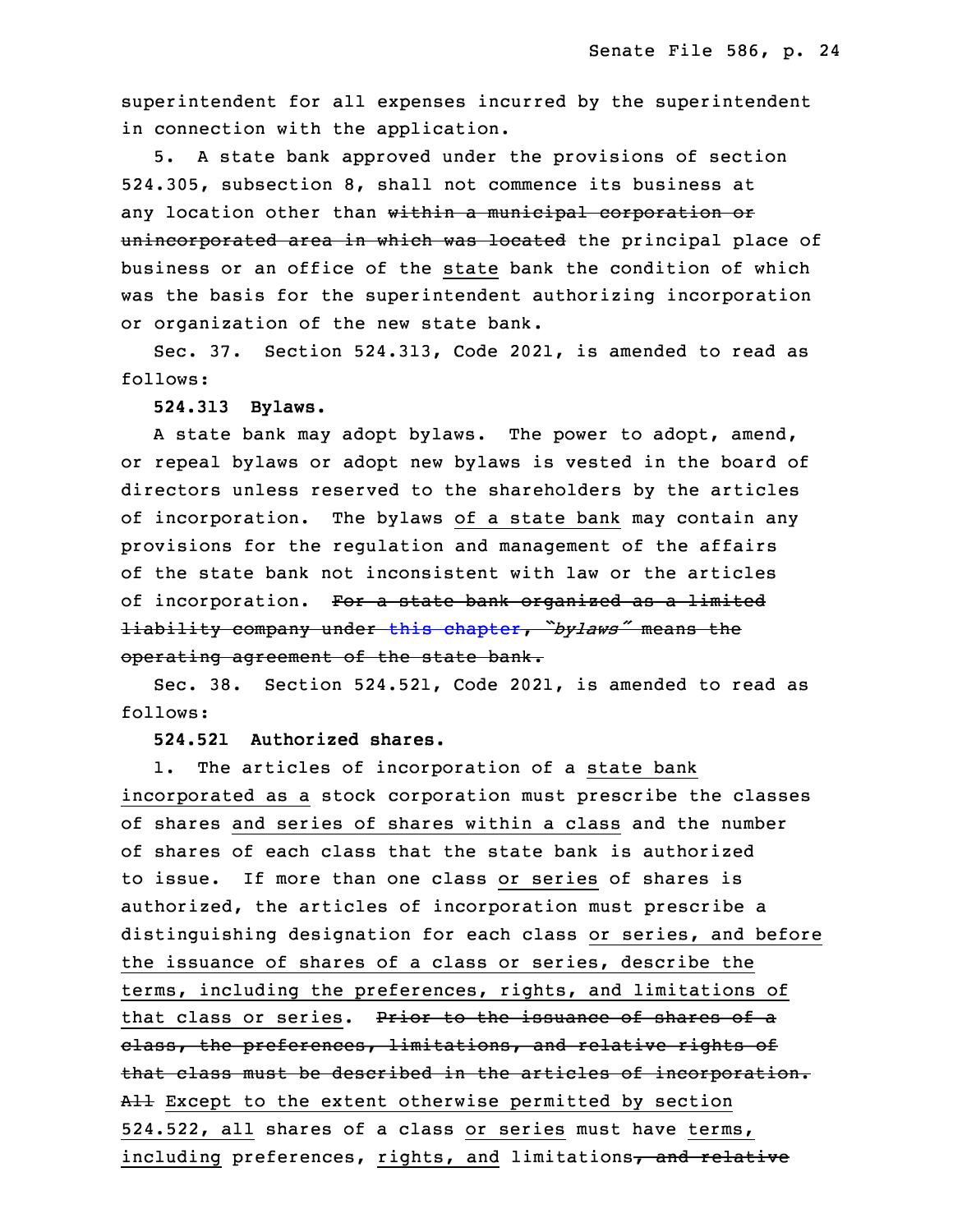rights identical with those of other shares of the same class except to the extent otherwise permitted by [section](https://www.legis.iowa.gov/docs/code/2022/524.523.pdf) 524.523 or series.

 2. The articles of incorporation of <sup>a</sup> state bank incorporated as <sup>a</sup> stock corporation must authorize both of the following:

 *a.* One or more classes or series of shares that together have unlimited full voting rights.

6 *b.* One or more classes or series of shares, which may be the same class, or classes, or series as those with voting rights, that together are entitled to receive the net assets of the state bank upon dissolution.

3. The articles of incorporation of a state bank incorporated as <sup>a</sup> stock corporation may authorize one or more classes or series of shares that have any of the following qualities:

 *a.* Have special, conditional, or limited voting rights, or no right to vote, unless prohibited by this [chapter](https://www.legis.iowa.gov/docs/code/2022/524.pdf).

b. Are redeemable or convertible as specified in the articles of incorporation in any of the following ways:

(1) At the option of the state bank, the shareholders, or another person or upon the occurrence of a designated specified event.

(2) For cash, indebtedness, securities, or other property.

 (3) In <sup>a</sup> designated amount or in an amount determined in accordance with a designated formula or by reference to extrinsic data or events.

25 *c.* Preferred shares are redeemable only by resolution of the board of directors with the prior approval of the superintendent. Preferred shares which are redeemable according to the terms of their issuance shall be redeemed only in accordance with such terms. Preferred shares which are redeemed shall be canceled and shall not be reissued. Preferred shares which are not redeemable according to the terms of their issuance are redeemable only pro rata, by lot, or by such other equitable method as determined by the board of directors.

35 *d.* (1) If preferred shares are redeemed by <sup>a</sup> state bank, the redemption effects <sup>a</sup> cancellation of the shares, and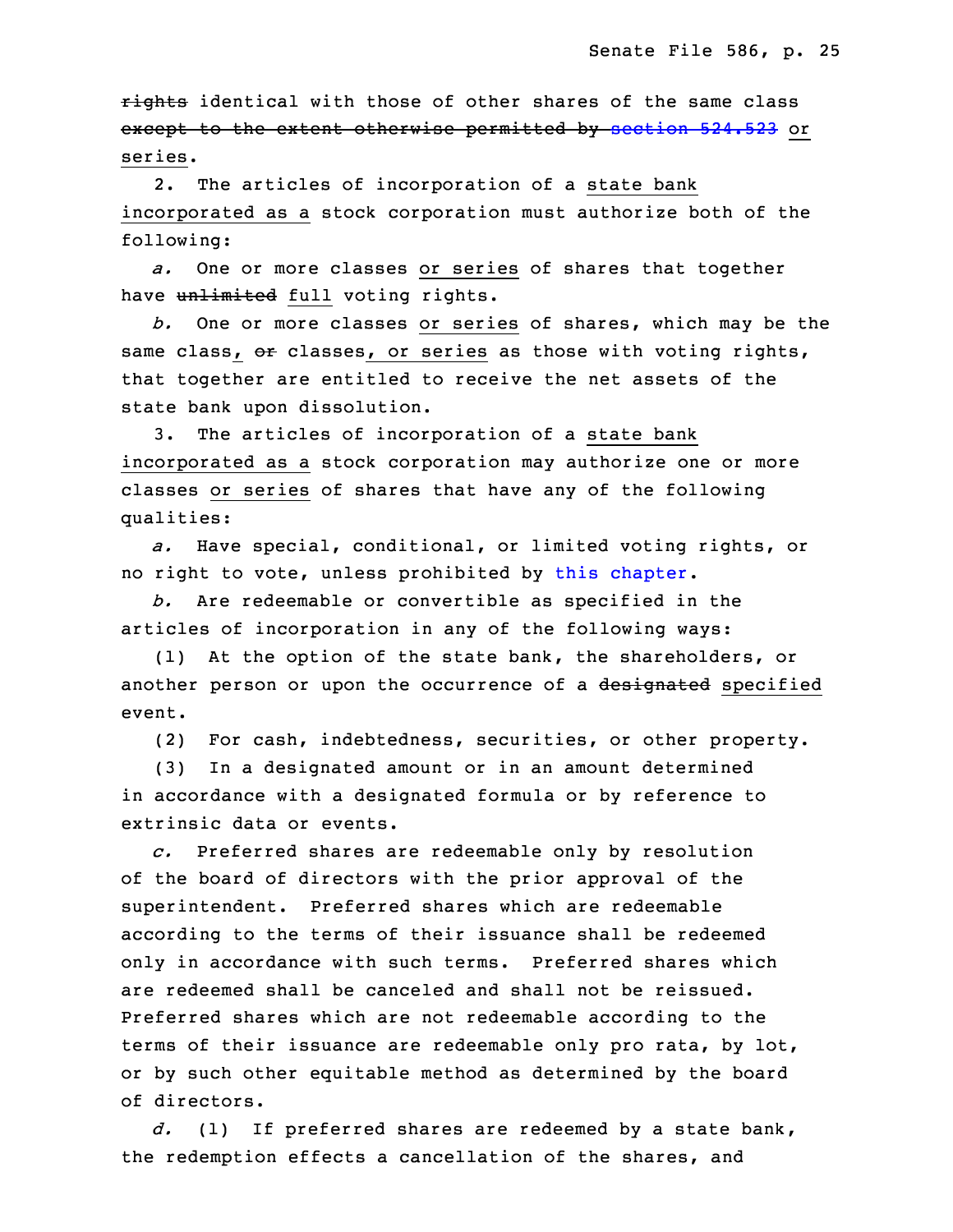<sup>a</sup> statement of cancellation shall be filed as provided in this paragraph. The filing of the statement of cancellation constitutes an amendment to the articles of incorporation and reduces the number of preferred shares of the class which the state bank is authorized to issue by the number which are canceled.

(2) The statement of cancellation shall be executed by the state bank by its president or a vice president and by its cashier or an assistant cashier, and acknowledged by one of the officers signing such statement, and shall set forth all of the following:

(a) The name of the state bank and the effective date of its articles of incorporation.

(b) The number of preferred shares canceled through redemption, itemized by classes.

(c) The aggregate number of issued shares, itemized by classes, after giving effect to the cancellation.

(d) The amount, expressed in dollars, of the stated capital of the state bank after giving effect to the cancellation.

 (e) The number of shares which the state bank has authority to issue, itemized by classes, after giving effect to the cancellation.

 (3) The statement of cancellation, together with the applicable filing and recording fees, shall be delivered to the superintendent who shall, if the superintendent finds the statement of cancellation satisfies the requirements of this section, deliver it to the secretary of state for filing and recording in the secretary of state's office and the statement of cancellation shall also be filed and recorded in the office of the county recorder. The capital of the state bank is deemed to be reduced by the par value of the shares canceled upon the effective date of the redemption.

34 *e.* Entitle the holders to distributions calculated in any manner, including dividends that may be cumulative, noncumulative, or partially cumulative.

 *f.* Have preference over any other class or series of shares with respect to distributions, including dividends and distributions upon the dissolution of the state bank.

4. The description of the designations, preferences,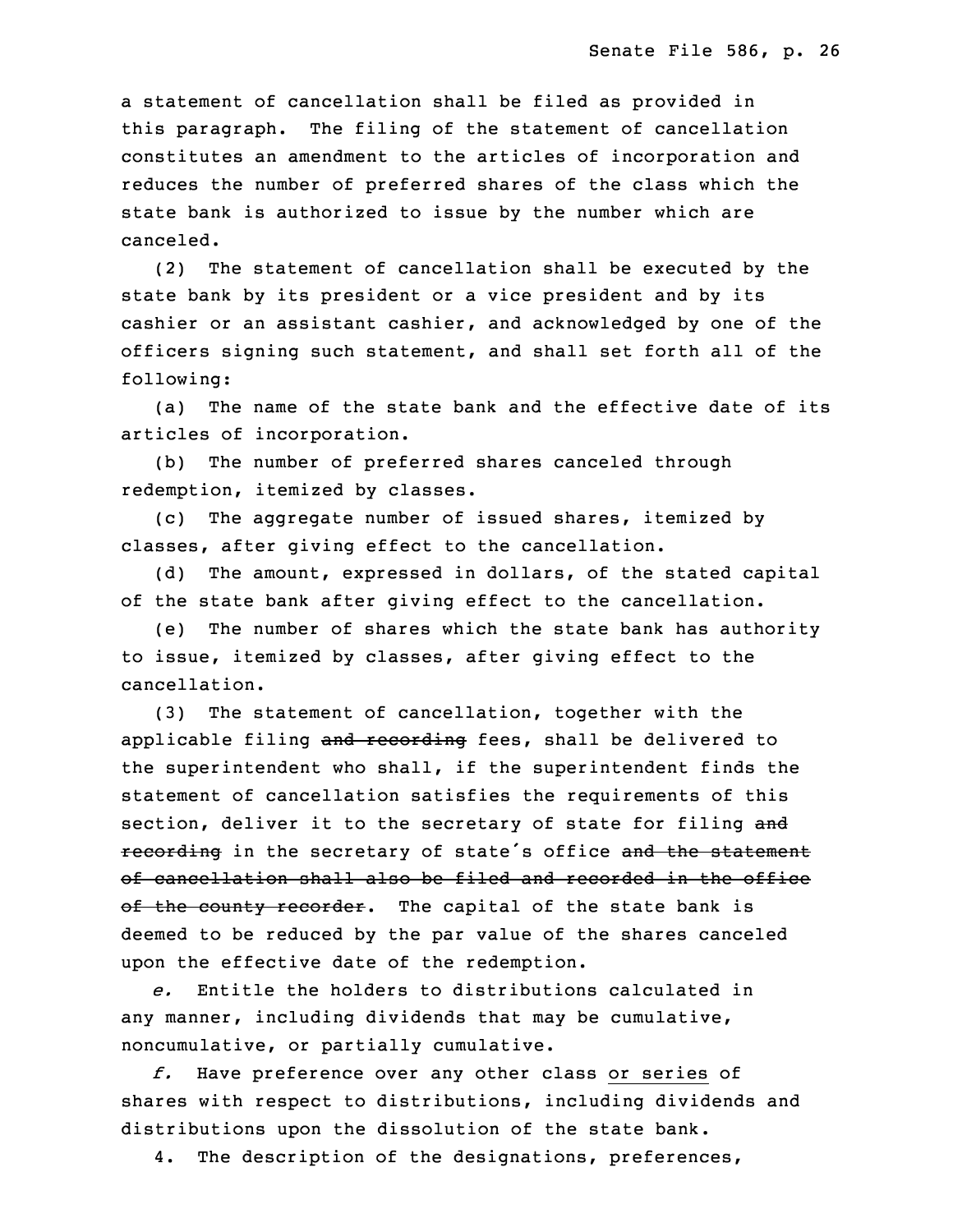rights, and limitations, and relative rights of share classes or series of shares in [subsection](https://www.legis.iowa.gov/docs/code/2022/524.521.pdf) 3 is not all-inclusive exhaustive.

5. Unless the articles of incorporation or bylaws otherwise provide, the board of directors, by resolution duly adopted and with the approval of the superintendent as provided in section 524.405, may issue from time to time, in whole or in part, the shares authorized by the articles of incorporation.

 Sec. 39. Section 524.522, subsection 1, unnumbered paragraph 1, Code 2021, is amended to read as follows:

16 If the articles of incorporation provide for such, the board of directors may determine, in whole or in part, the preferences, rights, and limitations, and relative rights, within the limits set forth in section [524.521](https://www.legis.iowa.gov/docs/code/2022/524.521.pdf), of either of the following:

 Sec. 40. Section 524.523, subsection 2, unnumbered paragraph 1, Code 2021, is amended to read as follows:

Each At a minimum, each share certificate must state on its face, at a minimum, all of the following:

Sec. 41. Section 524.523, subsection 3, Code 2021, is amended by striking the subsection and inserting in lieu thereof the following:

28 3. *a.* If the state bank is authorized to issue different classes of shares or series of shares within a class, the front or back of each certificate must summarize all of the following:

(1) The preferences, rights, and limitations applicable to each class and series.

(2) Any variations in preferences, rights, and limitations among the holders of the same class or series.

 (3) The authority of the board of directors to determine the terms of future classes or series.

3 *b.* Alternatively, each certificate may state conspicuously on its front or back that the state bank will furnish to the <sup>5</sup> shareholder the information in paragraph *"a"* on request in writing and without charge.

Sec. 42. Section 524.523, subsection 4, Code 2021, is amended to read as follows:

4. Each share certificate must be signed either manually or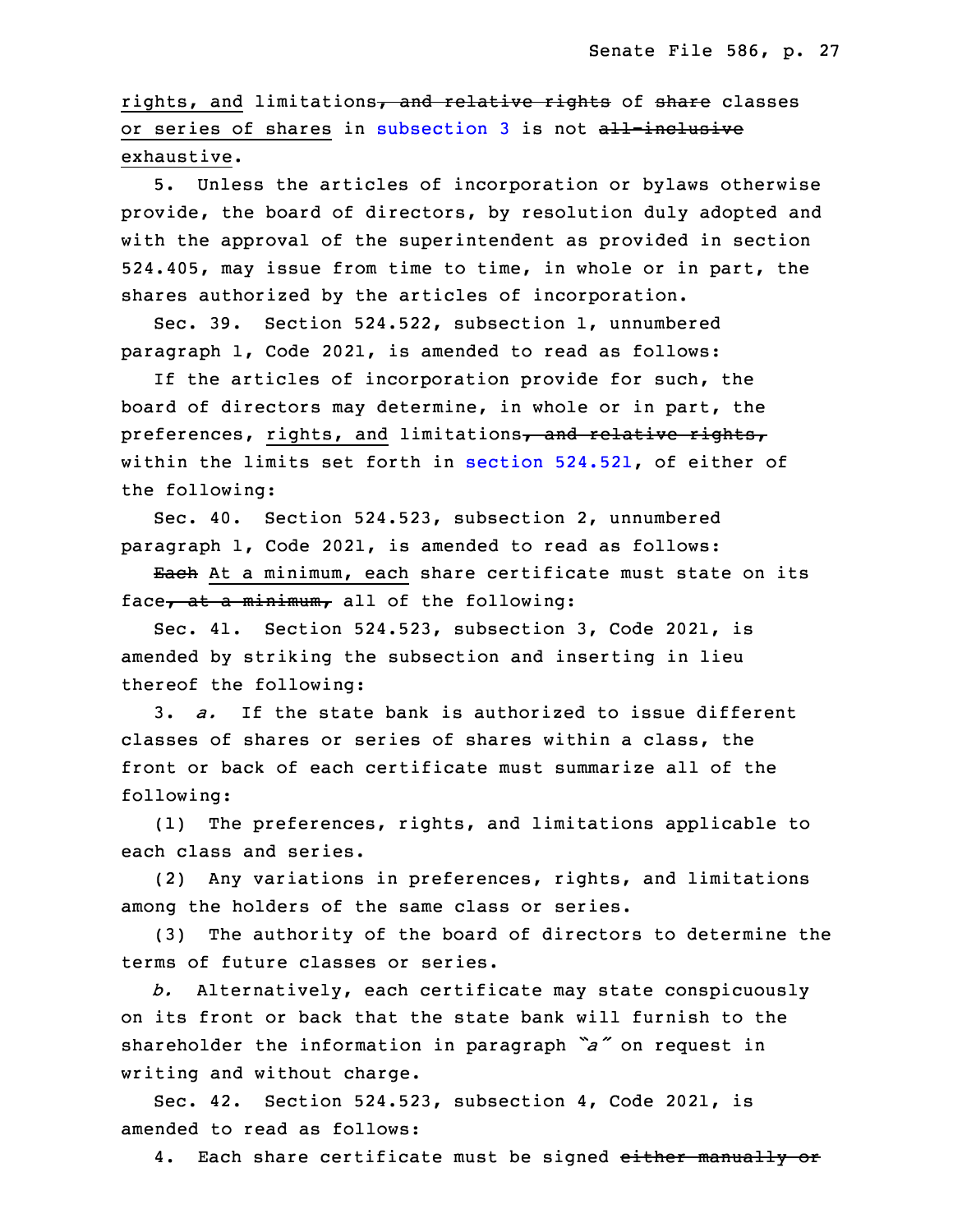in facsimile by two officers as set forth in [subsection](https://www.legis.iowa.gov/docs/code/2022/524.523.pdf) 1, and may bear the corporate seal or its facsimile.

 Sec. 43. Section 524.524, Code 2021, is amended to read as follows:

## **524.524 Consideration for shares.**

Except in the case of a distribution of shares authorized by section 524.543 or shares issued upon exchanges or conversion, common or preferred shares of a state bank may be issued only for cash in an amount not less than that determined approved by the superintendent.

Sec. 44. Section 524.525, subsection 4, paragraph b, Code 2021, is amended to read as follows:

 *b.* Unless the subscription agreement provides otherwise, the state bank may rescind the agreement and may sell the shares if the debt remains unpaid more than twenty days after the state bank sends delivers a written demand for payment to the subscriber.

Sec. 45. Section 524.526, Code 2021, is amended to read as follows:

29 **524.526 Fractional shares.**

1. A state bank incorporated as a stock corporation may issue fractions of a share or in lieu of doing so may do any of the following:

a. <del>Issue fractions of a share or pay</del> Pay in <del>money</del> cash the value of fractions of a share.

35 *b.* Issue scrip in registered or bearer form entitling the holder to receive <sup>a</sup> full share upon surrendering enough scrip to equal <sup>a</sup> full share.

3 *b. c.* Arrange for disposition of fractional shares by the shareholders of the state bank.

5 *c.* Issue scrip in registered or bearer form entitling the holder to receive a full share upon surrendering enough scrip to equal a full share.

2. Each certificate representing scrip must be conspicuously labeled "scrip" and must contain the information required by section 524.523, [subsection](https://www.legis.iowa.gov/docs/code/2022/524.523.pdf) 2.

 3. The holder of <sup>a</sup> fractional share or scrip is entitled to exercise the rights of a shareholder, including the right rights to vote, to receive dividends, and to participate in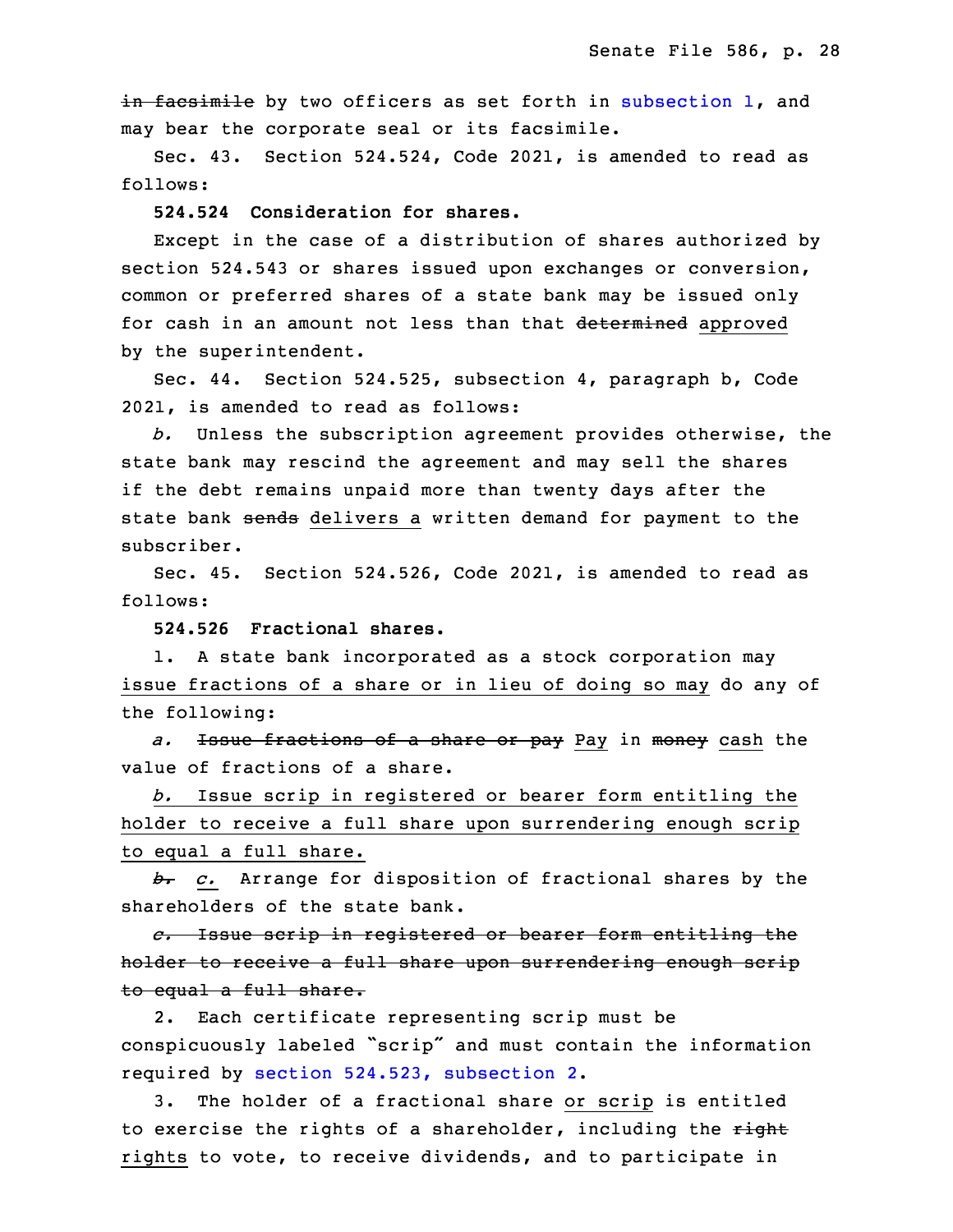the assets of the state bank upon liquidation, but only if the fractional share or scrip provides for such rights.

4. The board of directors may authorize the issuance of scrip subject to any condition considered desirable, including either of the following:

a. That the scrip will become void if not exchanged for full shares before a specified date.

 *b.* That the shares for which the scrip is exchangeable may be sold and the proceeds paid to the scrip holders.

Sec.  $46.$  Section 524.527, subsections 1 and 2, Code 2021, are amended to read as follows:

1. A purchaser of the shares of a state bank incorporated as a stock corporation is not liable to the state bank, its creditors, or depositors with respect to the shares except to pay the consideration for which the shares were authorized to be issued under section [524.521](https://www.legis.iowa.gov/docs/code/2022/524.521.pdf), or the consideration specified in the subscription agreement authorized under section [524.525](https://www.legis.iowa.gov/docs/code/2022/524.525.pdf).

2. Unless otherwise provided in the articles of incorporation, a A shareholder of a state bank is not personally liable for any liabilities of the state bank, including liabilities arising from the acts or debts of the state bank, its creditors, or depositors., subject to the following exceptions:

 *a.* To the extent provided in <sup>a</sup> provision of the articles of incorporation permitted by section 524.302, subsection 2, paragraph *"c"*.

<sup>5</sup> *b.* By reason of the shareholder's own acts or conduct.

6 Sec. 47. Section 524.528, subsections 1 and 2, Code 2021, are amended to read as follows:

1. The shareholders of a state bank do not have a preemptive right to acquire the state bank's unissued shares except to the extent provided in the articles of incorporation so provide.

 2. <sup>A</sup> statement included in the articles of incorporation that "the state bank elects to have preemptive rights", or words of similar import effect, means that $<sub>\tau</sub>$  the following</sub> principles apply except to the extent otherwise expressly provided in the articles of incorporation, the following principles apply expressly provide otherwise:

a. A shareholder The shareholders of a state bank has have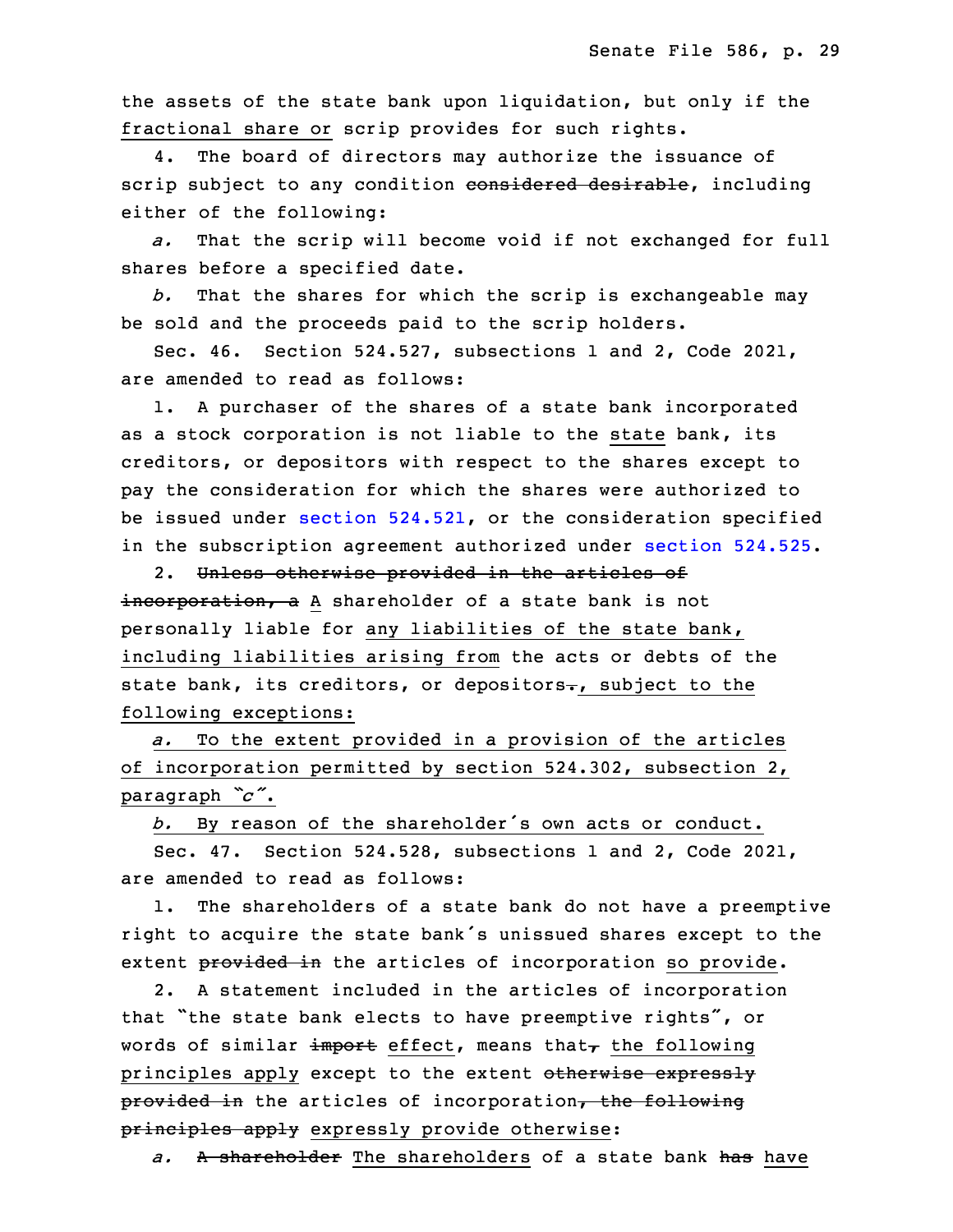a preemptive right, granted on uniform terms and conditions prescribed by the board of directors to provide a fair and reasonable opportunity to exercise the right, to acquire a proportional amount of the state bank's unissued shares upon the decision of the board of directors to issue such shares.

<sup>23</sup> *b.* <sup>A</sup> shareholder may waive the shareholder's preemptive right. <sup>A</sup> waiver evidenced in writing is irrevocable even though it is not supported by consideration.

26 *c.* There is no preemptive right with respect to any of the following:

(1) Shares issued as compensation to directors, managers, officers, employees, or agents, or employees of the state bank, its subsidiaries, or its affiliates.

(2) Shares issued to satisfy conversion or option rights created to provide compensation to directors, managers, officers, employees, or agents, or employees of the state bank, its subsidiaries, or its affiliates.

(3) Shares authorized in the articles of incorporation that are issued within six months from the effective date of incorporation or organization.

3 *d.* <sup>A</sup> holder Holders of shares of any class or series without general voting rights power but with preferential rights to distributions or assets has have no preemptive rights with respect to shares of any class or series.

7 *e.* <sup>A</sup> holder Holders of shares of any class or series with general voting rights power but without preferential rights to distributions or assets has have no preemptive rights with respect to shares of any class or series with preferential rights to distributions or assets unless the shares with preferential rights are convertible into or carry <sup>a</sup> right to subscribe for or acquire shares without preferential rights.

 *f.* Shares subject to preemptive rights that are not acquired by shareholders may be issued to any person for a period of one year after being offered to shareholders at a consideration set by the board of directors that is not lower than the consideration set for the exercise of preemptive rights. An offer at a lower consideration or after the expiration of one year is subject to the shareholders' preemptive rights.

Sec. 48. Section 524.532, Code 2021, is amended to read as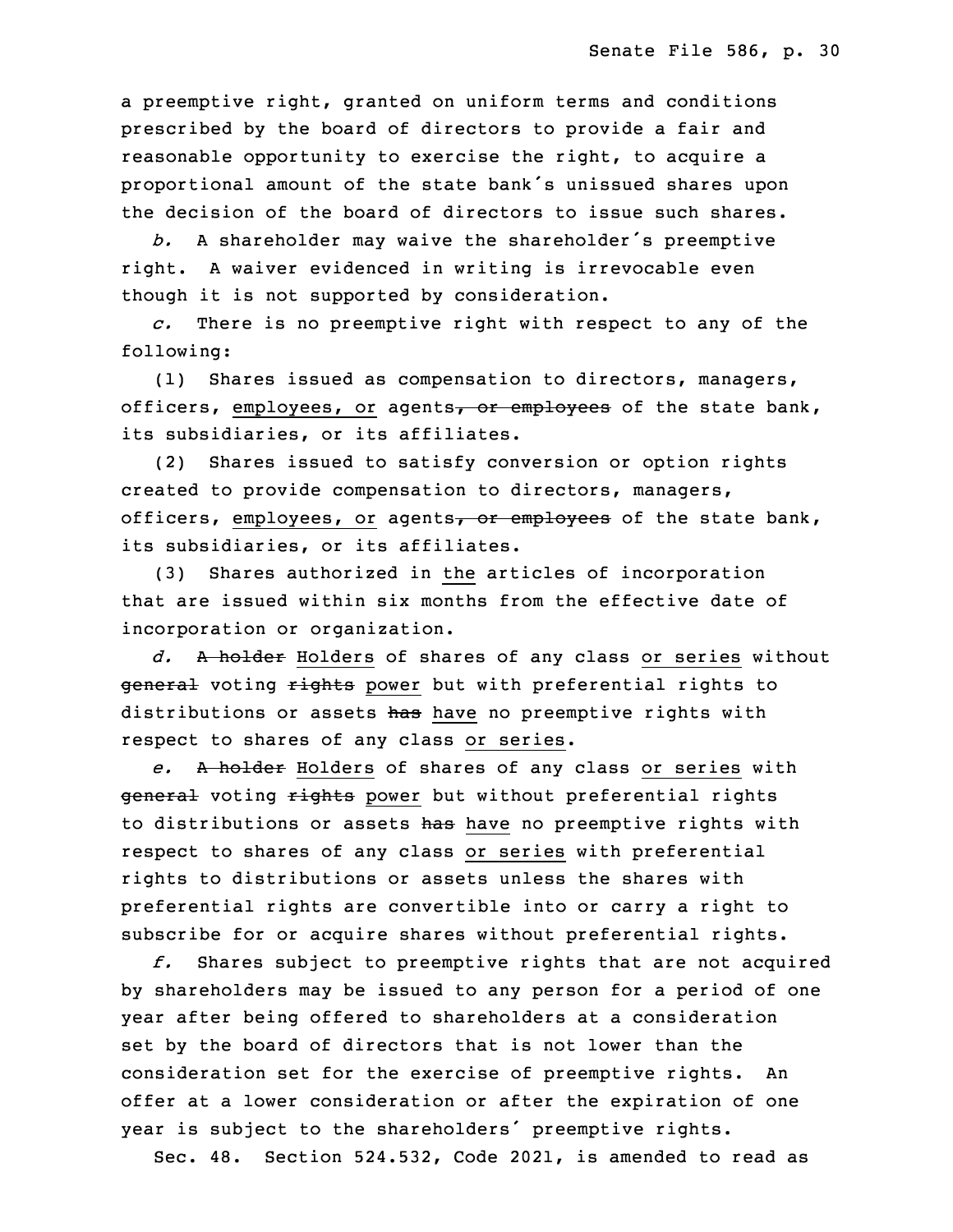follows:

23 **524.532 Meetings of shareholders.**

Meetings of shareholders may be held at a place, within this state, as provided in the articles of incorporation or the bylaws, or as fixed in accordance with their provisions. In the absence of any such provision, all meetings shall be held at the principal place of business of the state bank. An annual meeting of the shareholders shall be held during the specific month as shall be provided in the articles of incorporation, at the location, date, and time as stated in or fixed in accordance with the bylaws. Failure to hold the annual meeting during the month shall not work a forfeiture or dissolution of the state bank. Special meetings of the shareholders may be called by the president, the board of directors, the holders of not less than one-tenth of all the shares entitled to vote at the meeting, or other officers or persons as provided in the articles of incorporation or the bylaws. If <sup>a</sup> state bank holds <sup>a</sup> shareholder meeting at <sup>a</sup> location outside this state, the articles of incorporation or bylaws must permit any or all shareholders to participate by any means of communication as specified in section 524.533, subsection 4.

9 Sec. 49. Section 524.533, subsections 1 and 3, Code 2021, are amended to read as follows:

 1. Written notice stating the place, day and hour of <sup>a</sup> meeting of the shareholders and, in case of <sup>a</sup> special meeting, the purpose or purposes for which the meeting is called, shall be delivered not less than ten nor more than sixty days before the date of the meeting, either personally or by mail, by or at the direction of the president, the cashier, or the officer or persons calling the meeting, to each shareholder of record entitled to vote at the meeting. If mailed, the notice is deemed to be delivered when deposited in the United States mail addressed to the shareholder at the shareholder's address as it appears on the stock transfer books of the state bank with postage prepaid. As used in this section, the term *"notice"* means as defined in section 490.141.

3. A shareholder's attendance at a meeting results in both all of the following: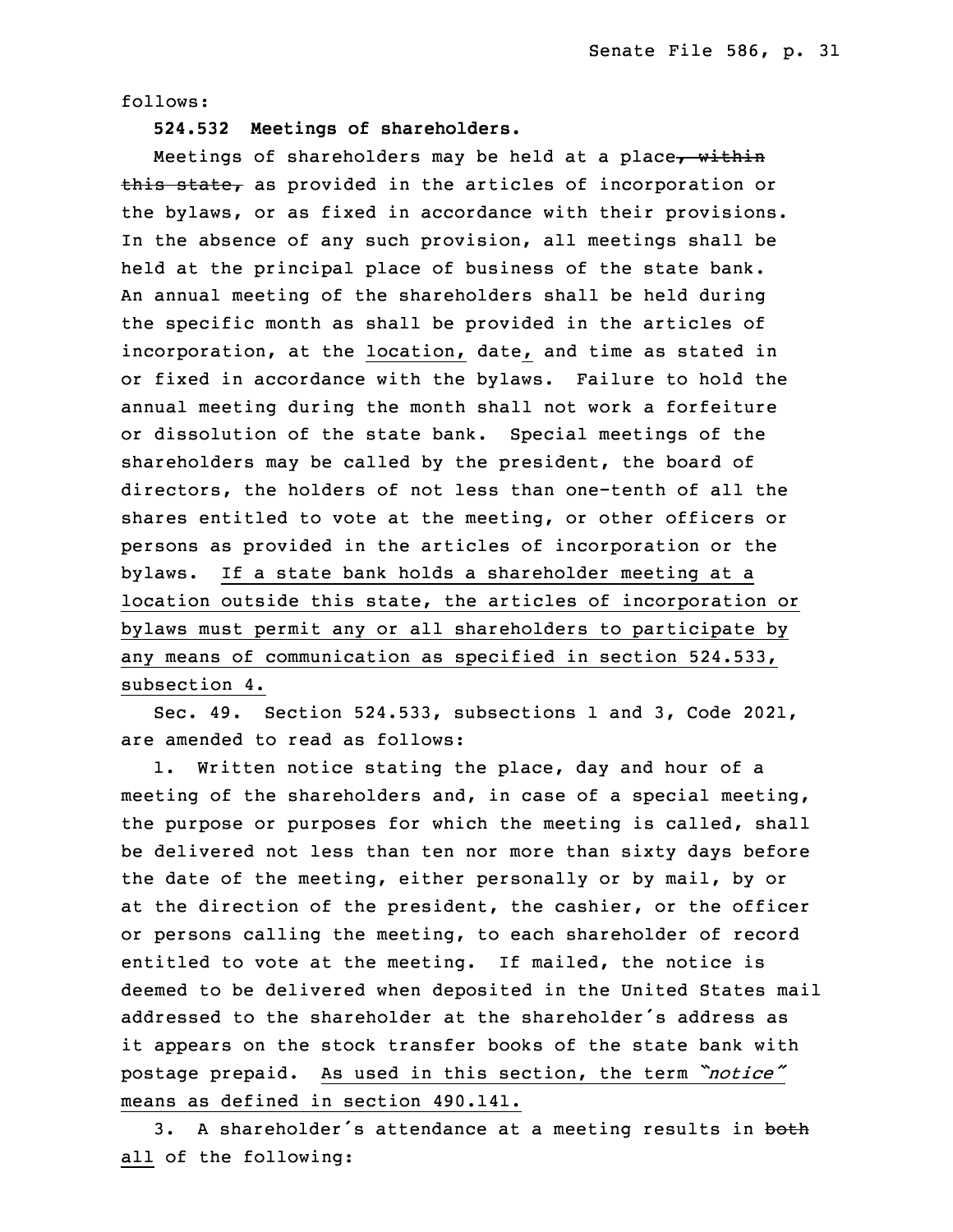a. Waives the shareholder's objection to lack of notice or defective notice of the meeting, unless the shareholder at the beginning of the meeting or promptly upon the shareholder's arrival objects to holding the meeting or transacting business at the meeting.

<sup>31</sup> *b.* Waives the shareholder's objection to consideration of a particular matter at the meeting that is not within the purpose or purposes described in the meeting notice, unless the shareholder objects to considering the matter when it is presented.

 Sec. 50. Section 524.535, subsection 2, Code 2021, is amended to read as follows:

2. The bylaws or, in the absence of an applicable bylaw, the board of directors may fix or provide the manner of fixing, in advance, a date as the record date for any determination of shareholders entitled to notice of  $e$  a shareholder's meeting, to demand a special meeting, to vote, or to take any other action at a meeting of shareholders, the. A record date to be fixed under this section shall not be more than seventy days and, in the case of a meeting of shareholders, not less than ten days prior to before the date on which of the meeting or particular action, requiring the determination of shareholders, is to be taken and shall not be retroactive. If a record date is not fixed for the determination of shareholders entitled to notice of or to vote at a meeting of shareholders, or shareholders entitled to receive payment of a dividend, the date on which notice of the meeting is mailed or the date on which the resolution of the board of directors declaring such dividend is adopted, as the case may be, shall be the record date for the determination of shareholders. If a determination of shareholders entitled to vote at any meeting of shareholders has been made as provided in this [section](https://www.legis.iowa.gov/docs/code/2022/524.535.pdf), the determination applies to any adjournment of the meeting.

 Sec. 51. Section 524.536, Code 2021, is amended by striking the section and inserting in lieu thereof the following:

<sup>26</sup> **524.536 Shareholders' voting list for meeting.**

1. The officer or agent having charge of the stock transfer books for shares of a state bank shall, at least ten days before each meeting of shareholders, prepare a complete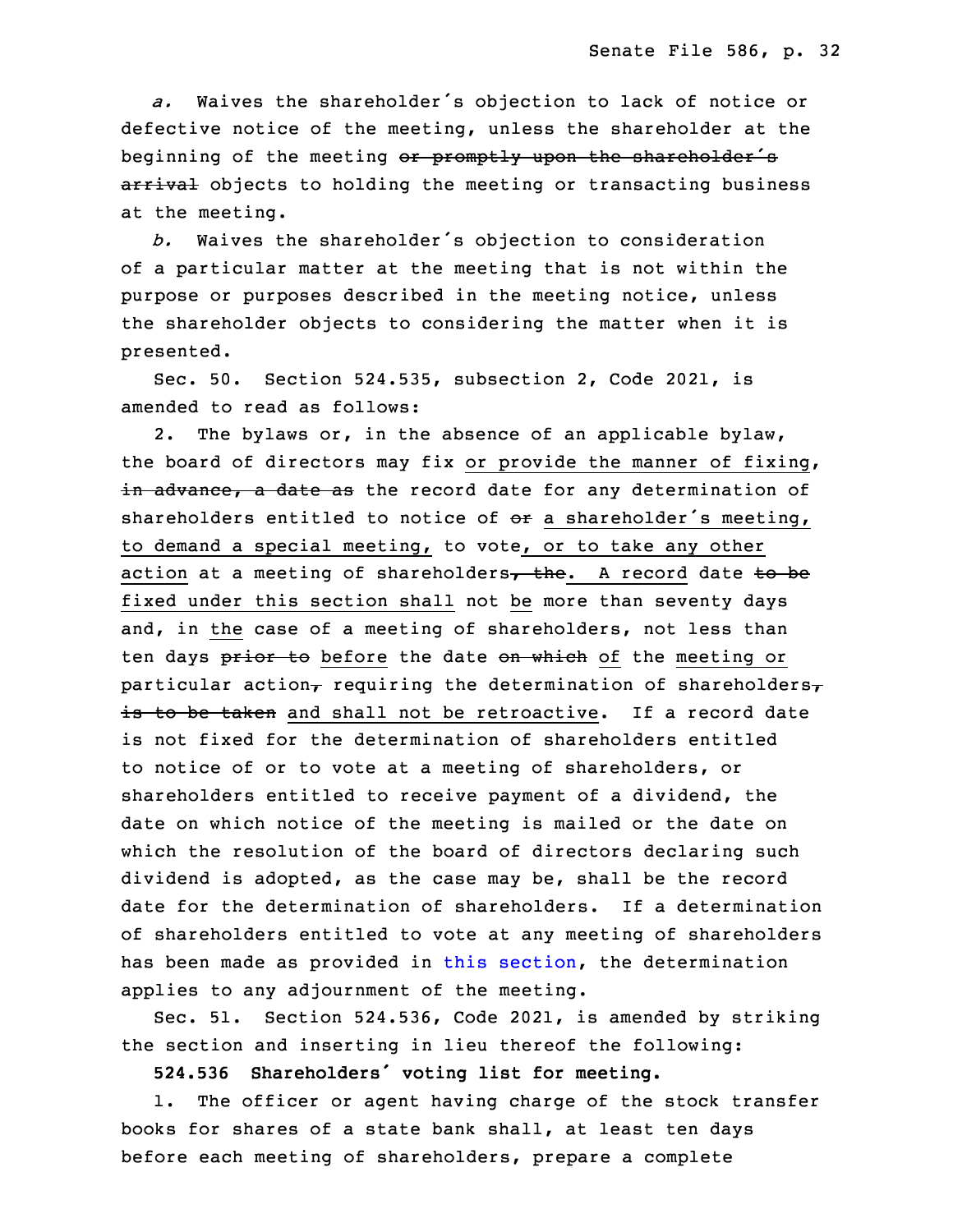alphabetical list of the names of all its shareholders who are entitled to vote at the meeting or any adjournment of the meeting. The list shall be arranged by voting group and within each voting group by class or series of shares, and show the address of and the number of shares held by each shareholder. Nothing contained in this subsection shall require the state bank to include on such list the electronic mail address or other electronic contact information of <sup>a</sup> shareholder.

3 2. *a.* The shareholders' list shall be available for inspection by any shareholder beginning ten days before the meeting and continuing through the meeting. The shareholders' list shall be made available in at least one of the following locations:

(1) The state bank's principal place of business.

9 (2) <sup>A</sup> reasonably accessible electronic network, provided that the information required to gain access to the list is provided with the notice of the meeting. In the event that the state bank determines to make the list available on an electronic network, the state bank shall take reasonable steps to ensure that such information is available only to shareholders of the state bank.

b. A shareholder, or the shareholder's agent or attorney, is entitled on written demand to inspect the list at any time during usual business hours and at the shareholders' expense, during the period it is available for inspection.

3. The list of shareholders shall also be produced and kept open at the time and place of the meeting and is subject to the inspection of <sup>a</sup> shareholder, or <sup>a</sup> shareholder's agent or attorney, during the entire duration of the meeting. The original stock transfer books are prima facie evidence as to which shareholders are entitled to examine the list or transfer books or to vote at a meeting of shareholders.

4. Failure to comply with the requirements of this section shall not affect the validity of action taken at a meeting of shareholders.

Sec. 52. Section 524.537, Code 2021, is amended by adding the following new subsection:

NEW SUBSECTION. 3. If a quorum is present, the affirmative vote of the majority of the shares represented at the meeting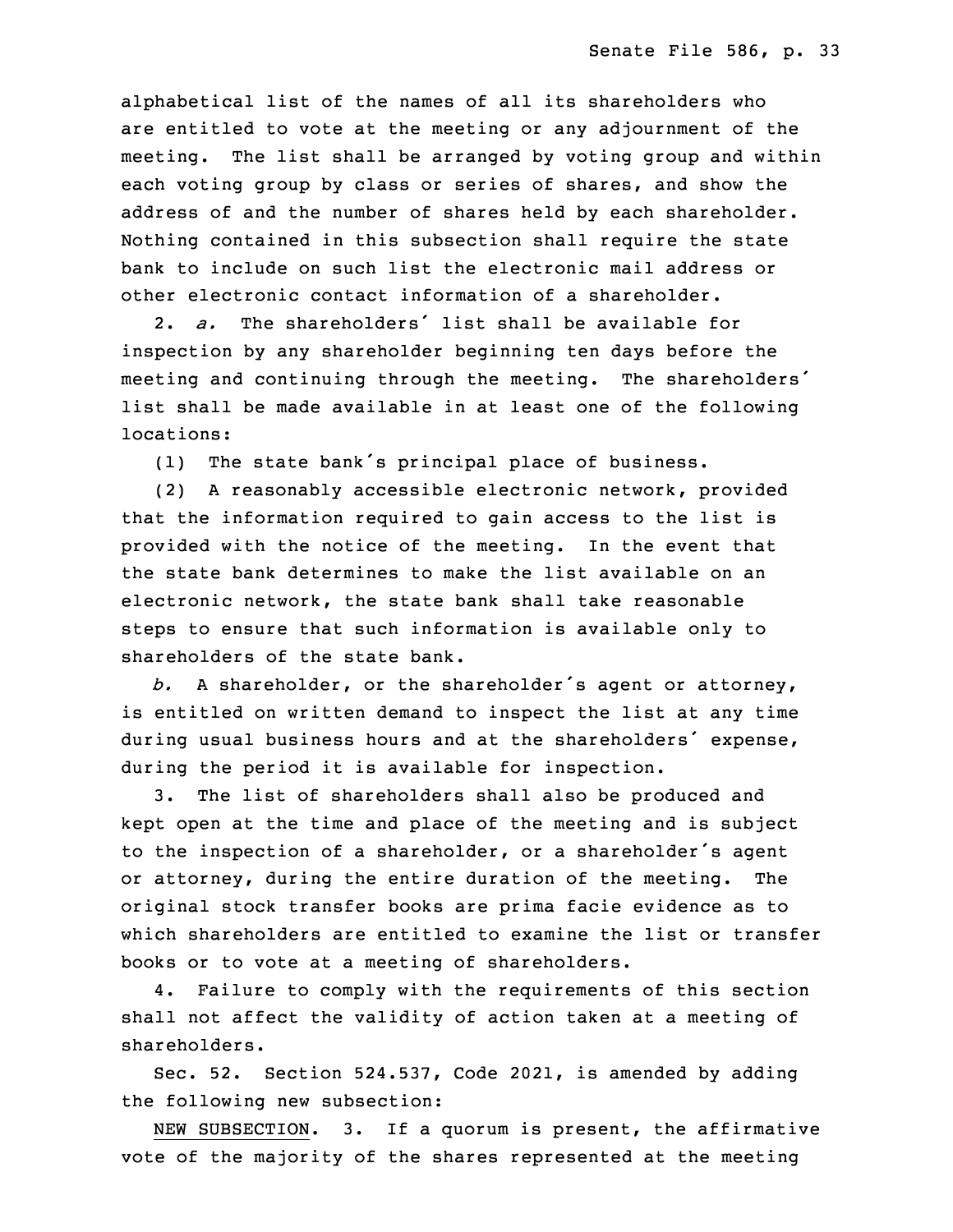and entitled to vote on the subject matter shall be the act of the shareholders, unless the vote of a greater number or voting by classes is required by the laws of this state or of the United States or by the articles of incorporation or bylaws. This requirement does not apply to the election of directors as provided in section 524.538, subsection 4.

5 Sec. 53. Section 524.538, subsections 1, 3, and 5, Code 2021, are amended to read as follows:

1. Each outstanding share of a state bank shall be entitled to one vote on each matter submitted to a vote at a meeting of shareholders, except to the extent that the voting rights of the shares of a class or series may be limited or denied by the articles of incorporation.

 3. <sup>A</sup> shareholder may vote either in person or by proxy executed in writing by the shareholder or by the shareholder's duly authorized attorney in fact attorney-in-fact. A proxy shall not be valid after eleven months from the date of its execution.

5. In an election of directors, a state bank shall not vote its own shares held by it as sole trustee unless under the terms of the trust the manner in which such shares shall be voted may be determined by a donor or beneficiary of the trust and unless such donor or beneficiary actually directs how the shares shall be voted. However, shares held in trust by a state bank pursuant to an instrument in effect prior to January 1, 1970, under the terms of which the manner in which such shares shall be voted could not be determined by a donor or beneficiary of the trust, may be voted in an election of directors of a state bank upon petition filed by the state bank, to a court of competent jurisdiction, and the appointment by such court of an individual to determine the manner in which the shares shall be voted. When the shares of a state bank are held by such state bank and one or more persons as trustees, the shares may be voted by such other person or persons as trustees, in the same manner as if the person or persons were the sole trustee. Whenever shares cannot be voted by reason of being held by a state bank as sole trustee, the shares shall be excluded in determining whether matters voted upon by the shareholders were adopted by the requisite number of shares.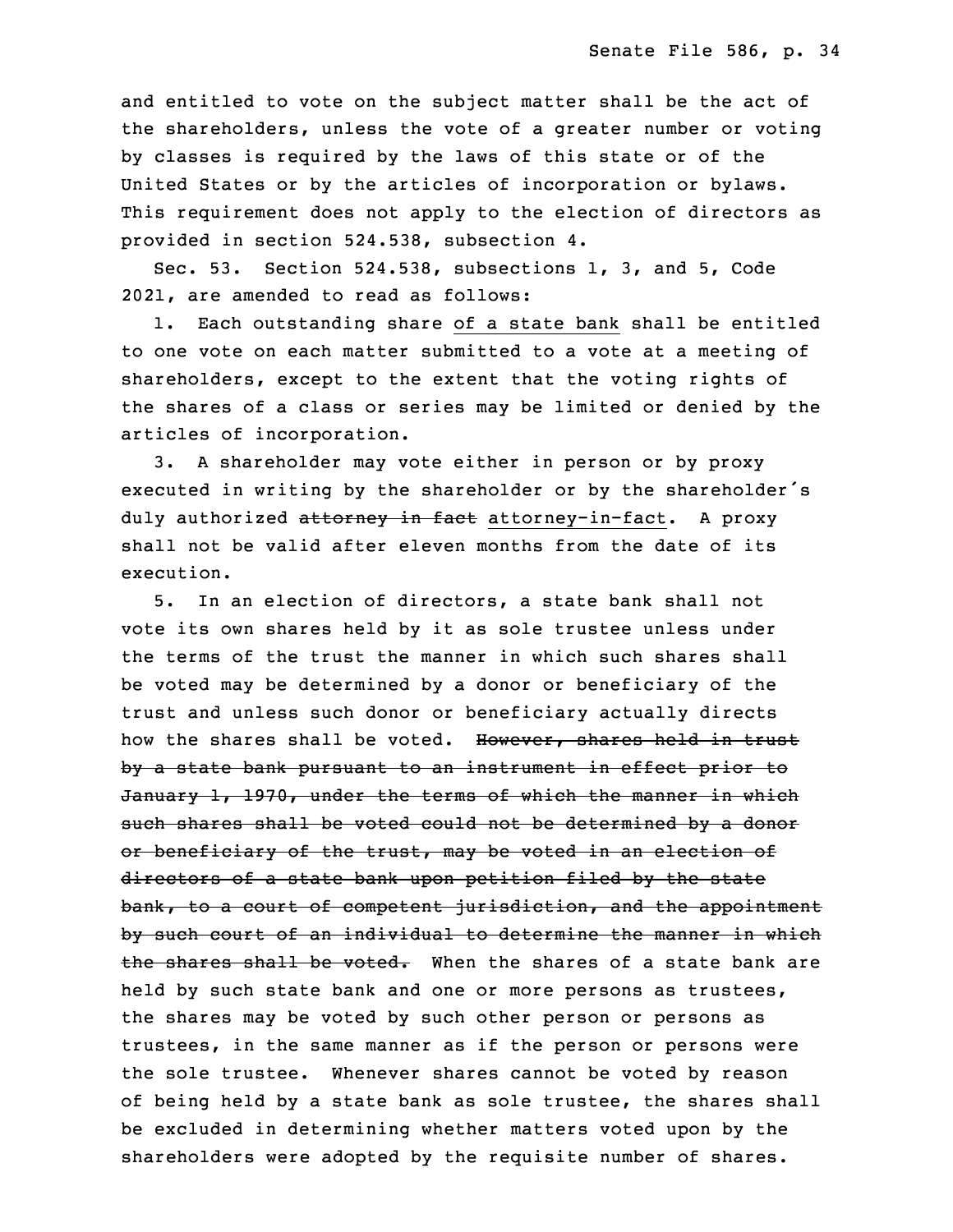3 Sec. 54. Section 524.538A, Code 2021, is amended to read as follows:

# 5 **524.538A Voting by member of mutual corporation.**

All holders of savings, demand, or other authorized accounts of a state bank incorporated as or converted to be a mutual corporation are members of the state bank. In the consideration of all questions requiring action by the members of the state bank, each holder of an account shall be permitted to cast one vote for each one hundred dollars, or fraction thereof, of the withdrawal value of the member's account. No member, however, shall cast more than one thousand member votes. All accounts shall be nonassessable.

Sec. 55. Section 524.544, subsection  $1$ , Code 2021, is amended to read as follows:

1. Whenever any person proposes to purchase or otherwise acquire directly or indirectly any of the outstanding shares of a state bank, and the proposed purchase or acquisition would result in control or in a change in control of the state bank, the person proposing to purchase or acquire the shares shall first apply in writing to the superintendent for a certificate of approval for the proposed change of control. The superintendent shall grant the certificate if the superintendent is satisfied that the person who proposes to obtain control of the state bank is qualified by character, experience, and financial responsibility to control and operate the state bank in a sound and legal manner, and that the interests of the depositors, creditors, and shareholders of the state bank, and of the public generally, will not be jeopardized by the proposed change of control. A person which will become a bank holding company upon completion of an acquisition shall make application to the superintendent for a certificate of approval as provided in this [section](https://www.legis.iowa.gov/docs/code/2022/524.544.pdf). Any other bank holding company shall comply with section 524.1804 in lieu of seeking <sup>a</sup> certificate of approval under this section. In any situation where the president or cashier of a state bank has reason to believe any of the foregoing requirements have not been complied with, it shall be the duty of the president or cashier to promptly report in writing such facts to the superintendent upon obtaining knowledge thereof.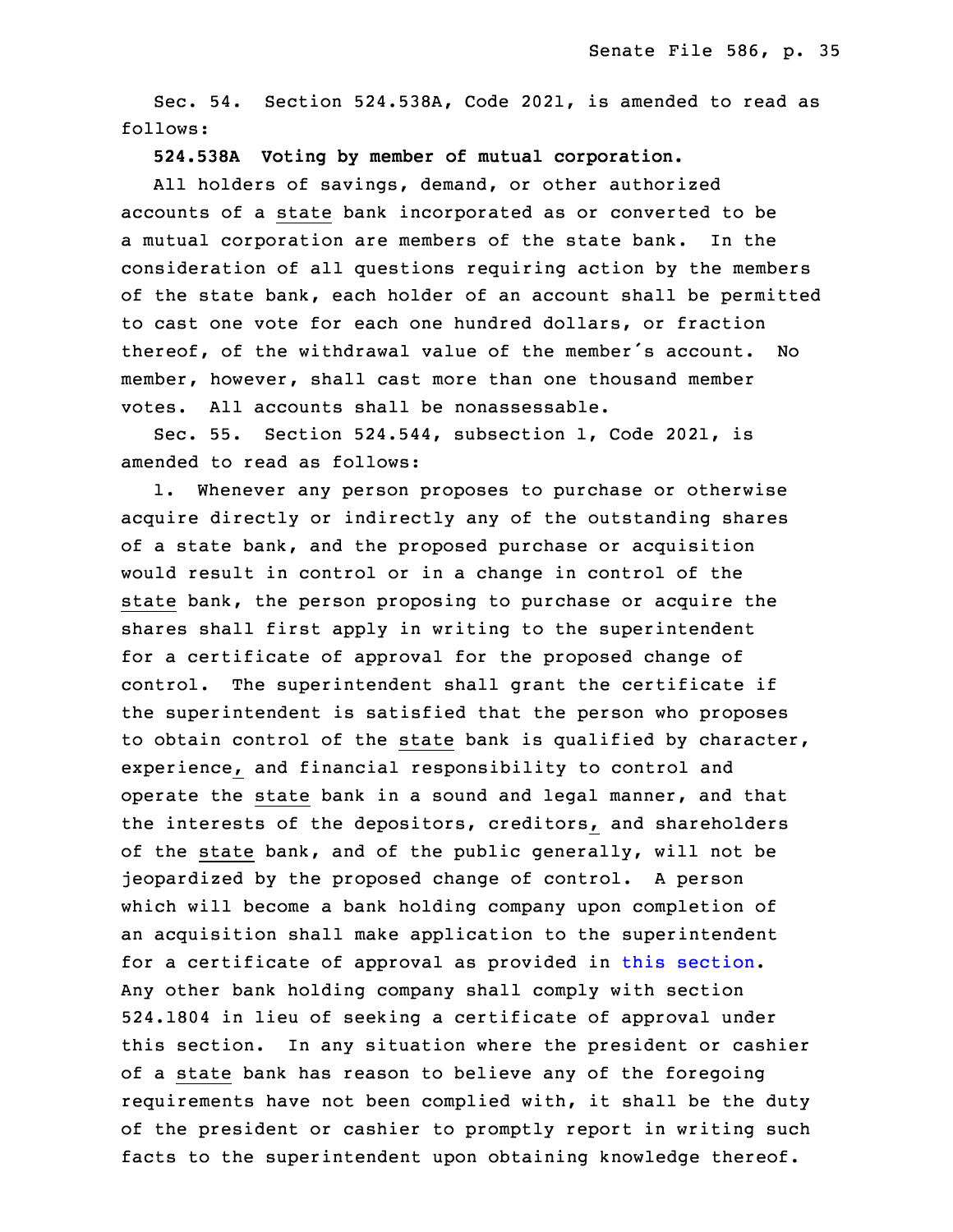<sup>7</sup> As used in this [section](https://www.legis.iowa.gov/docs/code/2022/524.544.pdf), the term *"control"* means the power, directly or indirectly, to elect the board of directors. If there is any doubt as to whether a change in the ownership of the outstanding shares is sufficient to result in control thereof, or to effect a change in the control thereof, such doubt shall be resolved in favor of reporting the facts to the superintendent.

 Sec. 56. Section 524.544, Code 2021, is amended by adding the following new subsection:

NEW SUBSECTION. 1A. As used in this section, the term <sup>17</sup> *"control"* means owning, controlling, or having the power to vote twenty-five percent or more of any class of voting securities of a state bank or having the power, directly or indirectly, to elect the board of directors. If there is any doubt as to whether <sup>a</sup> change in the ownership of the outstanding shares is sufficient to result in control thereof, or to effect <sup>a</sup> change in the control thereof, such doubt shall be resolved in favor of reporting the facts to the superintendent.

Sec. 57. Section 524.544, subsection 2, Code 2021, is amended by striking the subsection.

Sec. 58. Section 524.604, subsection 1, paragraph d, Code 2021, is amended to read as follows:

d. Review of the adequacy of the state bank's internal controls and determination of the most appropriate method to satisfy the state bank's audit needs pursuant to section 32 524.608.

Sec. 59. Section 524.604, subsection 2, Code 2021, is amended to read as follows:

2. Directors of a state bank shall discharge the duties of their position in good faith and with that diligence, care and skill which ordinarily prudent persons would exercise under similar circumstances in like positions. The directors shall have <sup>a</sup> continuing responsibility to assure themselves that the state bank is being managed according to law and that the practices and policies adopted by the board are being implemented.

8 Sec. 60. Section 524.605, subsection 1, paragraph a, Code 2021, is amended to read as follows:

a. Directors of a state bank who vote for or assent to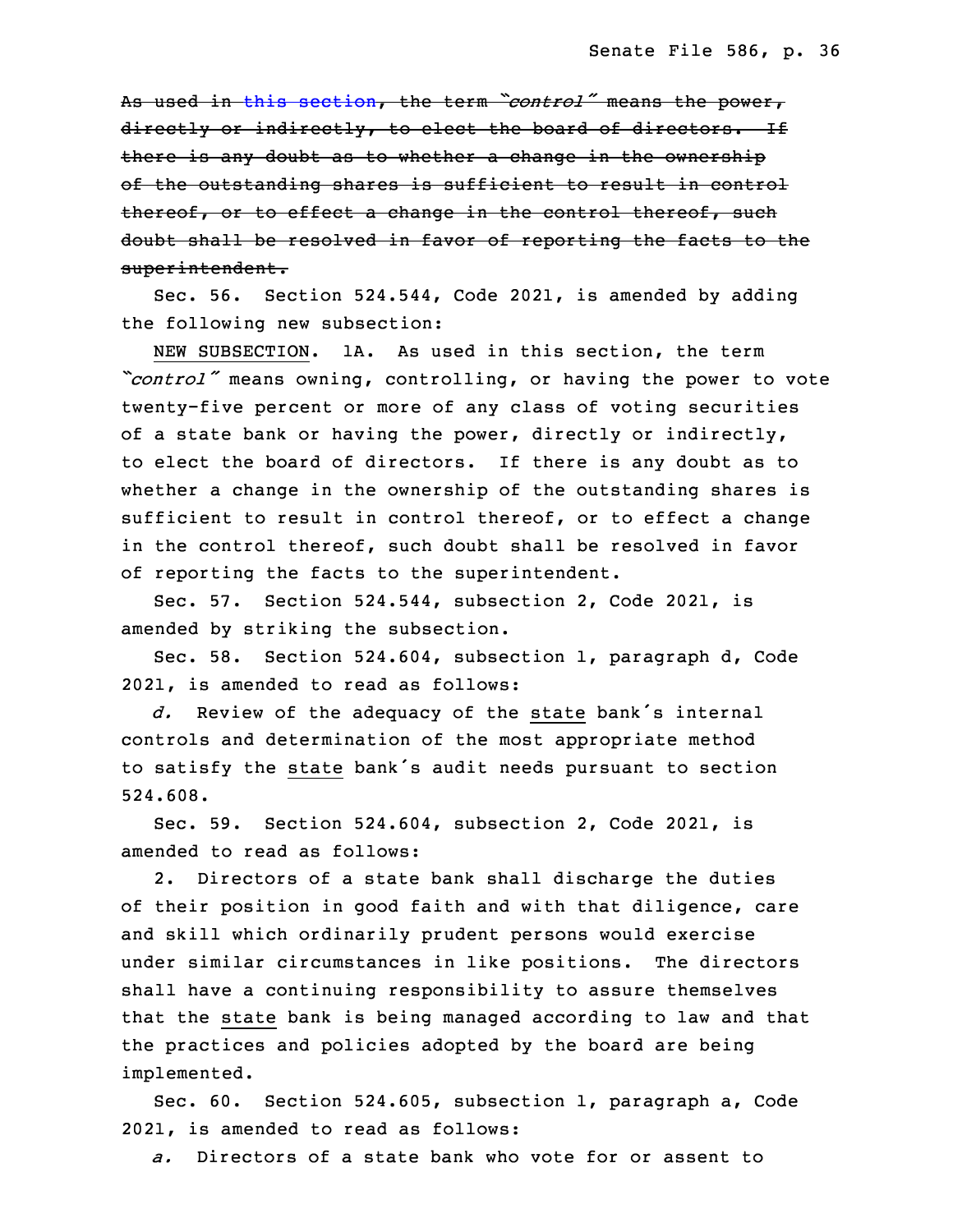the declaration of any dividend or other distribution of the assets of <sup>a</sup> state bank to its shareholders in willful or negligent violation of the provisions of this [chapter](https://www.legis.iowa.gov/docs/code/2022/524.pdf), or of any restrictions contained in the articles of incorporation, or of any order by the superintendent restricting the payment of dividends or other distribution of assets, shall be jointly and severally liable to the state bank for the amount of such dividend which is paid or the value of such assets which are distributed in excess of the amount of such dividend or distribution which could have been paid or distributed without a violation of the provisions of this [chapter](https://www.legis.iowa.gov/docs/code/2022/524.pdf), or of the restrictions in the articles of incorporation, or of any order by the superintendent restricting the payment of dividends or other distribution of assets.

Sec. 61. Section 524.606, subsection 2, paragraph a, Code 26 2021, is amended to read as follows:

27 *a.* If, in the opinion of the superintendent, any director of a state bank or bank holding company has violated any law relating to such state bank or bank holding company, or has engaged in unsafe or unsound practices in conducting the business of such state bank or bank holding company, or has caused such state bank or bank holding company to violate any provision of this chapter or any other law relating to banks or banking, the superintendent may cause notice to be served upon such director, to appear before the superintendent to show cause why the director should not be removed from office. <sup>A</sup> copy of such notice shall be sent to each director of the state bank or bank holding company affected, by registered or certified mail. If, after granting the accused director <sup>a</sup> reasonable opportunity to be heard, the superintendent finds that the director violated any law relating to such state bank or bank holding company, or engaged in unsafe or unsound practices in conducting the business of such state bank or bank holding company, or has caused such state bank or bank holding company to violate any provision of this chapter or any other law relating to banks or banking, the superintendent, in the superintendent's discretion, may order that such director be removed from office, and that such director be prohibited from serving in any capacity in any other state bank, bank holding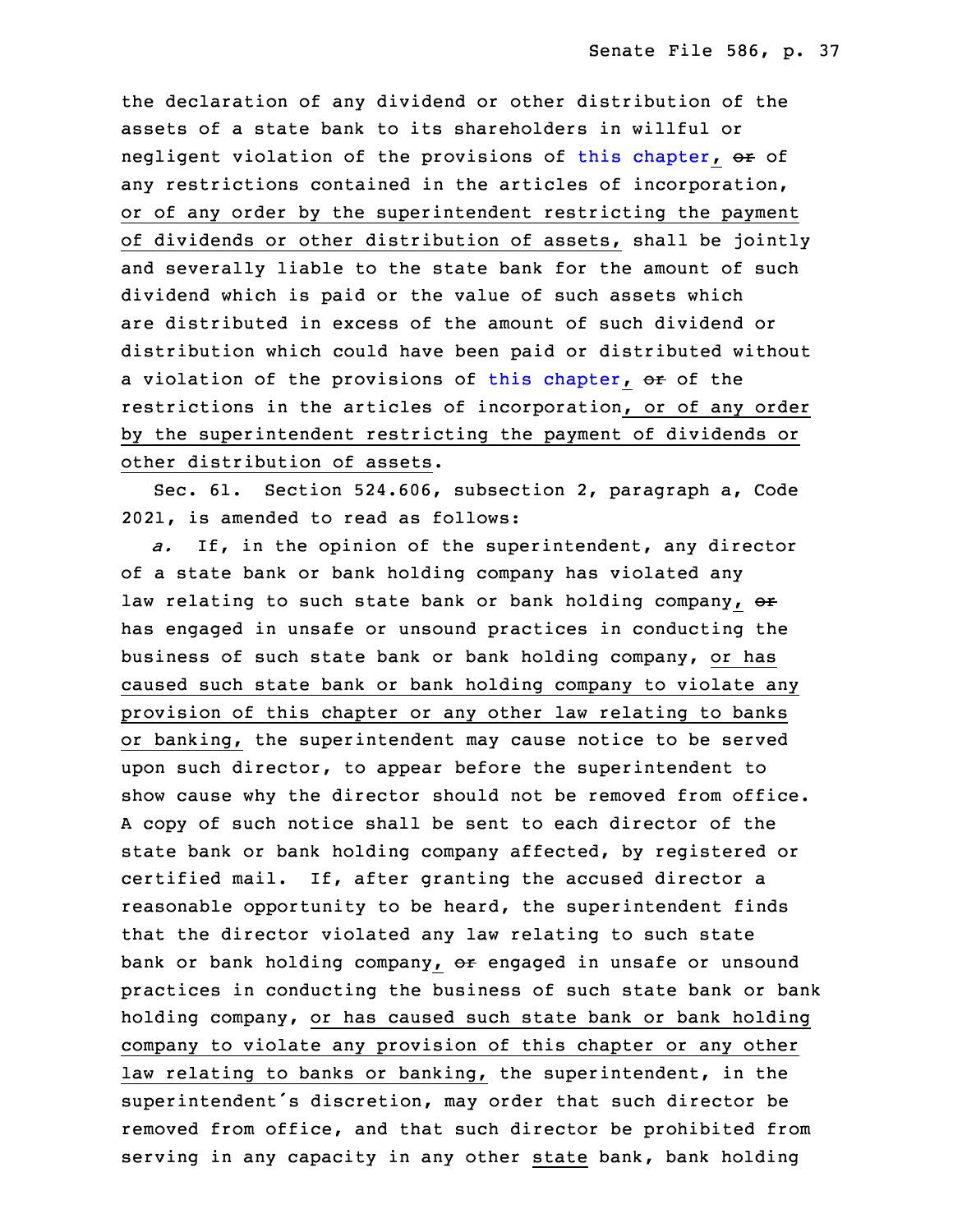company, bank affiliate, trust company, or an entity licensed under [chapter](https://www.legis.iowa.gov/docs/code/2022/533A.pdf) 533A, [533C](https://www.legis.iowa.gov/docs/code/2022/533C.pdf), [533D](https://www.legis.iowa.gov/docs/code/2022/533D.pdf), [535B](https://www.legis.iowa.gov/docs/code/2022/535B.pdf), [536](https://www.legis.iowa.gov/docs/code/2022/536.pdf), or [536A](https://www.legis.iowa.gov/docs/code/2022/536A.pdf). A copy of the order shall be served upon such director and upon the state bank or bank holding company of which the person is a director at which time the person shall cease to be a director of the state bank or bank holding company. The resignation, termination of employment, or separation of such director, including <sup>a</sup> separation caused by the closing of the state bank or bank holding company at which the person serves as a director, does not affect the jurisdiction and authority of the superintendent to cause notice to be served and proceed under this subsection against the director, if the notice is served before the end of the six-year period beginning on the date the director ceases to be a director with the state bank.

Sec. 62. Section 524.607, subsections 1 and 2, Code 2021, are amended to read as follows:

1. The board of directors shall hold at least nine regular meetings each calendar year. No more than one regular meeting shall be held in any one calendar month. Unless the articles of incorporation or bylaws provide otherwise, any director may participate in any meeting of the board of directors may permit directors to participate in meetings through the use of any means of communication by which all directors participating may simultaneously hear each other during the meeting. A director participating in <sup>a</sup> meeting by this means is deemed to be present at the meeting.

2. A special meeting may be called by any executive officer or a director. Notice of a meeting shall be given to each director, either personally or by mail, at least two days in advance of the meeting. Notice of a regular meeting shall not be required if the articles of incorporation, bylaws, or <sup>a</sup> resolution of the board of directors provide for <sup>a</sup> regular monthly meeting date. As used in this section, the term 13 *"notice"* means as defined in section 490.141.

 Sec. 63. Section 524.607, Code 2021, is amended by adding the following new subsection:

NEW SUBSECTION. 2A. A director may waive any notice required by this chapter, the articles of incorporation, or the bylaws before or after the date and time stated in the notice.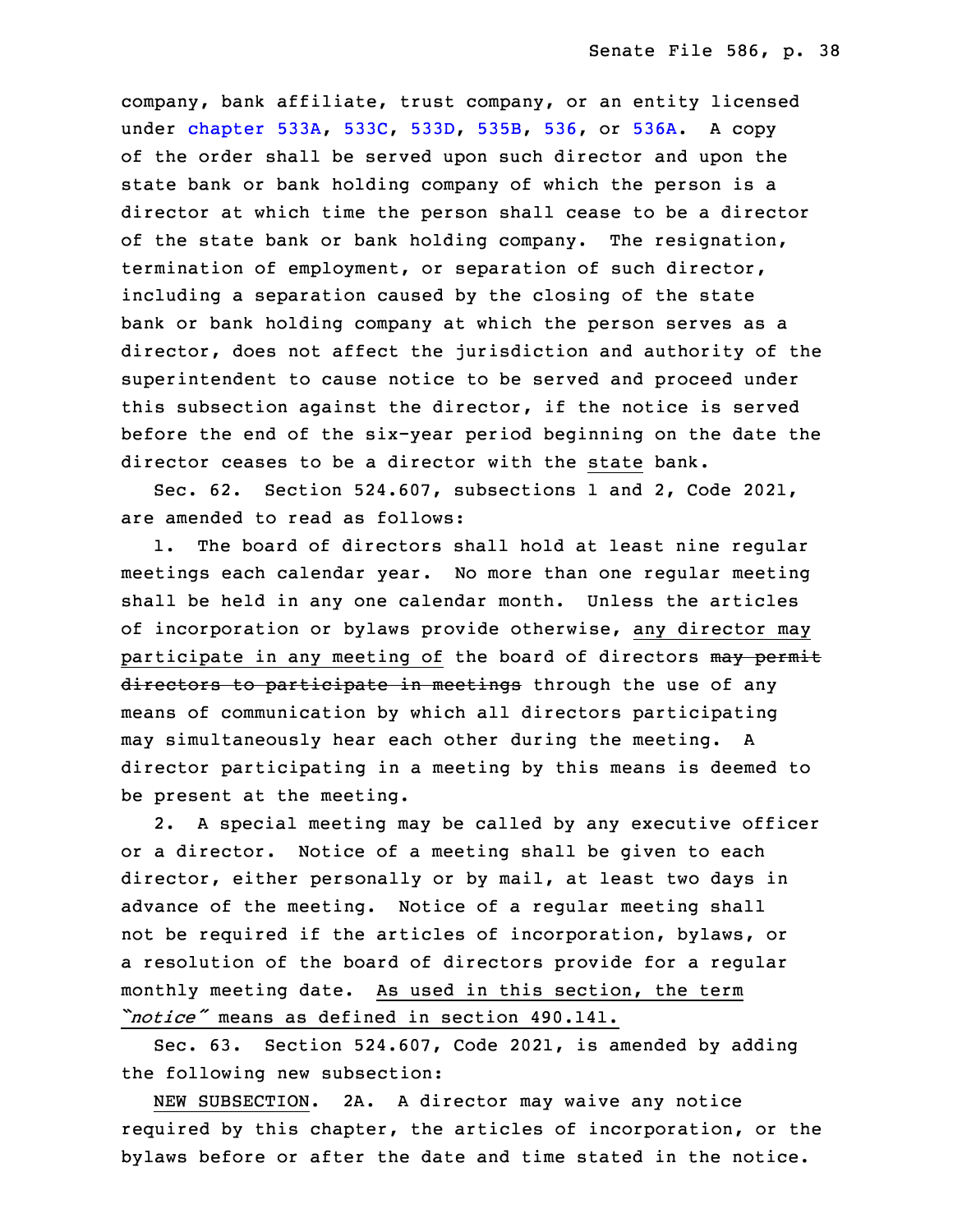Except as provided in subsection  $3$ , the waiver must be in writing, signed by the director entitled to the notice, whether before or after the time stated in the notice, and delivered to the state bank for filing by the state bank with the minutes or corporate records.

 Sec. 64. Section 524.607, subsection 3, Code 2021, is amended by striking the subsection and inserting in lieu thereof the following:

3. A director's attendance at or participation in a meeting waives any required notice to the director of such meeting unless all of the following apply:

a. The director at the beginning of the meeting, or promptly upon arrival, objects to holding the meeting or transacting business at the meeting because the meeting is not lawfully called or convened.

34 *b.* The director does not, after objecting, vote for or assent to action taken at the meeting.

 Sec. 65. Section 524.607, subsection 4, Code 2021, is amended by striking the subsection.

3 Sec. 66. Section 524.607A, subsection 1, Code 2021, is amended to read as follows:

1. Unless the articles of incorporation or bylaws provide otherwise, action required or permitted to be taken under this chapter at a board of directors' meeting may be taken without a meeting if the action is consented to by all members of the board. The action must be evidenced by one or more written consents describing the action taken, signed by each director, and included in the minutes or filed with the corporate records reflecting the action taken. <sup>A</sup> consent may be signed by manual, facsimile, conformed, or electronic signature and may be delivered by electronic transmission. As used in this subsection, *"electronic signature"* means the same as defined in section 554D.103.

Sec. 67. Section 524.608, Code 2021, is amended to read as follows:

19 **524.608 Auditing procedures.**

1. In addition to any examination made by the banking division or other supervisory agency, the board of directors shall review the adequacy of the state bank's internal controls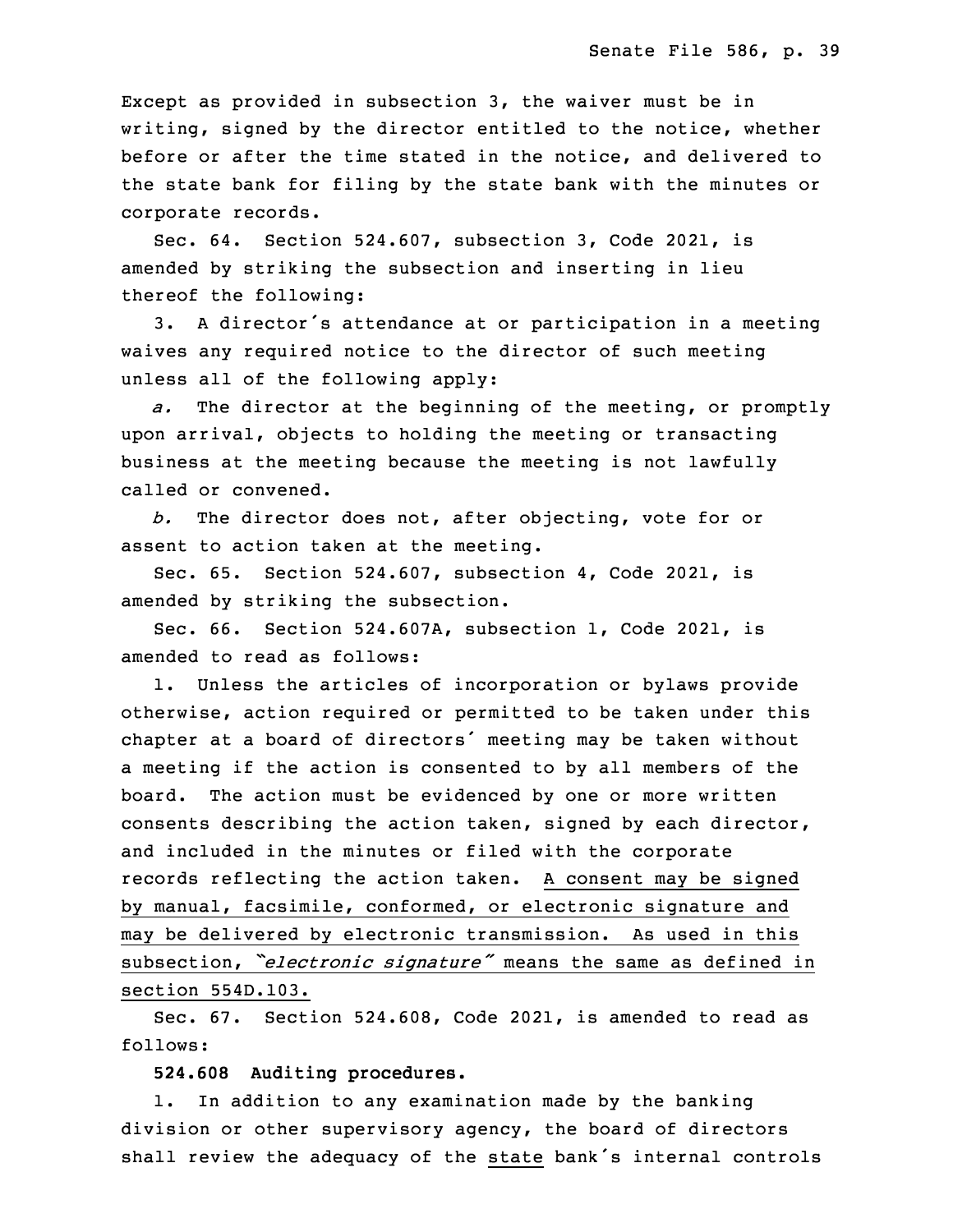and cause to be made no less frequently than once each calendar year additional auditing procedures that the board deems to be appropriate. The board shall determine the state bank's audit needs and record in the board's minutes the extent to which audit procedures are to be employed. A report which summarizes significant audit findings shall be delivered to the superintendent as soon as practical upon completion.

2. The superintendent may require that more comprehensive auditing procedures be applied to a state bank's account records when deemed necessary. These auditing procedures may range from limited scope agreed-upon procedures to an unqualified audit opinion.

35 Sec. 68. Section 524.610, subsection 1, Code 2021, is amended to read as follows:

 1. The shareholders of <sup>a</sup> state bank shall fix the reasonable compensation of directors for their services as members of the board of directors. Subject to approval by the shareholders at an annual or special meeting called for that purpose, the shareholders of a state bank may adopt a pension or profit-sharing plan, or both, or other plan of deferred compensation for directors, to which a state bank may contribute. Changes to such a pension or profit-sharing plan or other plan of deferred compensation, other than changes that affect eligibility requirements for directors under the plan, benefits provided to directors pursuant to the plan, and contributions required by the state bank or directors under the plan, may be adopted by the board of directors without shareholder approval.

Sec. 69. Section 524.611, subsection 2, Code 2021, is amended to read as follows:

2. The oath shall be signed by the director, acknowledged before an officer individual authorized to take acknowledgments of deeds perform notarial acts, and delivered to the superintendent.

 Sec. 70. Section 524.703, subsection 2, Code 2021, is amended to read as follows:

 2. Subject to approval by the shareholders at an annual or special meeting called for the purpose, the board of directors of a state bank may adopt a pension or profit-sharing plan,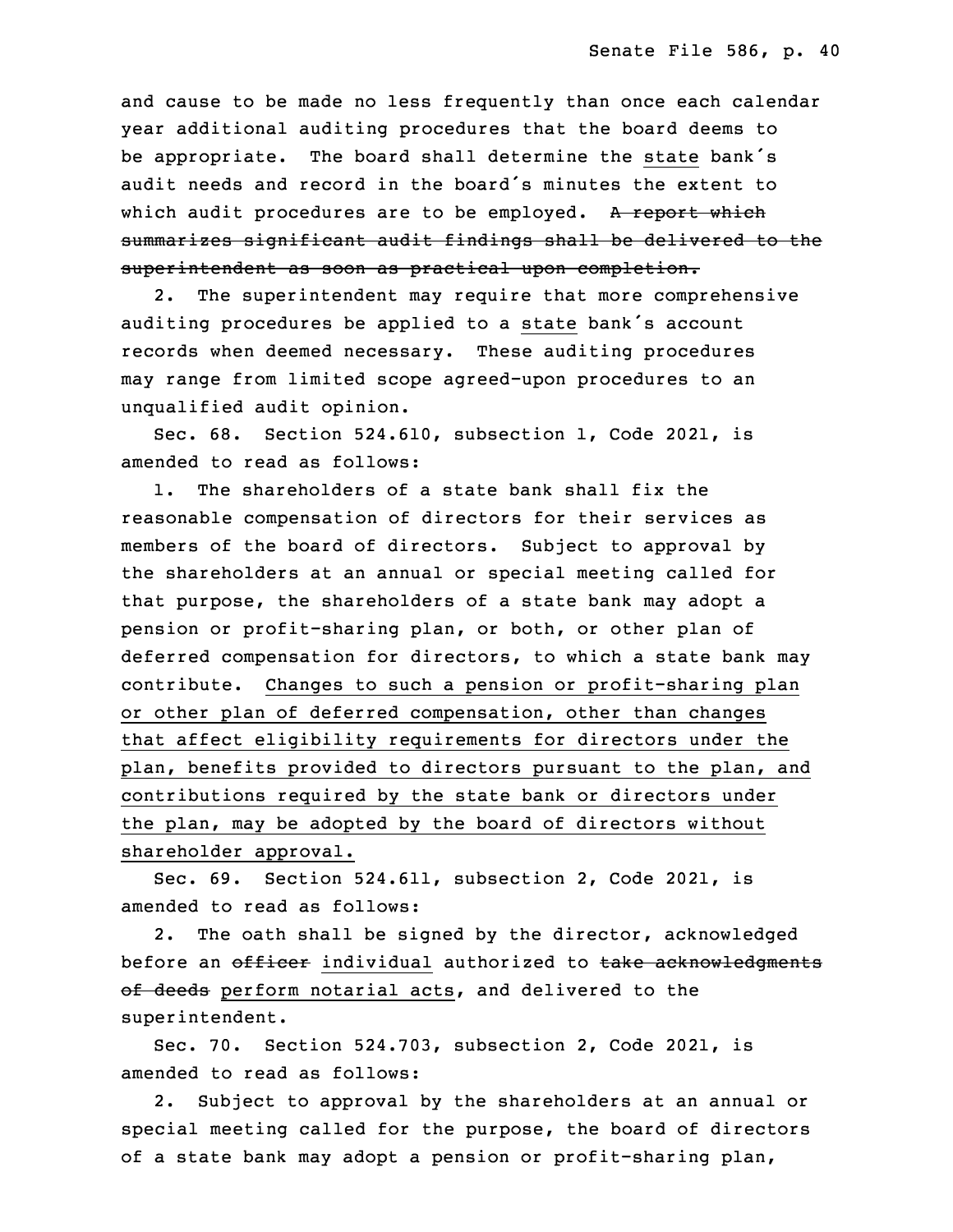or both, or other plan of deferred compensation, for both officers and employees, to which the state bank may contribute. Changes to such a pension or profit-sharing plan or other plan of deferred compensation, other than changes that affect eligibility requirements for officers and employees under the plan, benefits provided to officers and employees pursuant to the plan, and contributions required by state banks, officers, or employees under the plan, may be adopted by the board of directors without shareholder approval.

 Sec. 71. Section 524.707, subsection 2, Code 2021, is amended to read as follows:

2. Section 524.606, [subsection](https://www.legis.iowa.gov/docs/code/2022/524.606.pdf) 2, which provides for the removal of directors by the superintendent, shall have equal application to officers and employees of a state bank, bank holding company, bank affiliate, or trust company.

Sec. 72. Section 524.802, subsections 9, 11, and 13, Code 2021, are amended to read as follows:

9. Acquire and hold shares of stock in the appropriate federal home loan bank and to exercise all powers conferred on member banks of the federal home loan bank system that are not inconsistent with this [chapter](https://www.legis.iowa.gov/docs/code/2022/524.pdf). <sup>A</sup> purchase of federal home loan bank shares which causes the state bank's holdings to exceed fifteen percent of aggregate capital, including where the ownership of shares exceeding fifteen percent of the state bank's aggregate capital is needed to support the state bank's participation in the federal home loan bank's acquired member assets program provided for in 12 C.F.R. pt. 955, requires the prior approval of the superintendent.  $+n$ addition, a state bank may own federal home loan bank shares in an amount exceeding fifteen percent of the state bank's aggregate capital, but not exceeding twenty-five percent of the state bank's aggregate capital, if the ownership of shares exceeding fifteen percent is needed to support the state bank's participation in the federal home loan bank's acquired member assets program as provided for in 12 C.F.R. pt. 955.

11. Become Subject to section 524.109, subsection 2, become a member of a bankers' bank.

13. Acquire, hold, and improve real estate for the sole purpose of economic or community development, provided that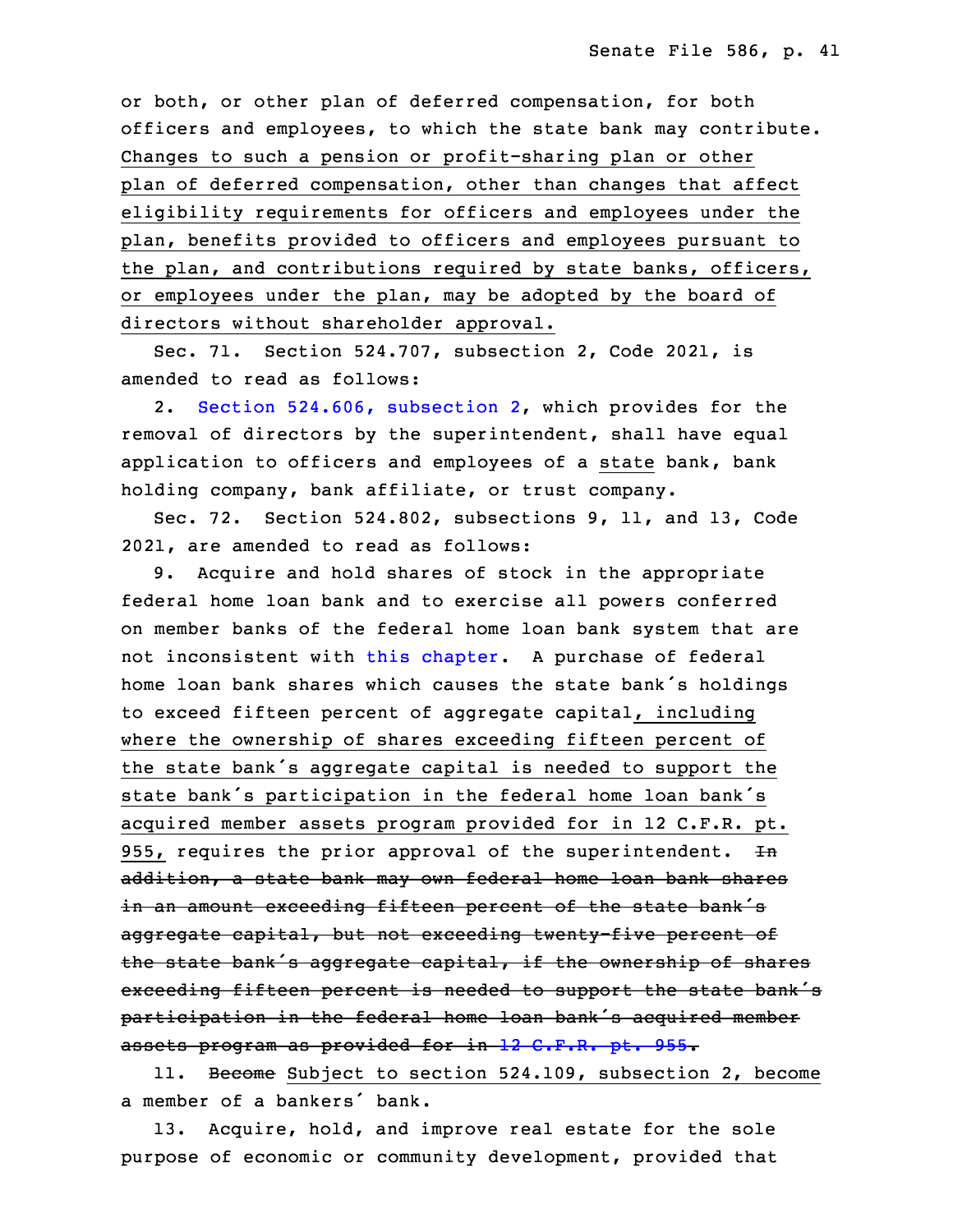the state bank's aggregate investment in all acquisitions and improvements of real estate under this [subsection](https://www.legis.iowa.gov/docs/code/2022/524.802.pdf) shall not exceed fifteen percent of a state bank's aggregate capital and shall be subject to the prior approval of the superintendent, the state bank provides the superintendent with thirty days' prior written notice of its intention to acquire, hold, and improve the real estate, and the superintendent does not object to the state bank's proposed plan within thirty days. For purposes of this section, the term *"community development"* includes public welfare investments as defined in section <sup>6</sup> 524.901, subsection 7, paragraph *"a"*, and other investments as permitted under 12 U.S.C. §24 and its implementing regulations.

8 Sec. 73. NEW SECTION. **524.802A Electronic activities of** 9 **state bank.**

1. A state bank may conduct in electronic form any activities that are expressly authorized for state banks under any provision of this chapter, including in sections 524.801, 524.802, and 524.804, and activities that are the functional equivalent of any activities expressly authorized for state banks under this chapter. A state bank may perform, provide, or deliver through electronic means any activity, function, product, or service it is authorized to perform by any provision of this chapter and must comply with all applicable laws and regulations.

2. Subject to the prior approval of the superintendent, <sup>a</sup> state bank may, beginning on July 1, 2021, engage in new or innovative electronic activities that are part of the business of banking. When determining whether a state bank is authorized to engage in <sup>a</sup> new or innovative electronic activity that is not traditionally offered by banks via electronic means, the superintendent shall consider whether the activity is expressly authorized for state banks under this chapter, whether the activity is the functional equivalent of any activity authorized for state banks, whether the activity is a logical extension of any activity authorized for state banks, whether the state bank has the expertise necessary to understand and manage the activity, and whether the activity presents risks similar to those state banks already assume. 3. A state bank that engages in any new or innovative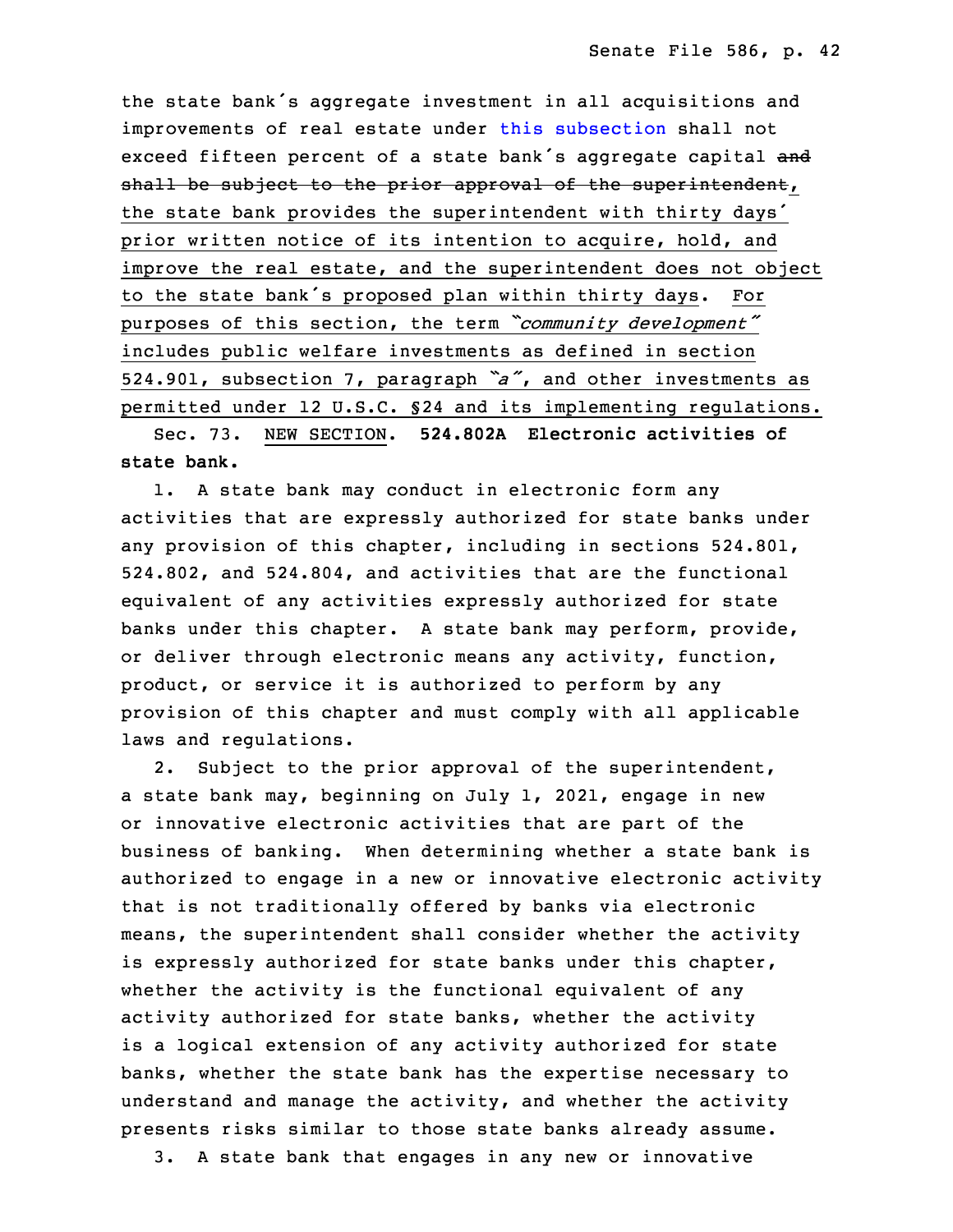electronic activities must conduct these activities in a safe and sound manner and must maintain adequate systems to identify, measure, monitor, and control the risks associated with its electronic activities. These systems must include policies, procedures, internal controls, and management information systems governing the electronic activities of the state bank and may be tailored to the specific risks presented by the electronic activities of the state bank. A state bank engaging in new or innovative electronic activities must also maintain adequate and effective information security infrastructure and controls.

 4. The superintendent may adopt rules pursuant to chapter 17A to implement the provisions of this section, including but not limited to application procedures, identifying the systems, processes, and technologies <sup>a</sup> state bank must maintain in order to engage in certain new or innovative electronic activities, and determining that additional new or innovative electronic activities are authorized for state banks without prior approval.

Sec. 74. Section 524.803, subsection 3, Code 2021, is amended to read as follows:

 3. Any real property which is held by <sup>a</sup> state bank pursuant to this [section](https://www.legis.iowa.gov/docs/code/2022/524.803.pdf) and which it ceases to use for banking purposes, or is acquired for future use but not used within a reasonable period of time five years after title is vested in the state bank, shall be sold or disposed of by the state bank as directed by the superintendent. This deadline may be extended up to an additional five years with prior approval of the superintendent, but in no event may a state bank hold the property for more than ten years.

Sec. 75. Section 524.810A, subsection 1, unnumbered paragraph 1, Code 2021, is amended to read as follows:

A bank shall permit a person named in and authorized by a court order to open, examine, and remove the contents of a safe deposit box located at the bank. If a court order has not been delivered to the bank, the following persons may access and remove any or all contents of <sup>a</sup> safe deposit box located at <sup>a</sup> state bank which box is described in an ownership or rental agreement or lease between the state bank and a deceased owner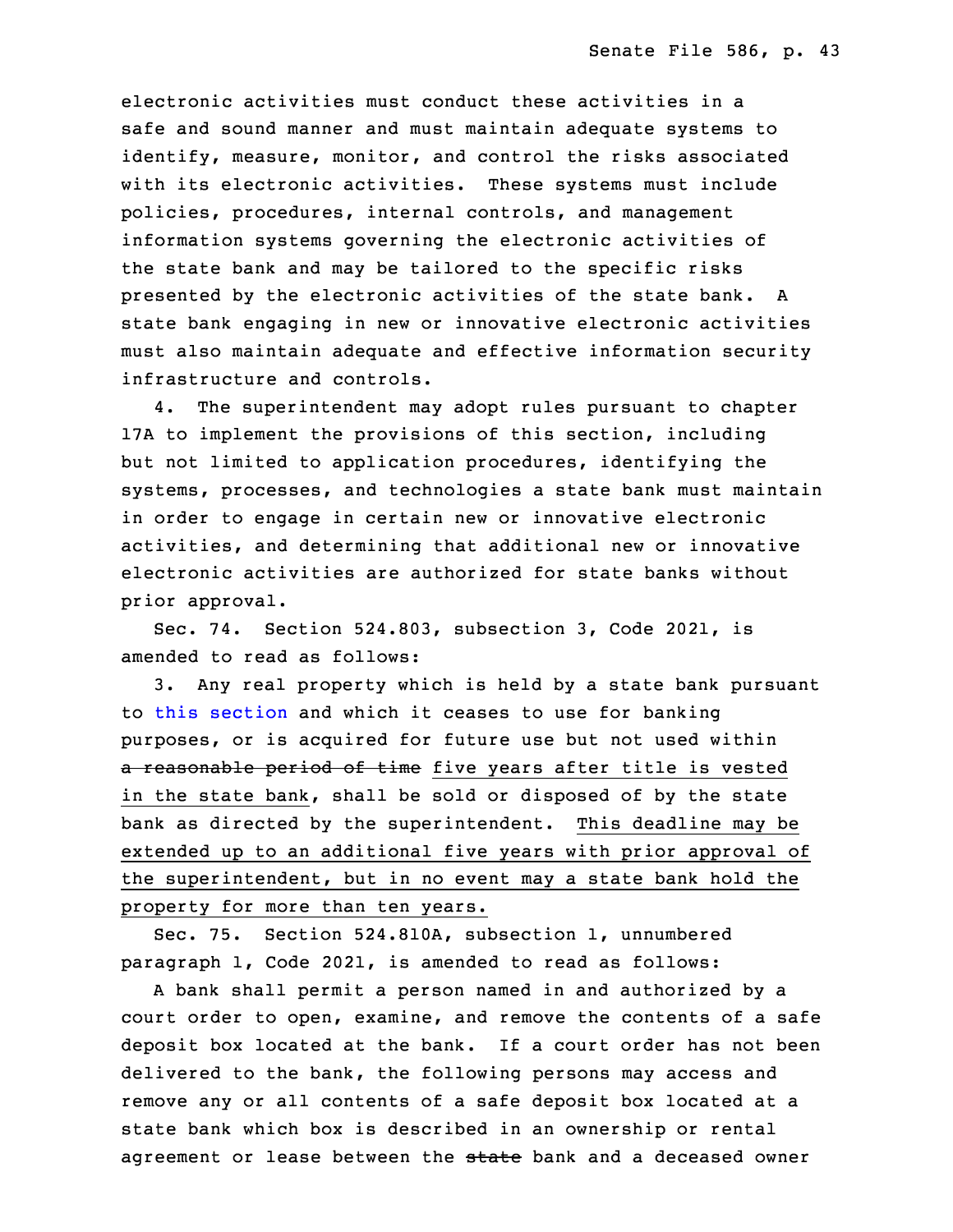or lessee:

5 Sec. 76. Section 524.812, subsection 3, Code 2021, is amended to read as follows:

3. If the contents are not claimed within two years after their removal from the safe deposit box, the state bank may 9 proceed to sell so much of the contents as is necessary to pay the past due rentals and the expense incurred in opening the safe deposit box, replacement of the locks thereon and the sale of the contents. The sale shall be held at the time and place specified in a notice published prior to the sale once each week for two successive weeks in <sup>a</sup> newspaper of 15 general circulation published in the municipal corporation or unincorporated area in which the state bank has its principal place of business, or if there is none, a newspaper of general  $circulation$  published in the county, or in a county adjoining the county, in which the state bank has its principal place of business. The state bank shall also post this notice on the state bank's internet site for at least two weeks prior to the sale. <sup>A</sup> copy of the notice so published shall be mailed to the customer at the customer's last known address as shown upon the records of the state bank. The notice shall contain the name of the customer and need only describe the contents of the safe deposit box in general terms. The contents of any number of safe deposit boxes may be sold under one notice of sale and the cost thereof apportioned ratably among the several safe deposit box customers involved. At the time and place designated in said notice the contents taken from each respective safe deposit box shall be sold separately to the highest bidder for cash and the proceeds of each sale applied to the rentals and expenses due to the state bank and the residue from any such sale shall be held by the state bank for the account of the customer or customers. Any amount so held as proceeds from such sale shall be credited with interest at the customary annual rate for savings accounts at said state bank, or in lieu thereof, at the customary rate of interest in the community where such proceeds are held. The crediting of interest shall not activate said account to avoid an abandonment as unclaimed property under [chapter](https://www.legis.iowa.gov/docs/code/2022/556.pdf) 556.

Sec. 77. Section 524.816, Code 2021, is amended by striking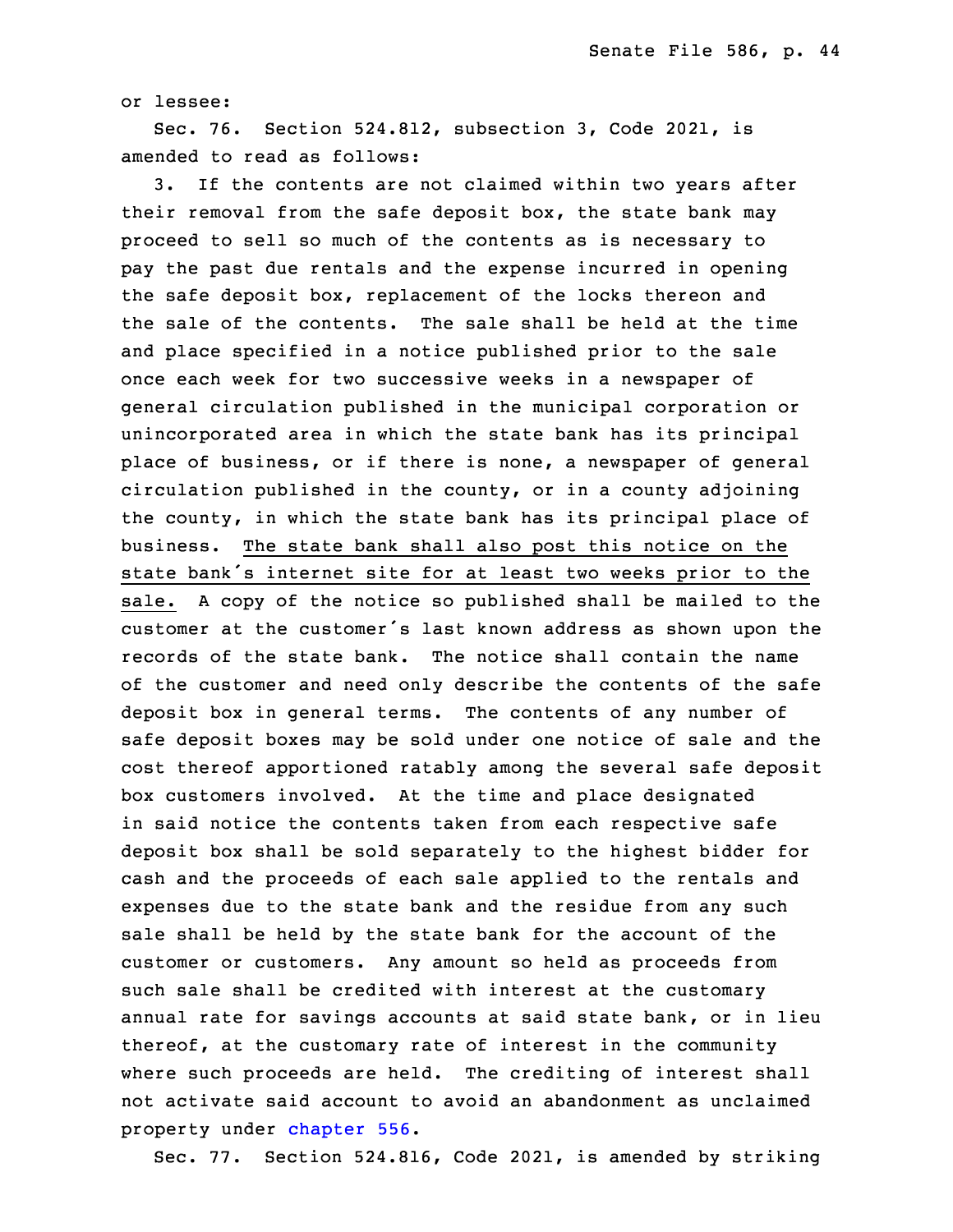the section and inserting in lieu thereof the following:

9 **524.816 Deposit account insurance.**

A state bank organized under this chapter shall be an insured bank and shall acquire and maintain insurance from the federal deposit insurance corporation, or its successor, to protect each depositor against loss of funds held on account by the state bank to the extent the federal deposit insurance corporation insures such deposits.

Sec. 78. Section 524.819, Code 2021, is amended to read as follows:

## 18 **524.819 Clearing checks at par.**

Checks drawn on a state bank shall be cleared at par by the state bank on which they are drawn. This [section](https://www.legis.iowa.gov/docs/code/2022/524.819.pdf) shall not be applicable where checks are received by <sup>a</sup> state bank as special collection items.

Sec. 79. Section 524.821, Code 2021, is amended to read as follows:

25 **524.821 Electronic transmission of funds —— restrictions.**

1. A state bank may engage in any transaction incidental to the conduct of the business of banking and otherwise permitted by applicable law, by means of either the direct transmission of electronic impulses to or from customers and banks or the recording of electronic impulses or other indicia of a transaction for delayed transmission to a bank. Subject to the provisions of [chapter](https://www.legis.iowa.gov/docs/code/2022/527.pdf) 527, except as preempted by other applicable law, a state bank may utilize, establish, or operate, alone or with one or more other banks, federal savings and loan associations incorporated under federal law, credit unions incorporated under the provisions of [chapter](https://www.legis.iowa.gov/docs/code/2022/533.pdf) 533 or federal law, corporations licensed under [chapter](https://www.legis.iowa.gov/docs/code/2022/536A.pdf) 536A, or third parties, the satellite terminals permitted under [chapter](https://www.legis.iowa.gov/docs/code/2022/527.pdf) 527, by means of which customers and banks may transmit and receive electronic impulses constituting transactions pursuant to this section. However, except as preempted by other applicable law, such utilization, establishment, or operation shall be lawful only when in compliance with [chapter](https://www.legis.iowa.gov/docs/code/2022/527.pdf) 527. Nothing in this section shall be construed as authority for any person to engage in transactions not otherwise permitted by applicable law, nor shall anything in this [section](https://www.legis.iowa.gov/docs/code/2022/524.821.pdf) be deemed to repeal,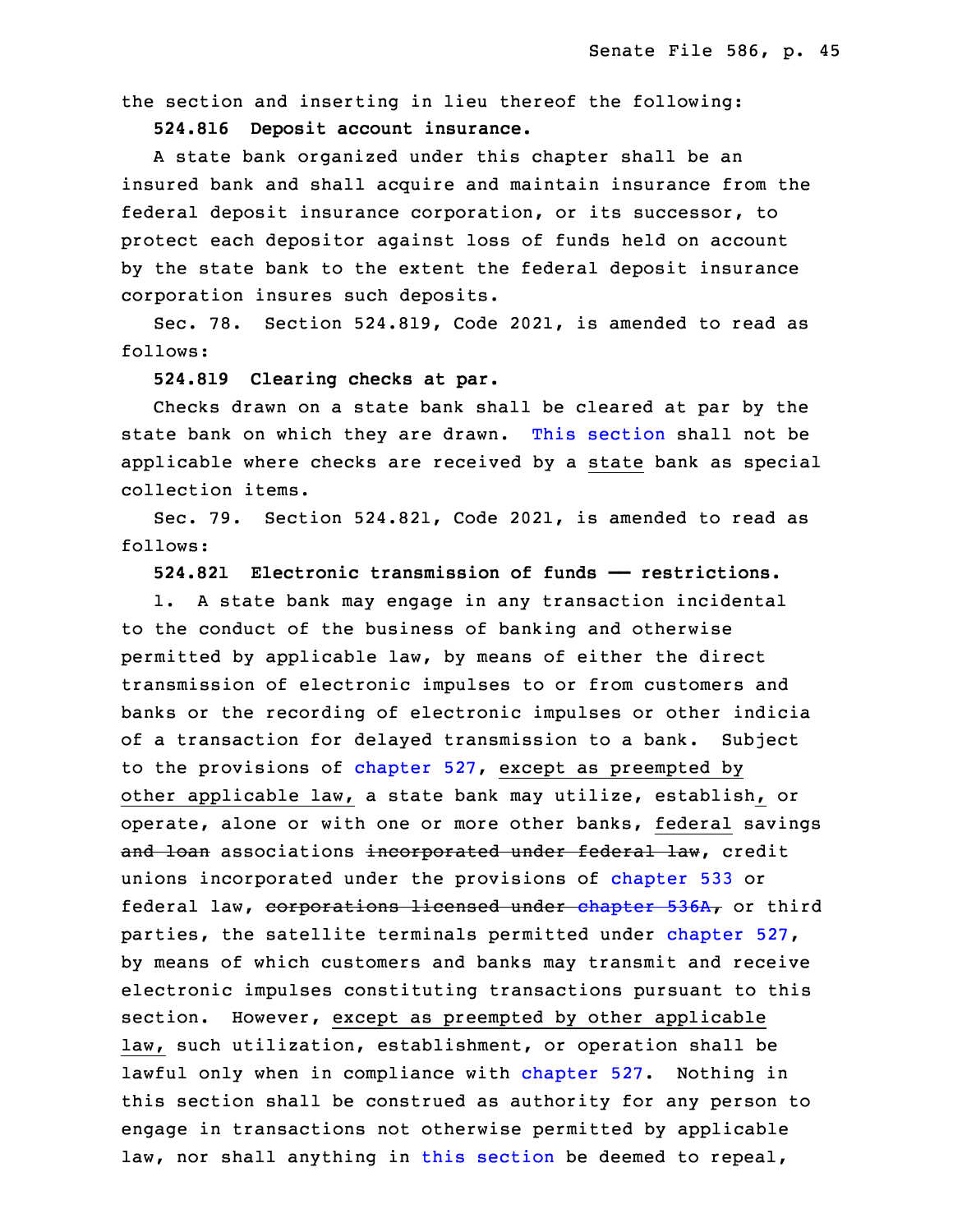replace or in any other way affect any applicable law or rule regarding the maintenance of or access to financial information maintained by any bank.

2. A state bank which offers its customers, or any of them, the opportunity to engage in transactions with or through the state bank in the manner authorized by [subsection](https://www.legis.iowa.gov/docs/code/2022/524.821.pdf) 1 shall not require a customer to deal with or through the state bank in that manner in lieu of writing checks in the usual manner upon a conventional checking account, and shall not impose any extraordinary charge upon customers who choose to write checks in the usual manner upon <sup>a</sup> conventional checking account <sup>23</sup> maintained at that state bank. The term *"extraordinary charge"*, as used in this [subsection](https://www.legis.iowa.gov/docs/code/2022/524.821.pdf), is <sup>a</sup> charge in excess of <sup>a</sup> fair and reasonable charge, based upon the costs to the state bank of providing and maintaining checking account services.

Sec. 80. Section 524.901, subsection 7, paragraph a, subparagraph (2), Code 2021, is amended to read as follows:

29 (2) Community development corporations or community development projects Public welfare investments to the same extent a national bank may invest in such corporations or projects pursuant to 12 U.S.C. §24 and its implementing regulations.

Sec. 81. Section 524.901, subsection 7, paragraph a, subparagraph  $(3)$ , Code 2021, is amended by striking the subparagraph.

 Sec. 82. Section 524.901, subsection 7, paragraph c, Code 3 2021, is amended by adding the following new subparagraph:

 NEW SUBPARAGRAPH. (02) The term *"public welfare* investment<sup>*"*</sup> means an investment that primarily benefits low and moderate-income individuals, low and moderate-income areas, or other areas targeted by a governmental entity for <sup>8</sup> redevelopment. *"Public welfare investment"* includes investments that primarily support any of the types of activities 10 identified in 12 C.F.R. §24.6. *"Public welfare investment"* includes an investment that would receive consideration under <sup>12</sup> C.F.R. pt. <sup>25</sup> as <sup>a</sup> qualified investment. *"Public welfare* investment<sup>*"*</sup> includes an investment in any of the following areas:

(a) A targeted service area as defined in section 8B.1,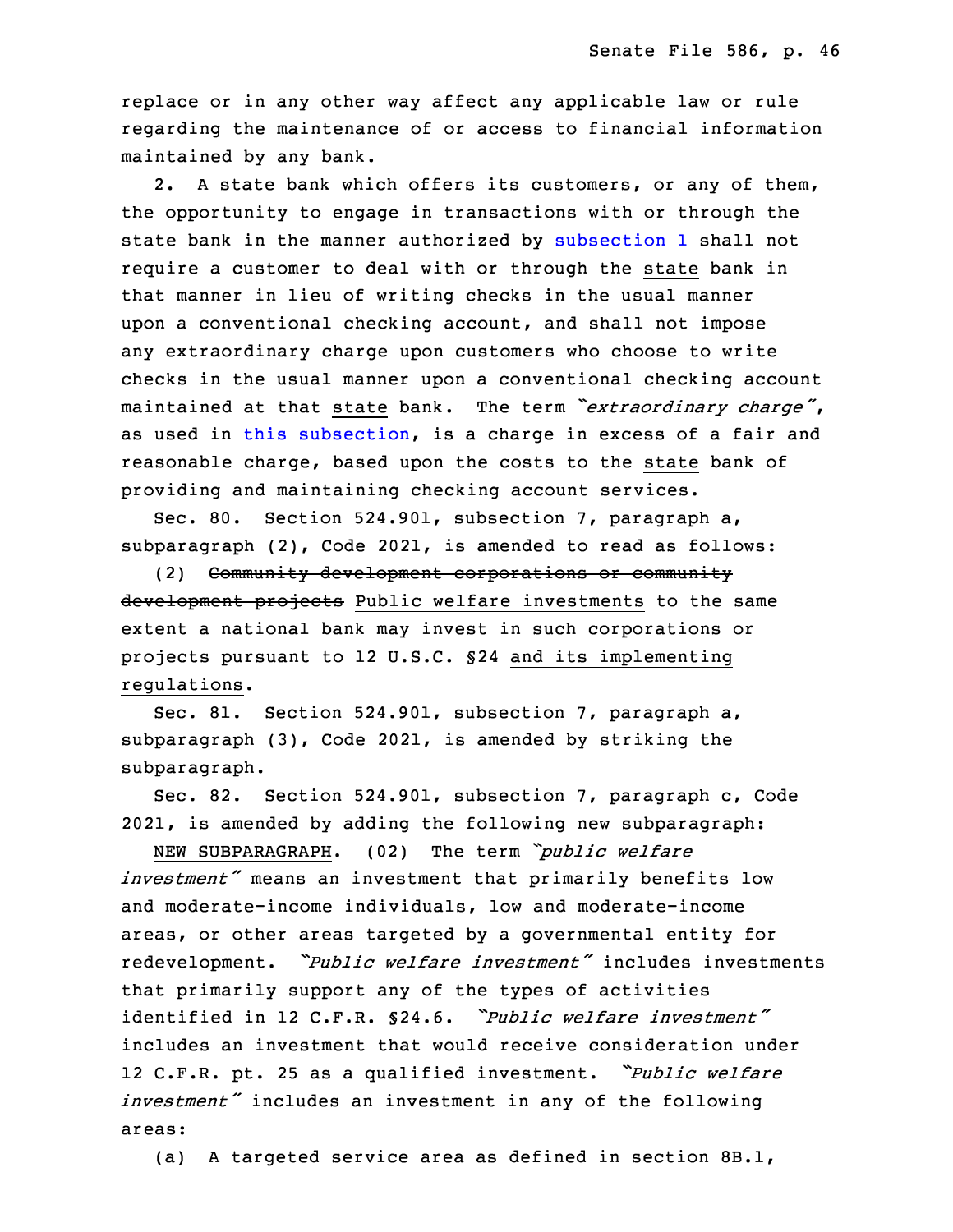subsection 13.

(b) A small city as defined in section  $15.352$ , subsection 18 10.

(c) An area of the state that is not part of a federally designated standard metropolitan statistical area.

 Sec. 83. Section 524.901, subsection 8, Code 2021, is amended to read as follows:

8. A state bank, in the exercise of the powers granted in this chapter, may purchase cash value life insurance contracts which may include provisions for the lump sum payment of premiums and which may include insurance against the loss of the lump sum payment. State banks may only purchase cash value life insurance contracts if the contract is tied to an employee benefit the state bank is obligated to pay. The cash value life insurance contracts, together with the investment in annuity contracts authorized in subsection 8A, purchased from any one company shall not exceed fifteen percent of aggregate capital of the state bank, and in the aggregate from all companies, together with the investment in annuity contracts authorized in subsection 8A, shall not exceed twenty-five percent of aggregate capital of the state bank unless the state bank has obtained the approval of the superintendent prior to the purchase of any cash value life insurance contract in excess of this limitation. Purchase and sale of such contracts shall be conducted in accordance with safe and sound banking practices.

Sec. 84. Section 524.901, Code 2021, is amended by adding the following new subsections:

NEW SUBSECTION. 8A. A state bank, in the exercise of the powers granted in this chapter, may purchase annuity contracts so long as the annuity contract is tied to an employee benefit the state bank is obligated to pay. The total investment in annuity contracts purchased from any one company, together with the cash value of life insurance contracts authorized in subsection 8, shall not exceed fifteen percent of aggregate capital of the state bank, and in the aggregate from all companies, together with the cash value of life insurance contracts authorized in subsection  $8$ , shall not exceed twenty-five percent of aggregate capital of the state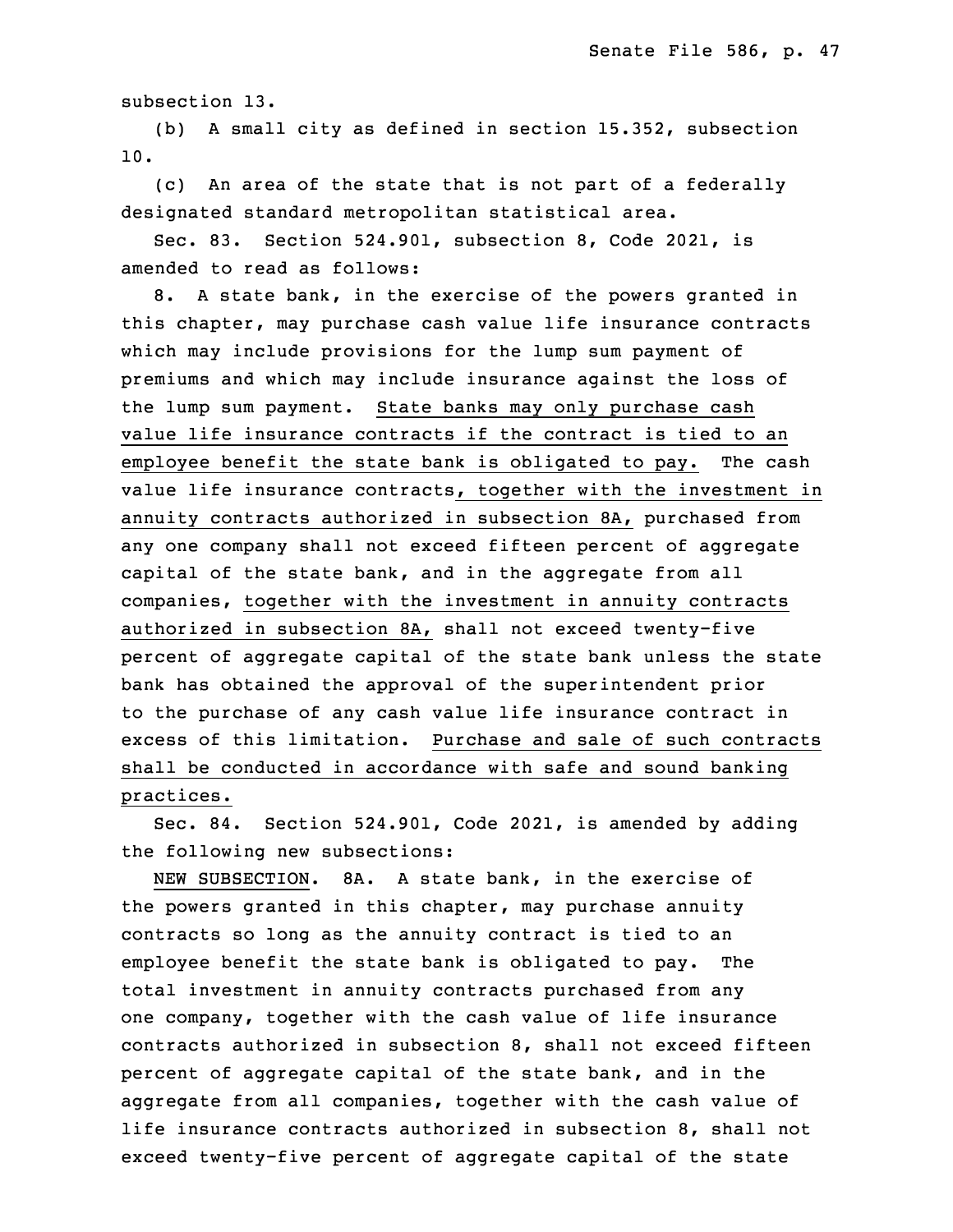bank unless the state bank has obtained the approval of the superintendent prior to the purchase of any cash value life insurance contract in excess of this limitation. Purchase and sale of such contracts shall be conducted in accordance with safe and sound banking practices.

NEW SUBSECTION. 10. A state bank, upon the approval of the superintendent, may invest in the shares or equity interests of any corporation or other entity which develops or utilizes new or innovative technologies that are or may be applicable to the provision of banking or other financial products or services, including the covered services identified in section 31 524.218, subsection 2. <sup>A</sup> state bank's total investment in any combination of shares or equity interests of the entities identified in this paragraph shall not exceed five percent of its aggregate capital.

NEW SUBSECTION. 11. A state bank, upon the approval of the superintendent, may invest up to five percent of its aggregate capital in <sup>a</sup> tax equity financing transaction in which the state bank provides equity financing to fund a project or projects that generate tax credits and the equity-based structure of the transaction permits the transfer of such tax credits to the state bank. A state bank may take a majority financial position, but shall be a passive investor and shall not take a management position, in each such project, subject to the following:

a. The state bank shall not participate in the operation of any project or facility resulting from such <sup>a</sup> transaction or the sale of energy, if any, derived from the project.

13 *b.* The state bank shall obtain <sup>a</sup> legal opinion or otherwise demonstrate <sup>a</sup> good-faith determination that the tax credits are available before engaging in a tax equity financing transaction.

17 *c.* The tax benefits or other payments the state bank receives from the transaction shall repay the state bank's investment and provide the expected rate of return at the time of the investment.

 *d.* Except as provided under paragraph *"c"*, the state bank shall not share in any appreciation in value of its interests in the project or in any of the real or personal assets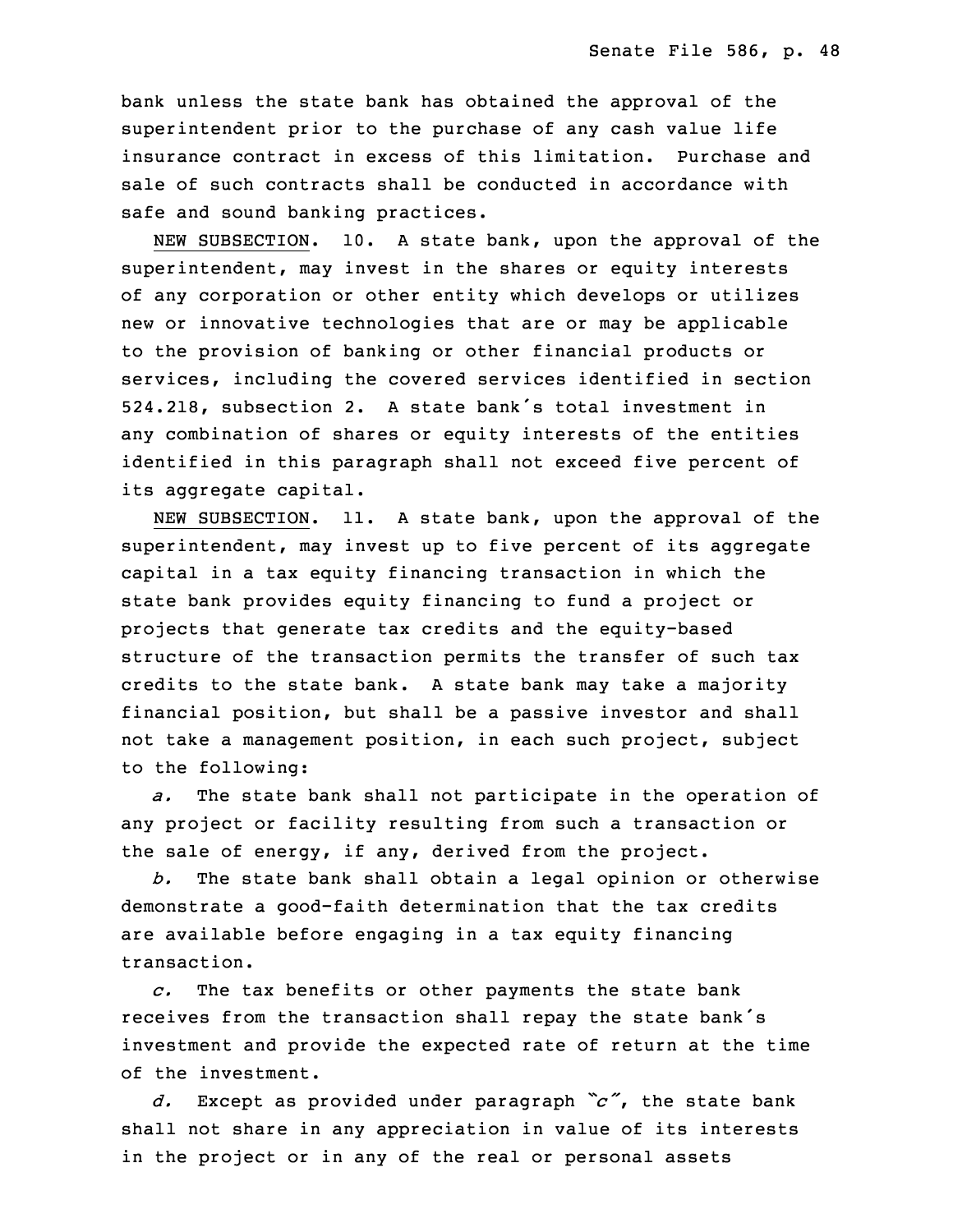associated with the project.

e. The state bank's total investment in any combination of shares or equity interests of any tax equity financing transactions pursuant to this subsection shall be limited to fifteen percent of its aggregate capital.

Sec. 85. Section  $524.904$ , subsection 2, Code 2021, is amended to read as follows:

2. A state bank may grant loans and extensions of credit to one borrower in an amount not to exceed fifteen percent of the state bank's aggregate capital as defined in section [524.103](https://www.legis.iowa.gov/docs/code/2022/524.103.pdf), unless the additional lending provisions provision described in subsection 3 or 4 apply applies.

 Sec. 86. Section 524.904, subsection 3, paragraphs a, b, and e, Code 2021, are amended by striking the paragraphs.

Sec. 87. Section 524.904, subsection 4, Code 2021, is amended by striking the subsection.

5 Sec. 88. Section 524.904, subsection 5, paragraph a, Code 2021, is amended to read as follows:

a. A state bank may grant loans and extensions of credit to a borrowing group in an amount not to exceed twenty-five percent of the state bank's aggregate capital if all loans and extensions of credit to any one borrower within a borrowing group conform to [subsection](https://www.legis.iowa.gov/docs/code/2022/524.904.pdf) 2 or 3, and the financial strength, assets, guarantee, or endorsement of any one borrowing group member is not relied upon as a basis for loans and extensions of credit to any other borrowing group member. A state bank may grant loans and extensions of credit to a borrowing group in an amount not to exceed thirty-five percent of aggregate eapital if all loans and extensions of credit to any one borrower within a borrowing group conform to subsection 2, 3, or 4, and the financial strength, assets, quarantee, or endorsement of any one borrowing group member is not relied upon as <sup>a</sup> basis for loans and extensions of credit to any other borrowing group member. While not to be construed as an endorsement of the quality of any loan or extension of credit, the superintendent may authorize <sup>a</sup> state bank to grant loans and extensions of credit to a borrowing group in an amount not 26 to exceed fifty percent of aggregate capital if all loans and extensions of credit to any one borrower within a borrowing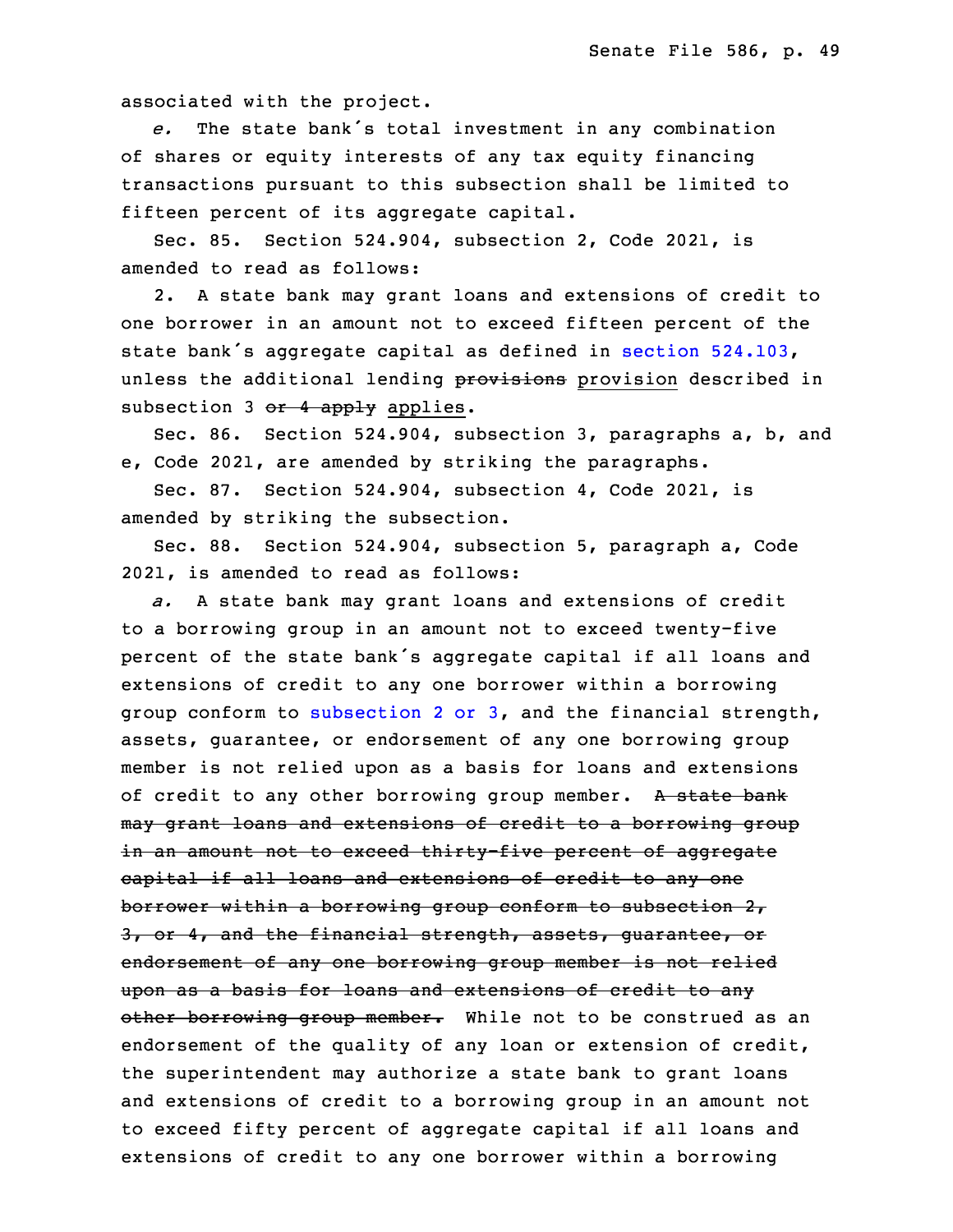group conform to [subsection](https://www.legis.iowa.gov/docs/code/2022/524.904.pdf) 2 or 3, and the financial strength, assets, quarantee, or endorsement of any one borrowing group member is not relied upon as a basis for loans and extensions of credit to any other borrowing group member.

Sec. 89. Section 524.905, subsections 2 and 3, Code 2021, are amended to read as follows:

34 2. *Protective payments —— escrow accounts.* <sup>A</sup> bank may include in the loan documents signed by the borrower a provision requiring the borrower to pay the bank each month in addition to interest and principal under the note an amount equal to one-twelfth of the estimated annual real estate taxes, special assessments, hazard insurance premium, mortgage insurance premium, or any other payment agreed to by the 6 borrower and the bank in order to better secure the loan. The bank shall be deemed to be acting in a fiduciary capacity with respect to these funds. A bank receiving funds in escrow pursuant to an escrow agreement executed on or after July 1, 1982 in connection with a loan as defined in section 535.8, subsection  $1$ , shall may pay interest to the borrower on those funds, calculated on a daily basis, at the rate the bank pays to depositors of funds in ordinary savings accounts. A bank which maintains an escrow account in connection with any loan authorized by this [section](https://www.legis.iowa.gov/docs/code/2022/524.905.pdf), whether or not the mortgage has been assigned to a third person, shall each year deliver to the mortgagor a written annual accounting of all transactions made with respect to the loan and escrow account.

19 3. *Escrow reports.* <sup>A</sup> state bank may act as an escrow agent with respect to real property, and may receive funds and make disbursements from escrowed funds in that capacity. The state bank shall be deemed to be acting in <sup>a</sup> fiduciary capacity with respect to these funds. A state bank which maintains such an escrow account relating to <sup>a</sup> mortgage, whether or not the mortgage has been assigned to a third person, shall deliver 26 to the mortgagor <sup>a</sup> written summary of all transactions made with respect to the loan and escrow accounts during each ealendar escrow account computation year as defined in 12 C.F.R. §1024.17. However, the mortgagor and mortgagee may, by mutual agreement, select a fiscal year reporting period other than the calendar year. The summary shall be delivered or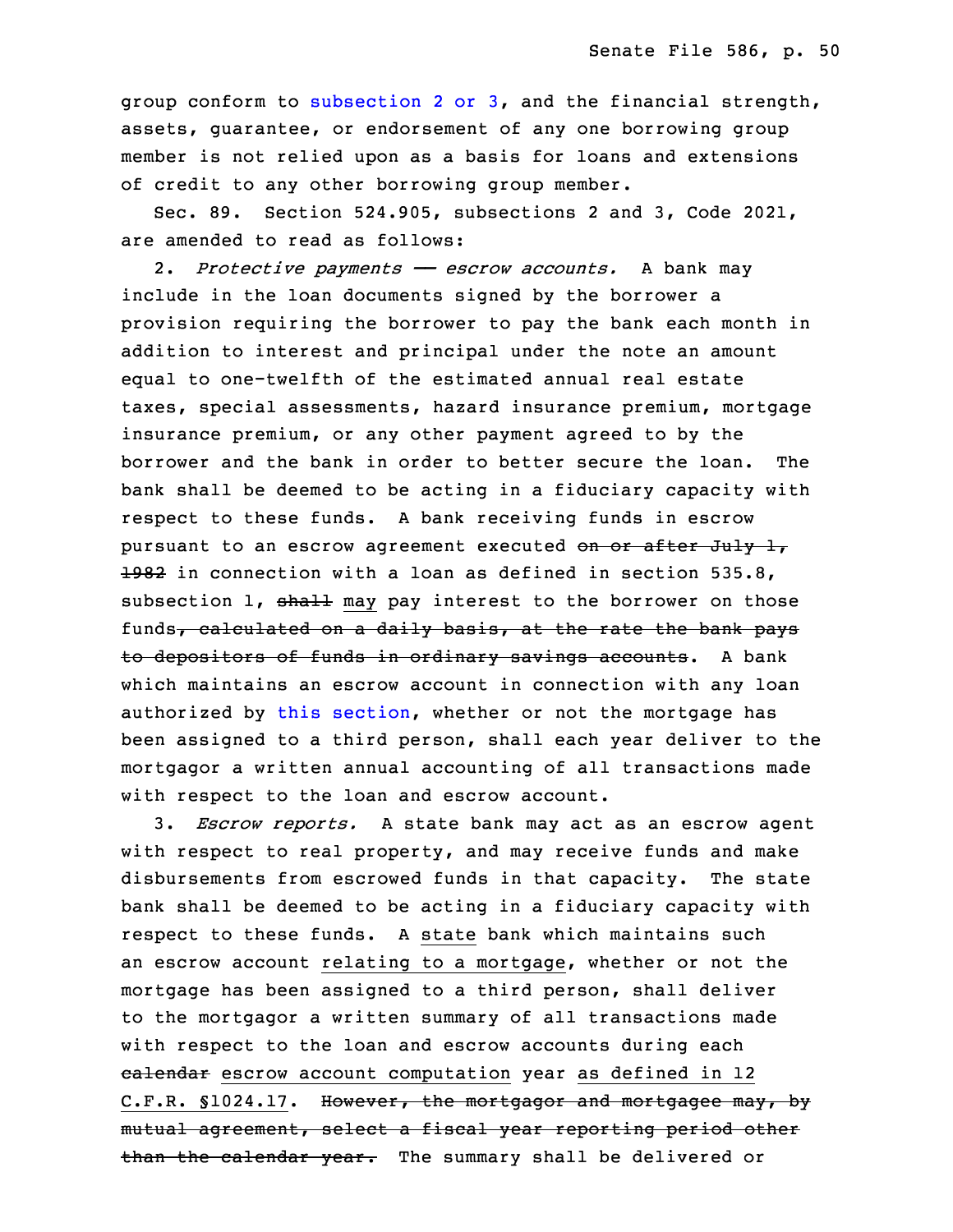mailed not later than thirty days following the escrow account computation year to which disclosure relates and shall include the information required for annual escrow account statements under 12 C.F.R. §1024.17. The summary shall contain all of the following information:

*a.* The name and address of the mortgagee.

b. The name and address of the mortgagor.

 *c.* <sup>A</sup> summary of escrow account activity during the year as follows:

 $(1)$  The balance of the escrow account at the beginning of the year.

8 (2) The aggregate amount of deposits to the escrow account during the year.

10 (3) The aggregate amount of withdrawals from the escrow account for each of the following categories:

(a) Payments against loan principal.

13 (b) Payments against interest.

(c) Payments against real estate taxes.

15 (d) Payments for real property insurance premiums.

16 (e) All other withdrawals.

17 (4) The balance of the escrow account at the end of the 18 year.

19 *d.* <sup>A</sup> summary of loan principal for the year as follows:

 $(1)$  The amount of principal outstanding at the beginning of the year.

 (2) The aggregate amount of payments against principal during the year.

 (3) The amount of principal outstanding at the end of the 25 year.

Sec. 90. Section 524.910, subsection 2, Code 2021, is amended to read as follows:

2. Real property purchased by a state bank at sales upon foreclosure of mortgages or deeds of trust owned by it, or acquired upon judgments or decrees obtained or rendered for debts due it, or real property conveyed to it in satisfaction of debts previously contracted in the course of its business, or real property obtained by it through redemption as a junior mortgagee or judgment creditor, shall be sold or otherwise disposed of by the state bank within five years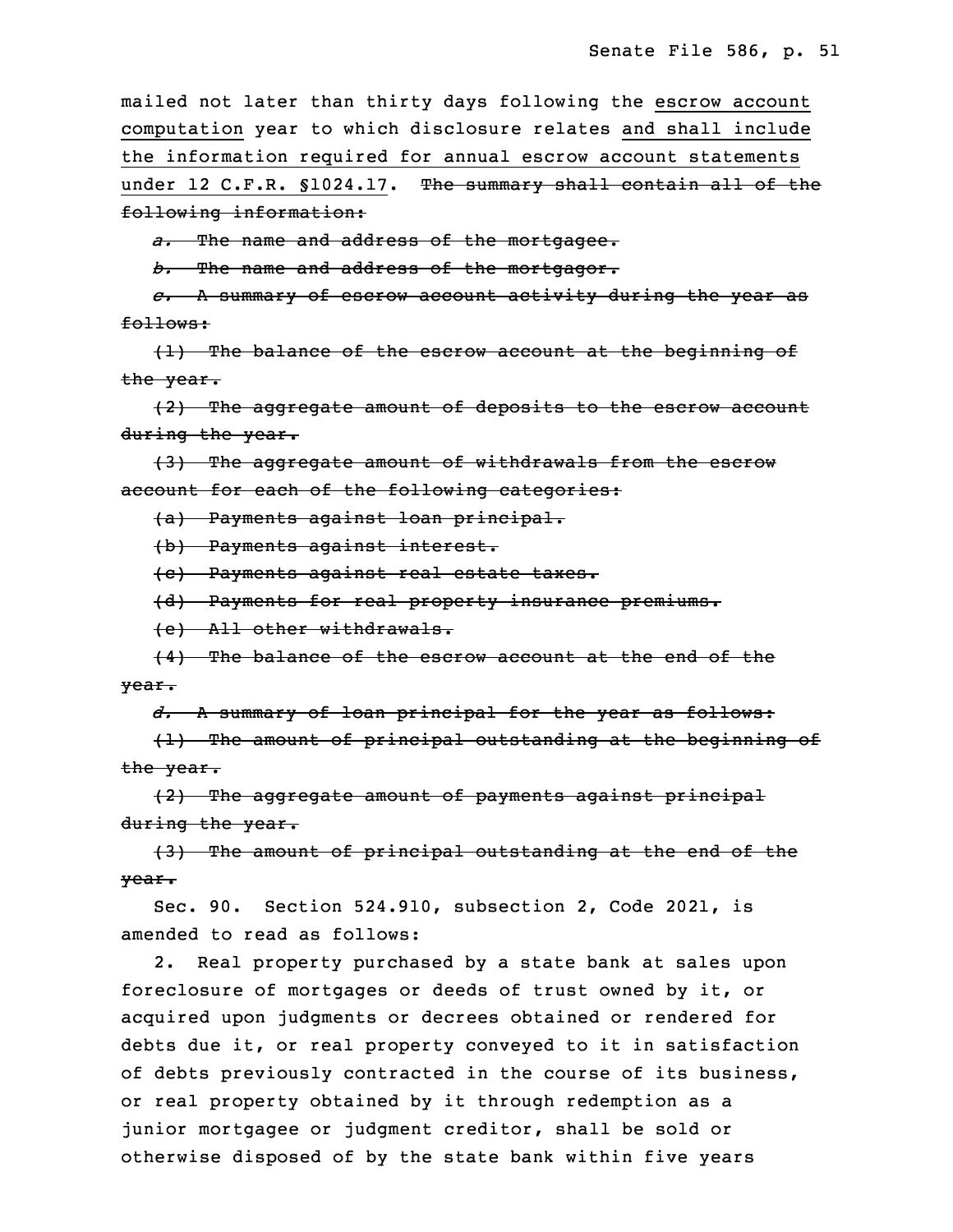after title is vested in the state bank, unless the time is extended by the superintendent. This deadline may be extended up to an additional five years with prior approval of the superintendent, but in no event shall <sup>a</sup> state bank hold such property for more than ten years.

Sec. 91. Section 524.1003, subsection 1, paragraph a, Code 7 2021, is amended to read as follows:

a. If the superintendent at any time concludes that a state bank authorized to act in a fiduciary capacity is managing its accounts in an unsafe or unsound manner, or in a manner in conflict with the provisions of this [chapter](https://www.legis.iowa.gov/docs/code/2022/524.pdf), and such state bank refuses to correct such practices upon following notice to do so, the superintendent may forthwith direct that the state bank cease to act as a fiduciary and proceed to resign its fiduciary positions.

Sec. 92. Section 524.1003, subsection 1, paragraph b, Code 2021, is amended by striking the paragraph and inserting in lieu thereof the following:

b. After directing the state bank to cease to act as a fiduciary, the superintendent shall file a petition in the district court of Polk county setting forth in general terms that the state bank is acting as fiduciary with respect to certain property and that it is necessary and desirable that successor fiduciaries be appointed for such property.

Sec. 93. Section 524.1003, subsection 1, Code 2021, is amended by adding the following new paragraphs:

NEW PARAGRAPH. *c.* Following the filing of a petition <sup>28</sup> pursuant to paragraph *"b"* by the superintendent, the district court shall issue an order requiring all persons interested in the state bank's fiduciary accounts to appoint a successor fiduciary by a specific date, acknowledge the fiduciary succession as described in the will, trust instrument, or other governing instrument of the fiduciary account, or show cause why the district court should not appoint a successor fiduciary. Such order may also appoint a temporary fiduciary for the fiduciary accounts held by the state bank who shall be obligated to take possession of the fiduciary accounts and perform necessary tax, investment, distribution, asset protection, and reporting obligations required of the fiduciary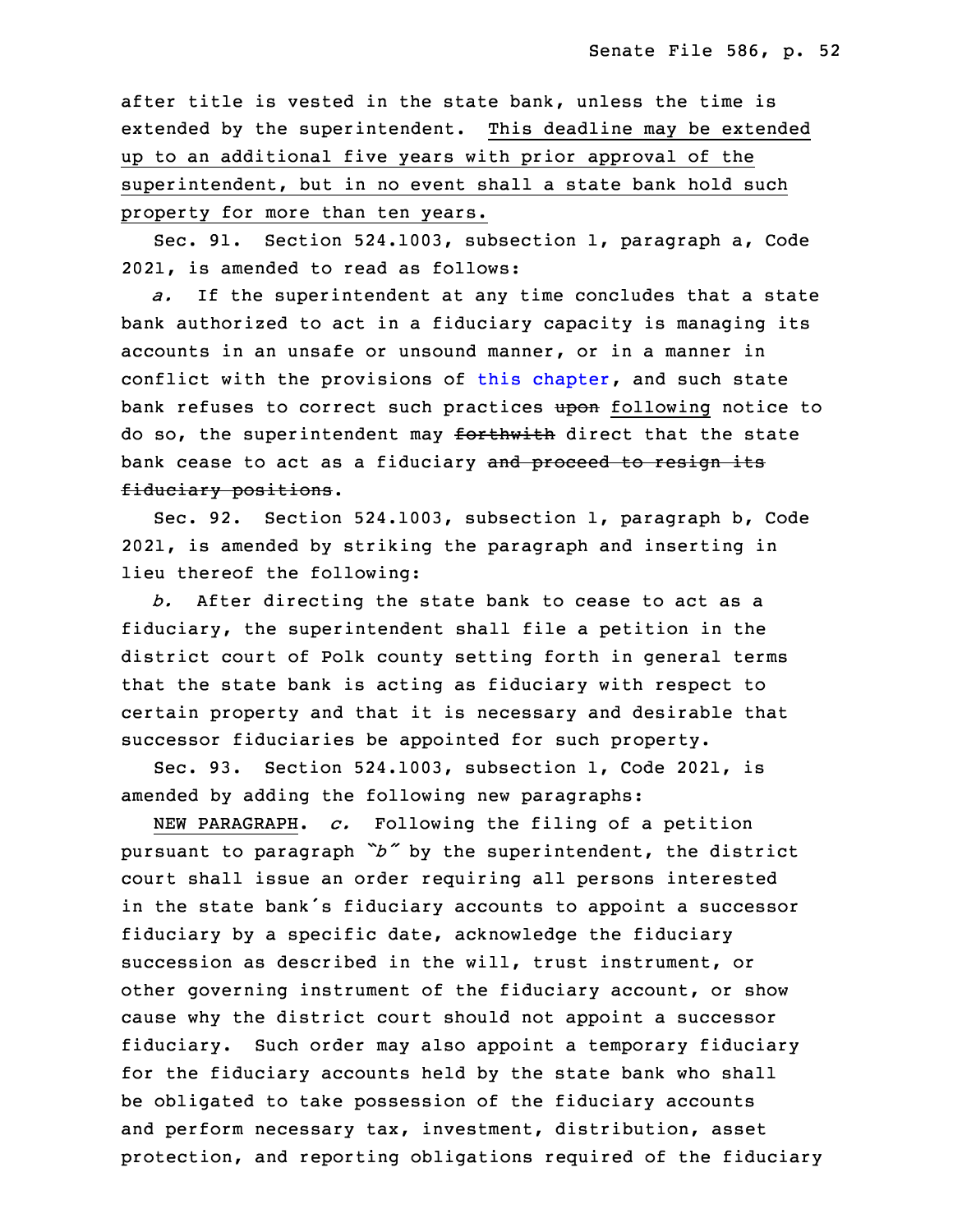accounts and perform necessary tax, investment, distribution, asset protection, and reporting obligations required of the fiduciary until a permanent successor is appointed. Neither the temporary nor permanent successor fiduciary shall be liable for the actions of the state bank and shall not be responsible for reviewing the action or inaction of the preceding fiduciary. The state bank's liability for any action or inaction in its former fiduciary positions shall not be impacted by the transfer of fiduciary duties pursuant to this section. The district court may assess the fees and costs of the temporary fiduciary against the state bank.

NEW PARAGRAPH. *d.* Following the appointment of a temporary fiduciary, the district court shall enter an order directing the temporary fiduciary to provide notice of the petition and the order described in this section, through a means approved by the district court, to all persons shown in the records of the state bank to have <sup>a</sup> beneficial interest in the fiduciary accounts or entitled to notice or an accounting under the terms of the will, trust instrument, or other governing instrument of the fiduciary account, chapter 633, 25 633A, 633B, or other applicable statute under which the state bank has been operating as a fiduciary. The district court may also order publication of the notice for two consecutive weeks in newspapers of general circulation in one or more counties as prescribed by the district court, and publication on the temporary fiduciary's internet site for at least twenty days, to the extent the district court deems such published notice necessary to protect the interests of absent or remote beneficiaries.

Sec. 94. Section 524.1003, subsection 2, Code 2021, is amended by striking the subsection and inserting in lieu thereof the following:

 2. At least twenty days after providing notice of <sup>a</sup> petition and order appointing the temporary fiduciary as described in this section, the district court shall appoint <sup>a</sup> permanent successor fiduciary for any fiduciary account where appropriate parties have failed to cause a successor fiduciary to be appointed. A successor fiduciary appointed in accordance with the terms of this section shall succeed to all the rights,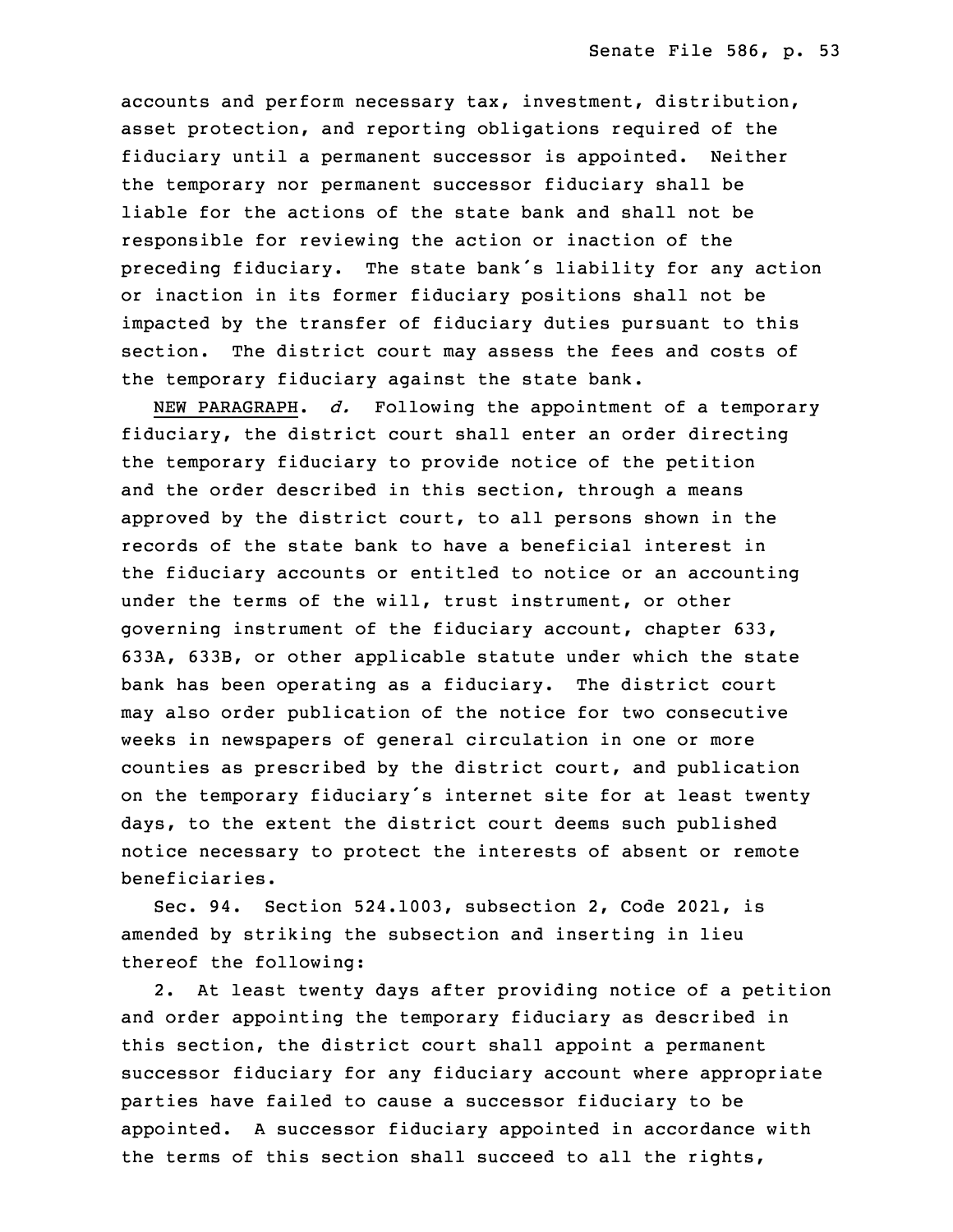powers, titles, duties, and responsibilities of the state bank except that the successor fiduciary shall not exercise the powers given in the instrument creating the powers that by its express terms are personal to the state bank previously designated and except claims or liabilities arising out of the management of the fiduciary account prior to the date of the transfer.

Sec. 95. Section 524.1004, Code 2021, is amended by striking the section and inserting in lieu thereof the following:

18 **524.1004 Voluntary relinquishment of fiduciary capacity.**

1. A state bank desiring to completely surrender its authorization to act in any fiduciary capacity shall file with the superintendent <sup>a</sup> certified copy of <sup>a</sup> resolution by the board of directors signifying such intent.

2. Following the filing with the superintendent of the resolution to surrender its authorization to act in <sup>a</sup> fiduciary capacity, the state bank shall file a petition in the district court in which the state bank has its principal place of business setting forth in general terms that the state bank is acting as fiduciary with respect to certain property, that the state bank desires to cease its fiduciary function and resign its fiduciary positions, and that it is necessary and desirable that successor fiduciaries be appointed for such property.

3. The filing of the petition shall operate as a resignation of the state bank from all of its fiduciary positions. During the adjudication of the petition, the state bank shall retain all fiduciary rights, powers, titles, duties, responsibilities, and accounts it held prior to filing the petition. The state bank's liability for any action or inaction in its former fiduciary positions shall not be impacted by the transfer of fiduciary duties pursuant to this section.

4. Following the filing of the petition, the district court shall issue an order requiring all persons interested in such fiduciary accounts to appoint a successor fiduciary by a specific date, acknowledge the fiduciary succession as described in the will, trust instrument, or other governing instrument of the fiduciary account, or show cause why the district court should not appoint <sup>a</sup> successor fiduciary. The district court shall also enter an order directing the state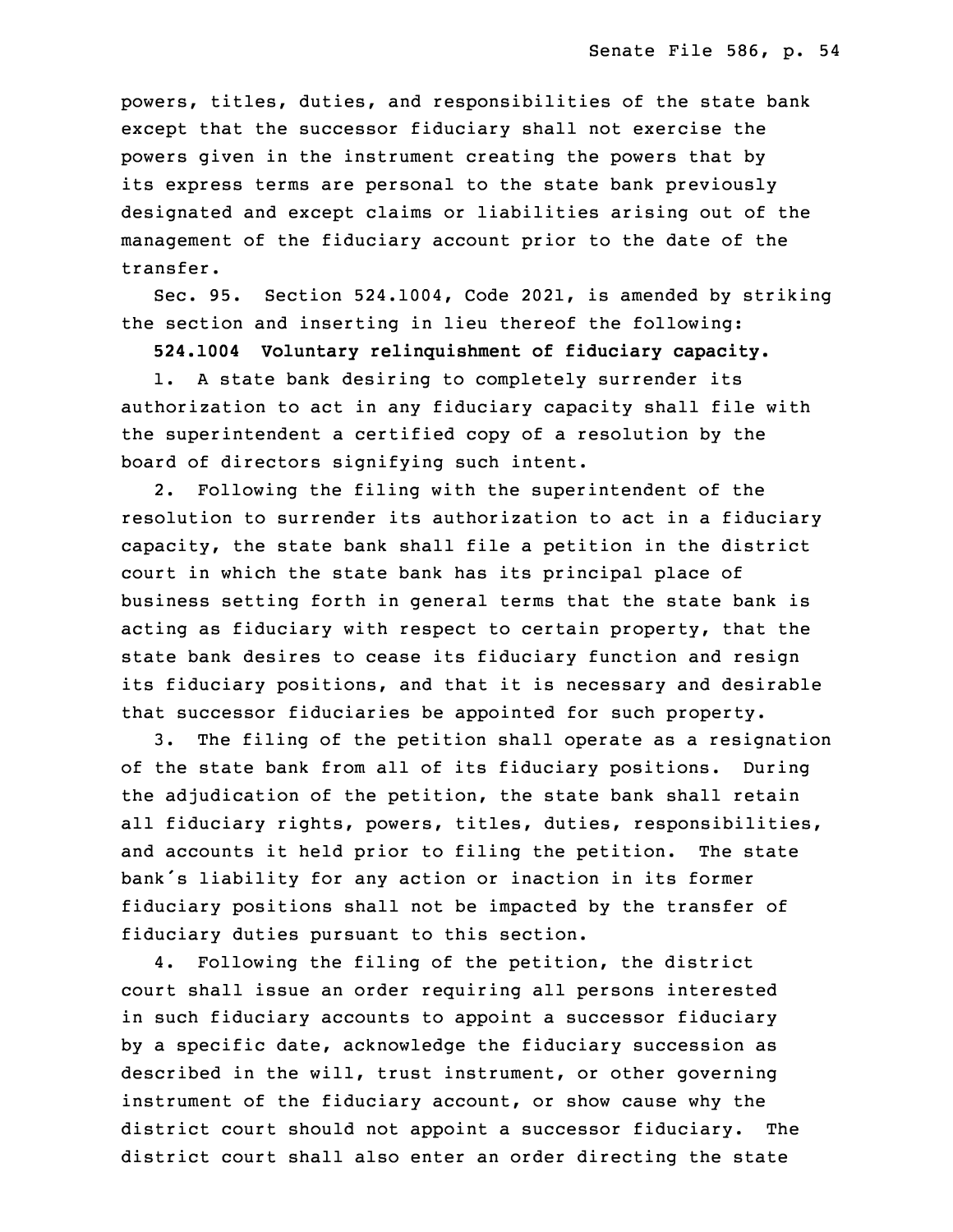bank to provide notice of the petition and the order described in this section, through <sup>a</sup> means approved by the district court, to all persons shown in the records of the state bank to have a beneficial interest in the fiduciary accounts or entitled to notice or an accounting under the terms of the will, trust instrument, or other governing instrument of the fiduciary account, chapter 633, 633A, 633B, or other applicable statute under which the state bank has been operating as a fiduciary. The district court may also order publication of the notice for two consecutive weeks in newspapers of general circulation in one or more counties as prescribed by the district court, and publication on the state bank's internet site for at least twenty days, to the extent the district court deems such published notice necessary to protect the interests of absent or remote beneficiaries.

5. At least twenty days after the state bank provides notice of the petition and order as described in this section, the district court shall appoint a permanent successor fiduciary for any fiduciary account where appropriate parties have failed to cause a successor fiduciary to be appointed. A successor fiduciary appointed in accordance with the terms of this section shall succeed to all the rights, powers, titles, duties, and responsibilities of the state bank except that the successor fiduciary shall not exercise powers given in the instrument creating the powers that by its express terms are personal to the state bank previously designated and except claims or liabilities arising out of the management of the fiduciary account prior to the date of the transfer.

6 6. Following the adjudication of the petition described in this section, the state bank shall proceed to amend its articles of incorporation, in accordance with the provisions of this chapter, in a manner to indicate that it is no longer authorized to act in a fiduciary capacity. The superintendent shall approve the proposed amendment, in the manner provided for in this chapter, if the superintendent is satisfied that the state bank has properly relieved itself of its fiduciary responsibilities.

15 Sec. 96. NEW SECTION. **524.1005A Nonresident corporate** fiduciaries.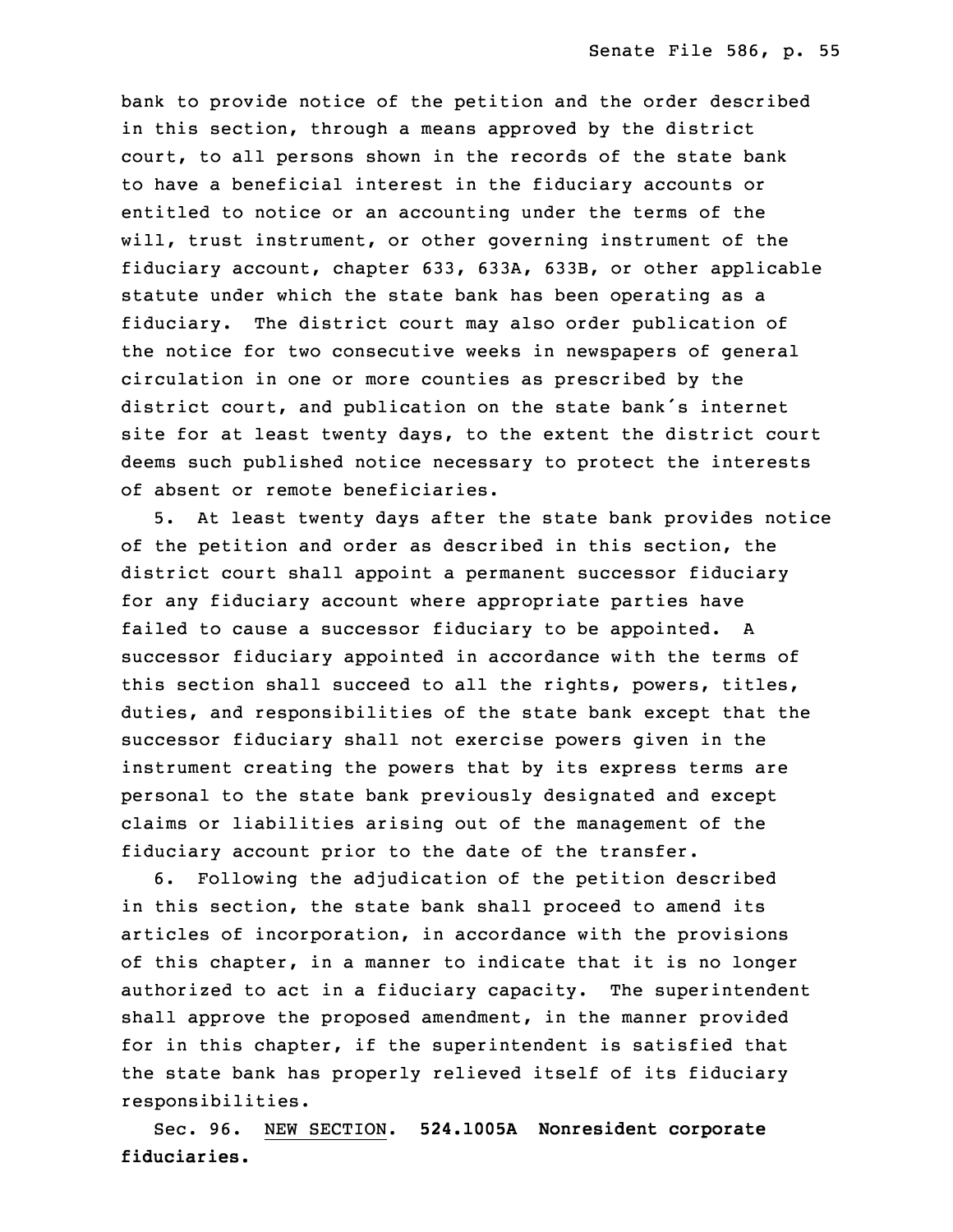An out-of-state bank or a trust company chartered or organized under the laws of another state may only act in a fiduciary capacity in this state if it satisfies the requirements for nonresident corporate fiduciaries pursuant to section 633.64.

 Sec. 97. Section 524.1007, Code 2021, is amended by striking the section and inserting in lieu thereof the following:

 **524.1007 Succession of fiduciary accounts to another** 25 **financial institution.**

1. A state bank or other entity authorized to act in a fiduciary capacity may enter into an agreement for the succession of any fiduciary accounts with one or more other banks or trust companies, including trust companies organized under the laws of another state, that are authorized to act in a fiduciary capacity under the laws of this state, the laws of another state, or a national bank to the extent permitted by the laws of the United States. In the agreement, the succeeding bank or trust company may agree to succeed the relinquishing bank or trust company as a fiduciary to those fiduciary accounts which are designated in the agreement. The designation of accounts may be by general class or description and may include fiduciary accounts subject and not subject to court administration and fiduciary accounts to arise in the future under wills, trusts, court orders, or other documents under which the relinquishing bank or trust company is named as a fiduciary or is named to become a fiduciary upon the death of a testator or settlor or upon the happening of any other subsequent event.

2. The relinquishing bank or trust company shall provide, at least twenty days preceding the effective date for the succession of the fiduciary accounts, notice of the pending succession, as required by chapter 633, 633A, 633B, or any other applicable chapter, to all persons shown in the records of the relinquishing bank or trust company to have a beneficial interest in the fiduciary accounts or entitled to notice or an accounting under the terms of the will, trust instrument, or other governing instrument of the fiduciary account, chapter 633, 633A, or 633B, or other applicable statute under which the relinquishing bank or trust company has been operating as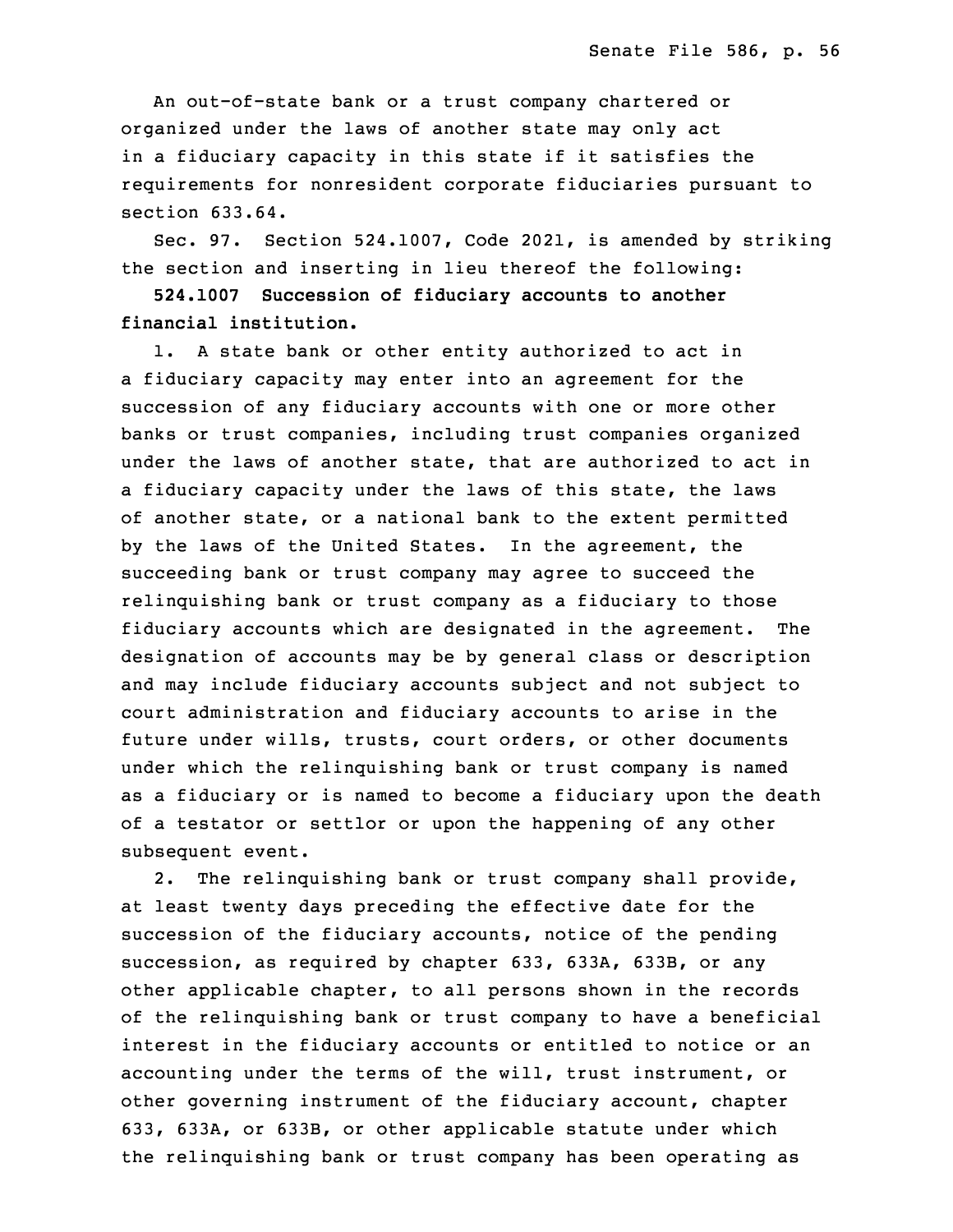<sup>a</sup> fiduciary. In order to account for unknown or prospective appointments, the relinquishing bank or trust company shall publish a notice of the succession to fiduciary accounts in a newspaper published in the county of the principal place of business of the relinquishing bank or trust company, and the notice must be published on the relinquishing bank or trust company's internet site for at least twenty days preceding the effective date of the agreement for the succession of fiduciary accounts. For any fiduciary accounts that are employee benefit plans, the relinquishing bank or trust company may satisfy this subsection by sending the required notice to the plan sponsors.

32 3. Following the publication and notice described in this section, the succeeding bank or trust company shall, on the effective date of the agreement for the succession of fiduciary accounts and without further notice, approval, or authorization, succeed to the relinquishing bank or trust company as to the fiduciary accounts and the fiduciary powers, rights, privileges, duties, and liabilities for the fiduciary accounts. On the effective date of the succession to fiduciary accounts, the relinquishing bank or trust company is released from the fiduciary duties under the fiduciary accounts and shall discontinue its exercise of fiduciary powers over the fiduciary accounts. Notice of such fiduciary succession shall be filed of record for each parcel of real estate in this state subject to such fiduciary succession unless all of the fiduciary accounts held by the relinquishing bank or trust company are subject to the agreement for succession of fiduciary accounts, in which case the relinquishing bank or trust company shall file notice of the succession in the county recorder's office of all counties in which the fiduciary accounts of the relinquishing bank or trust company owned real estate prior to the effective date of the agreement. This subsection does not absolve a relinquishing bank or trust company from liabilities arising out of a breach of fiduciary duty occurring prior to the effective date of the succession to fiduciary accounts.

 4. Within sixty days after the mailing and publication of the notice, a person with an interest in a fiduciary account included within the notice and agreement required by subsection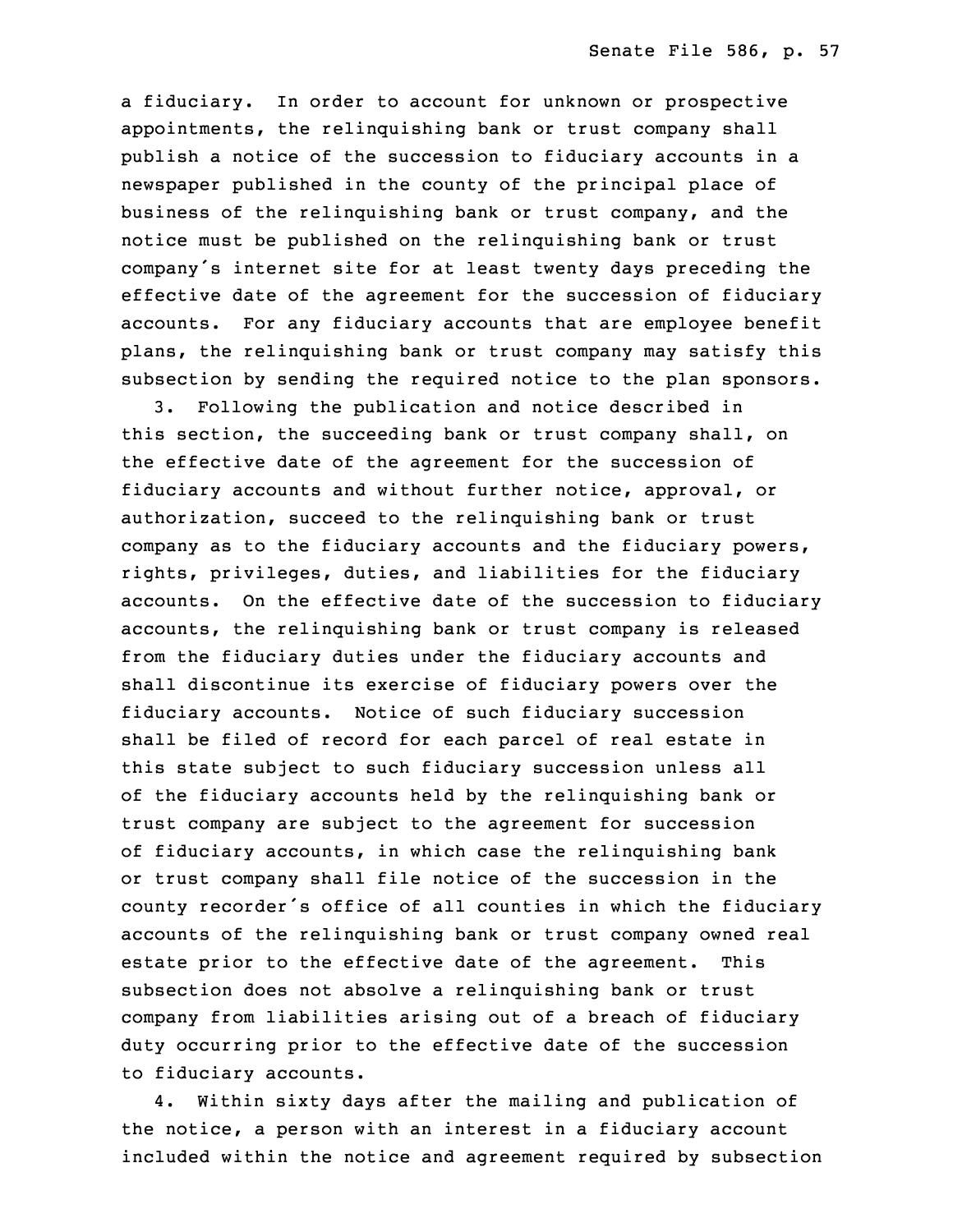1 may apply to the district court in the county in which the notice is published for the appointment of a new fiduciary on the ground that the succeeding fiduciary will adversely affect the administration of the fiduciary account. After notice to all interested parties and a hearing on the issues, the court may appoint a new fiduciary to replace the succeeding fiduciary if it finds that the substitution of the succeeding fiduciary will adversely affect the administration of the account and that the appointment of a new fiduciary would be in the best interests of the beneficiaries of the fiduciary account. This subsection is in addition to section 633.65 and any other applicable provision governing the removal of <sup>a</sup> fiduciary.

 5. The privilege of succeeding to fiduciary accounts that is extended to a state bank or trust company by this section is also extended on the same terms and conditions to <sup>a</sup> national bank organized under 12 U.S.C. §21 et seq. to engage generally in the banking business, and to out-of-state banks and trust companies that are authorized to serve as a fiduciary in this state pursuant to section 633.64.

6. For a fiduciary account governed by Iowa law, a relinquishing bank or trust company may transfer the situs of the fiduciary account to <sup>a</sup> jurisdiction other than Iowa if the will, trust instrument, or other governing instrument of the fiduciary account so provides, if all persons interested in the fiduciary account consent to the transfer, or as otherwise authorized by applicable law.

Sec. 98. Section 524.1009, Code 2021, is amended to read as follows:

18 **524.1009 Succession to fiduciary accounts and appointments ——** 19 **application for appointment of new fiduciary merger.**

1. If a party to a plan of merger was authorized to act in a fiduciary capacity and if the resulting state or national bank is similarly authorized, the resulting state or national bank shall be automatically substituted by reason of the merger as fiduciary of all accounts held in that capacity by such party to the plan of merger, without further action and without any order or decree of any court or public officer, and shall have all the rights and be subject to all the obligations of such party as fiduciary.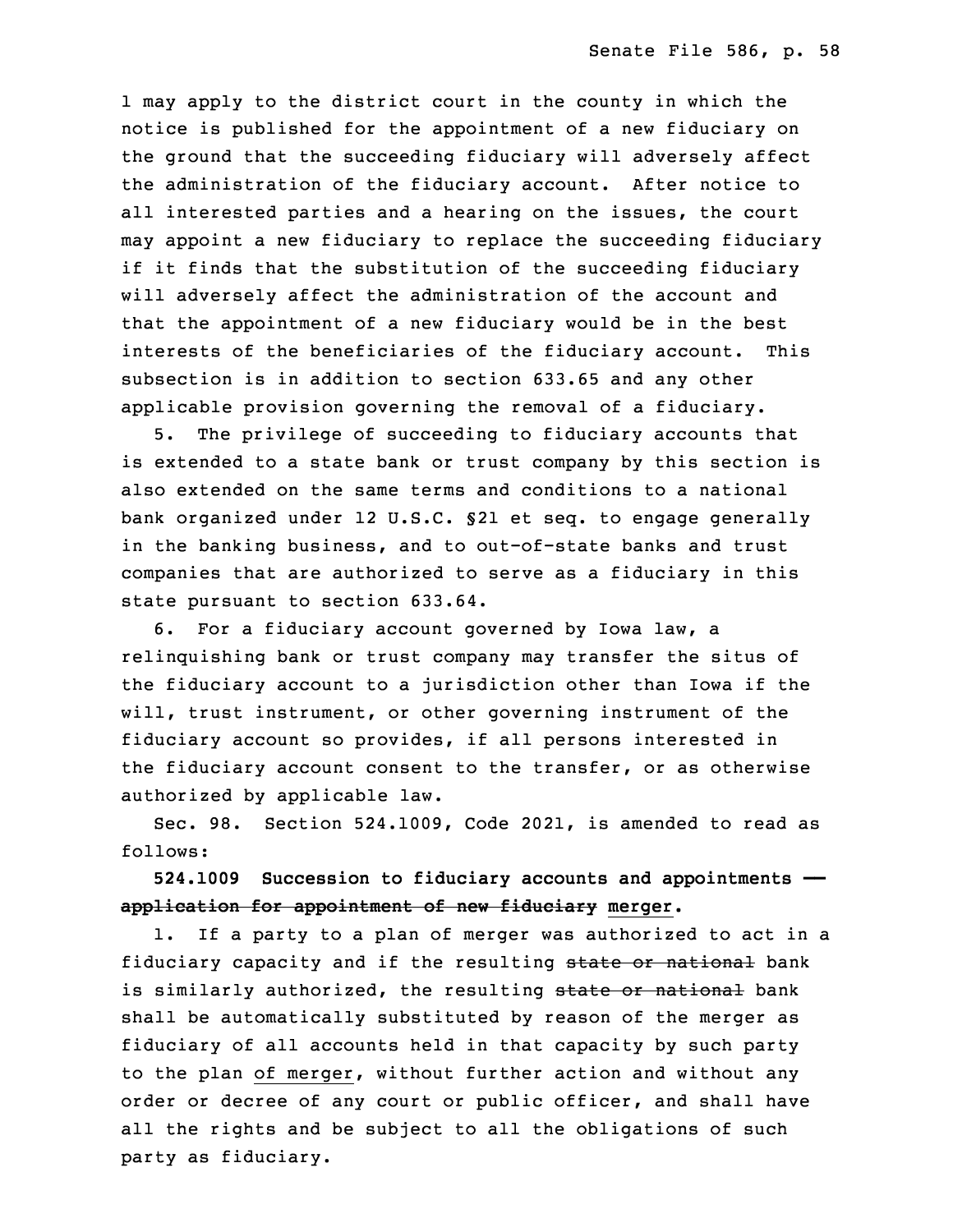2. No designation, nomination, or appointment as fiduciary of a party to a plan of merger shall lapse by reason of the merger. The resulting state or national bank, if authorized to act in a fiduciary capacity, shall be entitled to act as fiduciary pursuant to each designation, nomination, or appointment to the same extent as the party to the plan of merger so named could have acted in the absence of the merger.

 2A. The relinquishing bank shall provide, at least twenty days preceding the effective date for the succession of the fiduciary accounts, notice of the pending succession, as required by chapter 633, 633A, 633B, or any other applicable chapter, to all persons shown in the records of the relinquishing bank to have a beneficial interest in the fiduciary accounts or entitled to notice or an accounting under the terms of the will, trust instrument, or other governing instrument of the fiduciary account, chapter 633, 633A, or 633B, or other applicable statute under which the relinquishing bank has been operating as <sup>a</sup> fiduciary. In order to account for unknown or prospective appointments, the relinquishing bank shall publish a notice of the succession to fiduciary accounts in <sup>a</sup> newspaper published in the county of the principal place of business of the relinquishing bank, and the notice must be published on the relinquishing bank's internet site for at least twenty days preceding the effective date of the merger. For any fiduciary accounts that are employee benefit plans, the relinquishing bank may satisfy this subsection by sending the required notice to the plan sponsors.

 3. Any person with an interest in an account held in <sup>a</sup> fiduciary capacity by <sup>a</sup> party to <sup>a</sup> plan of merger may, within sixty days after the effective date of the merger the mailing and publication of the notice, apply to the district court in the county in which the resulting state or national bank has its principal place of business, notice is published for the appointment of a new fiduciary to replace the resulting state or national bank on the ground that the merger will adversely affect the administration of the fiduciary account. The court shall have the discretion to appoint a new fiduciary to replace the resulting state or national bank if it should find, upon hearing after notice to all interested parties, that the merger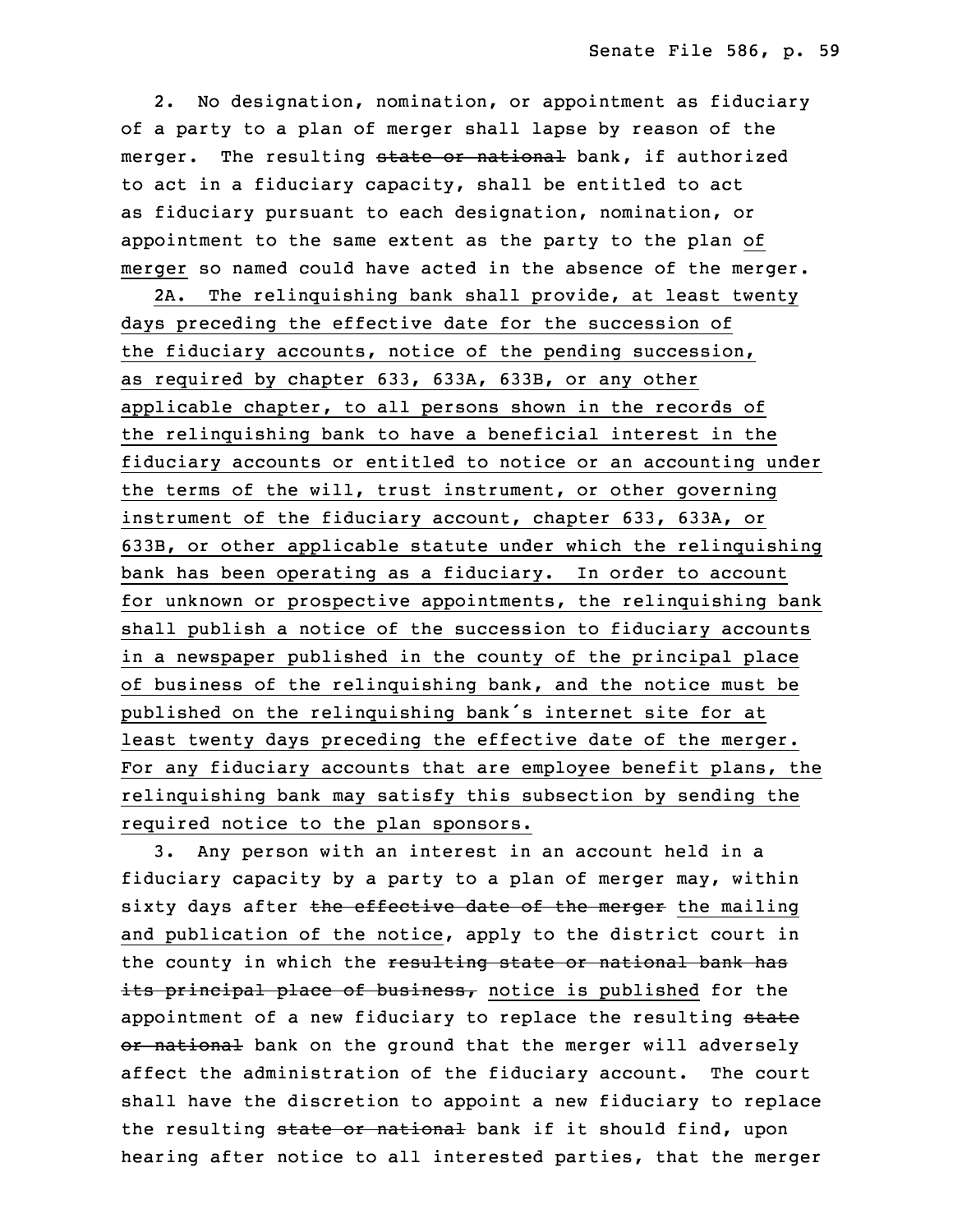will adversely affect the administration of the fiduciary account and that the appointment of a new fiduciary will be in the best interests of the beneficiaries of the fiduciary account. This provision is in addition to any other provision of law governing the removal of fiduciaries and is subject to the terms upon which the party to the plan of merger which held the fiduciary account was designated as fiduciary.

4. The resulting bank shall record a copy of the articles of merger in the county recorder's office of all counties in which the fiduciary accounts of the relinquishing bank owned real estate prior to the effective date of the merger.

Sec. 99. Section 524.1106, Code 2021, is amended to read as follows:

 **524.1106 Fees paid to an affiliate —— approval by superintendent.**

Any contract or arrangement for management or financial services which involves payment for these services by <sup>a</sup> state bank to a person who owns shares in that state bank, or to any other affiliate, must be approved by the superintendent prior to such contract or arrangement becoming binding upon the state bank made in compliance with 12 U.S.C. §371c and 12 U.S.C. §371c-1, and may also be reviewed by the superintendent at any time after original approval. Any contract or arrangement for consultation or other services which involve payment of those services by <sup>a</sup> state bank to any person who individually or whose spouse or immediate family or any combination thereof owns fifteen percent or more of the outstanding shares of that state bank or is an officer or director thereof, or to an affiliate may be reviewed by the superintendent. Fees paid to an affiliate must be substantially the same as those prevailing at the time for comparable transactions involving nonaffiliated companies in accordance with the provisions of 12 U.S.C. §371c-1. The superintendent shall have authority to determine whether or not such fees are reasonable in relation to the services performed, and if the superintendent determines they are unreasonable, to require that they be reduced to a reasonable amount or eliminated and the excess refunded, or that such contract or arrangement not be entered into by the state bank.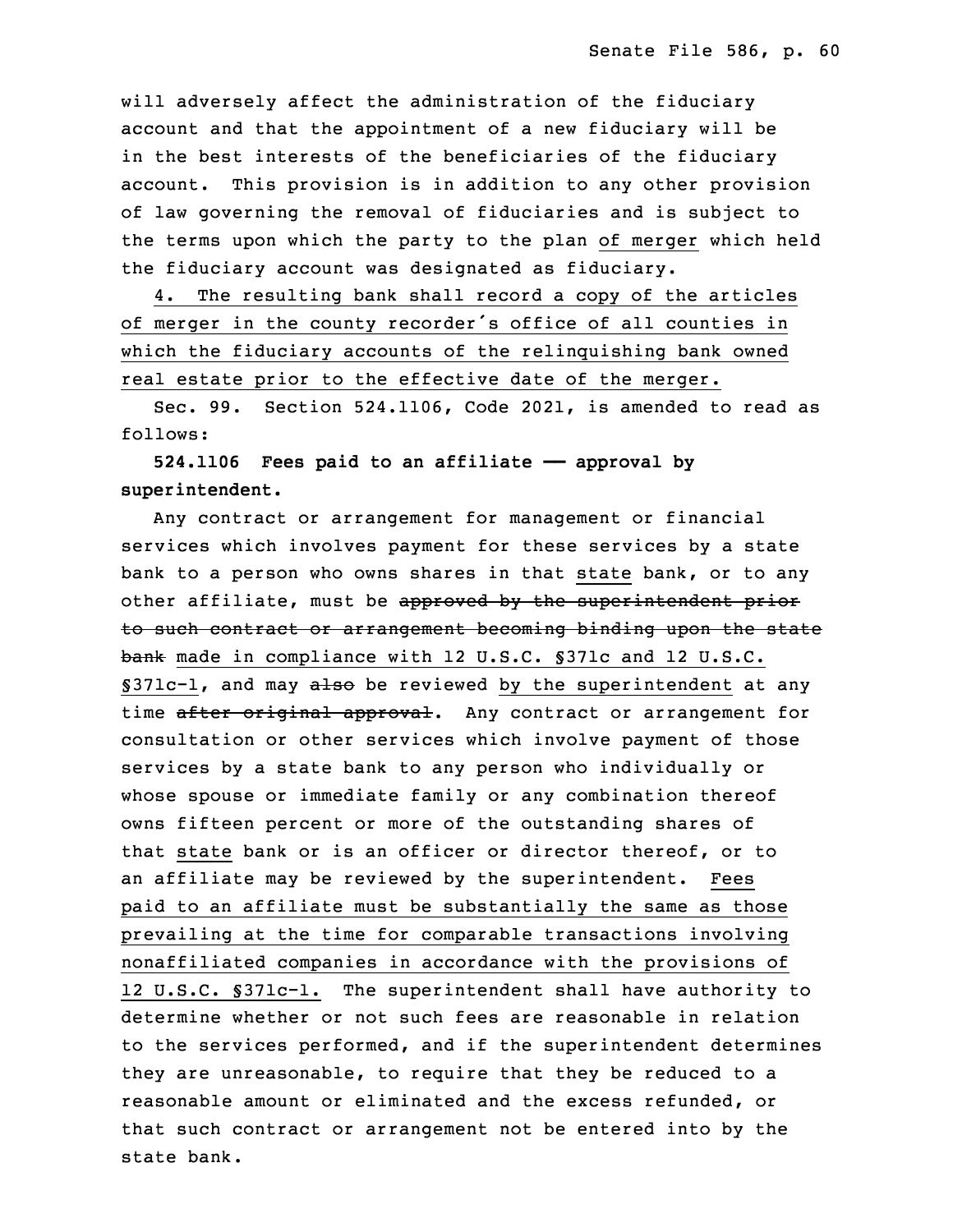Sec. 100. Section 524.1201, Code 2021, is amended to read as follows:

**524.1201 General provisions.**

1. A state bank may establish and operate any number of bank offices at any location in this state subject to the approval and regulation of the superintendent. The superintendent shall supervise and regulate all out-of-state branches and offices of a state bank. A bank office may furnish all banking services ordinarily furnished to customers and depositors at the principal place of business of the state bank which operates the office, and a bank office manager or an officer of the bank shall be physically present at each bank office during <sup>a</sup> majority of its business hours. The central executive and official business and principal recordkeeping functions of a state bank shall be exercised only at its principal place of business or at another bank office as authorized by the superintendent for these functions.

2. Notwithstanding [subsection](https://www.legis.iowa.gov/docs/code/2022/524.1201.pdf) 1, data Data processing services referred to in [section](https://www.legis.iowa.gov/docs/code/2022/524.804.pdf) 524.804 may be performed for the state bank at some other secure location. All transactions of <sup>a</sup> bank office shall be immediately transmitted to the principal place of business or other bank office authorized under [subsection](https://www.legis.iowa.gov/docs/code/2022/524.1201.pdf) 1 of the state bank which operates the office, and no current recordkeeping functions shall be maintained at a bank office other than the bank office authorized under [subsection](https://www.legis.iowa.gov/docs/code/2022/524.1201.pdf) 1, except to the extent the state bank which operates the office deems it desirable to keep there duplicates of the records kept at the principal place of business or authorized bank office of the state bank.

3. Notwithstanding any of the other provisions of this section, original loan documentation and trust recordkeeping functions may be located at any authorized bank office or at any other secure location approved by the superintendent.

Sec. 101. Section 524.1206, Code 2021, is amended to read as follows:

 **524.1206 Identification of legally chartered name of bank ——** 3 **required use of name.**

A state or national bank, at its locations in this state, shall identify its principal place of business, any bank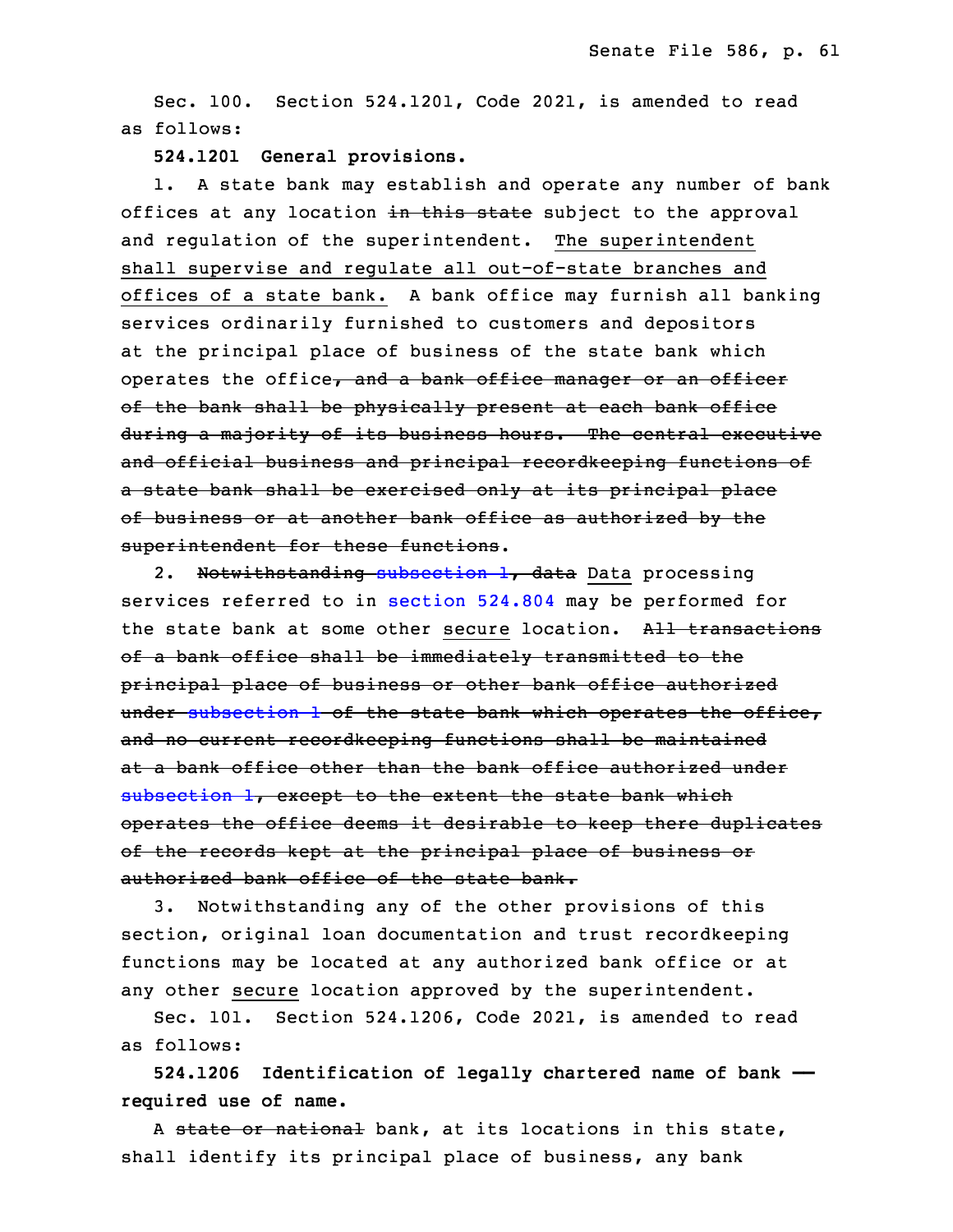office, or any bank branch in a manner which includes its legally chartered name or a reasonable variation of such name. 8 <sup>A</sup> bank doing business in this state electronically shall identify its legally chartered name in any online, mobile, or digital customer interface. The legally chartered name of the state bank, out-of-state bank, or national bank shall be used in all legal documents of such bank.

Sec. 102. Section 524.1301, unnumbered paragraph 1, Code 2021, is amended to read as follows:

A majority of the incorporators, organizers, or initial directors of a state bank that has not issued shares or has not commenced business may dissolve the state bank by delivering articles of dissolution to the superintendent, together with the applicable filing and recording fees, for filing with the secretary of state that set forth all of the following:

 Sec. 103. Section 524.1303, subsection 2, Code 2021, is amended to read as follows:

2. Upon acceptance for processing of an application for approval of <sup>a</sup> plan of dissolution on forms prescribed by the superintendent, the superintendent shall conduct such investigation as the superintendent may deem necessary to determine whether the plan of dissolution adequately protects the interests of depositors, other creditors, and shareholders and, if the plan of dissolution involves an acquisition of assets and assumption of liabilities by another state bank, whether such acquisition and assumption would be consistent with adequate and sound banking and in the public interest, on the basis of factors substantially similar to those set forth in section [524.1403,](https://www.legis.iowa.gov/docs/code/2022/524.1403.pdf) subsection 1, paragraph  $\tilde{d}$ .

Sec. 104. Section 524.1303, subsections 3, 4, 5, and 6, Code 2021, are amended by striking the subsections.

 Sec. 105. Section 524.1304, subsection 2, Code 2021, is amended to read as follows:

 2. Upon approval of the plan of voluntary dissolution by the superintendent, the superintendent shall file with the secretary of state articles of dissolution prepared by the applicant in conformance with section [524.1304A](https://www.legis.iowa.gov/docs/code/2022/524.1304A.pdf). Upon filing of the articles of dissolution with the secretary of state, the state bank shall cease to accept deposits or carry on its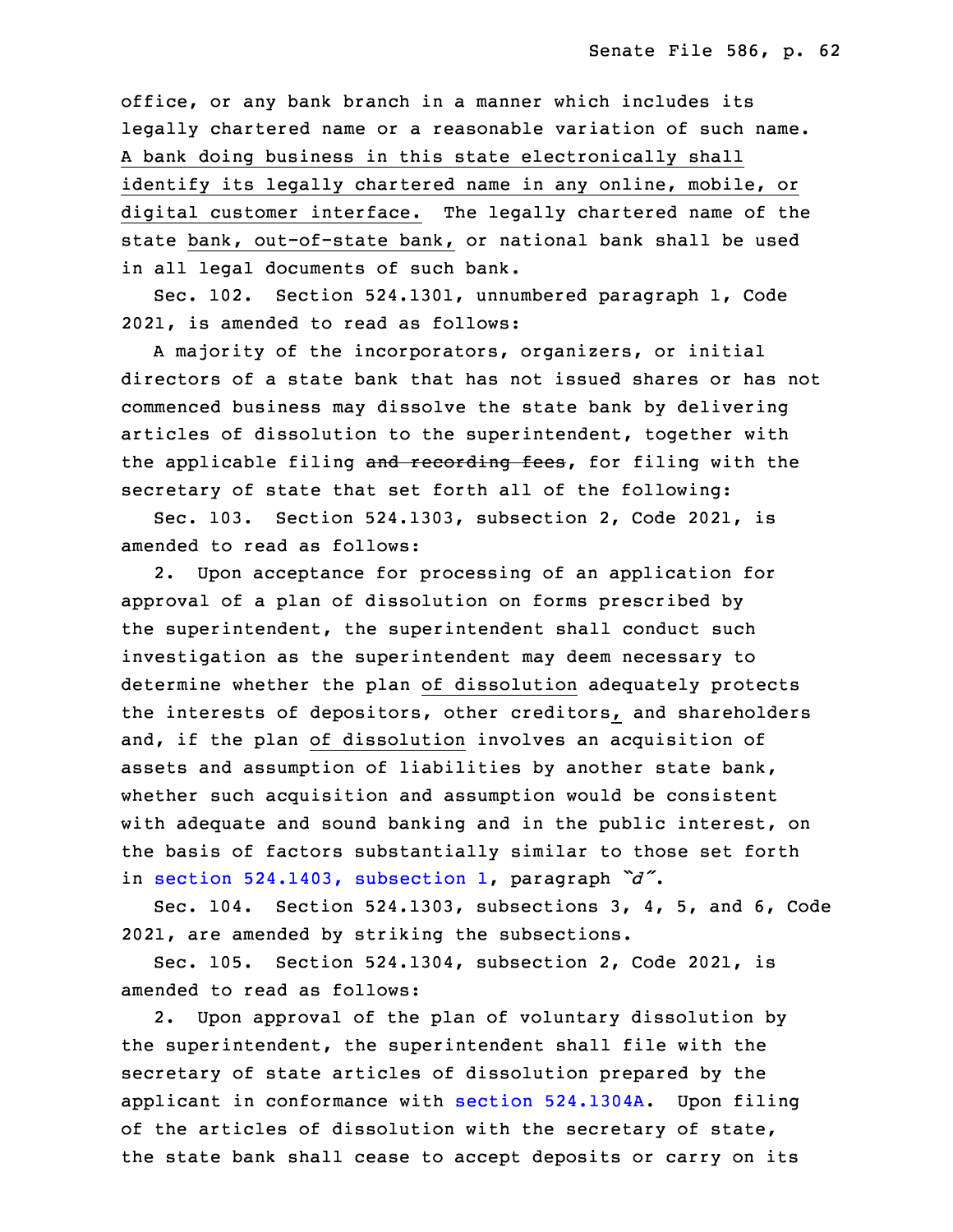business, except insofar as may be necessary for the proper winding up of the business of the state bank in accordance with the approved plan of dissolution. Upon request, the superintendent shall expressly revoke the authorization to do business of any state bank that has voluntarily dissolved pursuant to this section and shall return the physical copy of such state bank's authorization to do business in a manner clearly indicating that the authorization has been revoked.

Sec. 106. Section 524.1305, subsection 1, paragraph d, Code 2021, is amended to read as follows:

20 *d.* Distributing Making distributions of its remaining property assets among its shareholders according to their interests.

Sec. 107. Section 524.1305, subsection 2, paragraph d, Code 2021, is amended to read as follows:

d. Changing quorum any of the following:

(1) Quorum or voting requirements for its board of directors or shareholders; changing provisions.

(2) Provisions for selection, resignation, or removal of its directors or officers or both<del>; or changing provisions</del>.

(3) Provisions for amending its bylaws.

Sec. 108. Section 524.1305, subsection 3, paragraphs  $a, b,$ and d, Code 2021, are amended to read as follows:

a. By mail to each depositor and creditor, except those as to whom the liability of the state bank has been assumed by another financial institution insured by the federal deposit insurance corporation pursuant to the plan of dissolution, at their last address of record as shown upon the books of the state bank, including a statement of the amount shown by the books of the state bank to be due to such depositor or creditor and a demand that any claim for a greater amount be filed with the state bank any time before a specified date at least ninety days after the date of the notice.

b. By mail to each lessee of a safe-deposit box and each customer for whom property is held in safekeeping, except those as to whom the liability of the state bank has been assumed by another financial institution insured by the federal deposit insurance corporation pursuant to the plan of dissolution, at their last address of record as shown upon the books of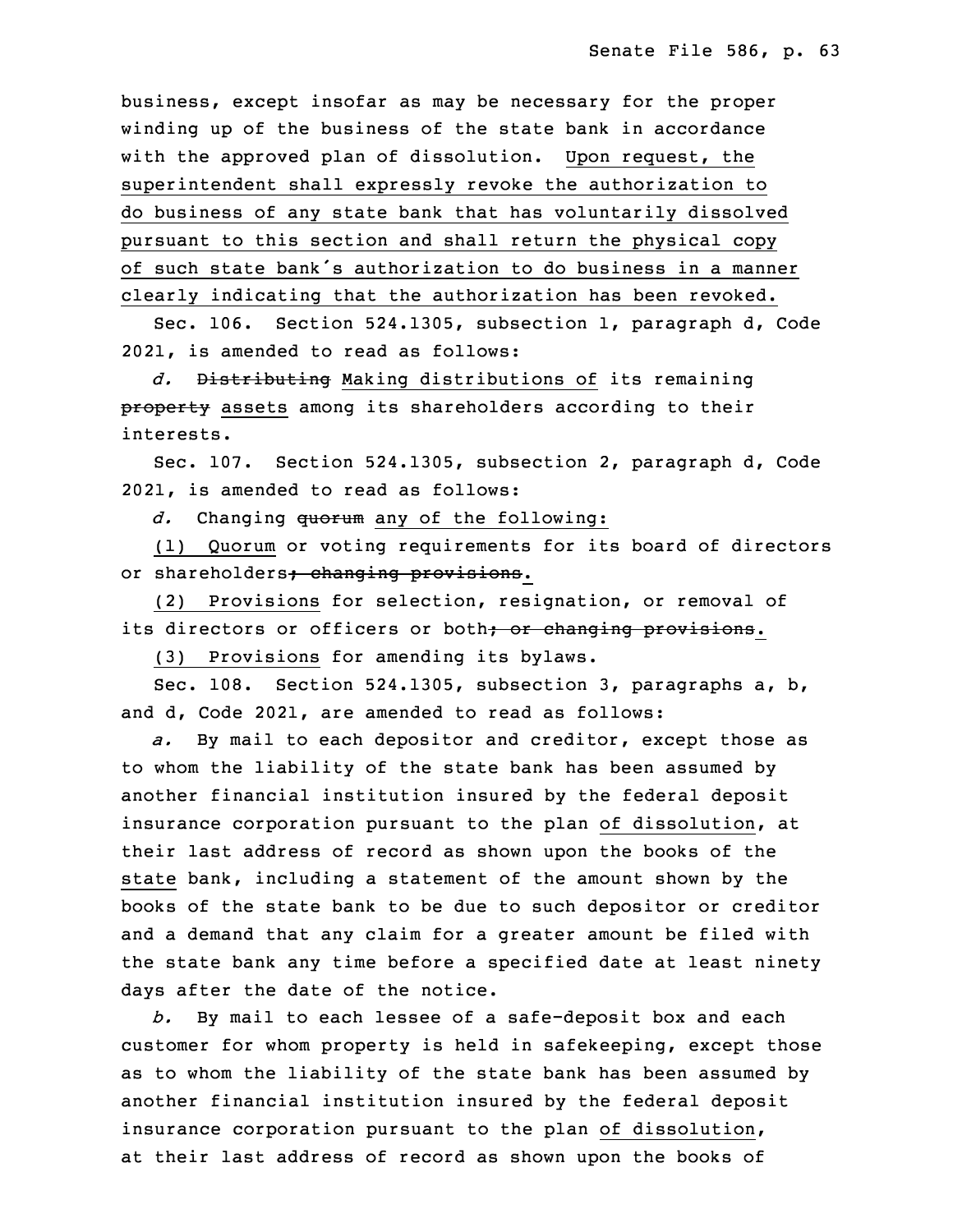the state bank, including <sup>a</sup> demand that all property held in a safe-deposit box or held in safekeeping by the state bank be withdrawn by the person entitled to the property before a specified date which is at least ninety days after the date of the notice.

d. By a conspicuous posting at each office of the state bank and by posting on the state bank's internet site for at least thirty days following the filing of the articles of dissolution.

Sec. 109. Section 524.1306, subsection 2, Code 2021, is amended to read as follows:

2. The statement of revocation of voluntary dissolution proceedings, whether by consent of shareholders or by act of the state bank, shall be delivered to the superintendent, together with the applicable filing and recording fee, who shall, if the superintendent finds that they satisfy the requirements of this [section](https://www.legis.iowa.gov/docs/code/2022/524.1306.pdf), deliver them to the secretary of state for filing and recording in the secretary of state's office, and the same shall be filed and recorded in the office of the county recorder.

Sec. 110. Section 524.1308A, Code 2021, is amended by adding the following new subsection:

 NEW SUBSECTION. 5. As used in this section, the term *"notice"* means as defined in section 490.141.

Sec. 111. Section 524.1308B, subsection 2, unnumbered paragraph 1, Code 2021, is amended to read as follows:

A The notice made pursuant to this [section](https://www.legis.iowa.gov/docs/code/2022/524.1308B.pdf) must satisfy all of the following requirements:

Sec. 112. Section 524.1308B, subsection 2, paragraph a, Code 2021, is amended to read as follows:

a. Be published at least once in accordance with all of the following:

 (1) One time in <sup>a</sup> newspaper of general circulation in the county where the dissolved state bank's principal office is or was located.

 (2) Be posted conspicuously for at least thirty days on the dissolved state bank's internet site.

Sec. 113. Section 524.1309, Code 2021, is amended to read as follows: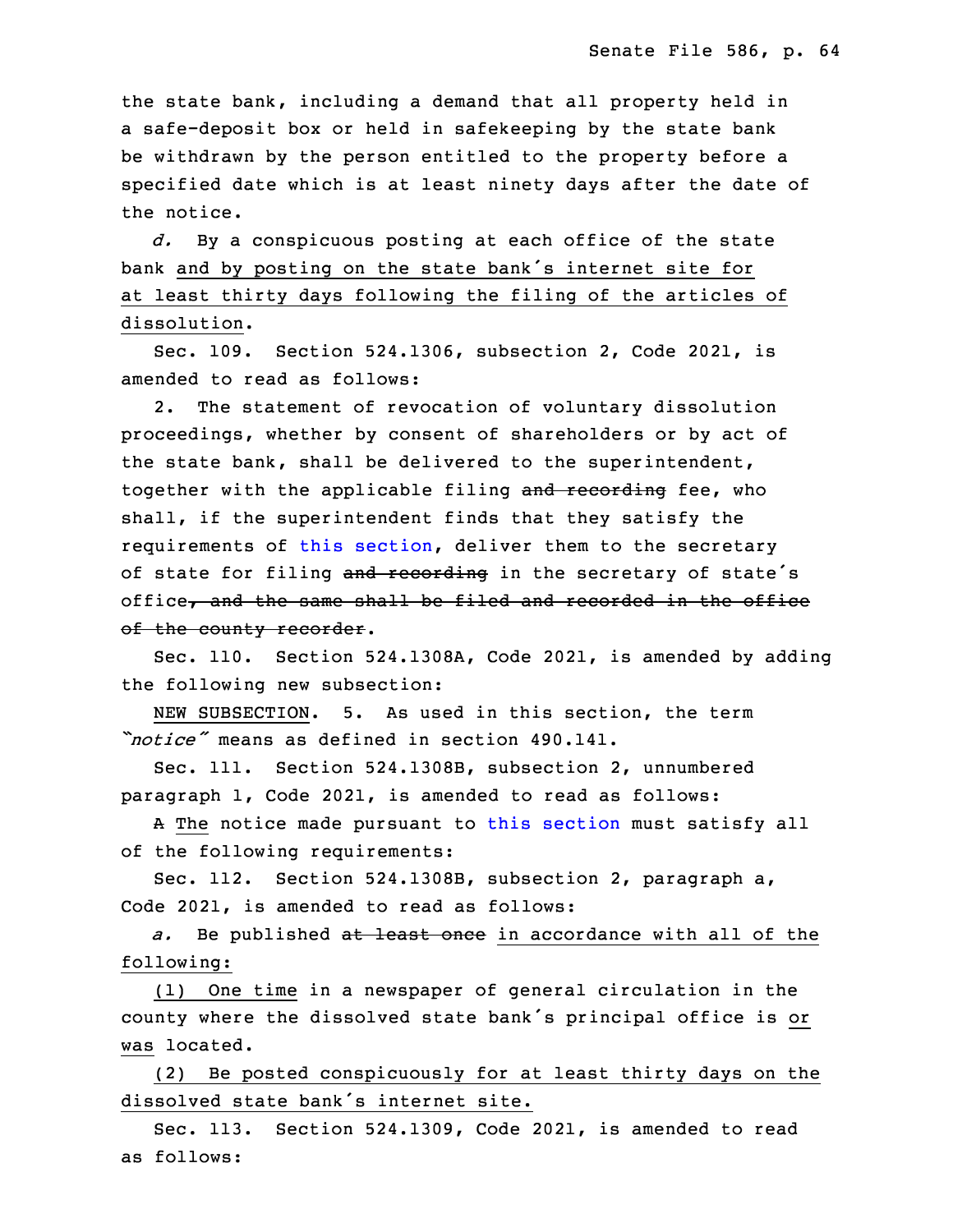## 18 **524.1309 Becoming subject to chapter 489 or 490.**

In lieu of the dissolution procedure prescribed in sections  $524.1303$  through  $524.1306$ , a state bank may cease to carry on the business of banking and, after compliance with this section, continue as a corporation subject to [chapter](https://www.legis.iowa.gov/docs/code/2022/490.pdf)  $490 -$  or if the state bank is organized as a limited liability company under this [chapter](https://www.legis.iowa.gov/docs/code/2022/524.pdf), continue as <sup>a</sup> limited liability company subject to [chapter](https://www.legis.iowa.gov/docs/code/2022/489.pdf) 489.

1. A state bank that has commenced business may propose to voluntarily cease to carry on the business of banking and become a corporation subject to [chapter](https://www.legis.iowa.gov/docs/code/2022/490.pdf) 490, or a limited  $1$ iability company subject to [chapter](https://www.legis.iowa.gov/docs/code/2022/489.pdf)  $489<sub>r</sub>$  upon the affirmative vote of the holders of at least a majority of the shares entitled to vote on such proposal, adopting a plan involving both a provision for acquisition of its assets and assumption of its liabilities by another state bank, national bank, or other financial institution insured by the federal deposit insurance corporation, and a provision for continuance of its business if acquisition of its assets and assumption of its liabilities is not effected, or any other plan providing for the cessation of banking business and the payment of its liabilities.

2. The application to the superintendent for approval of a plan described in [subsection](https://www.legis.iowa.gov/docs/code/2022/524.1309.pdf) 1 shall be treated by the superintendent in the same manner as an application for approval of a plan of dissolution under section 524.1303, subsection 2, and shall be subject to section  $524.1303$ , subsection 3 524.1305, subsections 8 and 9.

 3. Immediately upon adoption and approval of <sup>a</sup> plan to voluntarily cease to carry on the business of banking and become a corporation subject to [chapter](https://www.legis.iowa.gov/docs/code/2022/490.pdf)  $490<sub>7</sub>$  or a limited **liability company subject to [chapter](https://www.legis.iowa.gov/docs/code/2022/489.pdf) 489** the state bank shall submit an application for the required approval by the superintendent in the manner prescribed by the superintendent. As part of this application, the state bank shall deliver to the superintendent a plan to cease the business of banking and become a corporation subject to [chapter](https://www.legis.iowa.gov/docs/code/2022/490.pdf)  $490<sub>r</sub>$  or a limited  $l$ iability company subject to [chapter](https://www.legis.iowa.gov/docs/code/2022/489.pdf)  $489<sub>r</sub>$  which shall be signed by two of its duly authorized officers and shall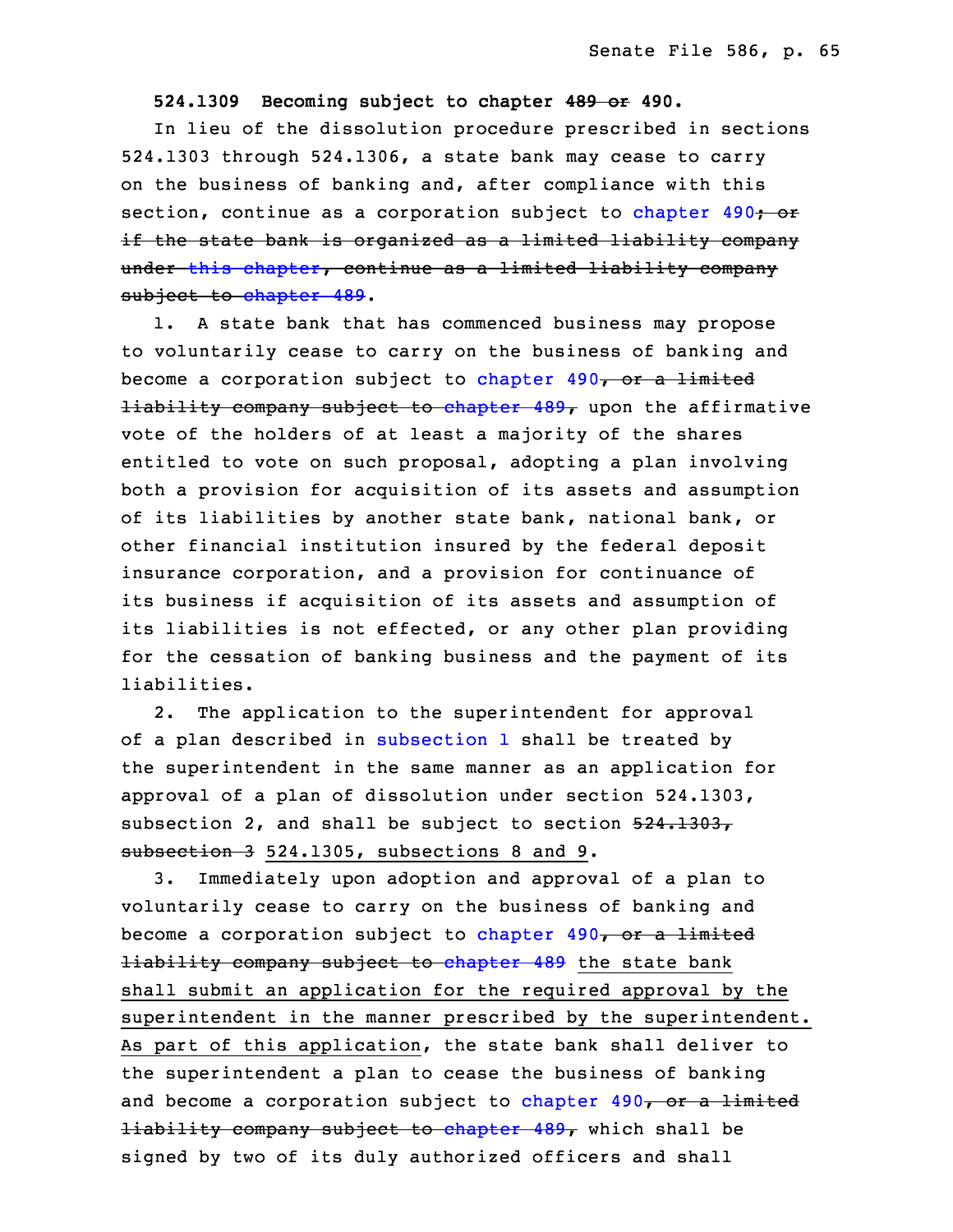contain the name of the state bank, the post office address of its principal place of business, the name and address of its officers and directors, the number of shares entitled 25 to vote on the plan and the number of shares voted for or against the plan, respectively, the nature of the business to be conducted by the corporation under [chapter](https://www.legis.iowa.gov/docs/code/2022/490.pdf)  $490<sub>7</sub>$  or by the limited liability company subject to [chapter](https://www.legis.iowa.gov/docs/code/2022/489.pdf)  $489<sub>r</sub>$  and the general nature of the assets to be held by the corporation or company. As part of the application, the state bank shall also deliver to the superintendent articles of intent to be subject to chapter 490, together with the applicable filing fees, which shall set forth that the state bank has complied with this section, that it intends to cease to carry on the business of banking, and the information required by section 490.202 relative to the contents of articles of incorporation under chapter 490.

4. Upon approval of the plan by the superintendent, the state bank shall immediately surrender to the superintendent its authorization to do business as a bank and shall cease 6 to accept deposits and carry on the banking business except insofar as may be necessary for it to complete the settlement of its affairs as a state bank in accordance with subsection 5. Upon request, the superintendent shall expressly revoke the state bank's authorization to do business and return the physical copy of such state bank's authorization to do business in <sup>a</sup> manner clearly indicating that the authorization has been revoked.

 5. The board of directors has full power to complete the settlement of the affairs of the state bank. Within thirty days after approval by the superintendent of the plan to cease the business of banking and become a corporation subject to [chapter](https://www.legis.iowa.gov/docs/code/2022/490.pdf) 490, or a limited liability company subject to  $\frac{1}{2}$  [chapter](https://www.legis.iowa.gov/docs/code/2022/489.pdf) 489, the state bank shall give notice of its intent to persons identified in section [524.1305,](https://www.legis.iowa.gov/docs/code/2022/524.1305.pdf) subsection 3, in the manner provided for in that subsection. In completing the settlement of its affairs as <sup>a</sup> state bank, the state bank shall also follow the procedure prescribed in section [524.1305](https://www.legis.iowa.gov/docs/code/2022/524.1305.pdf), subsections 4, 5, and 6.

6. Upon completion of all the requirements of this [section](https://www.legis.iowa.gov/docs/code/2022/524.1309.pdf),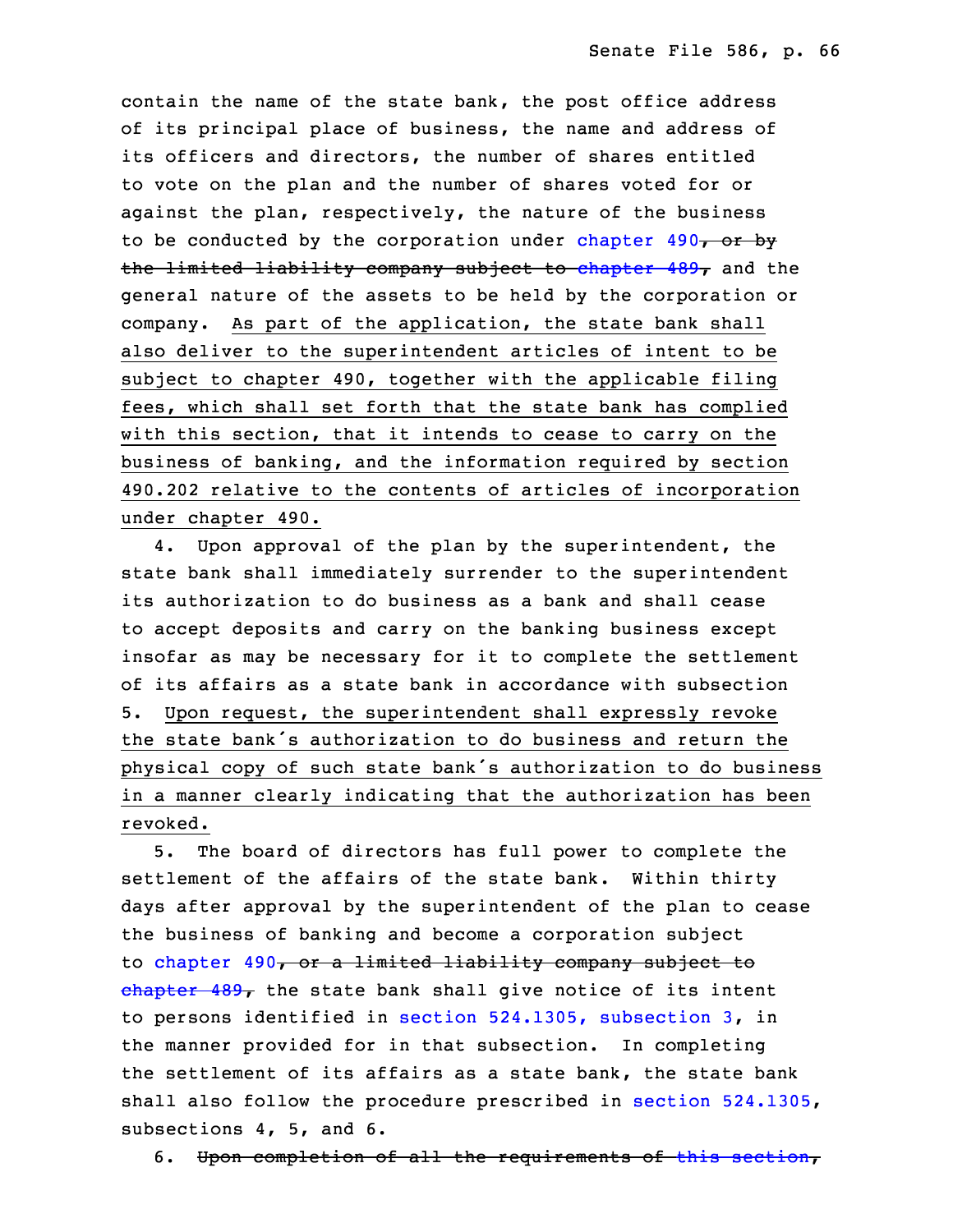the state bank shall deliver to the superintendent articles of intent to be subject to [chapter](https://www.legis.iowa.gov/docs/code/2022/490.pdf) 490 or [489](https://www.legis.iowa.gov/docs/code/2022/489.pdf), together with the applicable filing and recording fees, which shall set forth that the state bank has complied with this [section](https://www.legis.iowa.gov/docs/code/2022/524.1309.pdf), that it has ceased to carry on the business of banking, and the information required by [section](https://www.legis.iowa.gov/docs/code/2022/490.202.pdf) 490.202 relative to the contents of articles of incorporation under [chapter](https://www.legis.iowa.gov/docs/code/2022/490.pdf) 490, or articles of organization under [chapter](https://www.legis.iowa.gov/docs/code/2022/489.pdf) 489. If the superintendent finds that the state bank has complied with all requirements of this [section](https://www.legis.iowa.gov/docs/code/2022/524.1309.pdf) and that the articles of intent to be subject to chapter 490  $-489$  $-489$  satisfy the requirements of this [section](https://www.legis.iowa.gov/docs/code/2022/524.1309.pdf), the superintendent shall deliver them to the secretary of state for filing and recording in the secretary of state's office, and the superintendent shall file and record them in the office of the county recorder.

7. Upon the filing of the articles of intent to be subject to [chapter](https://www.legis.iowa.gov/docs/code/2022/490.pdf) 490 or [489](https://www.legis.iowa.gov/docs/code/2022/489.pdf), the state bank shall immediately cease to be a state bank subject to this [chapter](https://www.legis.iowa.gov/docs/code/2022/524.pdf), and shall immediately cease to have the powers of a state bank subject 10 to this [chapter](https://www.legis.iowa.gov/docs/code/2022/524.pdf) and shall become <sup>a</sup> corporation subject to chapter 490 or a limited liability company subject to chapter 489. The secretary of state shall issue a certificate as to the filing of the articles of intent to be subject to chapter 490 or [489](https://www.legis.iowa.gov/docs/code/2022/489.pdf) and send the certificate to the corporation or **limited liability company** or its representative. The articles of intent to be subject to [chapter](https://www.legis.iowa.gov/docs/code/2022/490.pdf) 490 or [489](https://www.legis.iowa.gov/docs/code/2022/489.pdf) shall be the articles of incorporation of the corporation or a limited **Hiability company.** The provisions of [chapter](https://www.legis.iowa.gov/docs/code/2022/490.pdf) 490 or 489 becoming applicable to a corporation or limited liability eompany formerly doing business as a state bank shall not affect any right accrued or established, or liability or penalty incurred under this [chapter](https://www.legis.iowa.gov/docs/code/2022/524.pdf) prior to the filing with the secretary of state of the articles of intent to be subject to [chapter](https://www.legis.iowa.gov/docs/code/2022/490.pdf) 490 or [489](https://www.legis.iowa.gov/docs/code/2022/489.pdf).

8. A shareholder of a state bank who objects to adoption by the state bank of a plan to cease to carry on the business of banking and to continue as a corporation subject to chapter 490, or a limited liability company subject to [chapter](https://www.legis.iowa.gov/docs/code/2022/489.pdf) 489, is entitled to appraisal rights provided for in chapter 490,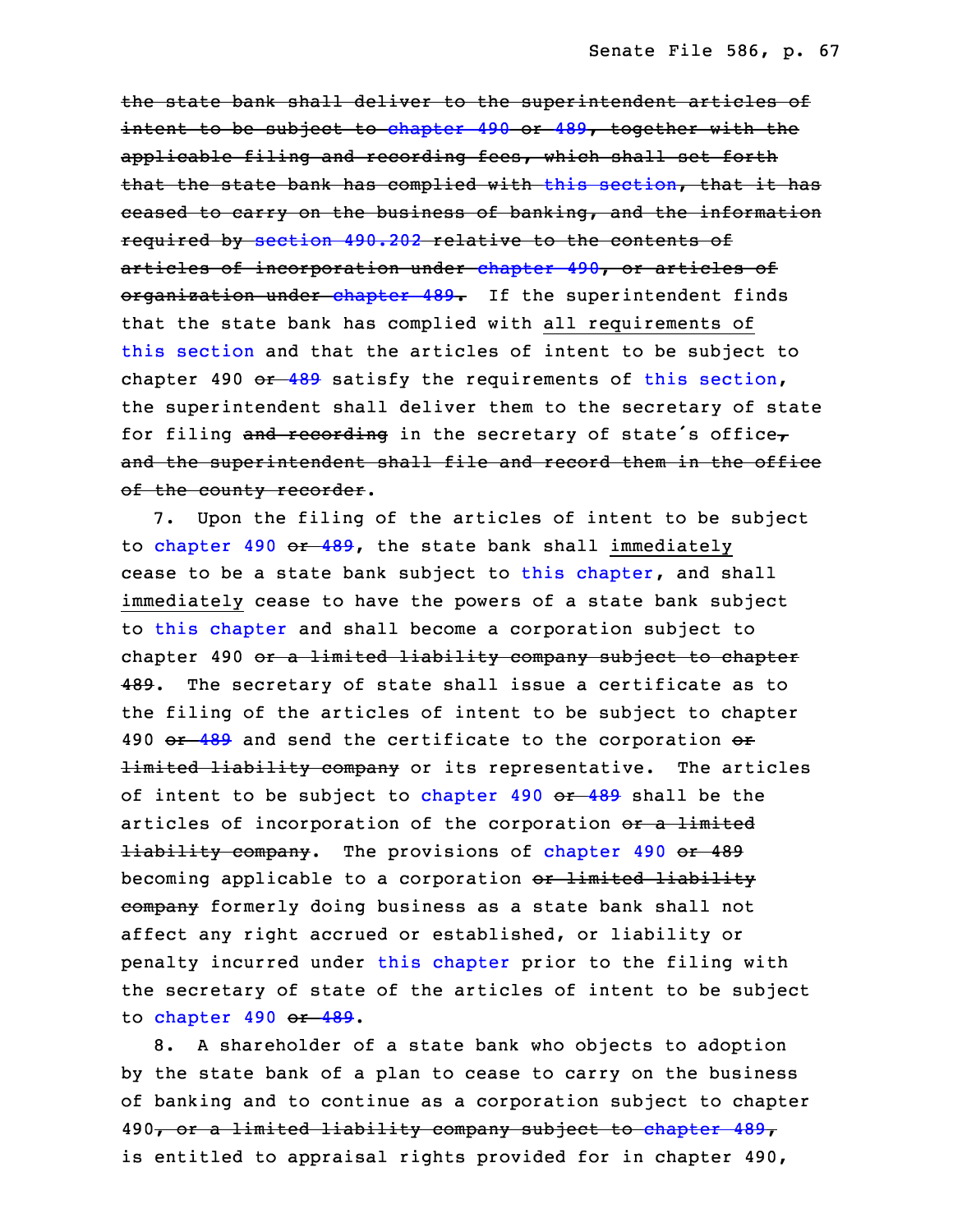sub[chapter](https://www.legis.iowa.gov/docs/code/2022/489.pdf) XIII, or in chapter 489, section [489.604](https://www.legis.iowa.gov/docs/code/2022/489.604.pdf).

9. A state bank, at any time prior to the approval of the articles of intent to become subject to [chapter](https://www.legis.iowa.gov/docs/code/2022/490.pdf)  $490$  or  $489$ , may revoke the proceedings in the manner prescribed by section 34 524.1306.

Sec. 114. Section 524.1310, subsection 1, paragraph a, Code 2021, is amended to read as follows:

 *a.* In <sup>a</sup> situation in which the superintendent has required, in accordance with section  $524.226$  524.224, that the state bank cease to carry on its business, the superintendent shall immediately tender to the federal deposit insurance corporation the receivership for the state bank. The affairs of the state bank shall thereafter be governed by this [section](https://www.legis.iowa.gov/docs/code/2022/524.1310.pdf), section 8 524.1311, and the provisions of federal law, and shall be subject to federal court jurisdiction, and the assets of the state bank shall be distributed in accordance with section 524.1312. If there is <sup>a</sup> conflict between the provisions of state and federal law, federal law shall govern.

Sec. 115. Section 524.1311, subsection 2, Code 2021, is amended to read as follows:

2. After the involuntary dissolution of a state bank, the superintendent shall file notice of the dissolution with the secretary of state and the county recorder of the county in which the state bank is located. No fee shall be charged by the secretary of state or the county recorder for the filing or recording. The corporate existence of the state bank shall cease upon filing of the notice of dissolution with the secretary of state.

Sec. 116. Section 524.1401, Code 2021, is amended to read as follows:

25 **524.1401 Authority to merge.**

1. Upon compliance with the requirements of this [chapter](https://www.legis.iowa.gov/docs/code/2022/524.pdf), one or more state banks, one or more out-of-state banks, one or more national banks, one or more federal savings associations, one or more corporations, or any combination of these entities, with the approval of the superintendent, may merge into a state bank pursuant to a plan of merger.

2. Upon compliance with the requirements of this [chapter](https://www.legis.iowa.gov/docs/code/2022/524.pdf), one or more state banks may merge into a national bank, federal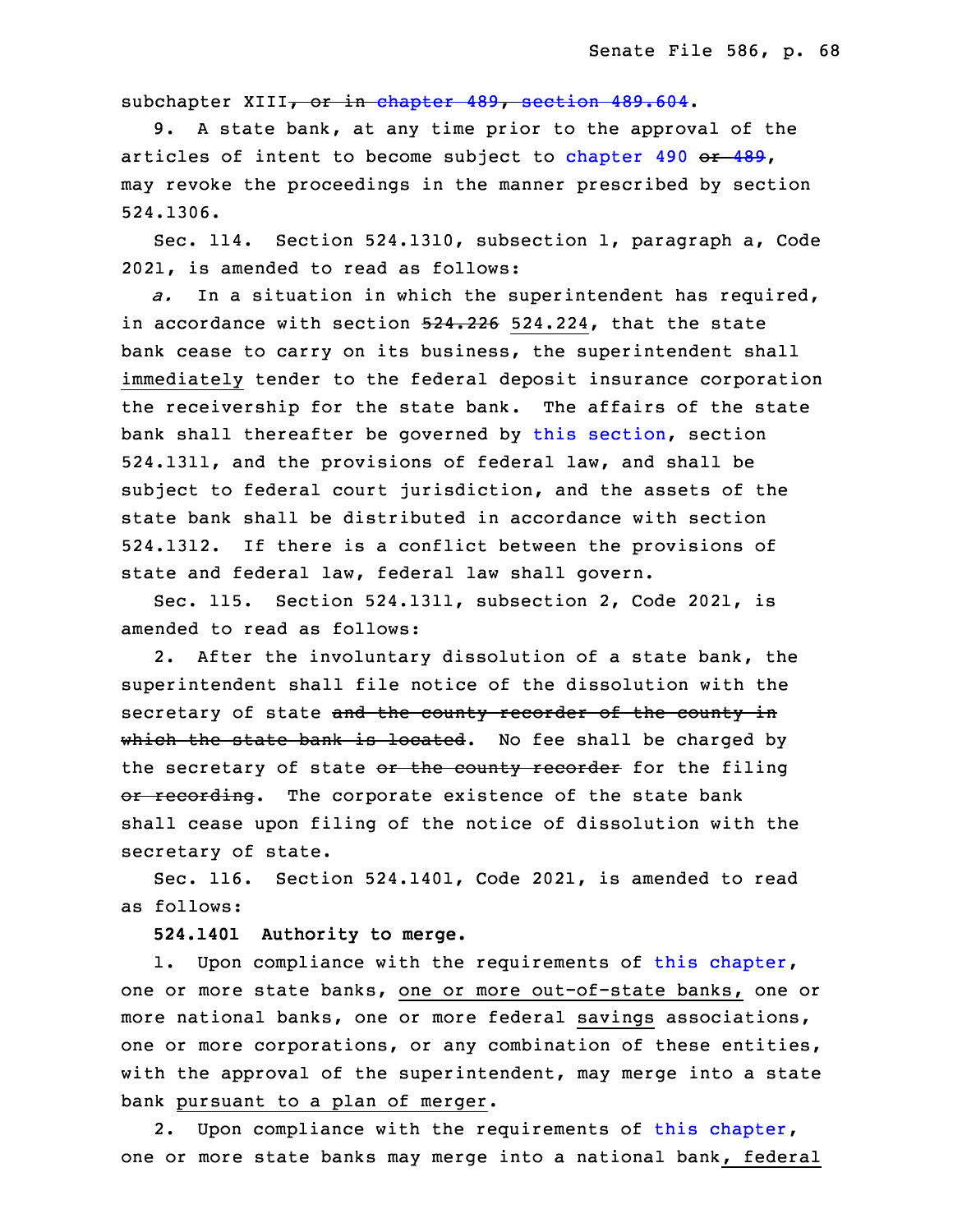savings association, or out-of-state bank. The authority of a state bank to merge into a national bank or federal savings association is subject to the condition that at the time of the transaction the laws of the United States shall authorize <sup>a</sup> national bank or federal savings association located in this state, without approval by the comptroller of the currency of the United States, to merge into a state bank under limitations no more restrictive than those contained in this [chapter](https://www.legis.iowa.gov/docs/code/2022/524.pdf) with respect to the merger of a state bank into a national bank or federal savings association. The authority of a state bank to merge into an out-of-state bank is subject to the condition that at the time of the transaction the laws of the home state of the resulting bank shall authorize <sup>a</sup> bank organized under the laws of such home state, without approval by the home state's bank regulatory authority, to merge into a state bank under limitations no more restrictive than those contained in this chapter with respect to the merger of a state bank into an out-of-state bank.

3. Upon compliance with the requirements of this [chapter](https://www.legis.iowa.gov/docs/code/2022/524.pdf), one or more state banks may merge with one or more federal associations. The authority of a state bank to merge into a federal association is subject to the conditions the laws of the United States authorize at the time of the transaction.

 4. 3. As used in this [section](https://www.legis.iowa.gov/docs/code/2022/524.1401.pdf), the term *"merger"* or *"merge"* means any plan by which the assets and liabilities of an entity are combined with those of one or more other entities, including transactions in which one of the corporate entities survives and transactions in which a new corporate entity is created.

Sec. 117. Section 524.1402, Code 2021, is amended to read as follows:

30 **524.1402 Requirements for <sup>a</sup> merger.**

The requirements for a merger which must be satisfied by the parties to the merger are as follows:

1. The parties shall adopt a plan stating of merger which must include all of the following:

35 *a.* The names of the parties proposing to merge and the name of the bank into which they propose to merge, which is the "resulting bank".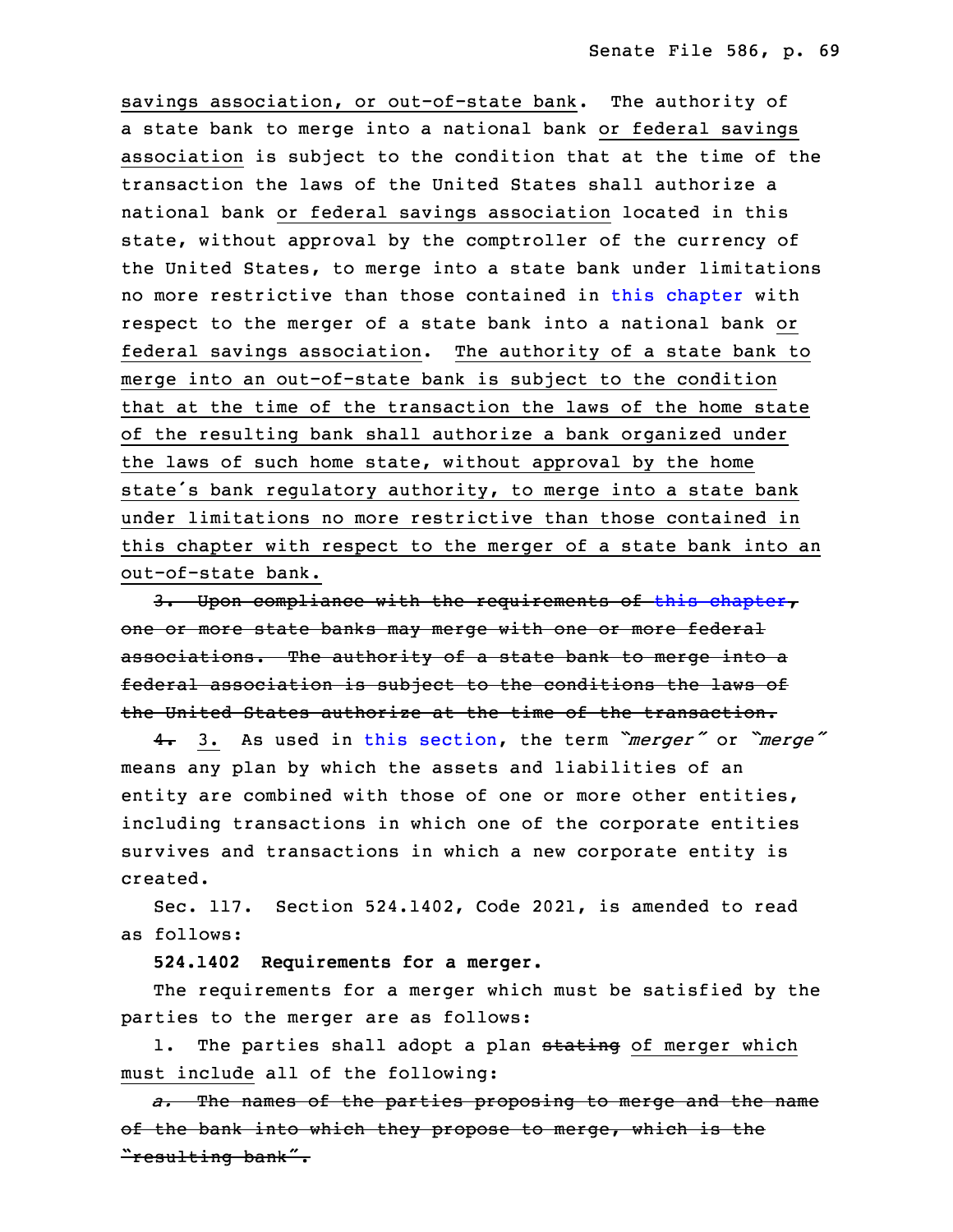a. As to each party to the merger, the party's name, jurisdiction of formation, and type of entity.

The resulting bank's name, jurisdiction of formation, and type of entity, and, if the resulting bank is to be created in the merger, a statement to that effect.

8 *b. c.* The terms and conditions of the proposed merger.

9 *c. d.* The manner and basis of converting the shares of each party into any combination of shares, obligations, or other securities of the resulting bank or of any other corporation, or, in whole or in part, into cash or other property, obligations, rights to acquire shares or other securities, cash, or other property.

15 *d. e.* The rights of the shareholders of each of the parties.

e. *f.* An agreement concerning the merger.

18 *f. g.* Such other provisions with respect to the proposed merger which are deemed necessary or desirable.

2. In the case of a state bank which is a party to the plan of merger, if the proposed merger will result in <sup>a</sup> state bank subject to this [chapter](https://www.legis.iowa.gov/docs/code/2022/524.pdf), adoption of the plan of merger by such state bank requires the affirmative vote of at least <sup>a</sup> majority of the directors and approval by the shareholders, in the manner and according to the procedures prescribed in section 490.1104, at a meeting called in accordance with the terms of that section. In the case of a national bank, or if the proposed merger will result in a national bank, adoption of the plan of merger by each party to the merger shall require the affirmative vote of at least such directors and shareholders whose affirmative vote on the plan of merger is required under the laws of the United States. Subject to applicable requirements of the laws of the United States in a case in which a national bank is a party to a plan of merger, any modification of a plan of merger which has been adopted shall be made by any method provided in the plan of merger, or in the absence of such provision, by the same vote as required for adoption.

 3. If <sup>a</sup> proposed merger will result in <sup>a</sup> state bank, application for the required approval by the superintendent shall be made in the manner prescribed by the superintendent.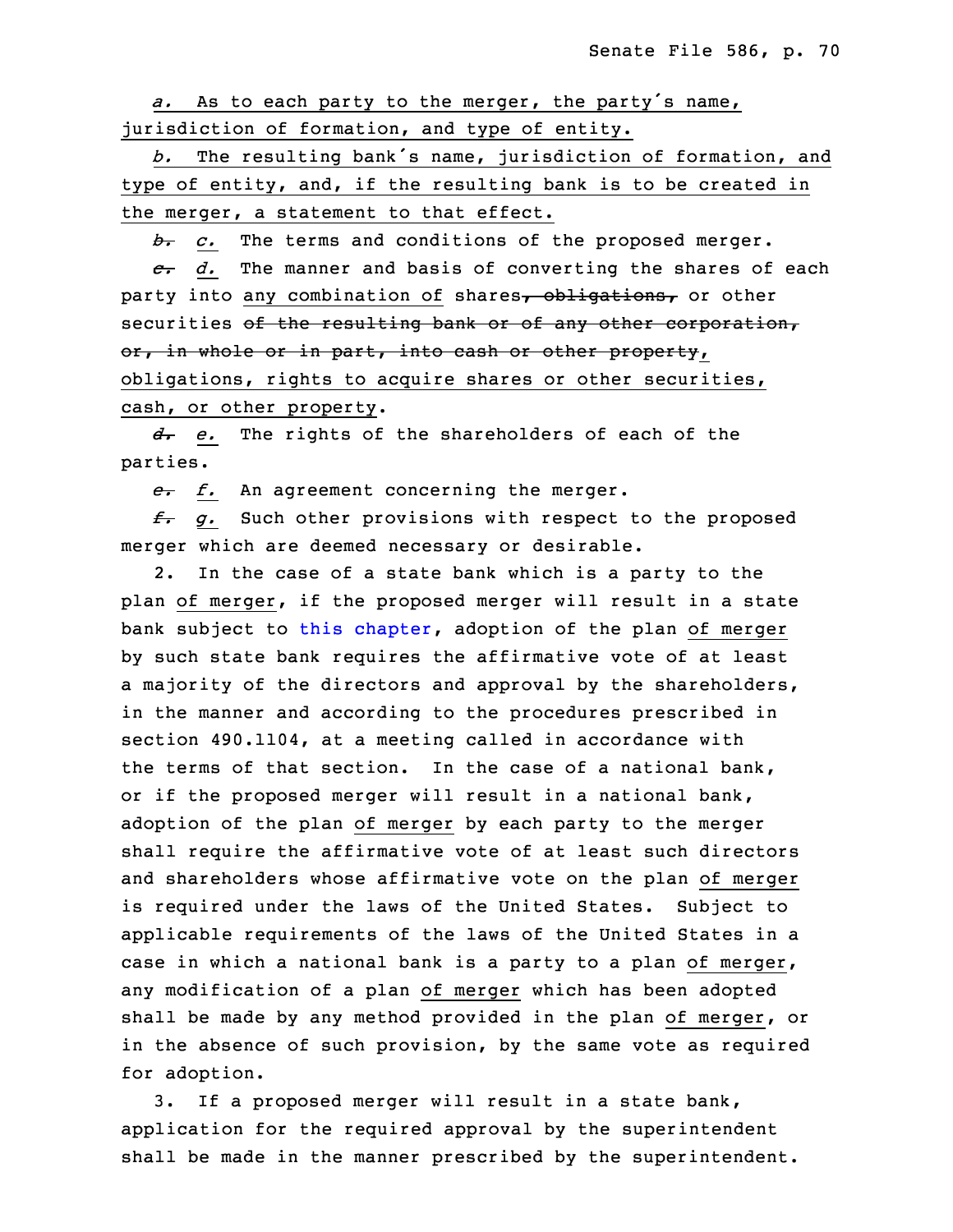There shall also be delivered to the superintendent, when available, the following:

a. Articles of merger.

b. Applicable fees payable to the secretary of state, as specified in section [490.122](https://www.legis.iowa.gov/docs/code/2022/490.122.pdf), for the filing and recording of the articles of merger.

13 *c.* If there is any modification of the plan of merger at any time prior to the approval by the superintendent under section  $524.1403$ , an amendment of the application and, if necessary, of the articles of merger, signed in the same manner as the originals, setting forth the modification of the plan of merger, the method by which the modification was adopted and any related change in the provisions of the articles of merger.

20 *d.* Proof of publication of the notice required by subsection  $4.$ 

 4. If <sup>a</sup> proposed merger will result in <sup>a</sup> state bank, within thirty days after the application for merger is accepted for processing, the parties to the plan shall publish <sup>a</sup> notice of the proposed transaction in a newspaper of general circulation published in the municipal corporation or unincorporated area in which each party to the plan has its principal place of business, or if there is none, in a newspaper of general eirculation published in the county, or in a county adjoining the county, in which each party to the plan has its principal place of business. The notice shall be on forms prescribed by the superintendent and shall set forth the names of the parties to the plan and the resulting state bank, the location and post office address of the principal place of business of the resulting state bank and of each office to be maintained by the resulting state bank, and the purpose or purposes of the resulting state bank. Proof of publication of the notice shall be delivered to the superintendent within fourteen days.

 5. Within thirty days after the date of the publication of the notice required under [subsection](https://www.legis.iowa.gov/docs/code/2022/524.1402.pdf) 4, any interested person may submit to the superintendent written comments and data on the application. Comments challenging the legality of an application shall be submitted separately in writing. The superintendent may extend the thirty-day comment period if, in the superintendent's judgment, extenuating circumstances exist.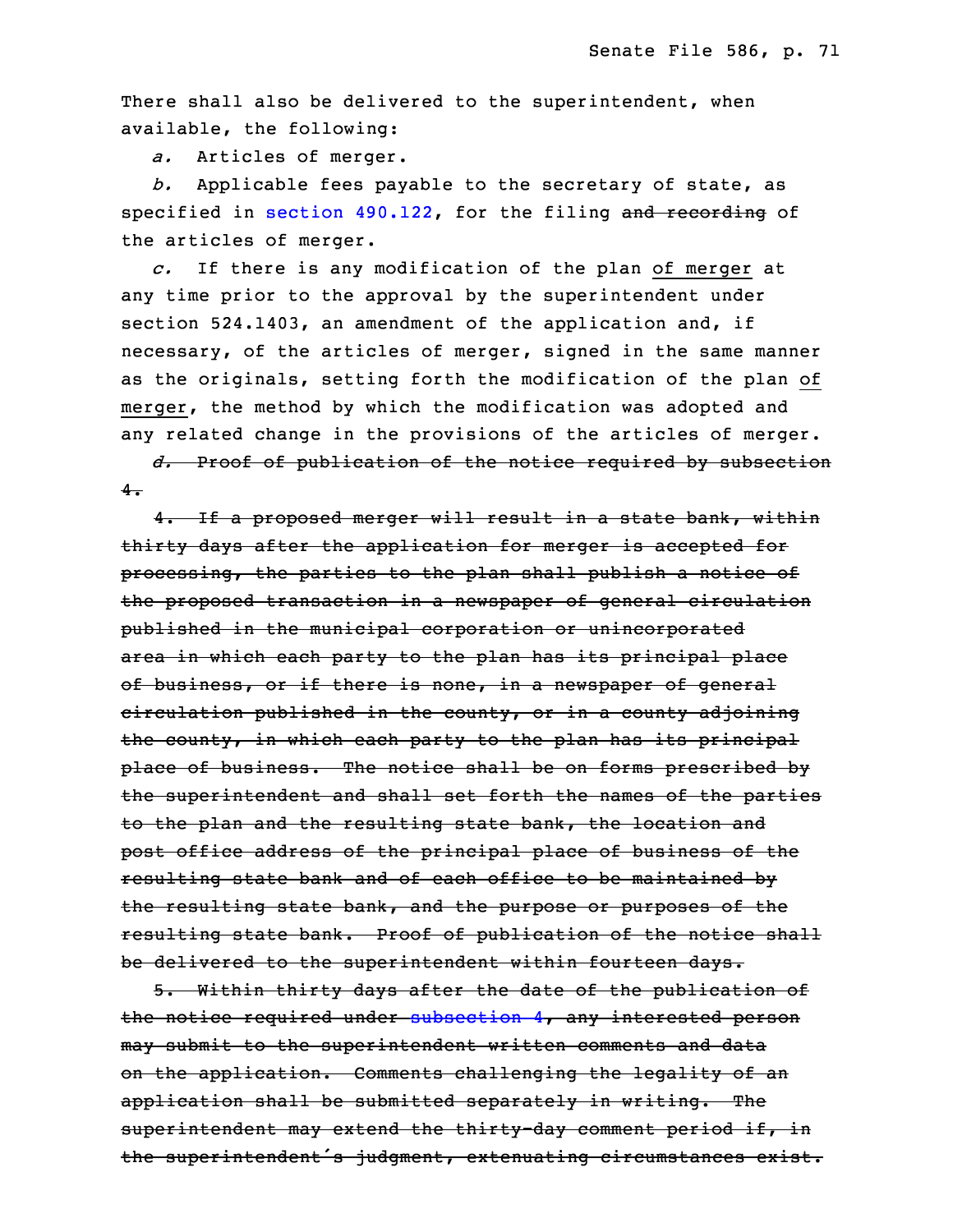6. Within thirty days after the date of the publication of the notice required under [subsection](https://www.legis.iowa.gov/docs/code/2022/524.1402.pdf) 4, any interested person may submit to the superintendent a written request for a hearing on the application. The request shall state the nature of the issues or facts to be presented and the reasons why written submissions would be insufficient to make an adequate presentation to the superintendent. If the reasons are related to factual disputes, the disputes shall be described. Written requests for hearings shall be evaluated by the superintendent, who may grant or deny such requests in whole or in part. A hearing request shall generally be granted only if it is determined that written submissions would be inadequate or that a hearing would otherwise be beneficial to the decision-making process. <sup>A</sup> hearing may be limited to issues considered material by the superintendent.

7. If a request for a hearing is denied, the superintendent shall notify the applicant and all interested persons and shall state the reasons for the denial. Interested persons may submit to the superintendent, with simultaneous copies to the applicant, additional written comments or data on the application within fourteen days after the date of the notice of denial. The applicant shall be provided an additional seven days, after the fourteen-day deadline has expired, within which to respond to any comments submitted within the fourteen-day period. The superintendent may waive this seven-day period upon request by the applicant. <sup>A</sup> copy of any response submitted by the applicant shall also be mailed simultaneously by the applicant to the interested persons.

8. 4. The articles of merger shall be signed by two a duly authorized officers officer of each party to the plan of merger and shall contain all of the following:

a. The names name, jurisdiction of formation, and type of entity of the parties each party to the plan, and of the resulting state bank of merger.

b. The name, jurisdiction of formation, and type of entity of the resulting state bank.

 *b. c.* The location and the post office address of the principal place of business of each party to the plan of merger, and of each additional office maintained by the parties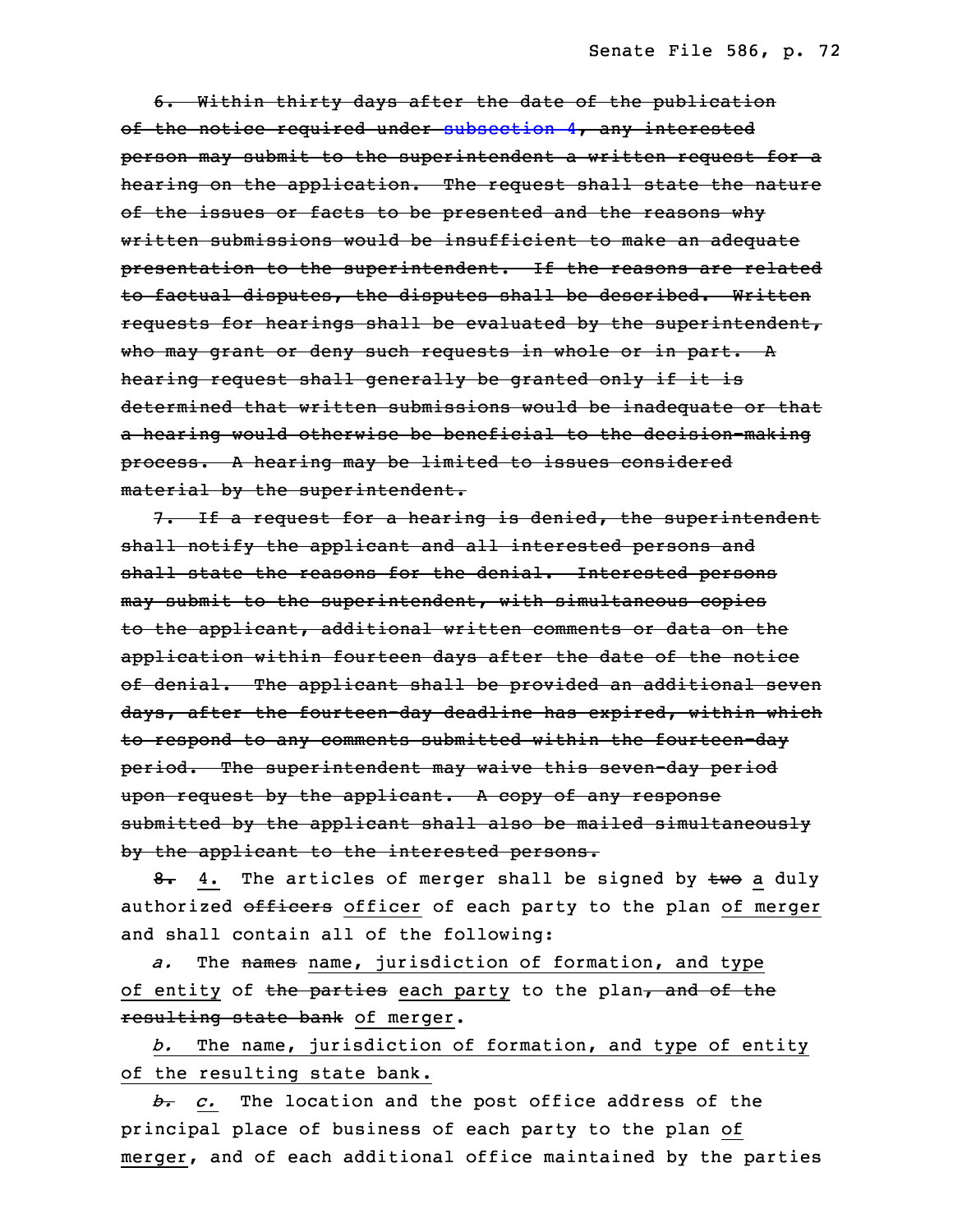to the plan of merger, and the location and post office address of the principal place of business of the resulting state bank, and of each additional office to be maintained by the resulting state bank.

19 *c. d.* The votes by which the plan of merger was adopted, and the date and place of each meeting in connection with such adoption.

 *d. e.* The number of directors constituting the board of directors, and the names and addresses of the individuals who are to serve as directors until the next annual meeting of the shareholders or until their successors be elected and qualify.

26 *e. f.* Any amendment of the articles of incorporation of the resulting state bank.

28 *f.* The plan of merger.

9. 5. If a proposed merger will result in a national bank, federal savings association, or out-of-state bank, a state bank which is a party to the plan of merger shall do all of the following:

a. Notify the superintendent of the proposed merger.

34 *b.* Provide such evidence of the adoption of the plan of merger as the superintendent may request.

 *c.* Notify the superintendent of any abandonment or disapproval of the plan of merger.

3 *d.* File with the superintendent and with the secretary of state evidence of approval of the merger by the comptroller of the currency of the United States if the merger results in a national bank or federal savings association, or the approval of the merger by the home state chartering authority of the resulting out-of-state bank if the merger results in an out-of-state bank.

10 *e.* Notify the superintendent of the date upon which the merger is to become effective.

 Sec. 118. Section 524.1403, Code 2021, is amended to read as follows:

**524.1403 Approval of merger by superintendent.**

1. Upon receipt of an application for approval of a merger and of the supporting items required by section 524.1402, subsection 3, the superintendent shall conduct such investigation as the superintendent deems necessary to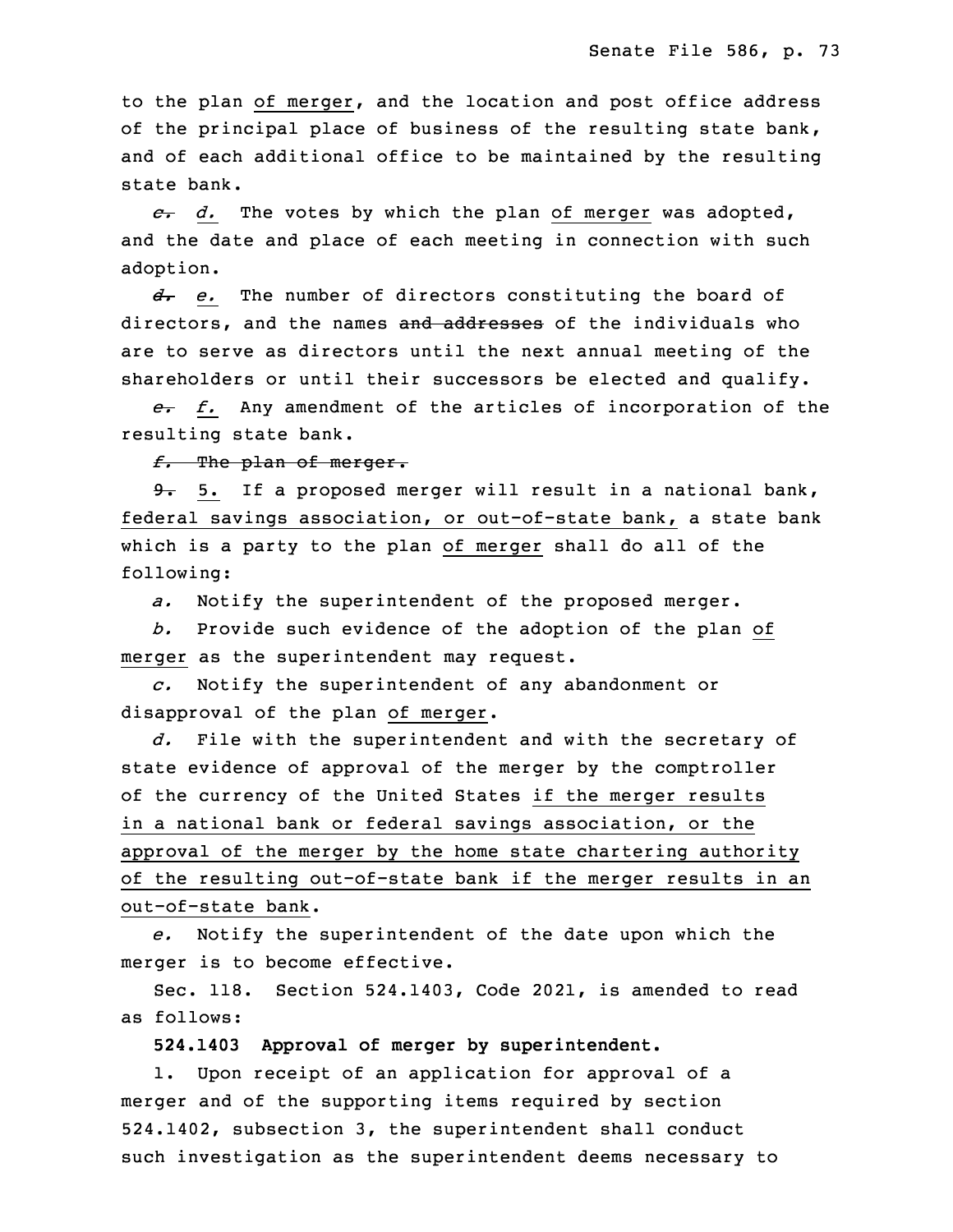ascertain the following:

a. The articles of merger and supporting items satisfy the requirements of this [chapter](https://www.legis.iowa.gov/docs/code/2022/524.pdf).

 *b.* The plan of merger and any modification of the plan of merger adequately protects the interests of depositors, other creditors and shareholders.

25 *c.* The requirements for <sup>a</sup> merger under all applicable laws have been satisfied and the resulting state bank would satisfy the requirements of this [chapter](https://www.legis.iowa.gov/docs/code/2022/524.pdf) with respect to it.

d. The merger would be consistent with adequate and sound banking and in the public interest on the basis of the financial history and condition of the parties to the plan, including the adequacy of the capital structure of the resulting state bank, the character of the management of the resulting state bank, the potential effect of the merger on competition, and the convenience and needs of the area primarily to be served by the resulting state bank, particularly the resulting state bank's plans to accept deposits from, lend money in, and process payments in the area primarily to be served by the resulting state bank.

 2. *a.* Within one hundred eighty days after acceptance of the application for processing, or within an additional period of not more than sixty days after receipt of an amendment of the application, the superintendent shall approve or disapprove the application on the basis of the investigation. The plan of merger shall not be modified at any time after approval of the application by the superintendent.

 *b.* If the superintendent finds that the superintendent must act immediately on the pending application in order to protect the interests of depositors or the assets of any party to the plan, the superintendent may proceed without requiring publication of the notice required under section 524.1402, subsection 4. As a condition of receiving the decision of the superintendent with respect to the pending application, the parties to the plan of merger shall reimburse the superintendent for all the expenses incurred in connection with the application. The superintendent shall give to the parties to the plan of merger written notice of the decision and, in the event of disapproval, <sup>a</sup> statement of the reasons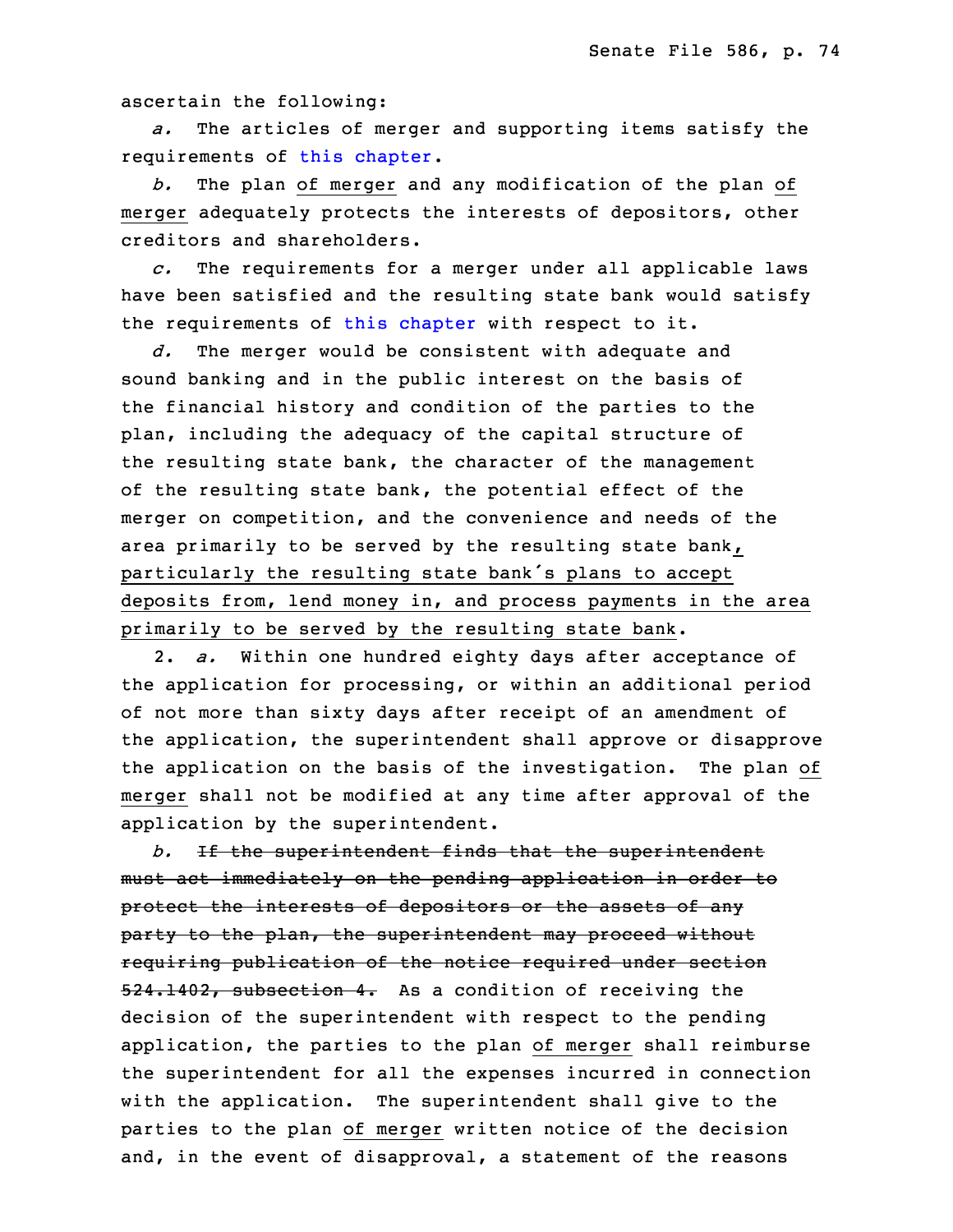for the decision. The decision of the superintendent shall be subject to judicial review pursuant to [chapter](https://www.legis.iowa.gov/docs/code/2022/17A.pdf) 17A.

Sec. 119. Section 524.1404, Code 2021, is amended to read as follows:

27 **524.1404 Procedure after approval by the superintendent ——** 28 **issuance of certificate of merger.**

If applicable state or federal laws require the approval of the merger by a federal or state agency, the superintendent may withhold delivery of the approved articles of merger until the superintendent receives notice of the decision of such agency. If the final approval of the agency is not given within six months of the superintendent's approval, the superintendent shall notify the parties to the plan of merger that the approval of the superintendent has been rescinded for that reason. If such agency gives its approval, the superintendent shall deliver the articles of merger, with the superintendent's approval indicated on the articles, to the secretary of state, and shall notify the parties to the plan of merger. The receipt of the approved articles of merger by the secretary of state constitutes filing of the articles of merger with that office. The secretary of state shall record the articles of merger, and the articles shall be filed and recorded in the office of the county recorder in each county in which the parties to the plan had previously maintained <sup>a</sup> principal place of business. On the date upon which the merger is effective the secretary of state shall issue a certificate of merger and send the same to the resulting state bank and <sup>a</sup> copy of the certificate of merger to the superintendent.

Sec. 120. Section 524.1405, subsection 2, Code 2021, is amended by striking the subsection and inserting in lieu thereof the following:

2. When a merger takes effect, all of the following apply:

a. Every other financial institution to the merger merges into the surviving financial institution and the separate existence of every party except the surviving financial institution ceases.

 *b.* All property owned by, and every contract right possessed by, each financial institution or other authorized entity that is a party to the merger, other than the resulting bank, are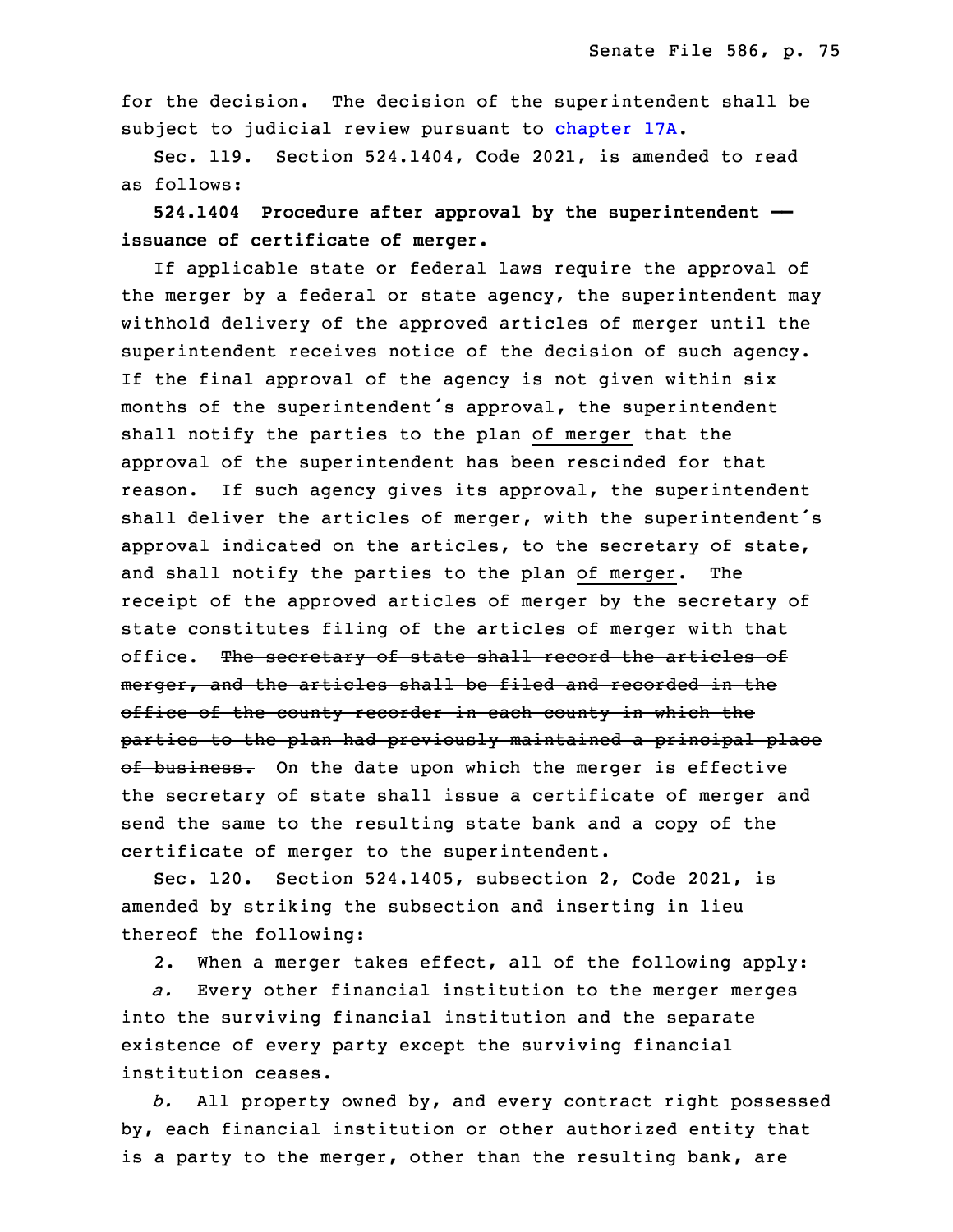the property and contract rights of the resulting bank without transfer, reversion, or impairment.

29 *c.* All debts, obligations, and other liabilities of each financial institution or other authorized entity that is a party to the merger, other than the resulting bank, are debts, obligations, or liabilities of the resulting bank.

d. The name of the survivor may, but need not be, substituted in any pending proceeding for the name of any party to the merger whose separate existence ceased in the merger.

 *e.* For <sup>a</sup> resulting state bank, the articles of incorporation of the resulting state bank are amended to the extent provided in the articles of merger.

 *f.* The articles of incorporation of <sup>a</sup> resulting state bank that is created by the merger become effective.

6 *g.* The shares of each financial institution or authorized entity that is a party to the merger, that are to be converted in accordance with the terms of the merger into any combination of shares or other securities, obligations, rights to acquire shares or other securities, cash, or other property, are converted, and the former holders of such shares are entitled only to the rights provided in the articles of merger or to their rights under section 524.1406.

 *h.* Except as provided by law or the terms of the merger, all the rights, privileges, franchises, and immunities of each financial institution or other authorized entity that is a party to the merger, other than the resulting bank, are the rights, privileges, franchises, and immunities of the resulting hank.

Sec. 121. Section 524.1405, Code 2021, is amended by adding the following new subsection:

 NEW SUBSECTION. 3. Upon request, the superintendent shall expressly revoke the authorization to do business of any state bank that is <sup>a</sup> party to the merger, other than the resulting state bank, and shall return the physical copy of such state bank's authorization to do business in a manner clearly indicating that the authorization has been revoked.

Sec. 122. Section 524.1406, Code 2021, is amended to read as follows:

30 **524.1406 Appraisal rights of shareholders.**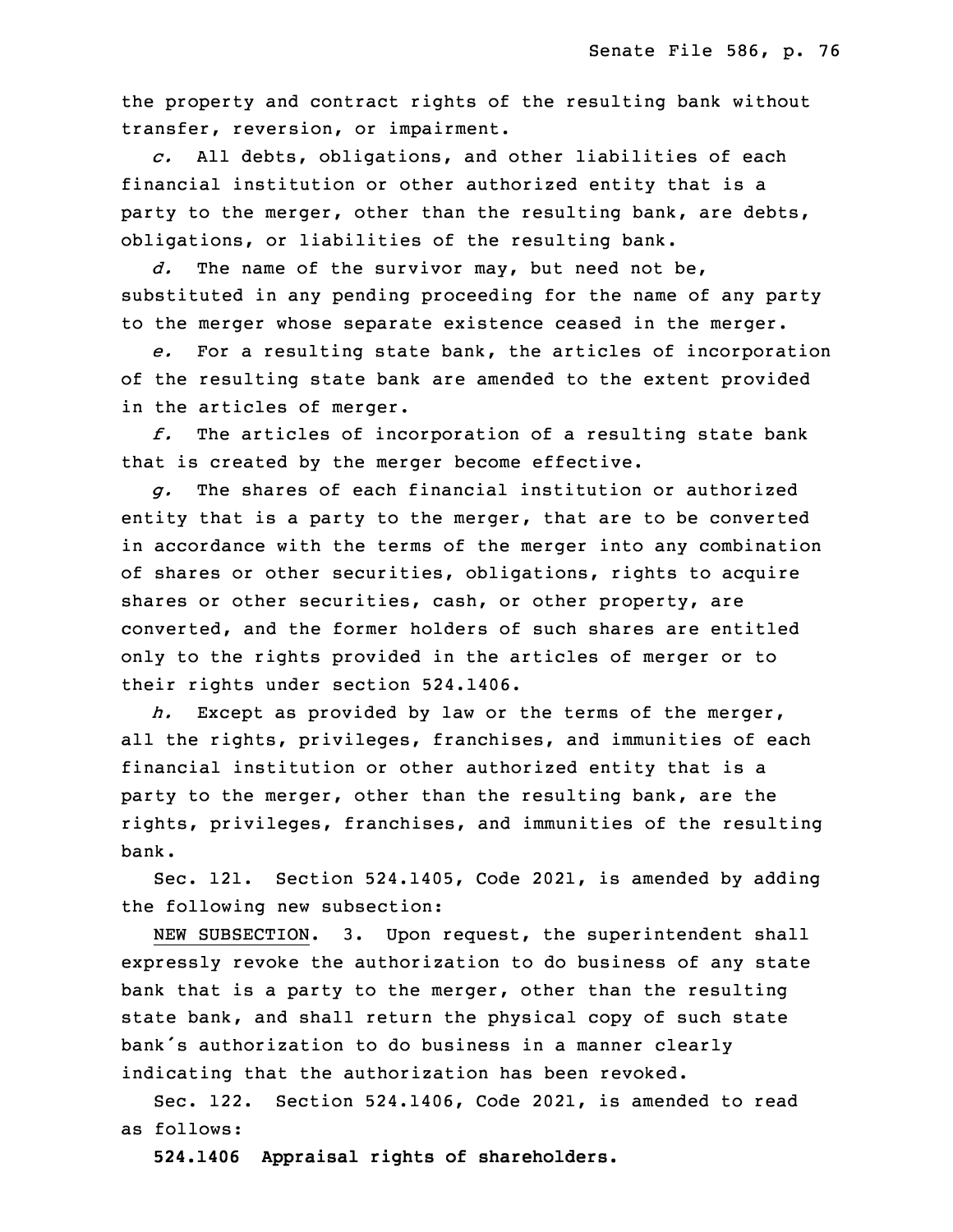1. A shareholder of a state bank, which is a party to a proposed merger plan of merger which will result in a state bank subject to this [chapter](https://www.legis.iowa.gov/docs/code/2022/524.pdf), who objects to the plan of merger is entitled to appraisal rights as provided in chapter  $490$ , subchapter XIII.

 2. If <sup>a</sup> shareholder of <sup>a</sup> national bank which is <sup>a</sup> party to a proposed merger plan of merger which will result in a state bank, or a shareholder of a state bank which is a party to a plan of merger which will result in <sup>a</sup> national bank, objects to the plan of merger and complies with the requirements of the applicable laws of the United States, the resulting state bank or national bank, as the case may be, is liable for the value of the shareholder's shares as determined in accordance with such laws of the United States.

Sec. 123. Section 524.1408, Code 2021, is amended to read as follows:

 **524.1408 Merger of corporation or limited liability company** 13 **substantially owned by <sup>a</sup> state bank.**

 <sup>A</sup> state bank owning at least ninety percent of the outstanding shares, of each class, of another corporation or limited liability company which it is authorized to own under this [chapter](https://www.legis.iowa.gov/docs/code/2022/524.pdf) may merge the other corporation or limited liability company into itself without approval by a vote of the shareholders of either the state bank or the subsidiary corporation or limited liability company. The board of directors of the state bank shall approve <sup>a</sup> plan of merger, mail the plan of merger to shareholders of record of the subsidiary corporation or holders of membership interests in the subsidiary limited liability company, and prepare and execute articles of merger in the manner provided for in section 490.1105. The articles of merger, together with the applicable filing and recording fees, shall be delivered to the superintendent who shall, if the superintendent approves of the proposed merger and if the superintendent finds the articles of merger satisfy the requirements of this [section](https://www.legis.iowa.gov/docs/code/2022/524.1408.pdf), deliver them to the secretary of state for filing and recording in the secretary of state's office<del>, and they shall be filed</del> in the office of the county recorder. The secretary of state upon filing the articles of merger shall issue a certificate of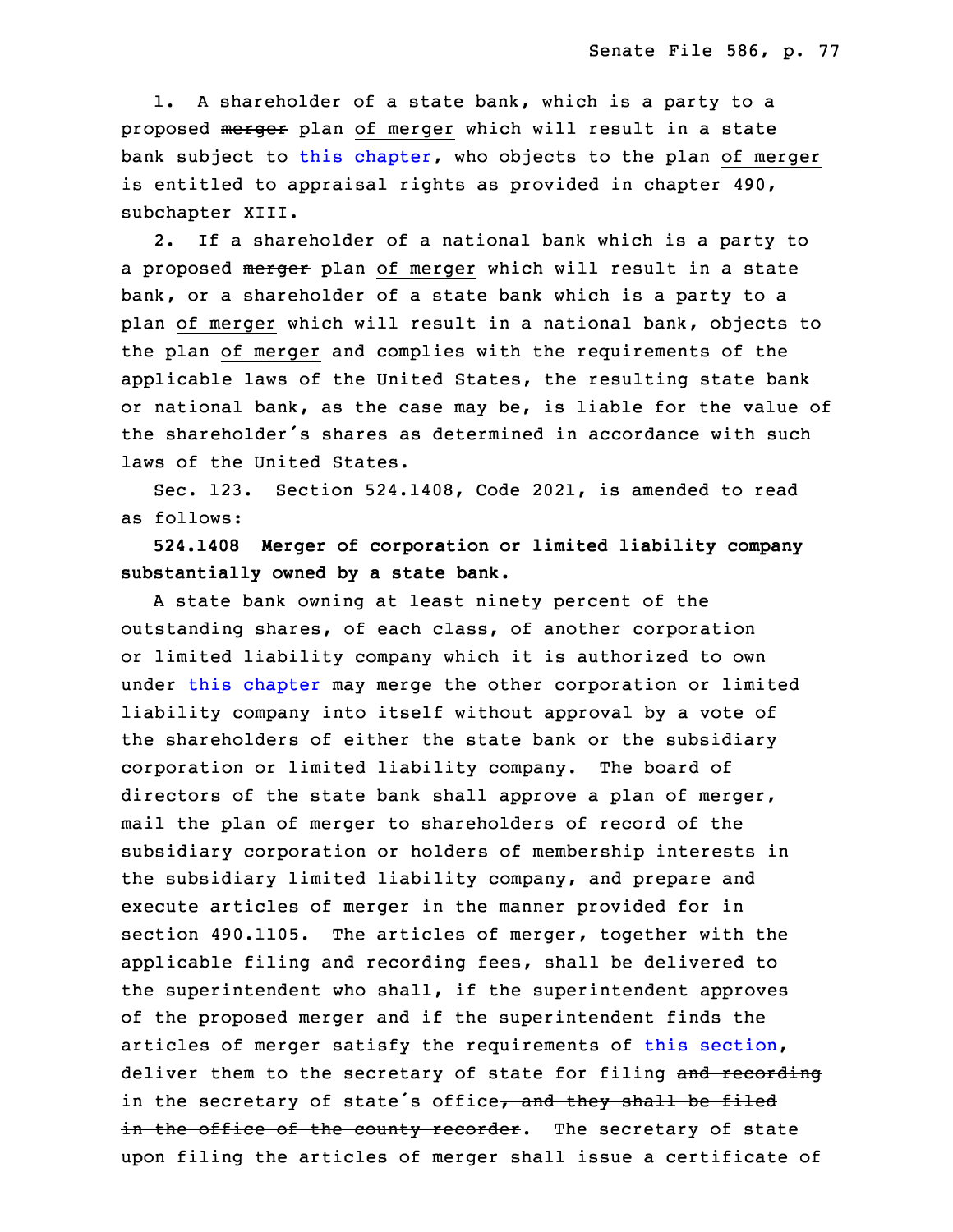merger and send the certificate to the state bank and a copy of it to the superintendent.

 Sec. 124. Section 524.1409, Code 2021, is amended to read as follows:

 **524.1409 Conversion of national bank, or federal savings** 5 **association, out-of-state bank, or state or federally chartered** 6 **credit union into state bank.**

A national bank or federal savings association, an out-of-state bank, or a state or federally chartered credit union may, subject to the provisions of this [chapter](https://www.legis.iowa.gov/docs/code/2022/524.pdf), may convert into a state bank upon authorization by and compliance with the laws of the United States, adoption of <sup>a</sup> plan of conversion by the affirmative vote of at least <sup>a</sup> majority of its directors and the holders of two-thirds of each class of its shares at <sup>a</sup> meeting held upon not less than ten days' notice to all shareholders, and upon approval of the superintendent.

Sec. 125. Section 524.1410, Code 2021, is amended to read as follows:

19 **524.1410 Application for approval by superintendent.**

A national bank or federal savings association, out-of-state bank, or <sup>a</sup> state or federally chartered credit union shall make an application to the superintendent for approval of the conversion in a manner prescribed by the superintendent and shall deliver to the superintendent, when available:

1. Articles of conversion.

2. As soon as available, proof of publication of the notice required by section [524.1412](https://www.legis.iowa.gov/docs/code/2022/524.1412.pdf).

 $3.2.$  The applicable fee payable to the secretary of state, under section [490.122](https://www.legis.iowa.gov/docs/code/2022/490.122.pdf), for the filing and recording of the articles of conversion.

Sec. 126. Section 524.1411, unnumbered paragraph 1, Code 2021, is amended to read as follows:

The articles of conversion shall be signed by two duly authorized officers of the national bank or federal savings association, out-of-state bank, or state or federally chartered credit union, and shall contain all of the following:

 Sec. 127. Section 524.1411, subsection 1, Code 2021, is amended to read as follows: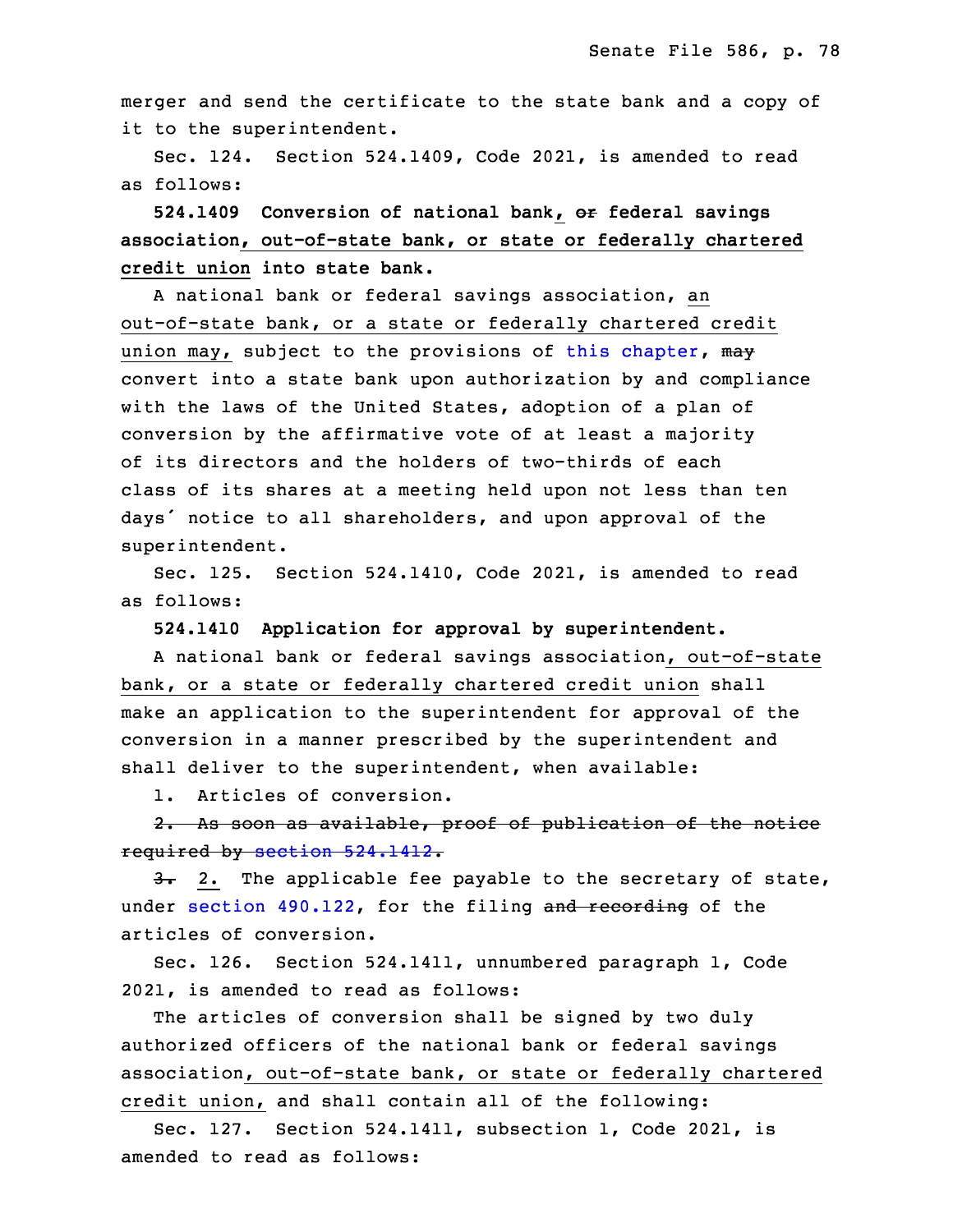1. The name of the national bank or federal savings association, out-of-state bank, or state or federally chartered credit union, and the name of the resulting state bank.

Sec. 128. Section 524.1413, subsection 2, Code 2021, is amended to read as follows:

2. Within ninety days after the application has been accepted for processing, the superintendent shall approve or disapprove the application on the basis of the investigation. As <sup>a</sup> condition of receiving the decision of the superintendent with respect to the application, the national bank or federal savings association, out-of-state bank, or state or federally chartered credit union shall reimburse the superintendent for all expenses incurred in connection with the application. The superintendent shall give the national bank or federal savings association, out-of-state bank, or state or federally chartered credit union written notice of the decision and, in the event of disapproval, a statement of the reasons for the decision. If the superintendent approves the application, the superintendent shall deliver the articles of conversion, with the superintendent's approval indicated on the articles of conversion, to the secretary of state. The decision of the superintendent shall be subject to judicial review pursuant to [chapter](https://www.legis.iowa.gov/docs/code/2022/17A.pdf) 17A. Notwithstanding the terms of the Iowa administrative procedure Act, [chapter](https://www.legis.iowa.gov/docs/code/2022/17A.pdf) 17A, a petition for judicial review must be filed within thirty days after the superintendent notifies the national bank or federal savings association of the superintendent's decision.

Sec. 129. Section 524.1414, Code 2021, is amended to read as follows:

33 **524.1414 Receipt by secretary of state —— county recorder.**

The receipt of the approved articles of conversion by the secretary of state constitutes filing of the articles of conversion with that office. The secretary of state shall record the articles of conversion and the articles shall be filed and recorded in the office of the county recorder in the county in which the resulting state bank has its principal place of business.

Sec. 130. Section 524.1415, Code 2021, is amended to read as follows: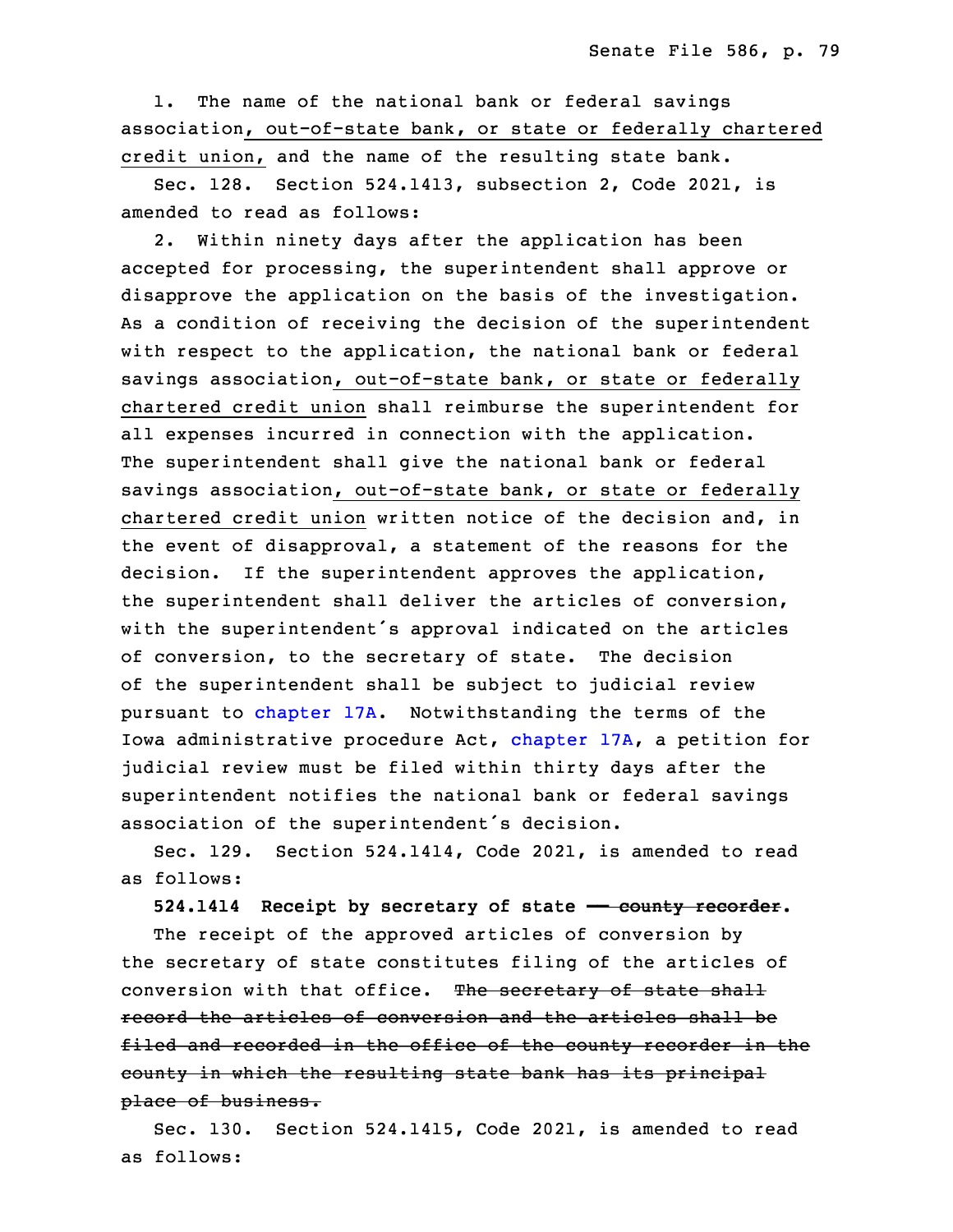## 8 **524.1415 Effect of filing of articles of conversion with** 9 **secretary of state.**

1. The conversion is effective upon the filing of the articles of conversion with the secretary of state, or at any later date and time as specified in the articles of conversion. The acknowledgment of filing is conclusive evidence of the performance of all conditions required by this [chapter](https://www.legis.iowa.gov/docs/code/2022/524.pdf) for conversion of a national bank or federal savings association, out-of-state bank, or state or federally chartered credit union into a state bank, except as against the state.

2. When a conversion becomes effective, the existence of the national bank or federal savings association, out-of-state bank, or state or federally chartered credit union shall continue in the resulting state bank which shall have all the property, rights, powers, and duties of the national bank or federal savings association, out-of-state bank, or state or federally chartered credit union, except that the resulting state bank shall have only the authority to engage in such business and exercise such powers as it would have, and shall be subject to the same prohibitions and limitations to which it would be subject, upon original incorporation under this chapter. The articles of incorporation of the resulting state bank shall be the provisions stated in the articles of conversion.

3. A liability of the national bank or federal savings association, out-of-state bank, or state or federally chartered credit union, or of the national bank's or federal savings association's, out-of-state bank's, or state or federally chartered credit union's shareholders, directors, or officers, is not affected by the conversion. <sup>A</sup> lien on any property of the national bank or federal savings association, out-of-state bank, or state or federally chartered credit union is not impaired by the conversion. A claim existing or action pending by or against the national bank or federal savings association, out-of-state bank, or state or federally chartered credit union may be prosecuted to judgment as if the conversion had not taken place, or the resulting state bank may be substituted in its place.

4. The title to all real estate and other property owned by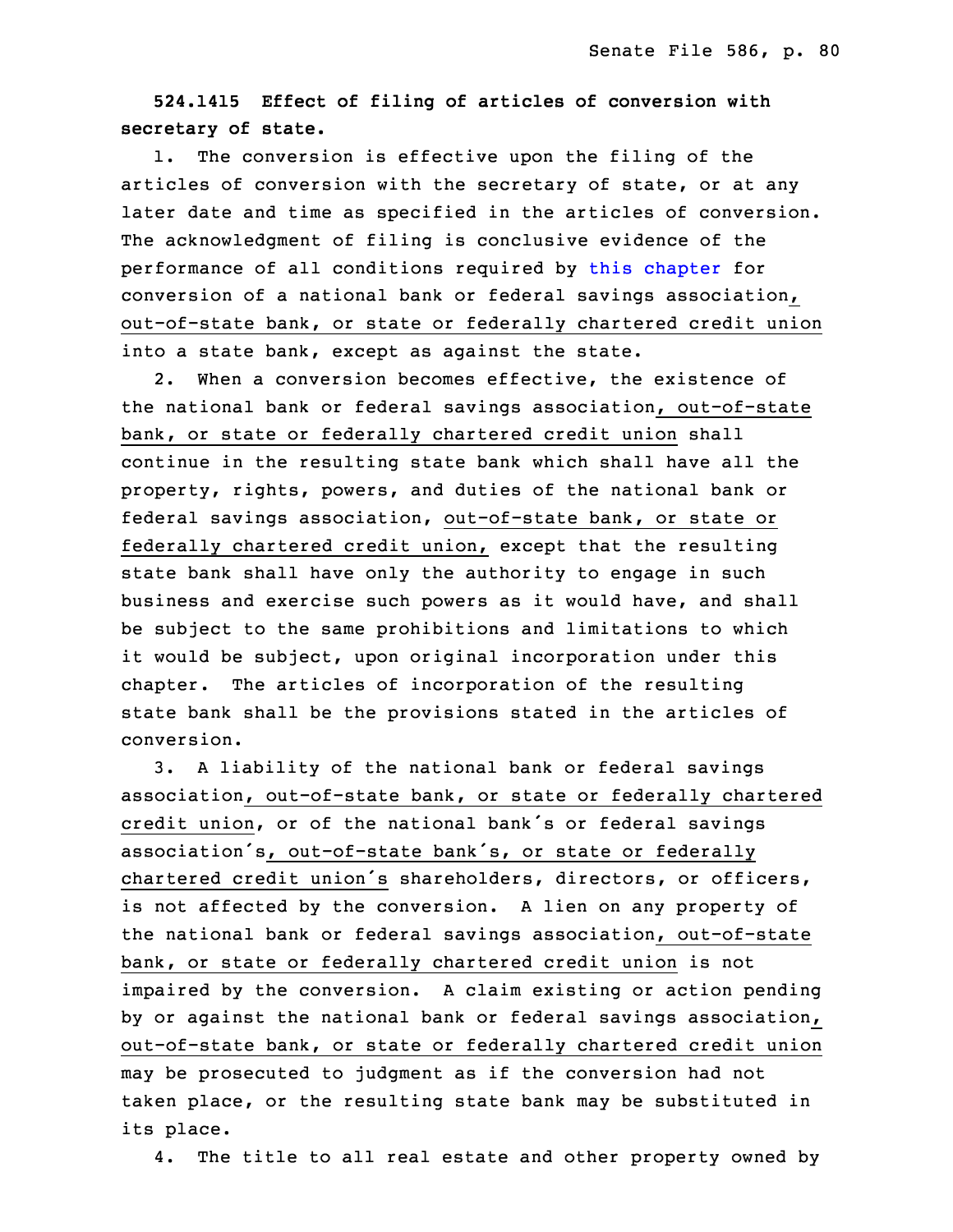the converting national bank or federal savings association, out-of-state bank, or state or federally chartered credit union is vested in the resulting state bank without reversion or impairment.

Sec. 131. Section 524.1416, Code 2021, is amended by adding the following new subsection:

NEW SUBSECTION. 3. Upon request, the superintendent shall expressly revoke the authorization to do business of any state bank that converts into a national bank or federal savings association pursuant to this section and shall return the physical copy of such state bank's authorization to do business in a manner clearly indicating that the authorization has been revoked.

Sec. 132. Section 524.1417, subsection 2, Code 2021, is amended to read as follows:

2. If a shareholder of a national bank, or federal savings association, or out-of-state bank, or a member of a state or federally chartered credit union, that converts into a state bank objects to the plan of conversion and complies with the requirements of applicable laws of the United States, the resulting state bank is liable for the value of the shareholder's shares as determined in accordance with such laws of the United States.

Sec. 133. Section 524.1421, subsection 2, paragraph d, Code 2021, is amended to read as follows:

 *d.* The applicable fee payable to the secretary of state, under section [490.122](https://www.legis.iowa.gov/docs/code/2022/490.122.pdf), for the filing and recording of the articles of conversion.

5 Sec. 134. Section 524.1422, Code 2021, is amended to read as follows:

7 **524.1422 Notice of mutual to stock conversion.**

Within thirty days after an application for conversion has been accepted for processing, the mutual corporation, mutual holding company, federal mutual association, or federal mutual holding company shall publish <sup>a</sup> notice of the delivery of the articles of conversion to the superintendent in <sup>a</sup> newspaper of general circulation published in the municipal corporation or unincorporated area in which the mutual corporation, mutual holding company, federal mutual association, or federal mutual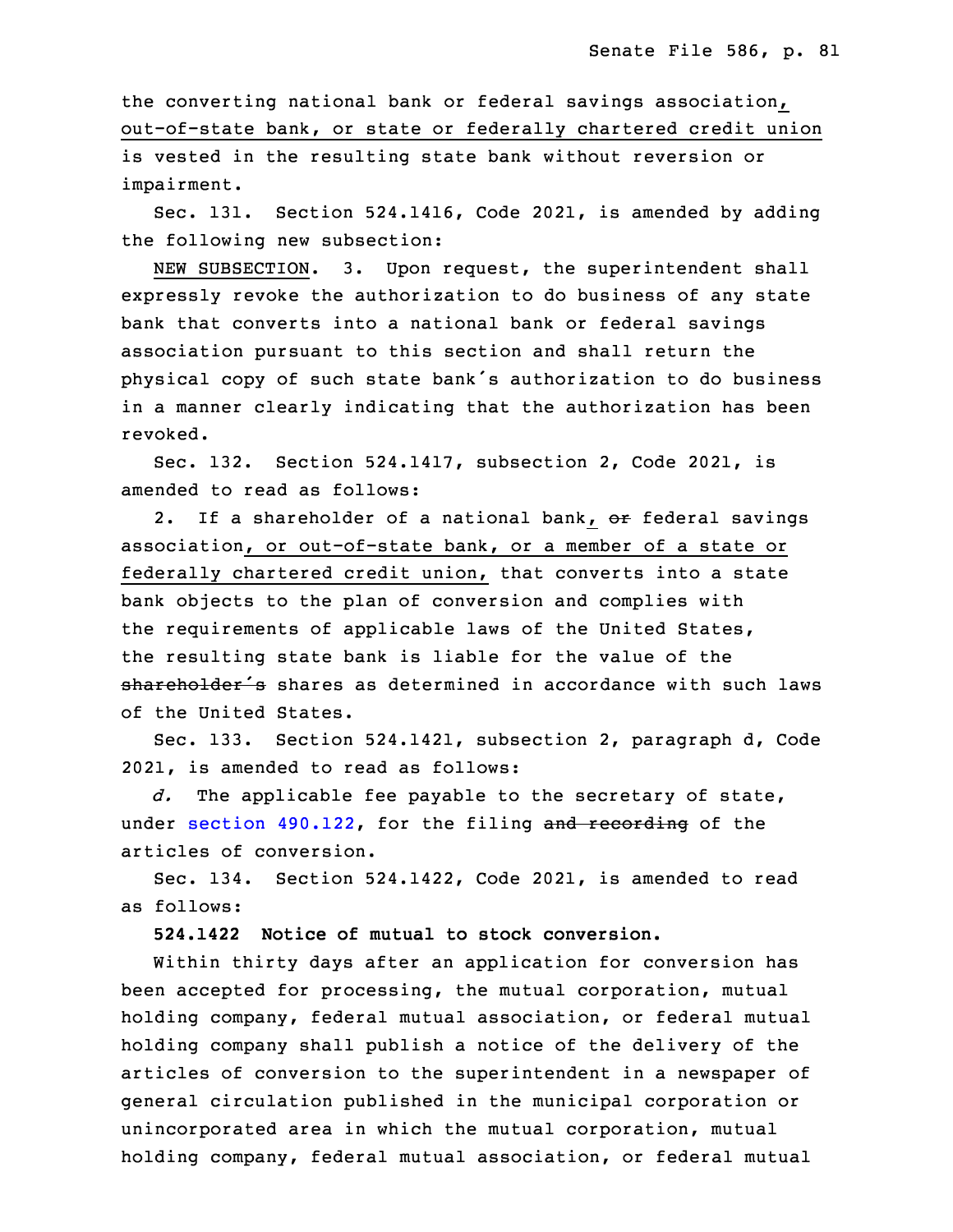holding company has its principal place of business, or if there is none, a newspaper of general circulation published in the county, or in a county adjoining the county, in which the mutual corporation, mutual holding company, federal mutual association, or federal mutual holding company has its principal place of business. <sup>A</sup> copy of the notice shall also be posted on the internet site of the mutual corporation, mutual holding company, federal mutual association, or federal mutual holding company for at least thirty days. The notice shall set forth the information required by the superintendent.

26 Sec. 135. Section 524.1502, subsection 3, Code 2021, is amended to read as follows:

3. Adoption of each amendment shall require the affirmative vote of the holders of a majority of the shares entitled to vote thereon and, if any class or series is entitled to vote thereon on the amendment as a class separate group, the affirmative vote of the holders of a majority of the shares of each class or series entitled to vote thereon as a class on the amendment by that separate group.

Sec. 136. Section 524.1503, subsections 1, 3, and 4, Code 2021, are amended to read as follows:

 1. The holders of the outstanding shares of <sup>a</sup> class are entitled to vote as a separate voting group on a proposed amendment if the amendment does would do any of the following:

5 *a.* Increases Increase or decreases decrease the aggregate number of authorized shares of the class.

b. <del>Increases</del> Increase or decreases decrease the par value of the shares of the class.

9 *c.* Effects Effect an exchange or reclassification of all or part of the shares of the class into shares of another class or effects <sup>a</sup> cancellation of all or part of the shares of the class.

13 *d.* Effects Effect an exchange or reclassification, or creates the right of exchange, of all or part of the shares of another class into shares of that class.

16 *e.* Changes Change the designation, rights, preferences, or limitations of all or part of the shares of the class.

18 *f.* Changes Change the shares of all or part of the class into a different number of shares of the same class.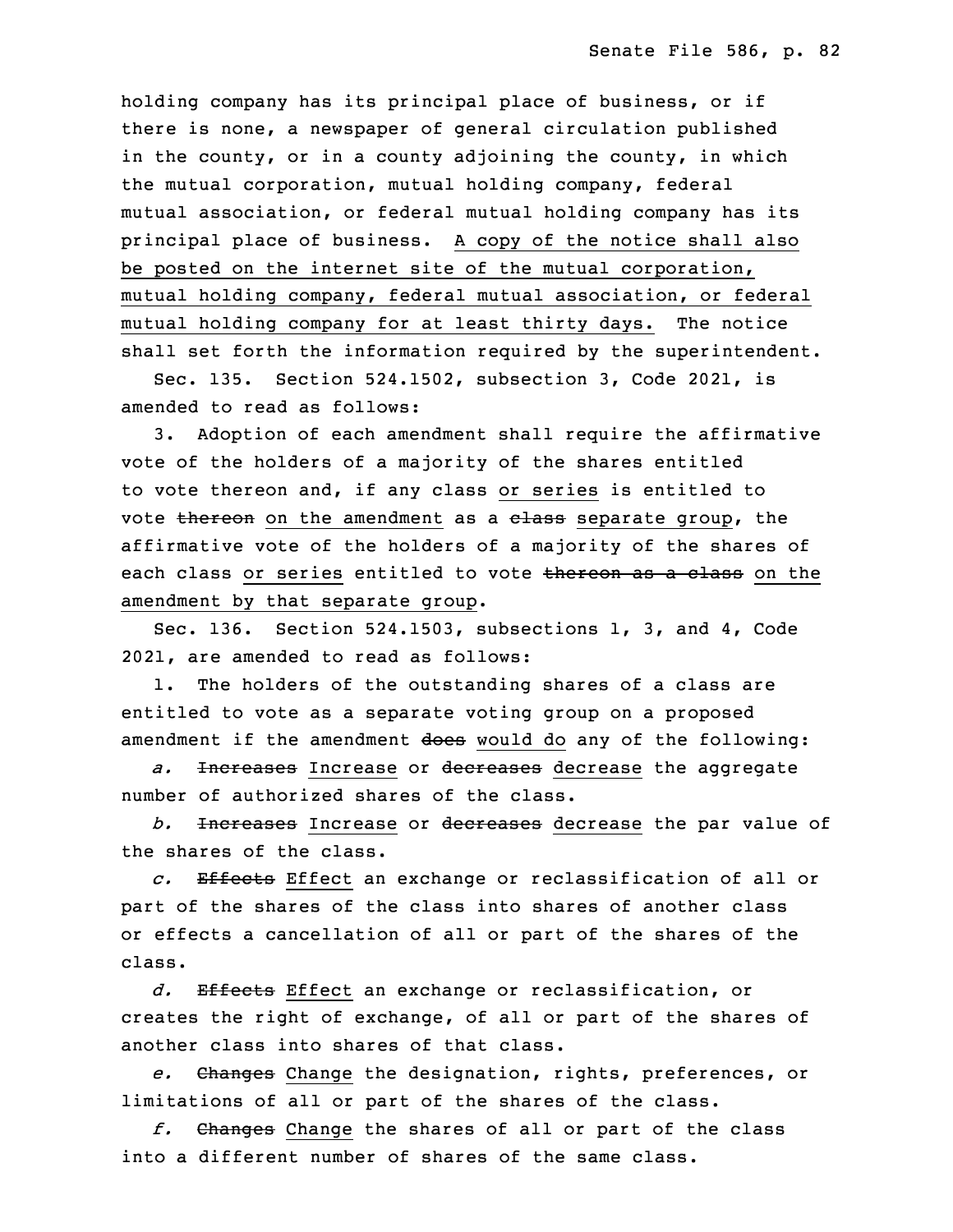g. Creates Create a new class of shares having rights or preferences with respect to distributions or to dissolution that are prior, superior, or substantially equal to the shares of the class.

 *h.* Increases Increase the rights, preferences, or number of authorized shares of any class that, after giving effect 26 to the amendment, have rights or preferences with respect to distributions or to dissolution that are prior, superior, or substantially equal to the shares of the class.

i. Limits Limit or denies deny an existing preemptive right of all or part of the shares of the class.

31 *j.* Cancels Cancel or otherwise affects affect rights to distributions or dividends that have accumulated but not yet been declared on all or part of the shares of the class.

3. If a proposed amendment that entitles two or more classes or series of shares to vote as separate voting groups under this section would affect those two or more classes or series in the same or <sup>a</sup> substantially similar way, the shares of all the classes or series so affected must vote together as a single voting group on the proposed amendment.

4. A class or series of shares is entitled to the voting rights granted by this [section](https://www.legis.iowa.gov/docs/code/2022/524.1503.pdf) although even if the articles of incorporation provide that the shares are nonvoting shares.

8 Sec. 137. Section 524.1504, subsection 1, paragraphs <sup>c</sup> and e, Code 2021, are amended to read as follows:

10 *c.* The text of each amendment adopted, which shall be set forth in full.

 *e.* For <sup>a</sup> state bank incorporated as <sup>a</sup> stock corporation, the number of shares entitled to vote on the amendment, and if the shares of any class are entitled to vote thereon as <sup>a</sup> class, the number of shares of each class. For a mutual corporation, the number of member votes entitled to be cast.

Sec. 138. Section 524.1504, subsection 2, Code 2021, is amended to read as follows:

2. The articles of amendment shall be delivered to the superintendent together with the applicable fees for the filing and recording of the articles of amendment.

 Sec. 139. Section 524.1506, subsection 1, Code 2021, is amended to read as follows: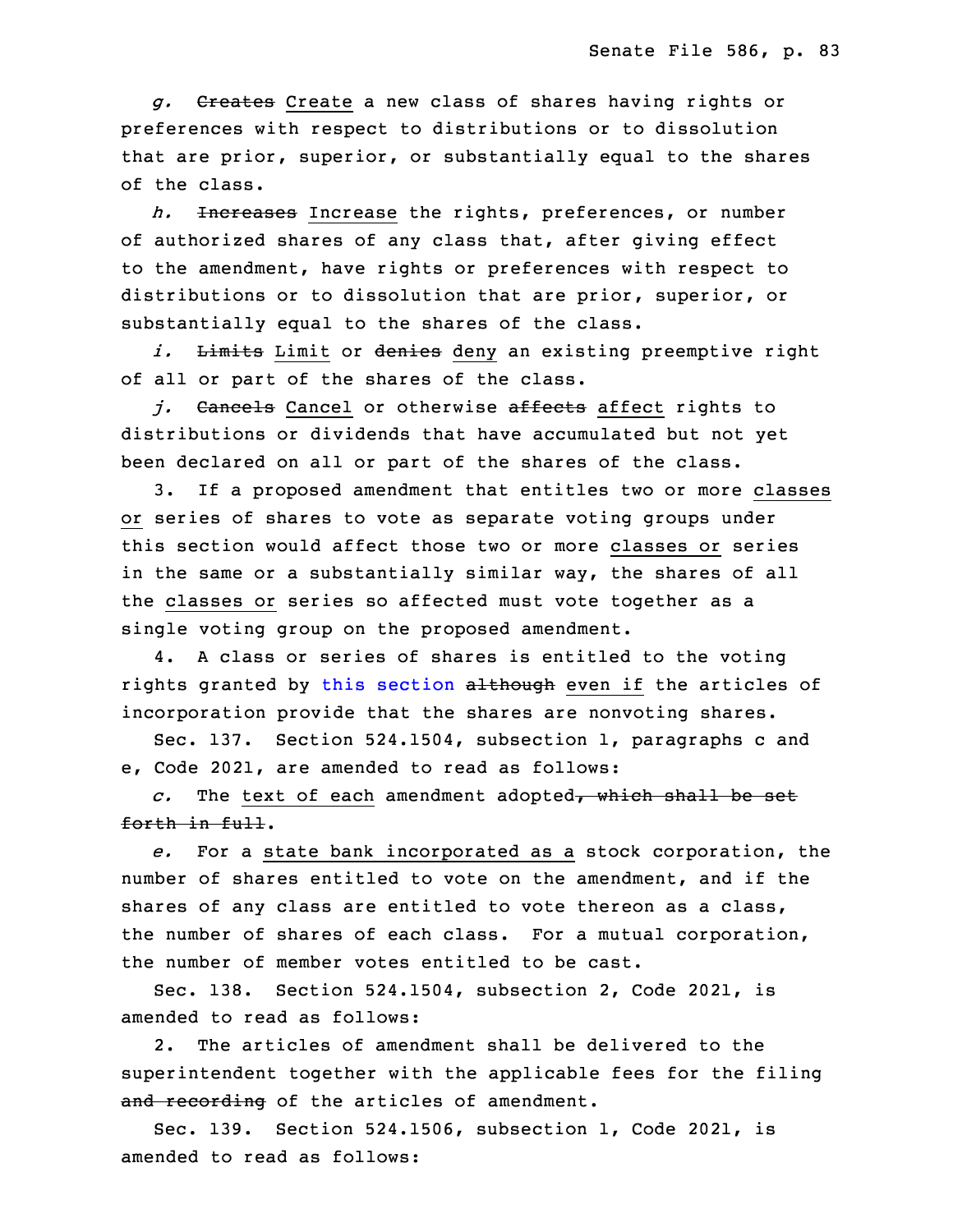1. The secretary of state shall record the articles of amendment, and the articles of amendment shall be filed in the office of the county recorder in the county in which the state bank has its principal place of business. The secretary of state upon the filing of the articles of amendment shall issue a certificate of amendment and send the same to the state bank.

Sec. 140. Section 524.1508, subsection 4, Code 2021, is amended to read as follows:

4. The restated articles of incorporation shall be delivered to the superintendent together with the applicable fees for the filing and recording of the restated articles of incorporation. The superintendent shall conduct such investigation and give approval or disapproval, as provided in section 524.1505. If the superintendent approves the restated articles of incorporation, the superintendent shall deliver them with the written approval on the restated articles of incorporation to the secretary of state for filing, and the restated articles of incorporation shall be filed in the office of the county recorder. The secretary of state upon filing the restated articles of incorporation shall issue a restated certificate of incorporation and send the certificate to the state bank or its representative.

 Sec. 141. Section 524.1801, unnumbered paragraph 1, Code 2021, is amended to read as follows:

As used in this chapter subchapter unless the context otherwise requires:

Sec. 142. Section 524.1802, subsection 1, paragraph h, Code 2021, is amended to read as follows:

<sup>17</sup> *h. "Incorporated in any state"* means <sup>a</sup> limited liability company organized as a state bank under this [chapter](https://www.legis.iowa.gov/docs/code/2022/524.pdf) and a limited liability company organized as a state bank under the laws of any state as defined in 12 U.S.C.  $$1813(a)(3)$ .

 Sec. 143. Section 524.1805, subsections 1, 2, 3, 4, and 5, Code 2021, are amended by striking the subsections.

Sec. 144. Section 524.2001, Code 2021, is amended to read as follows:

25 **524.2001 Applicability of other chapters.**

Chapters  $489 - 490$  $489 - 490$ ,  $491$ ,  $492$ , and  $493$  do not apply to banks except as provided by this [chapter](https://www.legis.iowa.gov/docs/code/2022/524.pdf).